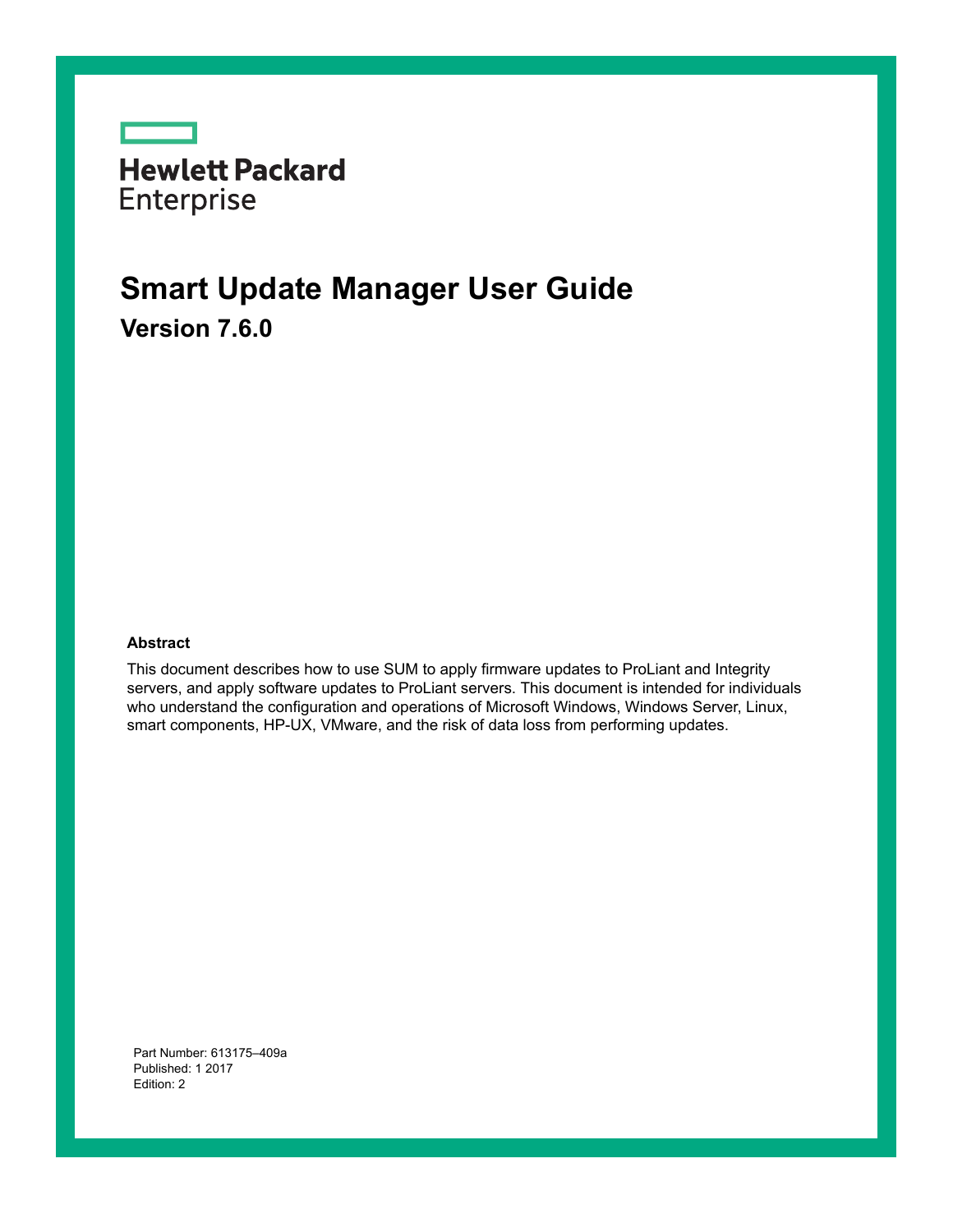### $\odot$  2017 Hewlett Packard Enterprise Development LP

### **Notices**

The information contained herein is subject to change without notice. The only warranties for Hewlett Packard Enterprise products and services are set forth in the express warranty statements accompanying such products and services. Nothing herein should be construed as constituting an additional warranty. Hewlett Packard Enterprise shall not be liable for technical or editorial errors or omissions contained herein.

Confidential computer software. Valid license from Hewlett Packard Enterprise required for possession, use, or copying. Consistent with FAR 12.211 and 12.212, Commercial Computer Software, Computer Software Documentation, and Technical Data for Commercial Items are licensed to the U.S. Government under vendor's standard commercial license.

Links to third-party websites take you outside the Hewlett Packard Enterprise website. Hewlett Packard Enterprise has no control over and is not responsible for information outside the Hewlett Packard Enterprise website.

### **Acknowledgments**

Microsoft® and Windows® are either registered trademarks or trademarks of Microsoft Corporation in the United States and/or other countries.

UNIX $^{\circ}$  is a registered trademark of The Open Group.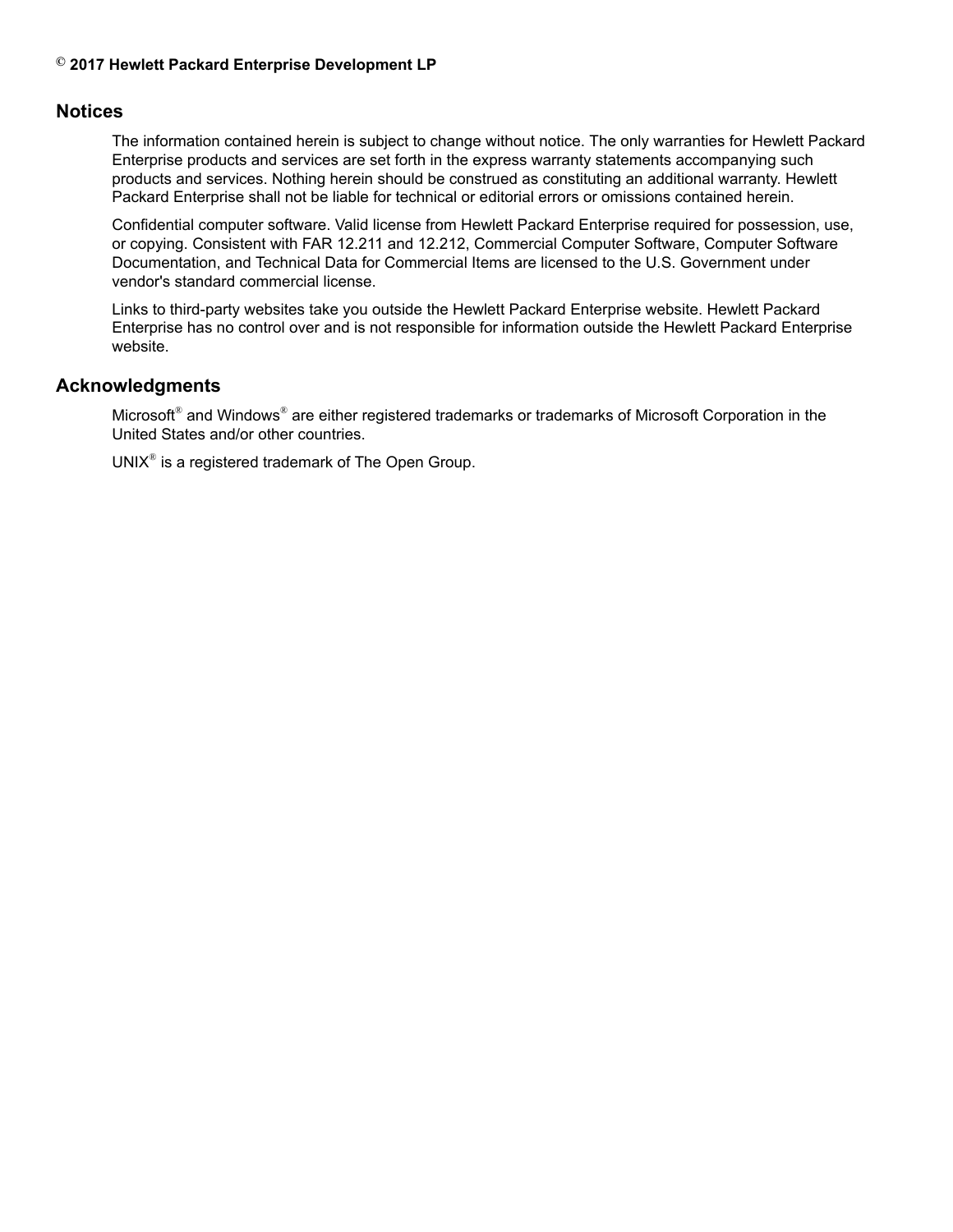## **Contents**

| 22 |
|----|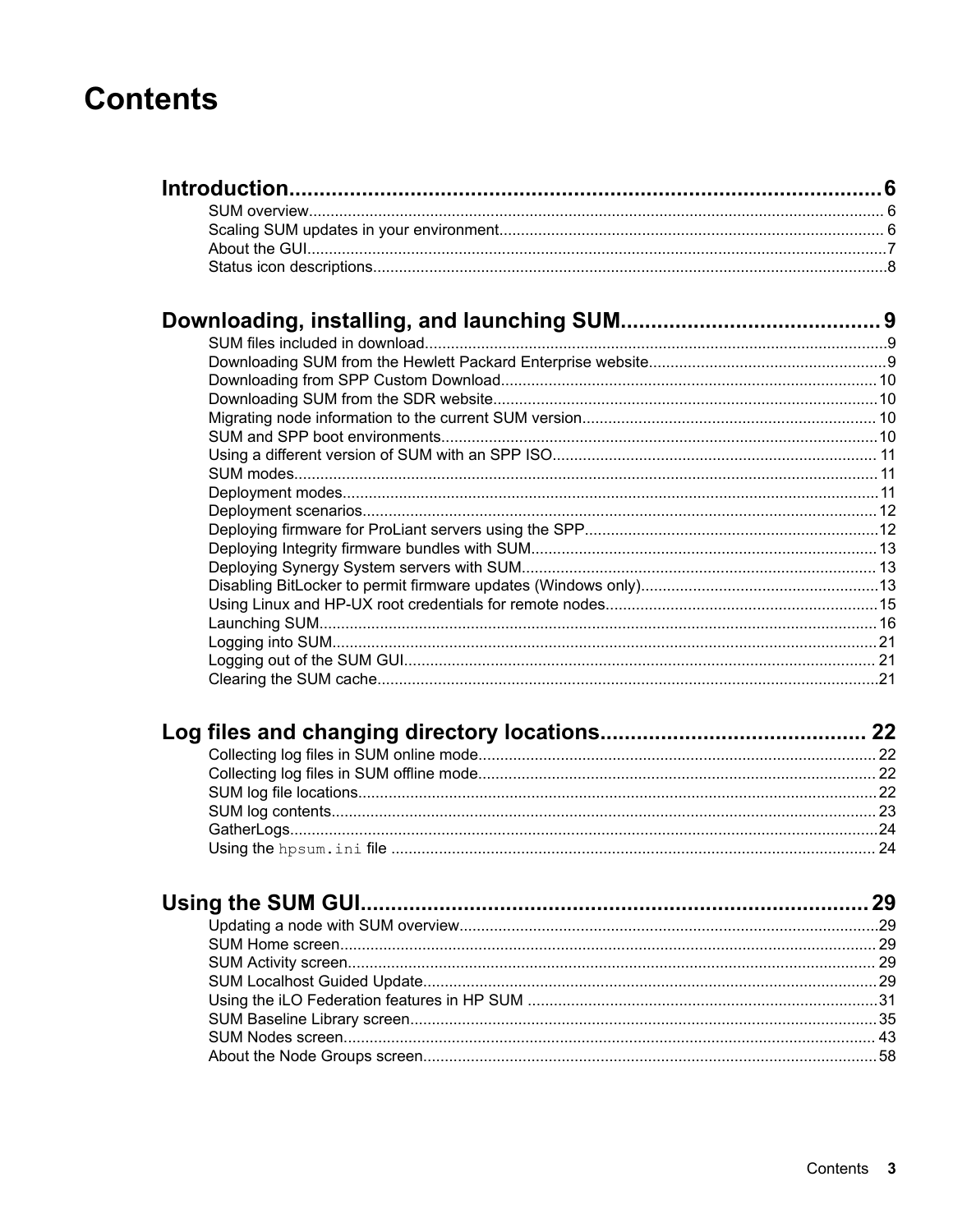| Error message "Multiple connections to a server or shared resource by the same user" 78 |  |
|-----------------------------------------------------------------------------------------|--|
|                                                                                         |  |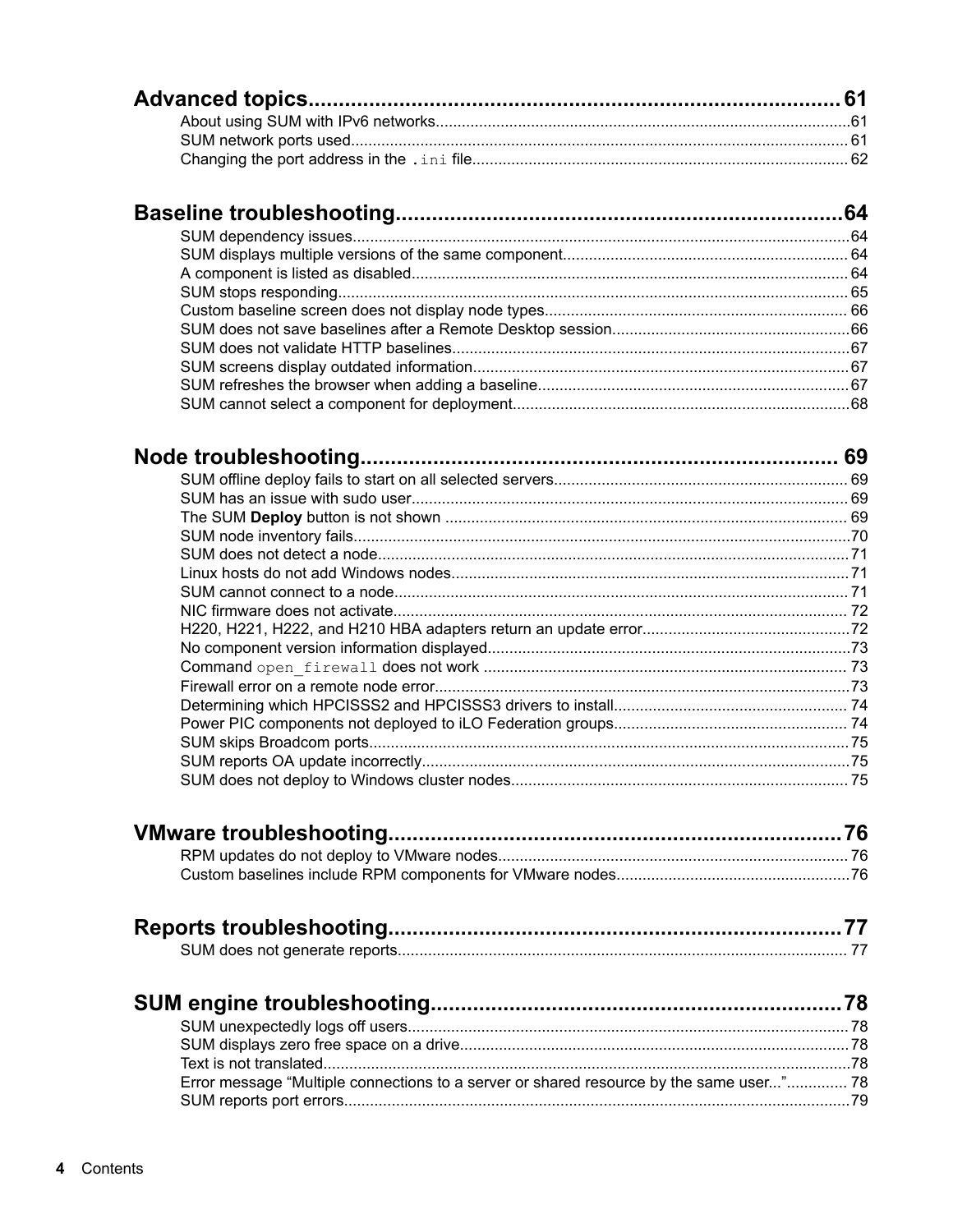| 113 |
|-----|
|     |
|     |
|     |
|     |
|     |
|     |
|     |
|     |
|     |
|     |
|     |
|     |
|     |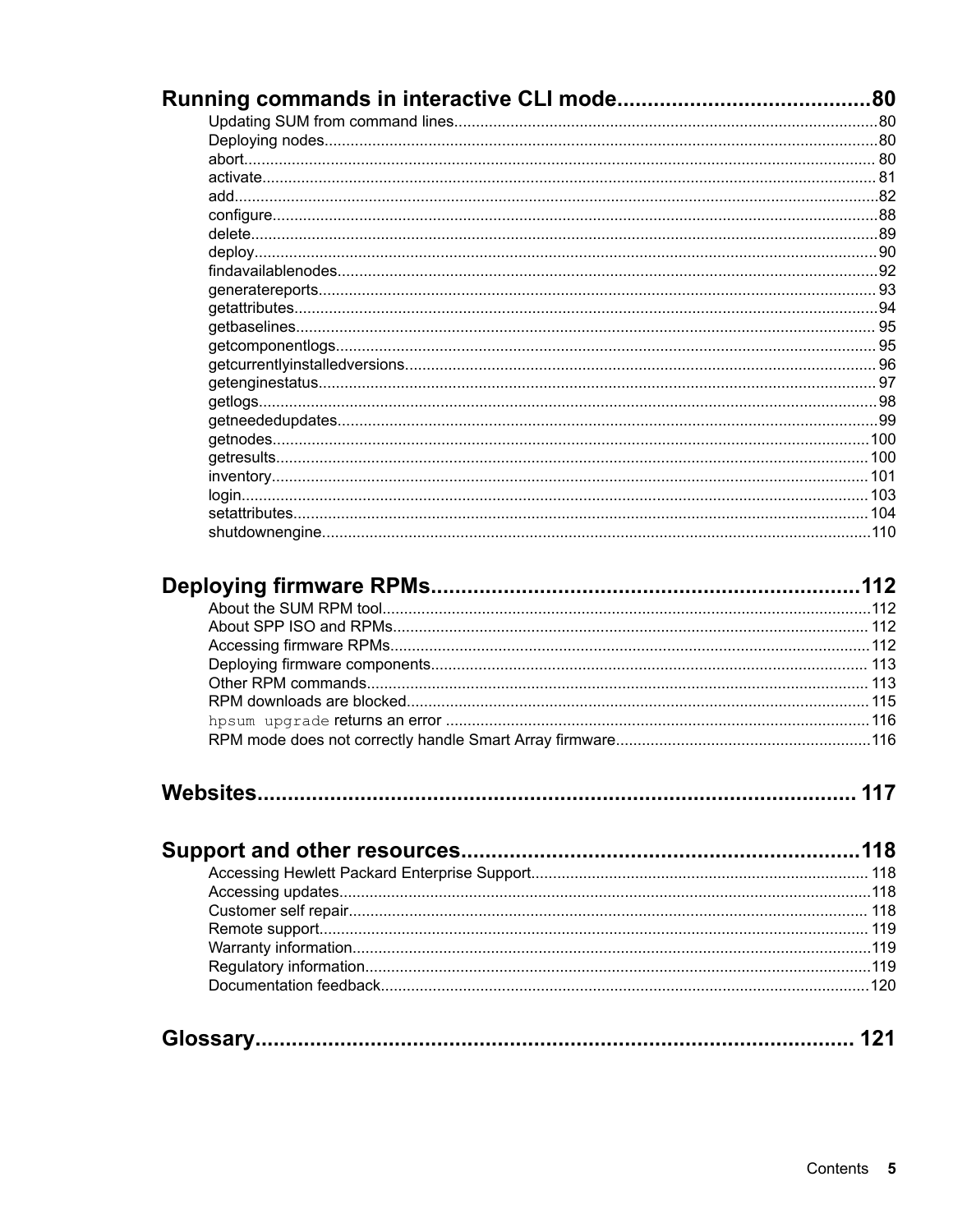## <span id="page-5-0"></span>Introduction

## **SUM** overview

SUM is a tool for firmware and driver maintenance on ProLiant and Integrity Servers, BladeSystem enclosures. Moonshot systems, and options. It provides a browser-based GUI or a command-line scriptable interface for increased flexibility and adaptability for your needs.

SUM includes a discovery engine that finds the installed hardware and current versions of firmware and software in use on target nodes. SUM identifies associated targets you can update at the same time to avoid interdependency issues. SUM deploys updates in the correct order and ensures that all dependencies are met before deploying an update. If SUM finds version-based dependencies it cannot resolve. SUM prevents deployment.

Key features of SUM include:

- Interdependency checking
- Automatic and step-by-step Guided Update process for the localhost
- Web browser-based mode
- Ability to create custom baselines and ISOs.
- Scalable deployment of iLO Federation group updates
- Simultaneous firmware and software deployment for multiple remote nodes in GUI, text-based console, and CLI modes
- Local offline firmware deployments with SPP deliverables
- Remote offline deployment when used with the SmartStart Scripting Toolkit (ProLiant G7 and earlier servers), Scripting Toolkit (ProLiant Gen8 and later) servers, Scripting Toolkit (ProLiant Gen8 and Gen9), RESTful Interface Tool (Gen10), iLO Virtual Media, or PXE booted media.
- GUI, interactive CLI, or CLI scripting modes with extensive logging
- Support for updating firmware on network-based targets such as the OA, iLO through the Network Management Port, VC Ethernet and Fibre Channel switches, and 3Gb/6Gb SAS BL Switch interconnects on ProLiant servers
- Support for updating VC modules

### **:NOTE**

SUM does not support third-party controllers, including flashing hard drives behind the controllers.

## **Scaling SUM updates in your environment**

SUM supports deploying up to 50 nodes at a time in all SUM modes. Deployment times depend on system and server environment variables.

### **:NOTE**

Update a maximum of 10 VMware nodes at a time.

### **Updating iLO Federation groups offline**

If you are updating multiple iLO Federation groups offline, the deployment might fail if multiple groups are accessing the ISO at the same time. If an update fails, repeat the deployment of the groups that did not update. To minimize impact on network resources, update fewer groups at the same time.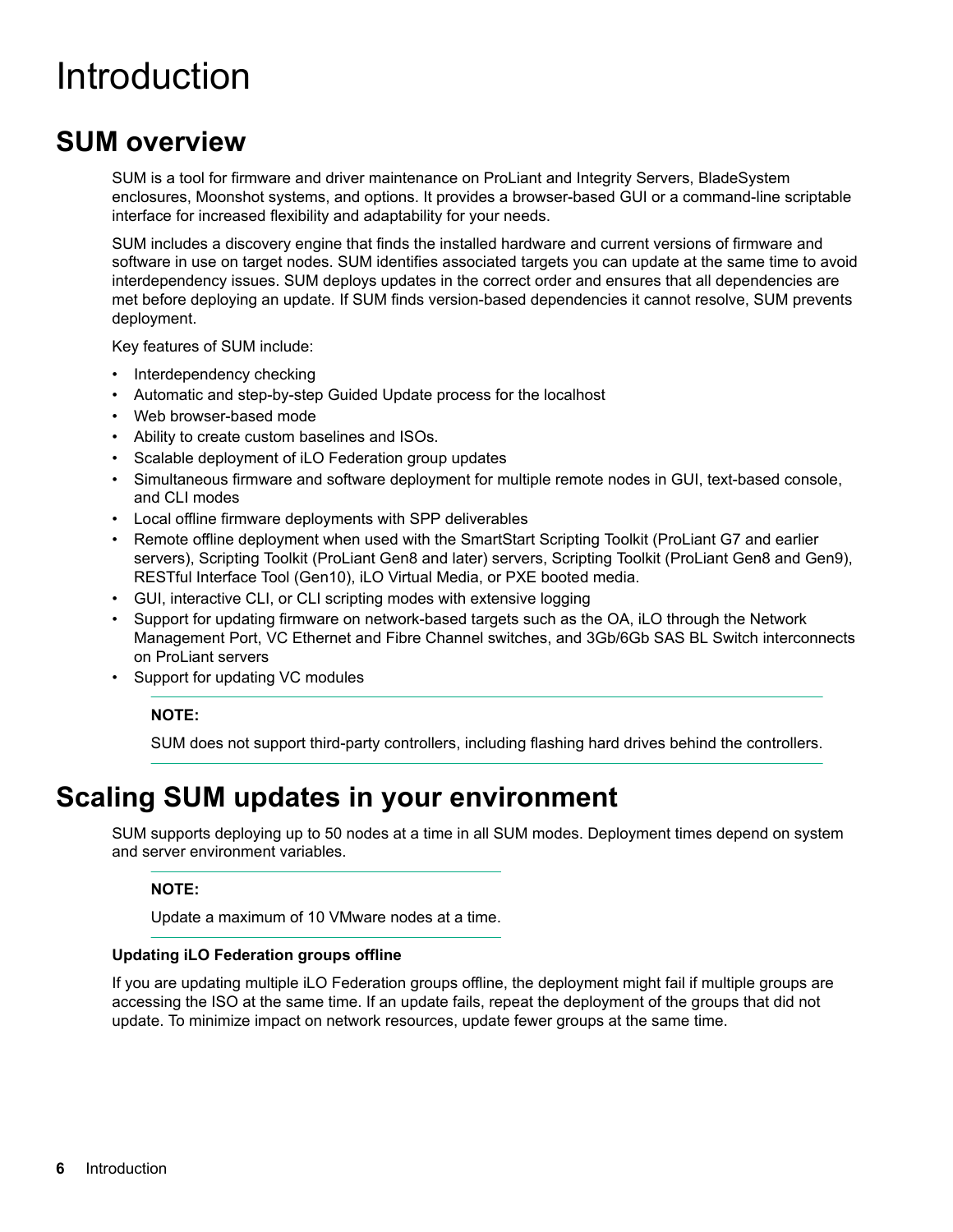## <span id="page-6-0"></span>**About the GUI**

SUM is a web browser-based application. When you launch the GUI, the system uses the default web .browser

#### **:NOTE**

Do not use the **Back** button in your browser window.

The following image explains the major areas of the GUI. Screens options vary based on the node type.



| Item | <b>Description</b>                                                                                                                                                                                                                                                                                                  |
|------|---------------------------------------------------------------------------------------------------------------------------------------------------------------------------------------------------------------------------------------------------------------------------------------------------------------------|
|      | Main menu - Provides links to all application screens.                                                                                                                                                                                                                                                              |
| 2    | Activity list - Status updates appear briefly, and the activity icon displays the<br>status of recent activities. To open the Activity panel, click the <b>Activities</b> icon.<br>Login information - Displays the currently logged-in user and offers a logout<br>function.<br>Help panel - Opens the help panel. |
| 3    | Screen name - Displays the name of the screen.                                                                                                                                                                                                                                                                      |
| 4    | Screen filters - Filters screen objects.                                                                                                                                                                                                                                                                            |
| 5    | Screen list - Displays a list of items on the screen.                                                                                                                                                                                                                                                               |

*Continued Table*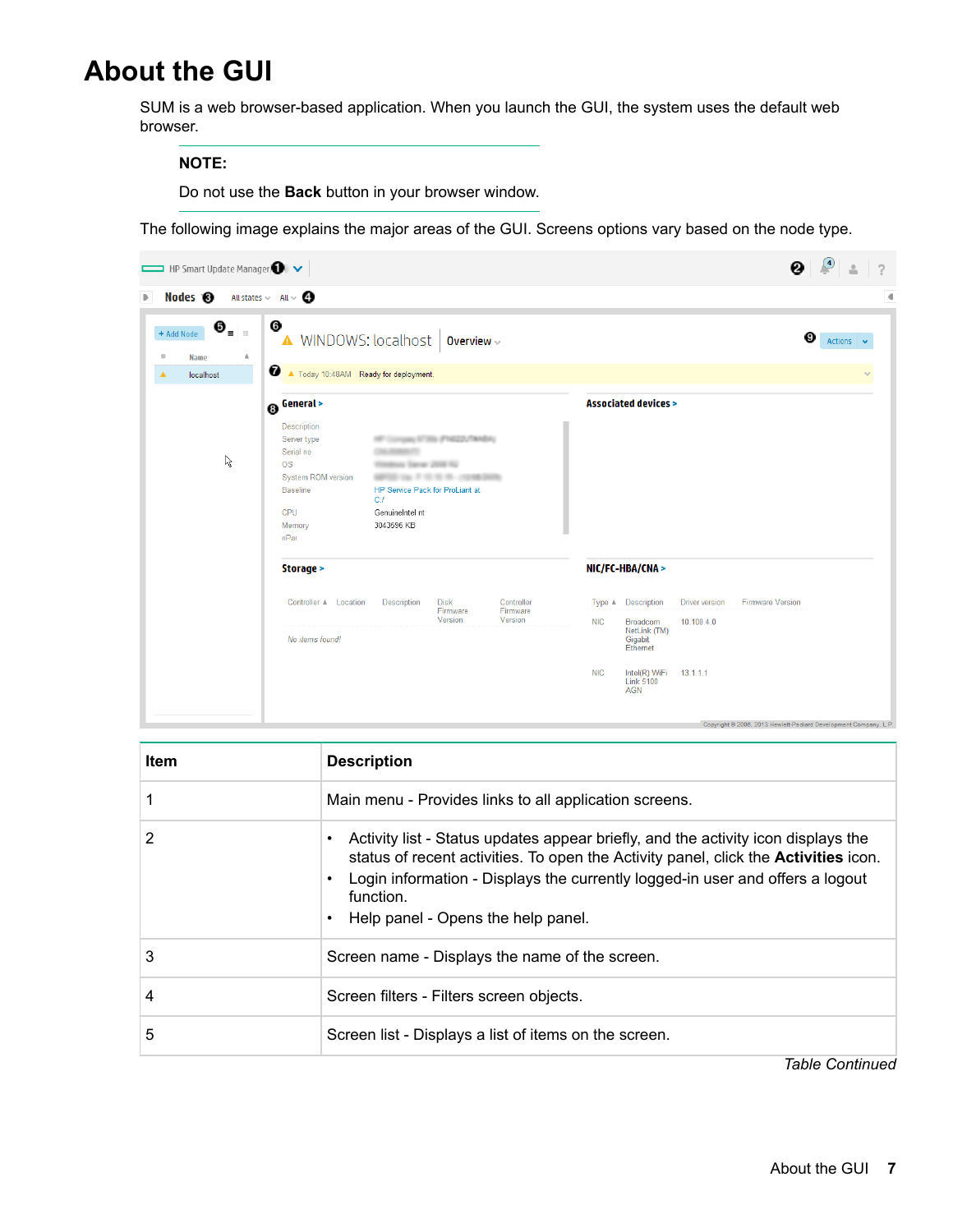<span id="page-7-0"></span>

| <b>Item</b> | <b>Description</b>                                                                                                                                                    |
|-------------|-----------------------------------------------------------------------------------------------------------------------------------------------------------------------|
| 6           | Baseline or Node name - Lists the baseline or node that you selected in the<br>screen list. This example shows the name of the selected baseline.                     |
|             | Informational highlight - Highlights information that you might need to perform or<br>know about for the selected item. Click to expand this box for all information. |
| 8           | Item details - Provides full details about the selected item.                                                                                                         |
| 9           | Actions - Lists the available actions.<br><b>NOTE:</b><br>Screen options vary based on the screen you are viewing.                                                    |

## **Status icon descriptions**

SUM uses icons to represent the status of resources and alerts and to control the display.

### **Table 1: Status icons**

| Large icon | <b>Small icon</b> | <b>Description</b>                              |  |
|------------|-------------------|-------------------------------------------------|--|
|            |                   | CriticalIssue/Interrupted                       |  |
|            |                   | Warning                                         |  |
|            |                   | OKSuccessful                                    |  |
|            | ♦                 | <b>Disabled</b>                                 |  |
|            |                   | Unknown                                         |  |
|            | O                 | A change is being applied or a task is running. |  |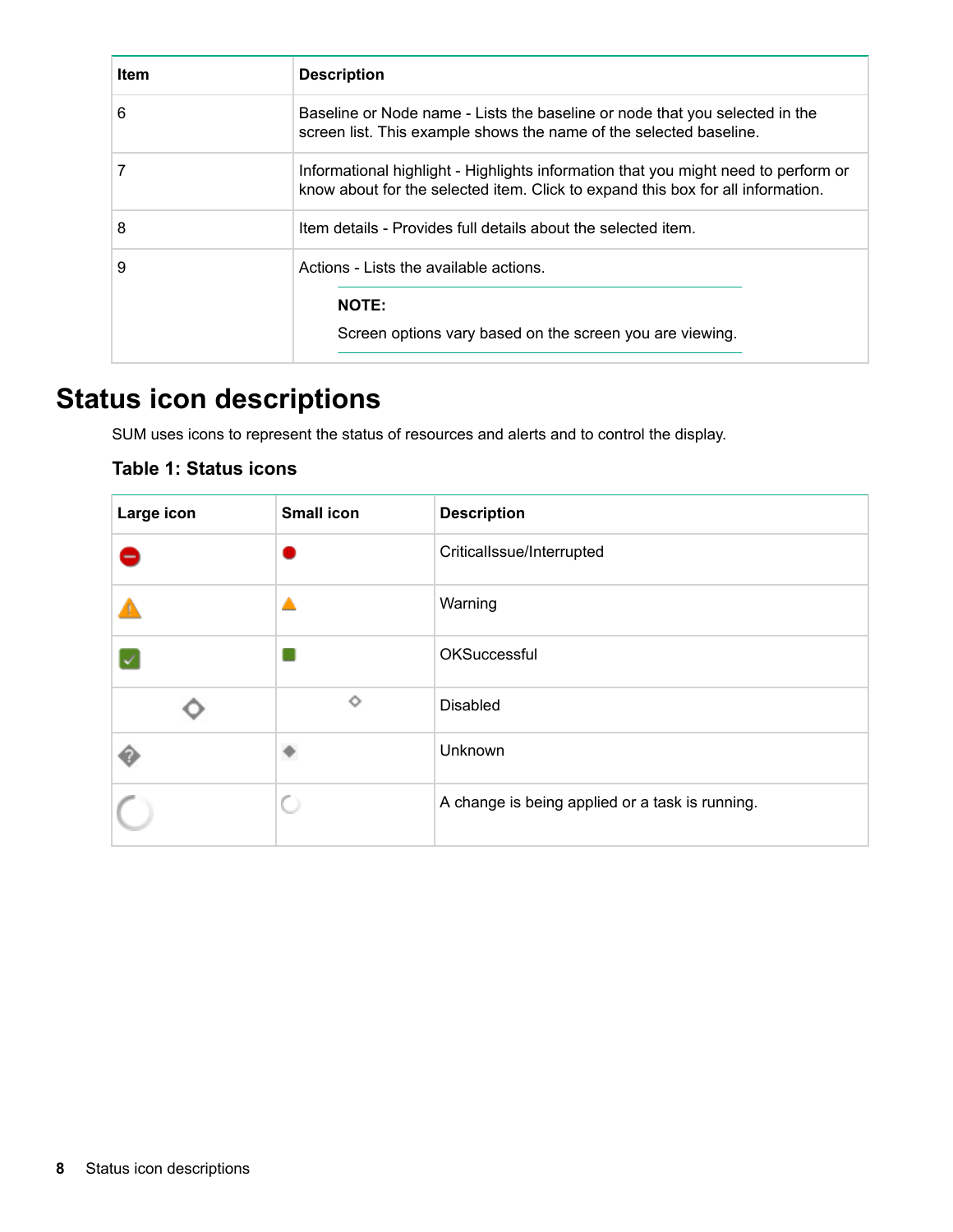# <span id="page-8-0"></span>Downloading, installing, and launching SUM

## **SUM files included in download**

You can download SUM from the Hewlett Packard Enterprise website or from the Software Delivery Repository as a standalone application. The standalone application does not include updates for your environment. You can obtain update components from the SPP, SPP Custom Download, Integrity Firmware Bundles, or from the SDR.

The SUM download includes the following:

| hpsum           | SUM runs in either GUI, interactive CLI, CLI, or Linux RPM mode. By default, SUM<br>opens in the GUI version. If you enter $hpsum /s$ , SUM runs in the CLI mode. If you<br>enter hpsum and one of the interactive CLI commands, SUM opens in interactive CLI<br>mode. |
|-----------------|------------------------------------------------------------------------------------------------------------------------------------------------------------------------------------------------------------------------------------------------------------------------|
| clean-cache     | Removes the files in the temp directory associated with SUM that contain cached<br>information about nodes and baselines. Logs are still maintained.                                                                                                                   |
| gatherlogs      | Collects all logs for SUM. The logs are useful when debugging or troubleshooting<br>issues for SUM.                                                                                                                                                                    |
| hpsum migration | Migrates node data from earlier versions of SUM to the current version of SUM.                                                                                                                                                                                         |
| port-targets    | Migrates node location and name from SUM 5.x to the current version of SUM.                                                                                                                                                                                            |

Specifications and prerequisites are available in the Smart Update Manager Release Notes available at http://www.hpe.com/support/sum rn en.

## **Downloading SUM from the Hewlett Packard Enterprise website**

### **Procedure**

1. Launch a web browser.

.

- 2. Go to http://www.hpe.com/servers/sum-download.
- 3. Click the file that you want to download:
	- **a. HP Smart Update Manager**

- The ISO contains SUM and a bootable ISO environment. Firmware and Software components can be added to create a customized baseline.

### **b. HP Smart Update Manager RPM**

- The RPM is a native package for Linux and is also available on the Software Delivery Repository at http://www.hpe.com/support/SDR-SUM

### **z**. HP Smart Update Manager zip

- The zip file contains the files for running SUM on supported Windows and Linux operating systems.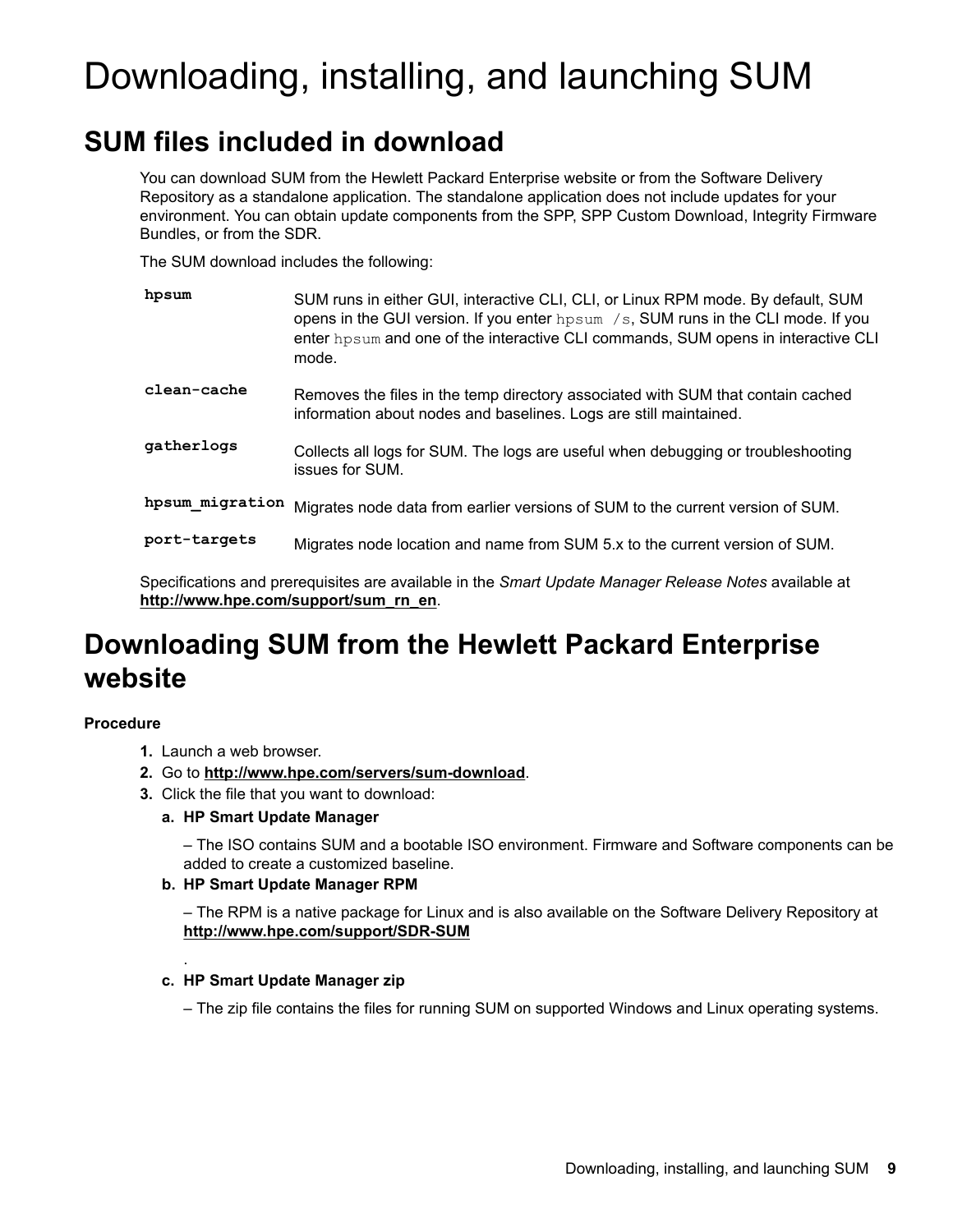## <span id="page-9-0"></span>**Downloading from SPP Custom Download**

### **Procedure**

- 1. Open a web browser and go to **https://www.hpe.com/servers/spp/custom**.
- 2. Access to the SPP requires validation through the HPE Support Center. An active warranty or HPE support agreement is required to download the [SPP](http://h17007.www1.hpe.com/us/en/enterprise/servers/products/service_pack/spp/sppvalidation.pdf). For more information, please view the **SPP** Warranty/Support Agreement Validation document; an HPE Passport login is required.
- 3. If necessary, click Sign in here, and then provide your HP Passport user credentials.
- 4. Select an SPP from the left side of the page.

You can:

- Create a custom SPP.
- Download any of the files available.
- . Delete a custom SPP. You cannot delete a default SPP from the page.

For help with the SPP Custom Download page, see the **SPP Custom Download FAQ** page.

## **Downloading SUM from the SDR website**

You can download SUM as an RPM from the Software Delivery Repository at **http://www.hpe.com/support/ SDR-SUM**. The SDR contains a version of the SUM RPM for each supported operating system and architecture type. Instructions on how to set up your yum configuration are available on the SDR website.

You can use yum commands to search for and download SUM to your system. You can also use a web browser to navigate the SDR and download the rpm.

Use the following commands to search, download, or install SUM from the SDR:

| yum search hpsum                                       | Search for SUM with yum                                                   |
|--------------------------------------------------------|---------------------------------------------------------------------------|
| yum install hpsum                                      | Install SUM with yum                                                      |
| rpm $-$ Uvh $h$ psum $-6.0.1-14$ .rhel $-6.186$ 64.rpm | Download SUM from the SDR with a web browser,<br>and then install the RPM |

For more information on using the SDR, see the Getting Started and FAQ sections on the Software Delivery Repository website at http://www.hpe.com/support/SDR-SUM.

For more information on using SUM with the SDR, see Linux best practices document at http:// www.hpe.com/info/sum-docs.

## **Migrating node information to the current SUM version**

SUM stores node information in a database that is specific to each version of SUM. If you have used SUM to manage a node, migrate the node database information to the current version of SUM before launching SUM.

### **Procedure**

- 1. From the SUM directory, launch hpsum migration.bat (Windows) or hpsum migration.sh (Linux).
- 2. Follow the on-screen instructions and then select the version you want to migrate to the version of SUM vou are using.

## **SUM and SPP boot environments**

The HPE USB Key Utility does not support multiboot setups on a single device. The SUM and SPP ISOs contain signed parts to work with the UEFI bootloader. The signed parts do not allow for multiboot setups on a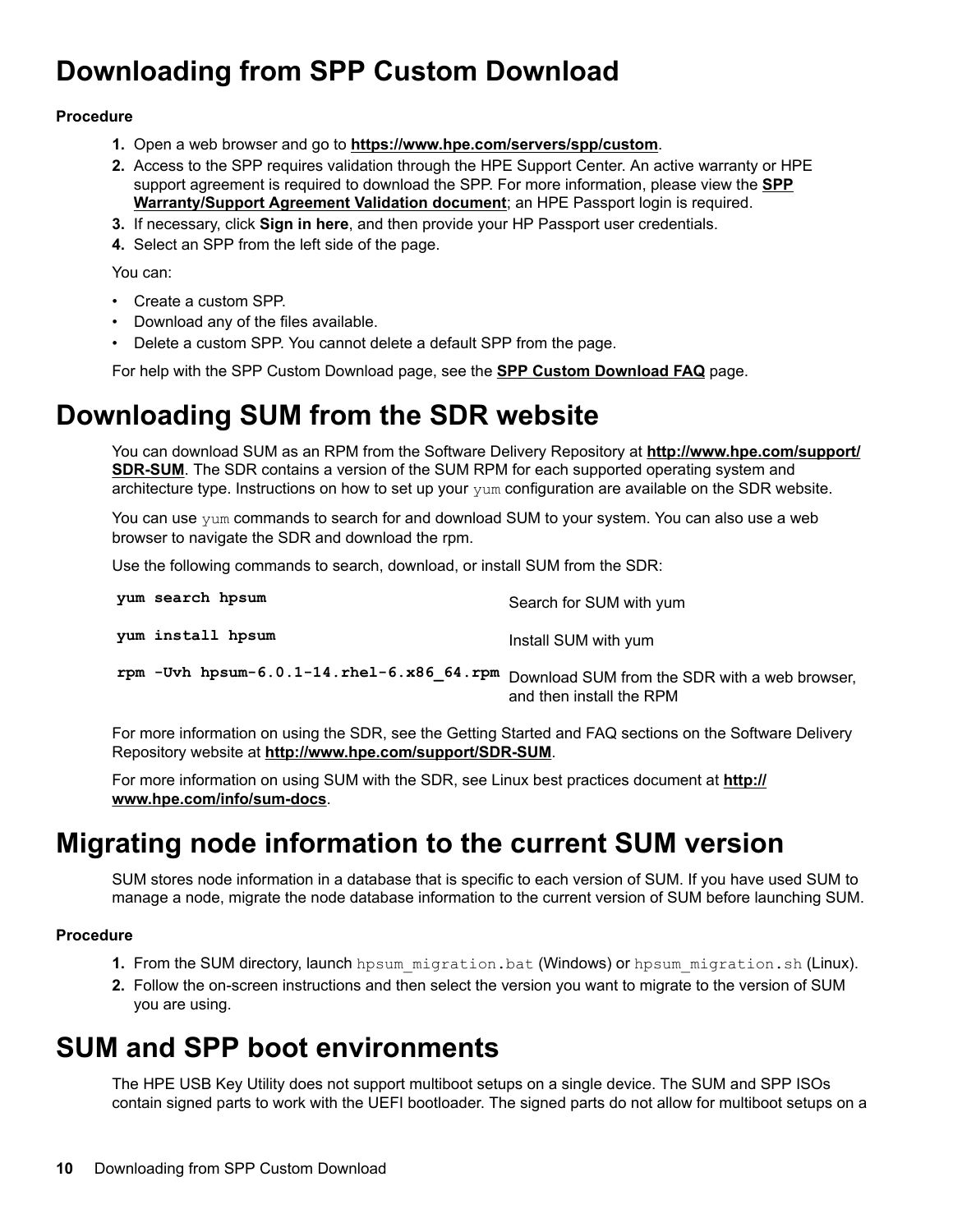<span id="page-10-0"></span>single device, such as a USB key. You can download the SPP at **http://www.hpe.com/servers/spp/** .**[download](http://www.hpe.com/servers/spp/download)**

The following sections discuss deployment from SUM. For more information on planning an update, see the SUM Best Practices Planning and Implementation Guides available on the Hewlett Packard Enterprise .website

## **Using a different version of SUM with an SPP ISO**

If you want to use a different version of SUM than the version that was packaged in an SPP, use the Custom Baseline function in SUM. Replacing the SUM files in an SPP ISO manually might create issues with deployments.

Process overview:

### **Procedure**

- 1. Download a copy of the SUM ISO you want to use and save it in an empty directory, and then mount the .ISO
- **2.** Download a copy of the SPP ISO and save it in an empty directory, and then mount the ISO.
- 3. Open the version of SUM you want to use with the SPP components.
- 4. Add a baseline to the SUM session. For more information, see Adding a baseline on page 36.
- 5. Create a custom baseline using the SPP components, and then select the version of SUM you want to use as the version to include in the custom ISO. For more information, see **Creating a custom baseline and [ISO](#page-36-0)** on page 37.

### **SUM** modes

SUM supports local and remote deployments. SUM runs in Windows and Linux in online and offline mode.

| <b>GUI</b>                               | An easy-to-use browser-based GUI that enables deployment and maintenance of system<br>software and firmware components to multiple systems in a single session.                                                                                                                                                              |
|------------------------------------------|------------------------------------------------------------------------------------------------------------------------------------------------------------------------------------------------------------------------------------------------------------------------------------------------------------------------------|
| <b>CLI</b>                               | The CLI enables you to script custom installations. This mode might not support all<br>functions of the GUI and interactive CLI. For more information, see the Smart Update<br><b>Manager CLI Guide.</b>                                                                                                                     |
| <b>Inputfile CLI</b>                     | You can call a text file that contains all the SUM parameters you want to use. For more<br>information, see the Smart Update Manager CLI Guide.                                                                                                                                                                              |
| <b>Interactive CLI</b>                   | The Interactive CLI allows you to script most of the commands that are available in the<br>SUM GUI. Functionality available from the interactive CLI includes adding nodes and<br>baselines, deploying nodes, collecting log files, and generating reports. For more<br>information, see the Smart Update Manager CLI Guide. |
| <b>Linux firmware</b><br><b>RPM</b> tool | The Linux firmware RPM tool mode offers a simplified deployment mode for Linux nodes.                                                                                                                                                                                                                                        |

#### **:NOTE**

If you run SUM on a virtual machine running a supported operating system, do not deploy updates to the localhost system. Only deploy updates to remote nodes.

## **Deployment** modes

The following key terms apply when using SUM to deploy updates. You can combine the terms to reflect an environment, for example, local-online or remote-online.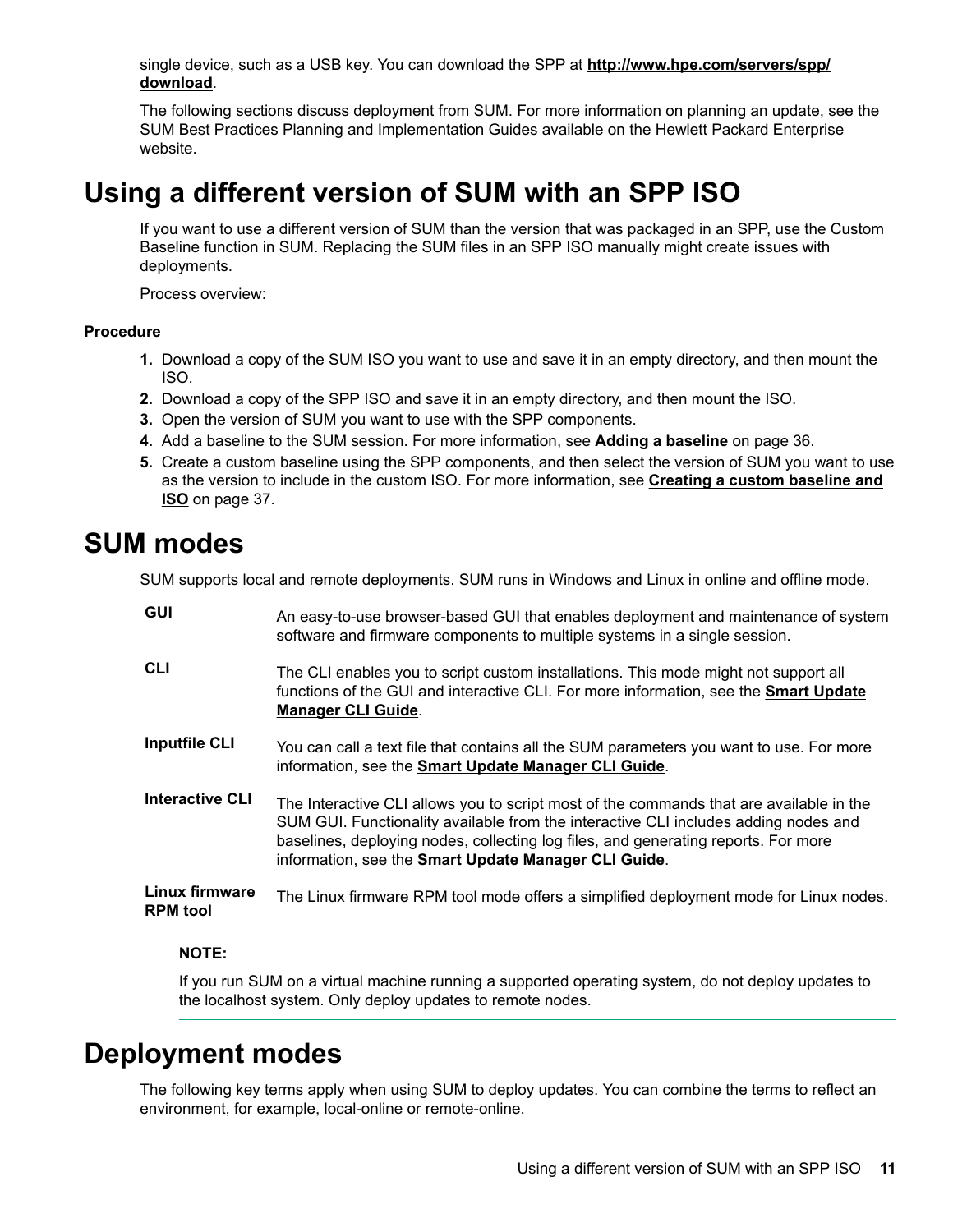- <span id="page-11-0"></span>Local The installation runs on the physical hardware you are updating. For example, running on a server to update the system ROM of the server.
- Remote The installation runs on one system, but updates other physical nodes. For example, updating the OA or Integrity server firmware across a network.
- Online The installation occurs while the host processor is running in the normal server environment.
- Offline In offline mode, the SPP boots a small Linux kernel and enables updates to occur on a single server.
	- Only updates the local system
	- Deploys only firmware
	- Only uses a single baseline

#### **:NOTE**

Some features that require the regular local host operating systems are not supported in offline mode.

### **Deployment scenarios**

SUM deploys updates from the machine running SUM, the localhost, to one or more remote hosts. If the host running SUM uses Windows, you can update Windows, Linux, VMware, or HP-UX targets. If the host running SUM uses Linux, you can update Linux, VMware, or HP-UX nodes. You can also update remote ProLiant, Integrity nodes, Synergy System, and Moonshot systems from Windows or Linux systems.

#### **SUM** deployment scenarios

| <b>Graphical deployment on</b><br>a local host | You are not familiar with command-line tools.<br>You are deploying components on a local, single host.<br>$\bullet$<br>Updates do not require scripting.                                     |
|------------------------------------------------|----------------------------------------------------------------------------------------------------------------------------------------------------------------------------------------------|
| Scripted deployment on a<br>local host         | You are familiar with command-line tools.<br>$\bullet$<br>You are deploying components on a local, single host.<br>Updates require a customized, scripted deployment.<br>٠                   |
| Graphical deployment to a<br>remote host       | $\bullet$<br>You are not familiar with command-line tools.<br>You are deploying components on one or more remote hosts.<br>Updates do not require scripting.<br>٠                            |
| Scripted deployment to a<br>remote host        | • You are familiar with command-line tools.<br>You are deploying components on one or more hosts.<br>Updates require a customized, scripted deployment to one, or more host<br>٠<br>systems. |

### Deploying firmware for ProLiant servers using the SPP

The SPP is a repackaging of ProLiant system software and firmware for servers and their options, and BladeSystem enclosures including:

- OA•
- VC
- 3 Gb and 6 Gb SAS switches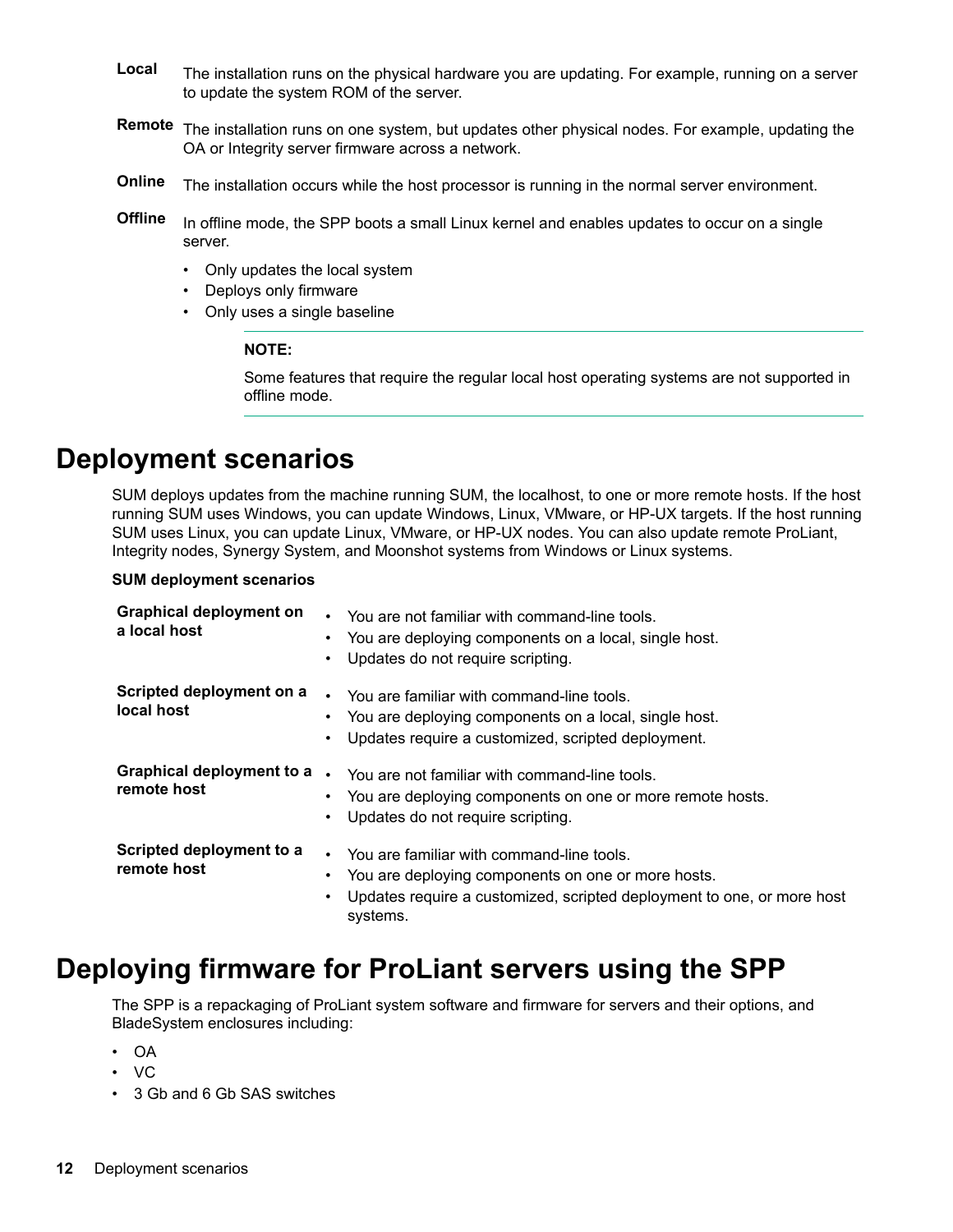<span id="page-12-0"></span>SUM deploys components to supported Windows, Linux, and VMware (supported firmware and driver updates only) operating systems. The single SPP image contains a comprehensive collection of firmware and system software components including drivers, agents, tools, utilities. These components are tested, managed, and deployed together as a single solution.

### **:NOTE**

SUM supports deploying RPM and SCEXE components to Linux nodes.

Each SPP release includes a version of SUM you can use to deploy the SPP components. You can download the latest version of SUM from the SUM website at http://www.hpe.com/servers/sum-download.

For a complete list of systems and software supported by SPP, and updates available in an SPP release, see the release notes for that SPP at http://www.hpe.com/info/spp/documentation.

## **Deploying Integrity firmware bundles with SUM**

You can use SUM to deploy components delivered with the Integrity firmware bundles.

Deploying firmware to Integrity servers is done remotely and is the same as deploying other firmware, such as ProLiant nodes, with the following exceptions:

- Specify the IP address of the Monarch (primary) OA on Superdome 2/X, or the Monarch iLO 3 management processor on multiblade servers.
- Specify the server IP address as the target when updating I/O firmware on HP-UX servers. You can only update remote HP-UX targets.

For more information on Integrity firmware bundles, see the Manage Integrity Servers Firmware Updates website at http://www.hpe.com/info/smartupdate/integrity.

## **Deploying Synergy System servers with SUM**

The SPP and SUM can deploy updates to some HPE Synergy servers. SUM cannot deploy updates to the HPE Synergy Frame Link Module, use HPE OneView.

## **Disabling BitLocker to permit firmware updates (Windows (only**

To allow firmware updates, temporarily disable BitLocker support:

### **Procedure**

- **1.** Click Start, and then search for gpedit . msc. in the Search Text box.
- 2. When the Local Group Policy Editor starts, click **Local Computer Policy**.
- **3. Click Computer Configuration > Administrative Templates > Windows Components > BitLocker Drive Encryption.**
- 4. When the BitLocker settings are displayed, double-click Control Panel Setup: Enable Advanced startup .**options**
- 5. When the dialog box appears, click Disable.
- 6. Close all windows, and then start the firmware update.

To enable advanced startup options:

- · Enter cscript manage-bde.wsf -protectors -disable c:
- enabled by following steps 1 through 4 but clicking **Enabled** in step 5 instead. The following command can • When the firmware update process is completed, the BitLocker Drive Encryption support can be rebe used to re-enable BitLocker Drive Encryption after firmware deployment has completed.
- · Enter cscript manage-bde.wsf -protectors -enable c: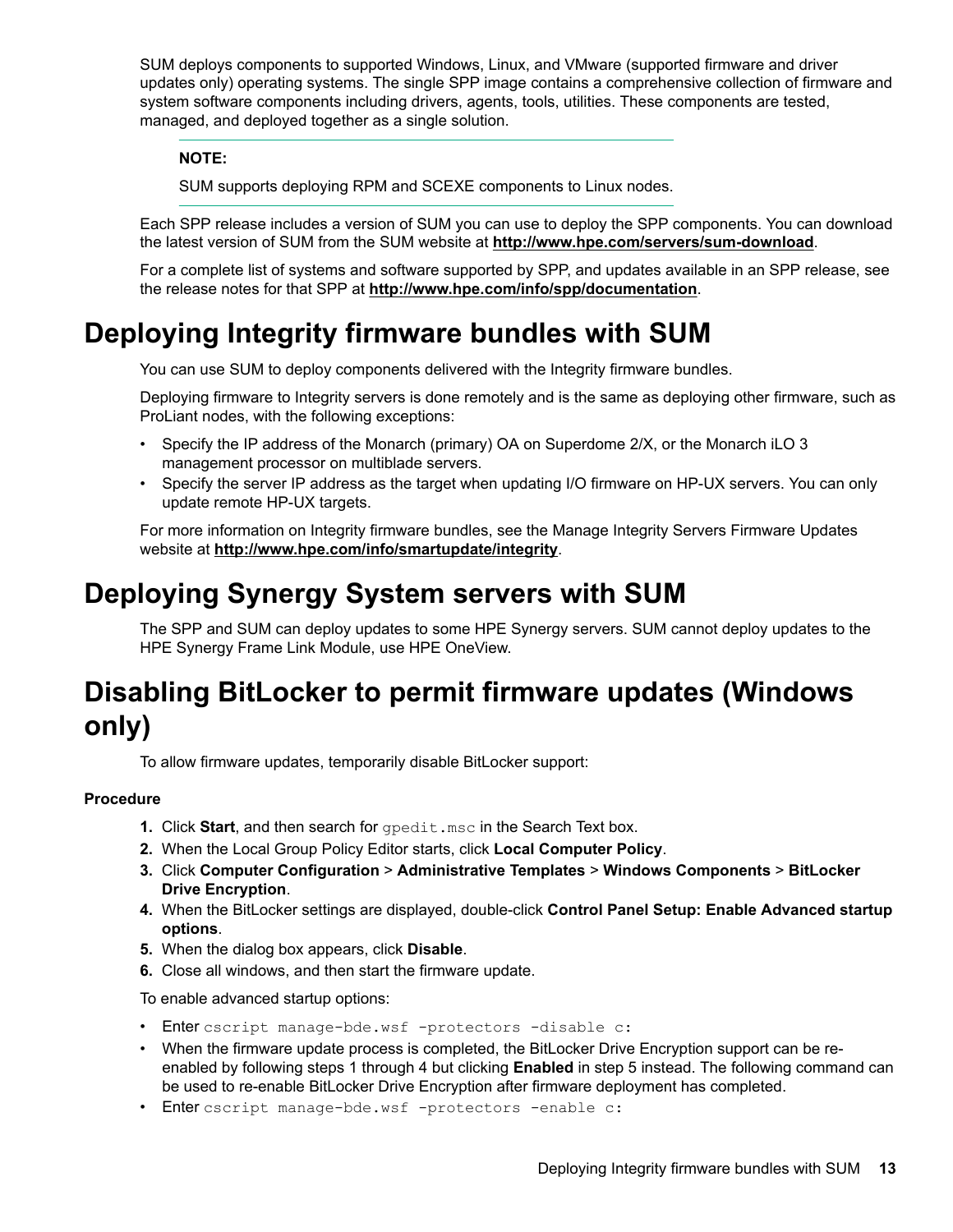The following table describes TPM detection scenarios that you might encounter.

| <b>Scenario</b>                                                                                                                                                                            | <b>Result</b>                                                                                                                                                                                |  |  |
|--------------------------------------------------------------------------------------------------------------------------------------------------------------------------------------------|----------------------------------------------------------------------------------------------------------------------------------------------------------------------------------------------|--|--|
| TPM is detected and enabled, using GUI mode, and<br>a system ROM must be updated.                                                                                                          | SUM displays a warning message indicating that it<br>detected TPM. SUM offers an option to Ignore<br><b>Warnings.</b> You can only deploy the updates if you<br>select Ignore Warnings.      |  |  |
| TPM is detected and enabled, using CLI or Input file<br>mode, the /tpmbypass switch is not given, and<br>firmware must be applied to the server. GUI mode<br>does not support / tpmbypass. | No warning appears. A new log file is generated<br>(%systemdrive%\cpqsystem\log<br>\cpqstub.log). Because the installation is silent,<br>the installation is terminated and cannot continue. |  |  |
| TPM is detected and enabled with Option ROM<br>Measuring, using GUI mode, and a system ROM<br>must be updated.                                                                             | A warning message appears. After selecting OK, you<br>can continue. The installation is not canceled.                                                                                        |  |  |
| TPM is detected and enabled with Option ROM<br>Measuring, using CLI or Input file mode, the /<br>tpmbypass switch is not given, and any firmware<br>updated must be applied to the server. | No warning appears. A new log file is generated<br>(%systemdrive%\cpqsystem\log<br>\cpqstub.log). Because the installation is silent,<br>the installation is terminated and cannot continue. |  |  |
| TPM is detected and enabled, using CLI or Input file<br>mode, the installation occurs, and the $/$ tpmbypass<br>switch is supplied.                                                        | The installation occurs.                                                                                                                                                                     |  |  |

In the SUM GUI, you can disable TPM on the Deploy screen. You can also disable TPM in CLI or interactive CLI mode.

### **About using SUM with BitLocker**

The TPM, when used with BitLocker, measures a system state. Upon detection of a changed ROM image, it restricts access to the Windows file system if the user cannot provide the recovery key. SUM detects if a TPM is enabled on a node. For some newer models of ProLiant servers, if a TPM is detected in your system or with any remote server selected as a target, SUM utilities for iLO, HDD, NIC, and BIOS warn users prior to a flash. If the user does not temporarily disable BitLocker and does not cancel the flash, the BitLocker recovery key is needed to access the user data upon reboot.

A recovery event is triggered in the following situations:

- You do not temporarily disable BitLocker before flashing the system BIOS when using the Microsoft BitLocker Drive Encryption.
- You have optionally selected to measure iLO, Smart Array, and NIC firmware.

If SUM detects a TPM, it displays a message.

To enable firmware updates without the need to enter in the TPM password on each server, temporarily disable BitLocker Drive Encryption. Disabling the BitLocker Drive Encryption keeps the hard drive data encrypted. However, BitLocker uses a plain text decryption key that is stored on the hard drive to read the information. After the firmware updates have been completed, re-enable BitLocker Drive Encryption. Re-<br>enabling BitLocker Drive Encryption removes the plain text key and BitLocker secures the drive.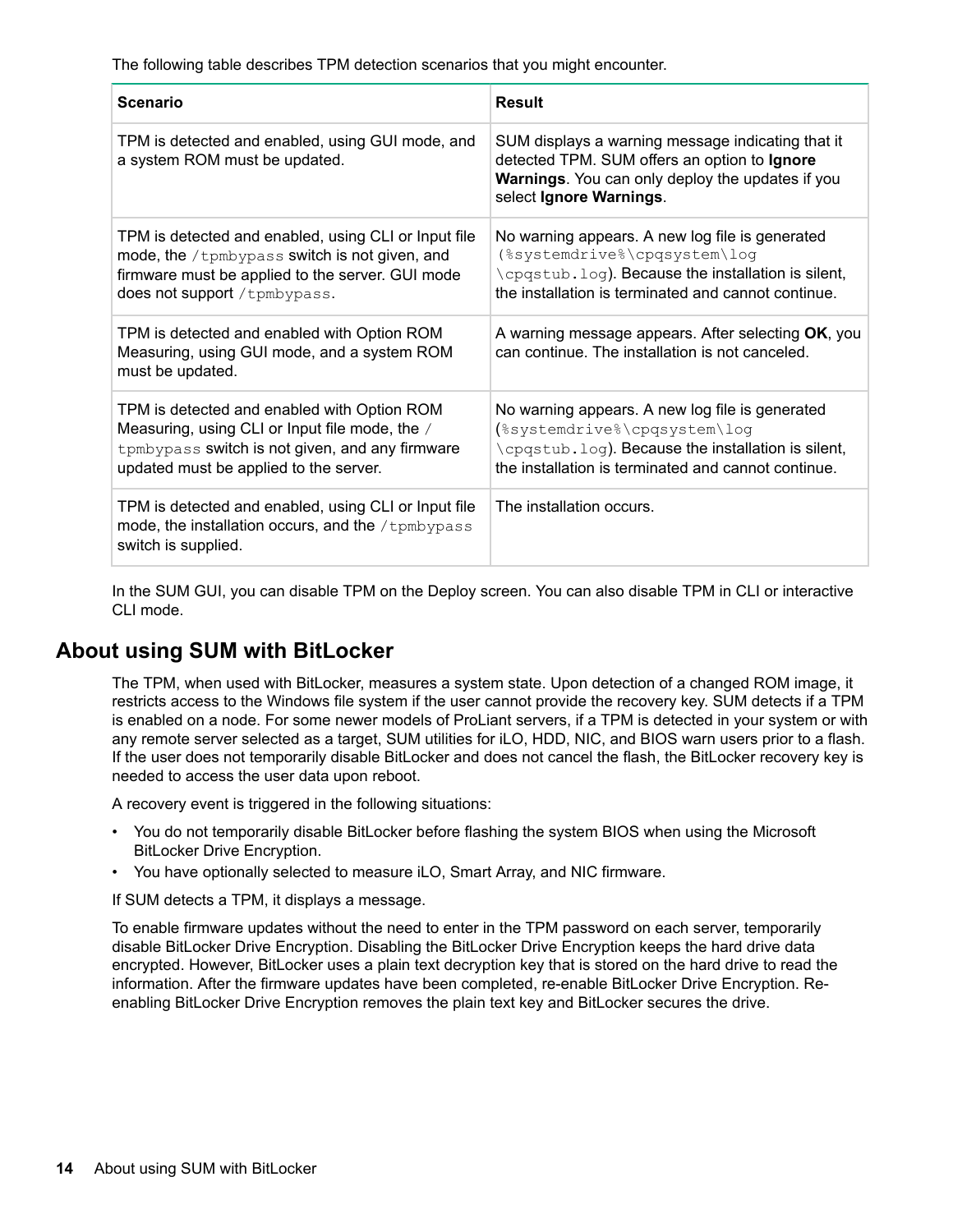<span id="page-14-0"></span>

### **:CAUTION**

Temporarily disabling BitLocker Drive Encryption can compromise drive security and only attempt to disable it in a secure environment. If you are unable to provide a secure environment, Hewlett Packard Enterprise recommends providing the boot password and leaving BitLocker Drive Encryption enabled throughout the firmware update process. This requires setting the /tpmbypass parameter for SUM or the firmware update is blocked.

## Using Linux and HP-UX root credentials for remote nodes

#### **Procedure**

1. You can provide root credentials, a user with sudo permissions, or provide nonroot and root credentials for remote nodes.

### **Prerequisites for using Linux and HP-UX sudo credentials**

- Provide one of the following:
	- ∘ Username and password
	- ⊙ Username and SSH key file path (in PEM format)
- For sudo users, add the user to the */etc/sudoers* file. The following shows the privileges and specifications for users.
	- ∘ User: Root

Privilege: ALL=ALL

Specification: ALL

◦ User: Sudo user

Privilege: ALL

Specification: ALL

- Edit the entry in the /etc/sudoers file so the system asks for the sudo user password instead of root user password when you run the sudo command.
- The following shows the privileges to comment or remove from  $/etc/sudoers$ .
	- ∘ User: ALL

Privilege: ALL

Specification: ALL

**:NOTE**

Only use this option with Defaults targetpw on SuSE Linux Enterprise Systems.

- To use super user functionality, configure the user as a super user with all root privileges. You can also use nonroot user with a root user to update components.
- When using SSH keys for login credentials combined with sudo, edit the entry in the /etc/sudoers file so that the system does not ask for the user password as follows:
	- User: sudo user

Privilege: ALL

Specification: NOPASSWD: ALL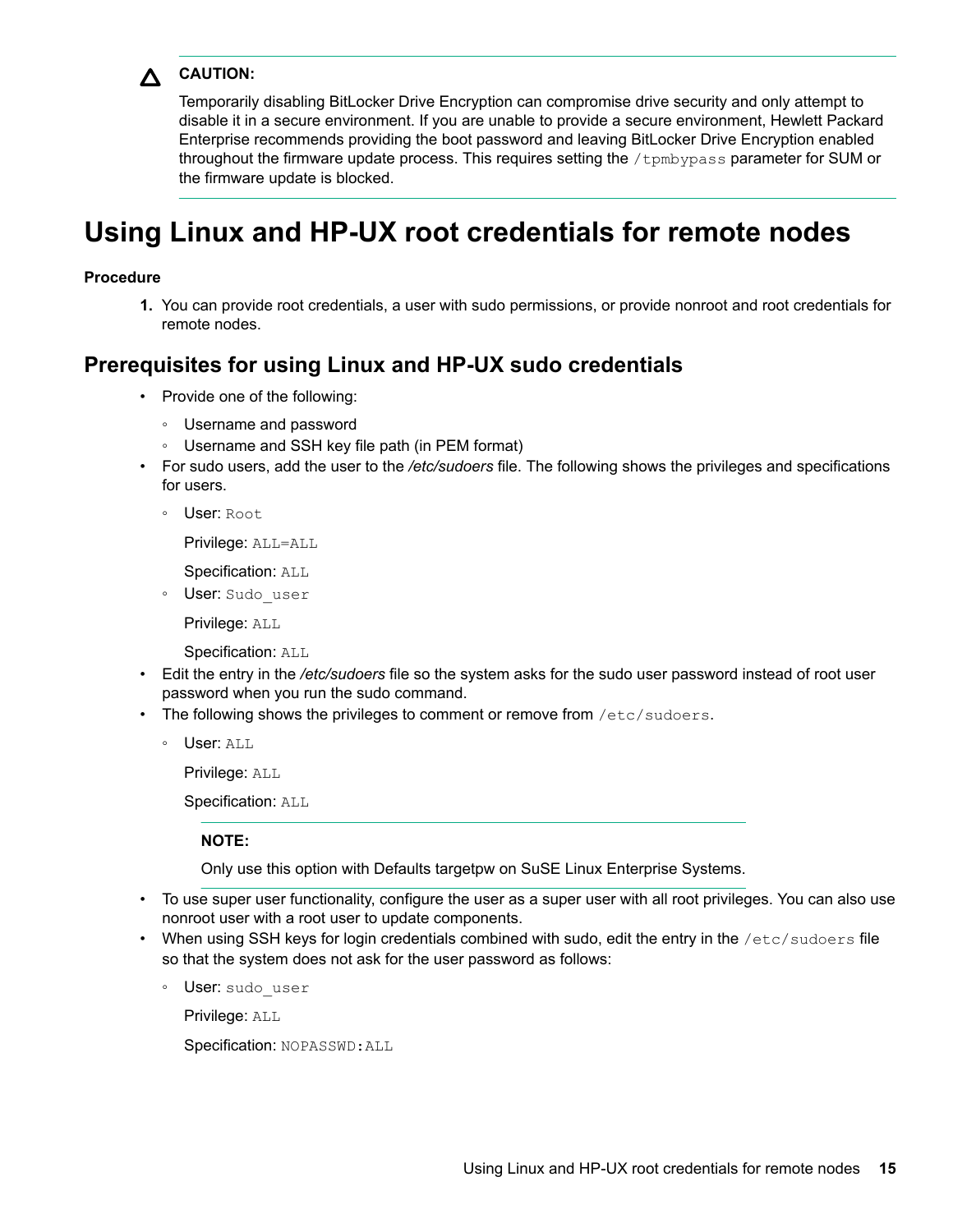### <span id="page-15-0"></span>**Using an SSH keyfile with root credentials**

SUM allows you to log in with a password or by providing an SSH key.

### **Procedure**

- 1. On the node that is running SUM, type ssh-keygen -t rsa. SUM also supports DSA encryption key format. To create a DSA encryption key, type  $\sin - \text{keygen} - t \text{ ds}$ . A passphrase is optional.
- 2. Save the key in the directory  $\cdot$  ssh/id  $\text{rsa}.$  pub. Root users, use the directory  $\text{/root/}.\text{ssh}.$
- **3.** Verify that the private key is in PEM format by opening the key and viewing the top of the key for the following text:

---- BEGIN RSA PRIVATE KEY ----

- 4. If necessary, on the node you want to update, create an .ssh directory at the root level. Set the permissions level on the directory to 700.
- 5. Determine if the node you want to update has the filename .ssh/authorized keys. If this file is not present, create or append this file. Set the permissions on the authorized keys file to 640.

### **:NOTE**

If you append the file, more users are authorized to use the private key.

- 6. Copy the contents of .ssh/id rsa.pub on the host node, and then paste them into the filename .ssh/ authorized keys on the remote node.
- 7. Open an SSH path between the host node and the node you want to update.
	- a. Type ssh root@10.0.0.1. This parameter opens a shell path.
	- **b.** Type  $\text{ssh } \text{root} \geq 0.0.1$  uname. This parameter executes the command and returns.
- 8. SUM requires access to id rsa (private key file), and the optional passphrase.

### **:NOTE**

If other applications require the public key in PEM format, you can convert it by typing  $\text{ssh-kevgen}$ -e -f id rsa.pub > id rsa pub.pem. Open the key, and look at the PEM format for  $---$ BEGIN SSH2 PUBLIC KEY ----.

To create a private key on a Windows system, you can use an application like PuTTY or PuTTY Key Generator (PuTTYGen). For more information, see https://www.digitalocean.com/community/tutorials/ how-to-create-ssh-keys-with-putty-to-connect-to-a-vps.

To export the file to PEM format, select, **Conversion** > Export OpenSSH key.

## **Launching SUM**

If you downloaded SUM as a stand-alone application, the ISO, zip, or RPM does not include software, driver, or firmware components. You can download components from http://www.hpe.com. If you downloaded SUM as part of a SPP or Integrity bundle release, the download includes component updates.

If you launch SUM from a mounted ISO, such as iLO Virtual Media, SUM creates a  $\text{\%temp}\% /$ localhpsum (Windows) or /tmp/localhpsum (Linux) directory. You need to delete the temporary localhpsum files manually because the clean-cache command does not clean these files. SUM displays messages about copying files to the drive specified. SUM does not need to copy the files if you run SUM on a fileshare directory.

Windows 2012 and later: Add the system to the domain and use the Domain Admin group user.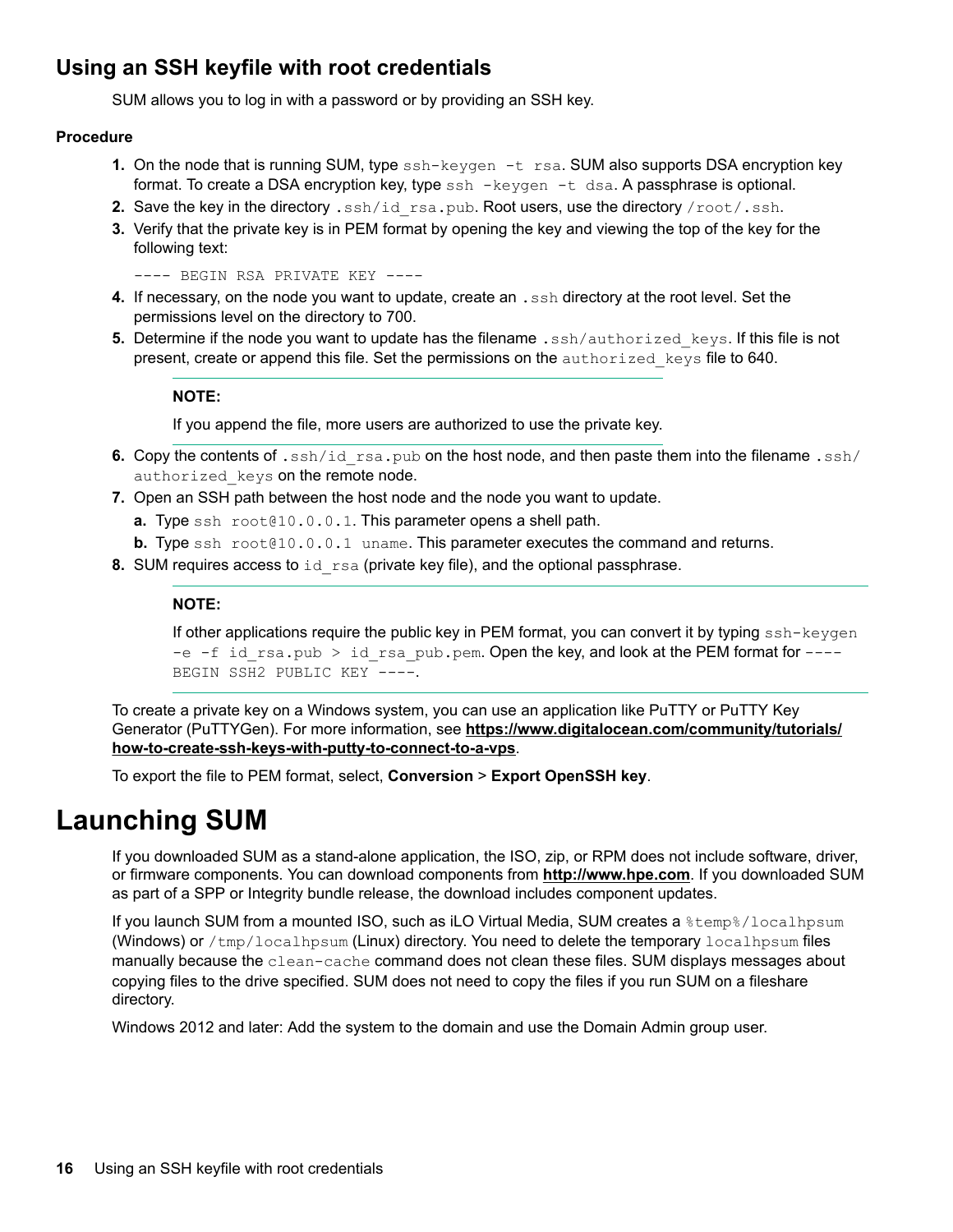#### **:IMPORTANT**  $\left( \Gamma \right)$

SUM does not support multiple users logging into SUM at the same time. All users must have administrator privileges, or the equivalent, for all nodes you are updating.

#### **Procedure**

#### 1. GUI mode

: Navigate to the directory where you saved SUM. Type the command

hpsum.bat

(Windows) or

hpsum.sh

 $(Linux)$  to start the GUI.

#### 2. Text-based console mode (interactive CLI)

: Navigate to the directory where you saved SUM. From the command line, type

hpsum

and a console parameter. For a full list of parameters, type

hpsum -h

(Linux) or

hpsum /h

(Windows).

#### **3. CLI mode and Input file mode**

: Navigate to the directory where you saved SUM. Type

hpsum  $/s / h$ 

Windows and

hpsum -s -h

(Linux) for a full list of parameters. For full details on using SUM in CLI mode, see the

**HP Smart Update Manager CLI Guide** 

### **Launching SUM in GUI mode from an ISO**

Run SUM on a Windows or Linux operating system.

#### **Procedure**

.

- 1. Copy the files from the ISO to your local host.
- 2. Run launch hpsum.bat (Windows) or launch hpsum.sh (Linux) from the directory that contains the .ISO

#### **:NOTE**

If you are using Gnome Virtual file system, manually extract the ISO and save them in a directory. Then launch SUM.

#### **SUM and SPP Boot environment change**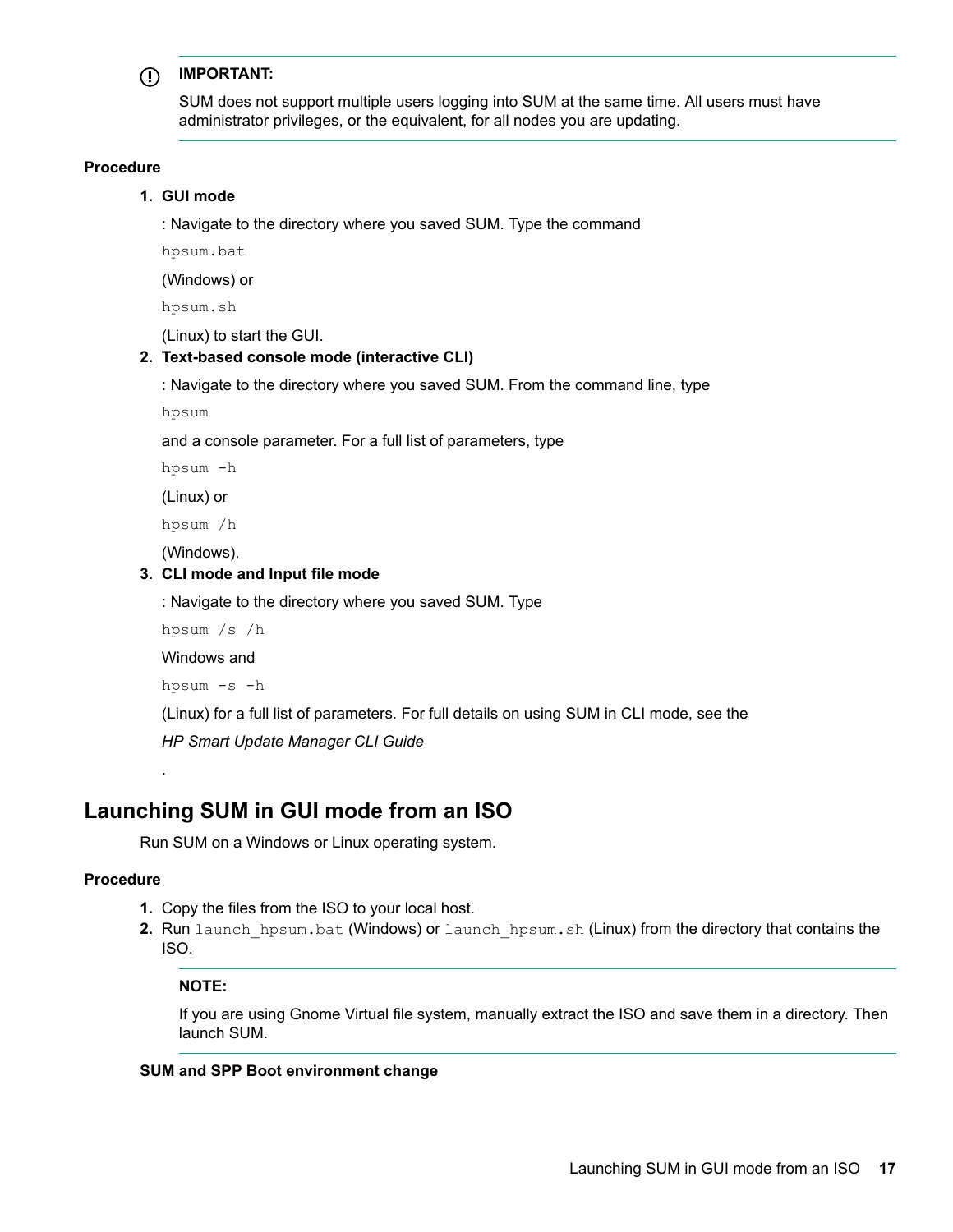Beginning with SUM 6.2.0 and SPP 2014.02.0, the HPE USB Key Utility no longer supports multi-boot setups on a single device. SUM and SPP ISOs contain signed parts to work with the UEFI bootloader. This change no longer allows for multi-boot setups on a single device, such as a USB key.

### **Running SUM in online or offline mode**

### **Procedure**

1. Online mode

The installation occurs while the host processor is running in the normal server environment. For example, if the server runs Microsoft Windows Server 2012, the update occurs under this environment. The update does not require you to boot to a special environment to update the firmware. You might need to reboot the node to activate the firmware.

2. Offline mode

In offline mode, SUM boots a small SUSE Linux Enterprise Server 12 boot kernel and enables updates to occur on a single server.

- Only updates the local system
- Only uses a single baseline

In offline mode, SUM does not support some features that require the regular local host operating systems.

### **Running SUM in offline interactive or automatic mode from an ISO with updates**

If your ISO contains updates, you can copy the ISO to a DVD or USB key. From the DVD or USB key, you can run SUM in an offline interactive or automatic mode.

### **Procedure**

### **1. Automatic mode**

--Firmware components update without interaction. To launch automatic mode:

- **a.** Install the DVD or USB key into the server, boot the server to the DVD or USB key.
- **b.** SUM launches and deploys updates after a short period.

### **2.** Interactive offline mode

-Allows you to use the GUI mode to deploy updates. To launch offline interactive mode:

- a. Install the DVD or USB key into the server, boot the server to the DVD or USB key.
- **b.** Press a key to launch SUM in offline interactive mode.

### **Launching SUM from the RPM**

### **Procedure**

1. From the SUM path, type hpsum.

### **Using a PXE server to deploy updates**

Use these steps to set up a PXE server on a Linux system.

### **Procedure**

1. Install the following packages: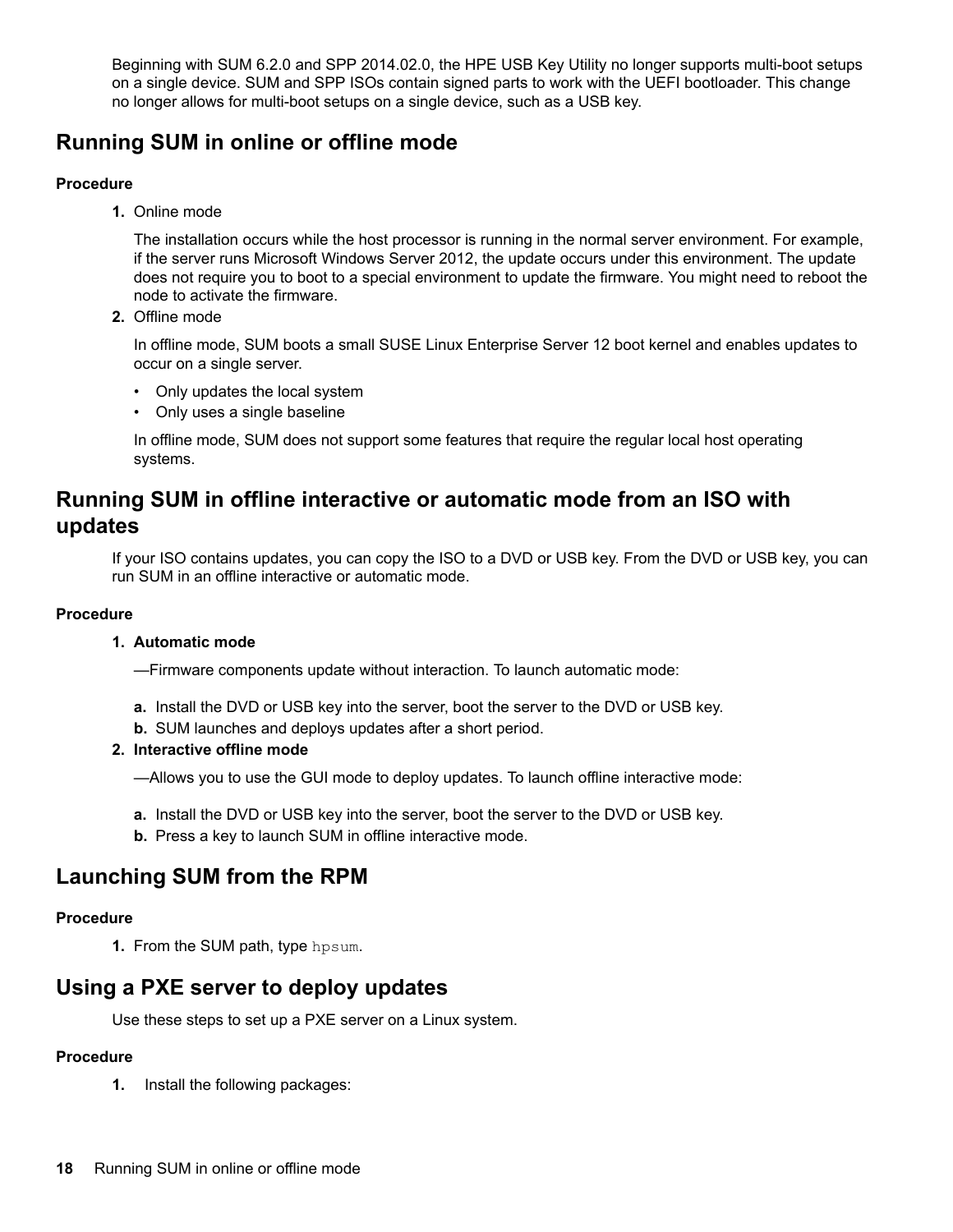- a. tftp-server
- **b.** dhcp
- httpd **.c**
- d. syslinux
- 2. Set up a DNS server on your network. Although not required, Hewlett Packard Enterprise recommends setting up a DNS server.
- 3. Activate TFTP within XINETD.
	- Change **.a**

```
disable=yes
```
to

```
disable=no
```
in

```
/ect/xinet.d/tftp
```
**b.** Restart

XINETD

- 4. Set up the PXE server to use a static IP:
	- a. Create the file /ect/sysconfig/network-scripts/ifcfg-eth0.static
	- **b.** Set the contents to the file as:

DEVICE=eth0

BOOTPROTO=STATIC

ONBOOT=no

TYPE=Ethernet

IPADDR=<IP>

NETMASK=<IPMASK>

GATEWAY=<GATEWAYIP>

- 5. Set up the PXE boot environment:
	- **a.** Copy initrd. img and  $vmlinuz$  from the /system directory of the SPP ISO to /tftpboot directory of the PXE system.
	- **b.** Copy pxelinux. 0 (PXE boot Linux kernel) to the /tftpboot directory.
	- c. Ensure the files copied to /tftpboot are world readable.
- 6. Configure **PXELINUX** 
	- a. Create directory /tftpboot/ pxelinux.cfg.
	- **b.** Create files representing the hex value of the static IP address in the  $/t$ ftpboot/pxelinux.cfg directory. For example, if the static IP address used is 192.168.0.254, the hex value is C0A800FE and the files to be created would be:
		- $\bullet$   $\quad$   $\quad$   $\quad$   $\quad$   $\quad$
		- $\bullet$  CO
		- $\cdot$  COA
		- $\cdot$  COA8
		- $\cdot$  COA80
		- COA800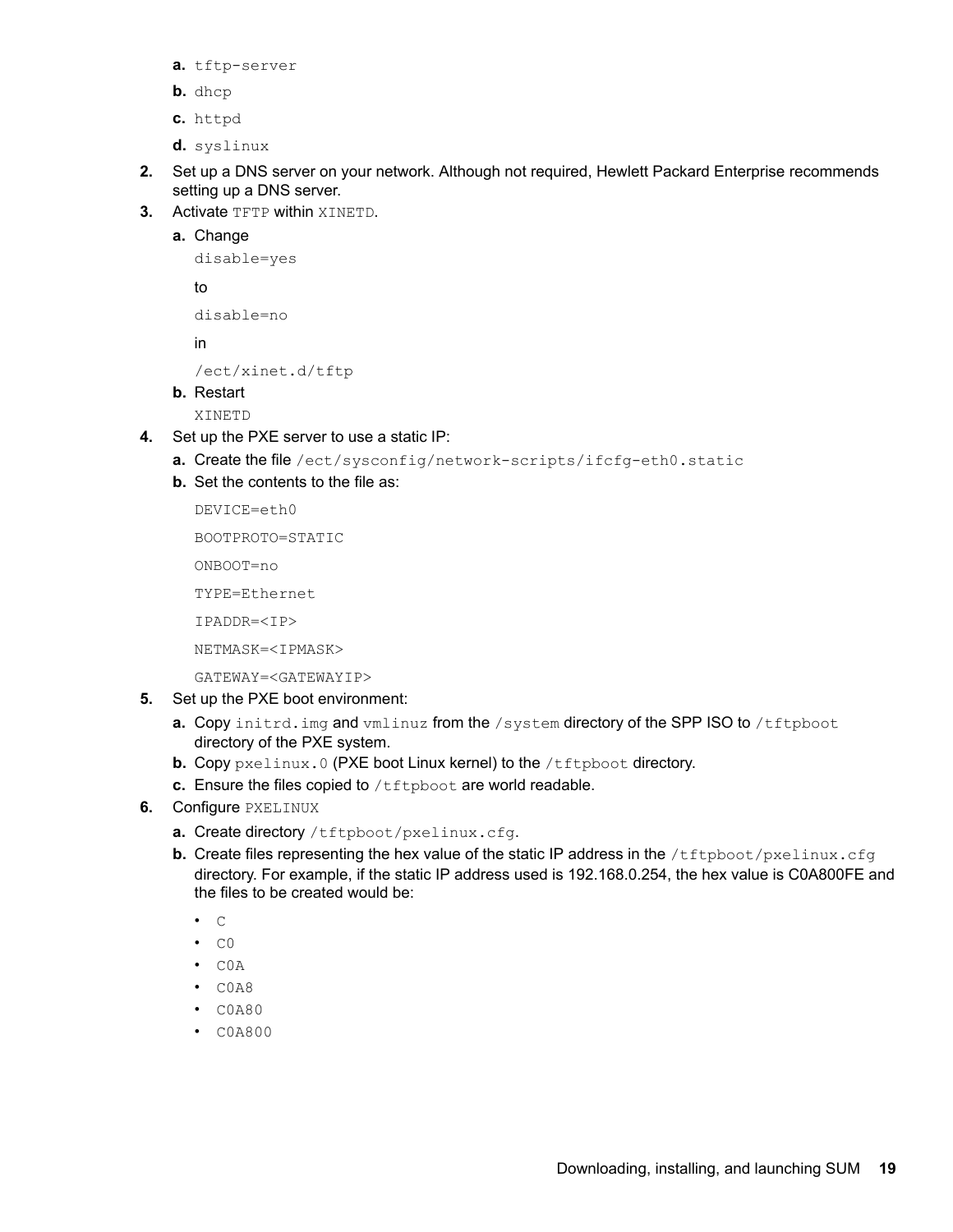- $\cdot$  COA800F
- $\cdot$  COA800FE
- c. Create a zero-sized file (using touch) representing the MAC address of the NIC of the boot PXE boot client (pre-pended with 01 and replacing ":' with '-') in the /tftpboot/pxelinux.cfg directory. For example, if the NIC MAC address were  $00:01:02:03:04:05$ , a file name would be 01-00-01-02-03-04-05.
- 7. Create a default pxelinux configuration.
	- a. Create a file name default in the /tftpboot/pxelinux.cfg directory.
	- **b.** Set the contents of the default file to:

```
1 prompt
default Linux
timeout 100
Linux label
kernel vmlinux
```

```
append initrd=initrd.img ramdisk size=9216 noapic acpi=off
```
- 8. Copy the entire contents of the SPP ISO to a directory named /tftpboot/SPP\*, where \* represents the version of the SPP.
- 9. Add the following to /ect/httpd/conf/httpd/conf where "\*" represents the version of the SPP.
- 10. <Directory /tftpboot/SPP\*>.
- 11. Options Indexes
- 12. AllowOverride None
- 13.  $\langle$ Directory>
- 14. Alias / linux / tftpboot/ SPP\*
- 15. Start the dhepd and apache services and activate tftp.
- 16. service dhcpd start
- 17. service xinetd restart
- 18. service httpd start
- 19. PXE boot the servers to begin the update process.

### **HPE Firmware Pack for ProLiant**

Updating with the Python script requires access to the Firmware Pack for ProLiant repository. For more information on setting up a repository, see http://www.hpe.com/support/SDR-FWPP.

|            | hpsum requires | Lists PCI devices currently installed on components. |
|------------|----------------|------------------------------------------------------|
| hpsum list |                | Shows firmware currently installed on components.    |
|            | hpsum upgrade  | Initiates flash engine for firmware packages.        |
| hpsum info |                | Provides detailed description of installed firmware. |

After establishing a Firmware Pack for ProLiant repository, use the following instructions to download and install the firmware RPMs:

- Yum install \$ (hpsum requires)
- Press Y when prompted to install applicable RPMs.
- After the RPMs are installed, type:
- hpsum upgrade
- Press Y when prompted to begin flashing the firmware update to components.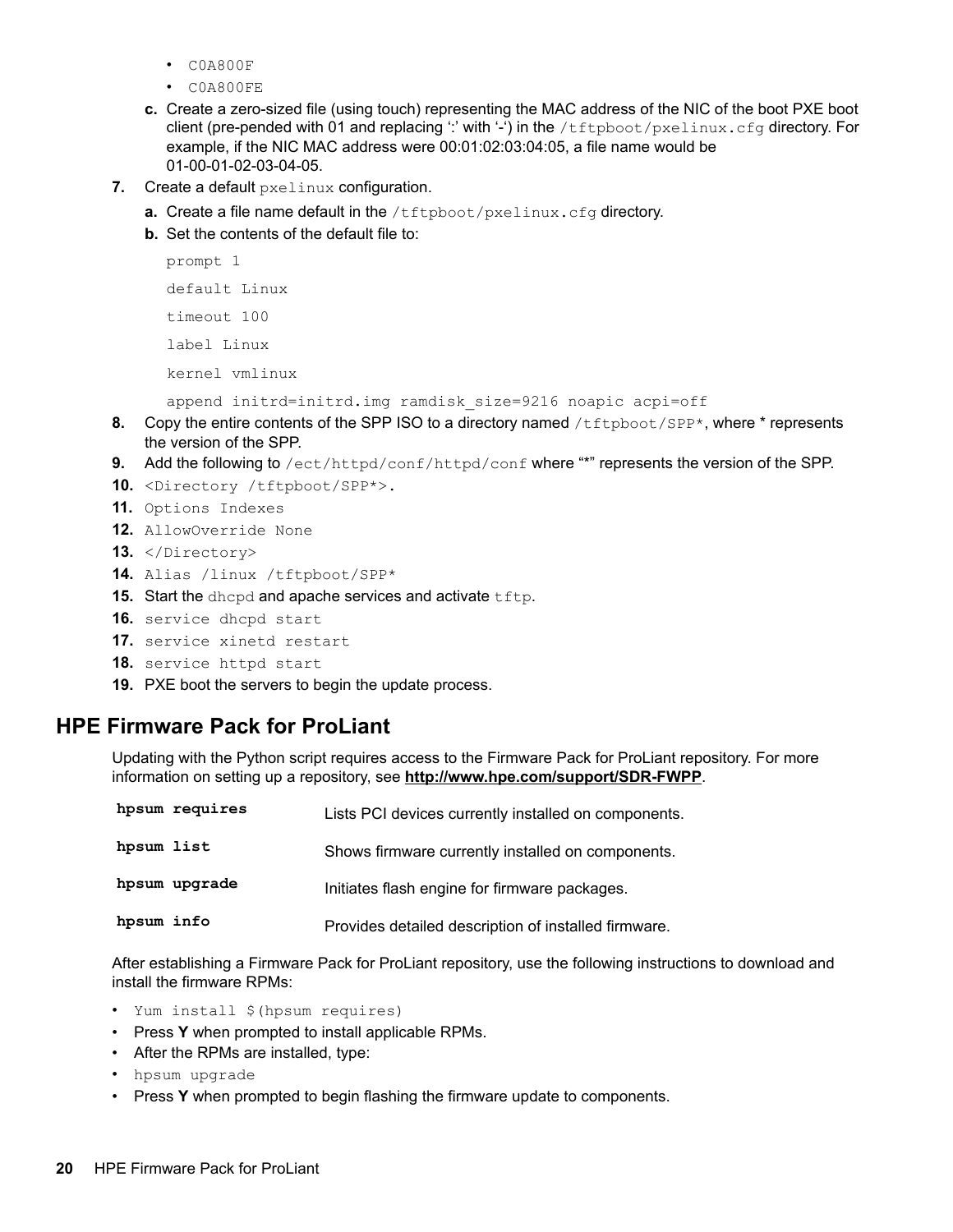## <span id="page-20-0"></span>**Logging into SUM**

### **Procedure**

1. If SUM is already running, use the current user credentials.

## **Logging out of the SUM GUI**

### **Procedure**

- 1. Click the user icon, and then click **Logout**.
- 2. Select one of the following:
	- **.** Log Off Current user.
	- **•** Shutdown This option will shut down SUM engine.
- **3.** Click **OK**.

If you close the browser window without shutting down SUM, the SUM engine continues to run in the background. Issue an interactive CLI command that shuts down the engine.

- Navigate to the directory that holds the SUM application.
- From a command line, type hpsum shutdownengine.

## **Clearing the SUM cache**

SUM stores node information between sessions, including user credentials for nodes, in a database file. The clean-cache removes the database information. The command does not delete the log directories or files. To clear the database information:

### **Procedure**

- 1. Shut down the SUM engine.
- 2. From a command-line window, navigate to the directory that contains SUM.
- 3. Type clean-cache.bat (Windows) or clean-cache.sh (Linux).

### **:NOTE**

If you are using a GUI, you can navigate to the directory that holds SUM and run clean-cache to clear the cache. Running the clean-cache command erases all nodes, baselines, and other information entered in SUM.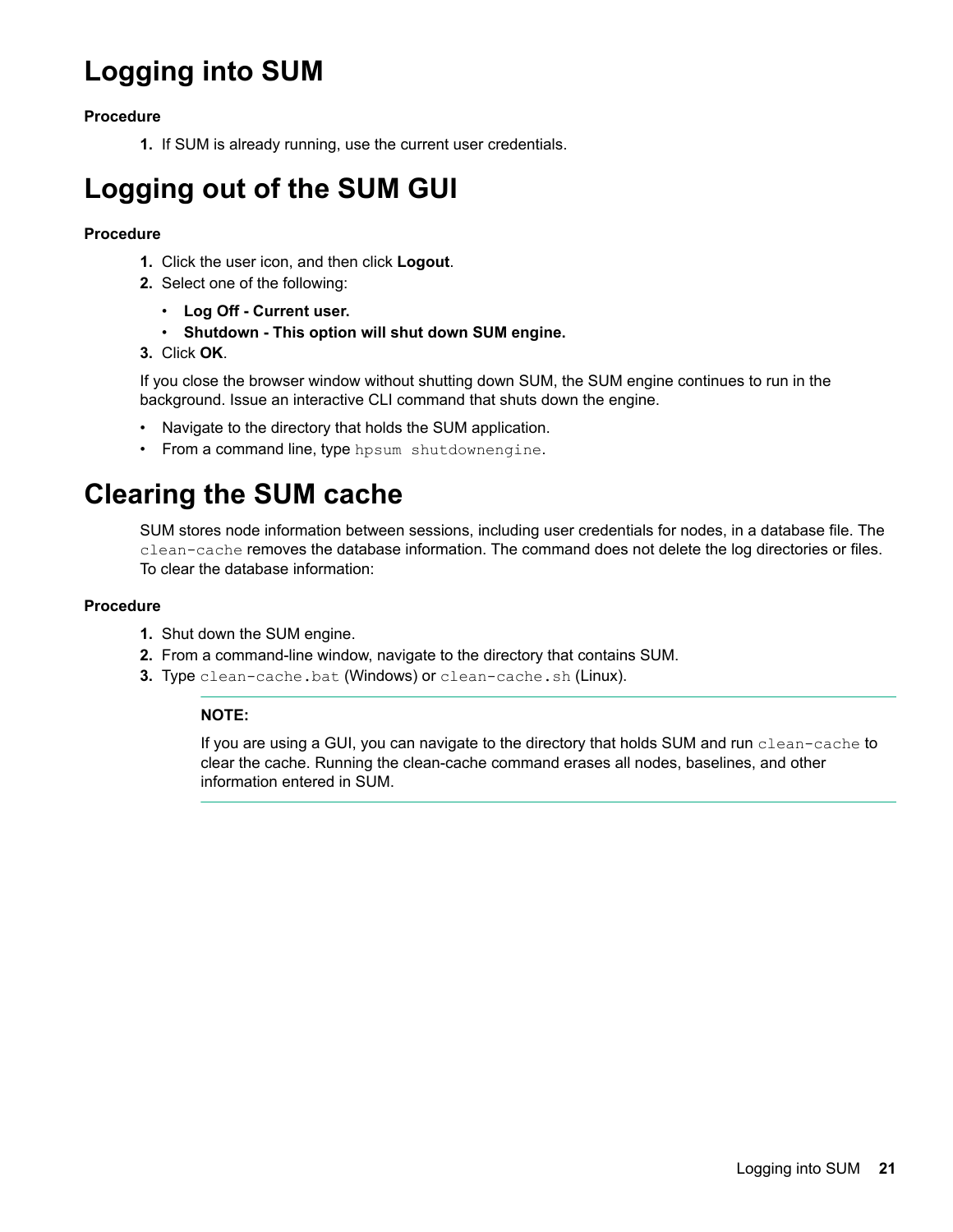# <span id="page-21-0"></span>Log files and changing directory locations

## **Collecting log files in SUM online mode**

SUM generates a set of debug log files that contain internal process and debug information which can be useful in determining issues with SUM. Log files are stored in the /tmp/ HPSUM (Linux) and  $\text{term}\$ \HPSUM (Windows) directories. SUM creates log files for each function and node that SUM updates.

SUM includes a utility named GatherLogs . bat (Windows) or Gatherlogs . sh (Linux) to create a compressed .zip (Windows) or tar.gz (Linux) file with all the logs. To review the log files, you can run this utility to gather all the logs in one file.

### **Procedure**

- **1.** Open the directory hp/swpackages and then launch gatherlogs. bat (Windows) or gatherlogs. sh  $(Linux)$ .
- **2.** Use the command gatherlogs  $-s$  to run the logs without a pause.

## **Collecting log files in SUM offline mode**

### **Procedure**

- 1. Boot an SPP or SUM in offline mode.
- 2. Launch the command prompt from the SUM GUI by pressing CTRL+ALT+D+B+G.
- 3. Select a directory where you want to save the logs. You can save the logs to a removable media to view them on another computer.
- 4. Type ./gatherlogs.sh to collect the SUM logs. All logs are collected in a .tar.gz file in the directory where you placed SUM or in a temp directory, if the SUM directory is read-only. The log file is named HPSUM Logs \$ (datetime) .tar.

## **SUM** log file locations

SUM stores log files in the following locations:

| <b>User logs</b>                     | <b>Windows directory:</b> C:\cpqsystem\hp\loq                                                                                                                                         |  |  |
|--------------------------------------|---------------------------------------------------------------------------------------------------------------------------------------------------------------------------------------|--|--|
|                                      | Linux directory: /var/hp/log                                                                                                                                                          |  |  |
| Debug logs                           | Local Windows directory: $\text{Exmp}\$ HPSUM (Usually in appdata).                                                                                                                   |  |  |
|                                      | <b>Remote Windows directory:</b> admin\$\temp (Usually C:\windows\temp\HPSUM).                                                                                                        |  |  |
|                                      | Linux directory: /tmp/HPSUM                                                                                                                                                           |  |  |
| Local copy of<br><b>SUM binaries</b> | <b>Windows directory:</b> %temp%\localhpsum                                                                                                                                           |  |  |
| when needed*                         | <b>Linux directory:</b> /tmp/localhpsum                                                                                                                                               |  |  |
|                                      | SUM makes a local copy of binaries and support files when SUM is launched from a<br>network-mounted share or read-only location. Provides SUM uninterrupted access<br>during updates. |  |  |
| <b>Remote node files</b>             | Windows directory: admin\$\temp                                                                                                                                                       |  |  |
|                                      | Linux directory: /tmp/HPSUM                                                                                                                                                           |  |  |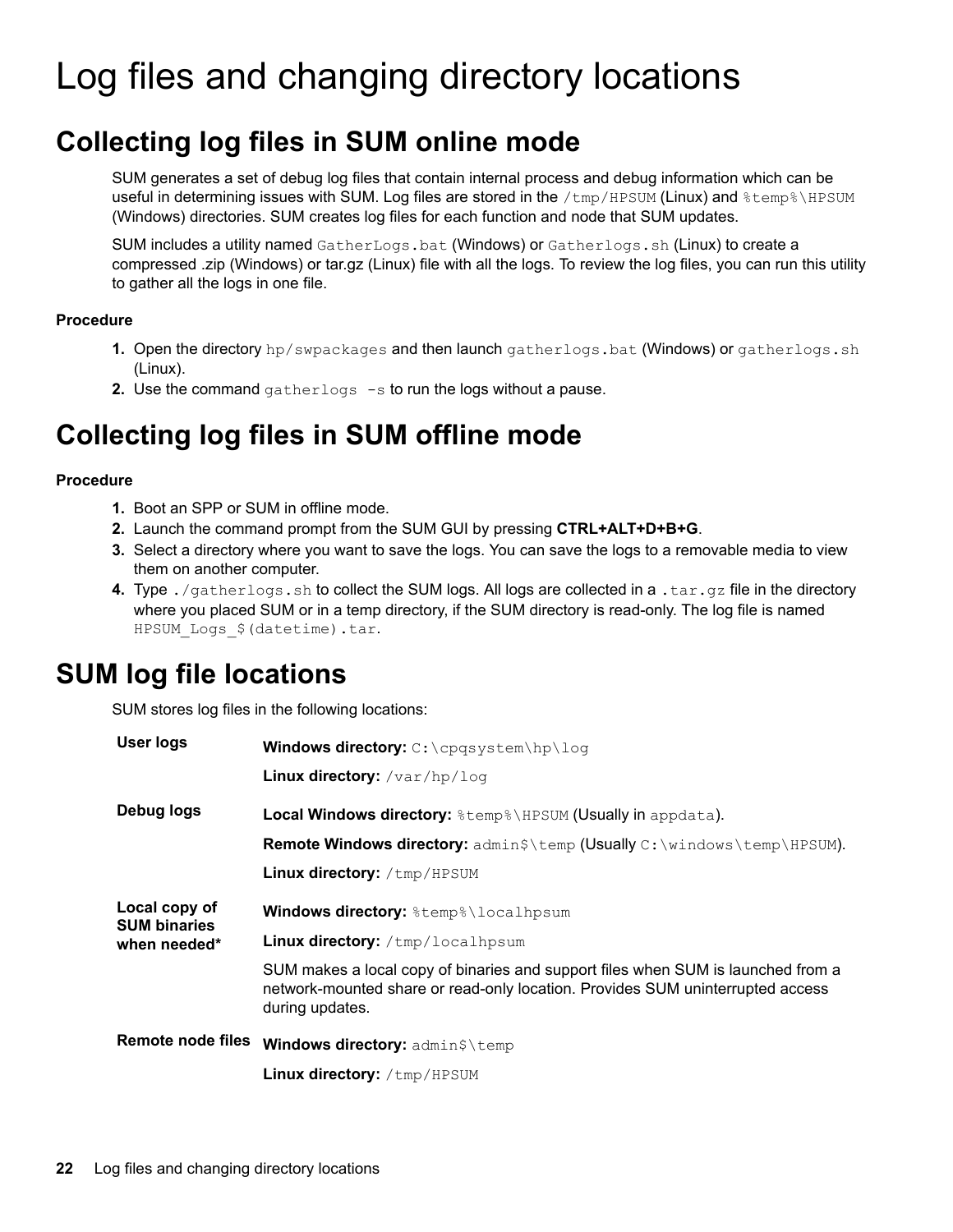### **:NOTE**

If you do not find logs in the locations listed on Linux systems, check the directory  $\sqrt{\text{var/cpq}}$ Component.log.

## <span id="page-22-0"></span>**SUM** log contents

- User log
	- Location: HPSUM\binarylog\<username>.log
	- ∘ Initial parsing of SUM commands.
	- ∘ Launches SUM service.
	- ∘ Creates session in service and logs in the user.
	- ∘ Details commands sent and received in the session.
	- © CLI / Inputfile / interactive CLI mode: Details each command as it steps through the command sequence.
	- ⊙ GUI: Monitors there is a session logged in to the service, and then shut down.
- Baseline log
	- Location: HPSUM\baseline\baseline.loq
	- ∘ Inventory of components in a baseline.
	- ∘ Source of component details.
	- ∘ Status of each component after inventory.
	- ∘ Details of custom baseline/ISO creation.
	- ∘ Details of baseline downloaded from the web.
- Node log
	- Location: HPSUM\<ip>\node.loq
	- ∘ Details of node interaction after scouting.
	- . Details of why each component is applicable or not to a node.
	- ∘ Table of components that are applicable to a node, installed and available versions, dependency failures, and other details.
	- ∘ Multiple tables are shown if options are sent, for example, force, software only, use ams.
	- ∘ Summary of each component deployment and the return value.
	- ∘ Overall status for the node after deployment.
- Inventory log
	- . Location: HPSUM\<ip>\inventory.logThis log provides details of the inventory process for a node.
- Deployment log
	- Location: HPSUM\<ip>\deploy.log
	- ∘ Details of the deployment process on a node.
	- ∘ Details per component.
- Core discovery log
	- Location: HPSUM\<ip>\core discovery dump.xml
	- ∘ Details SUM finds during inventory.
	- ∘ Type and version of system, software, and drivers found on the system.
	- ∘ Firmware details that do not require self-discovery components.
- Component self-discovery log
	- Location: HPSUM\<ip>\<comp name> disc.xml
	- ∘ SUM interrogates the system with the built-in knowledge of specific hardware and outputs a details file.
	- ∘ Self-discovery component output details.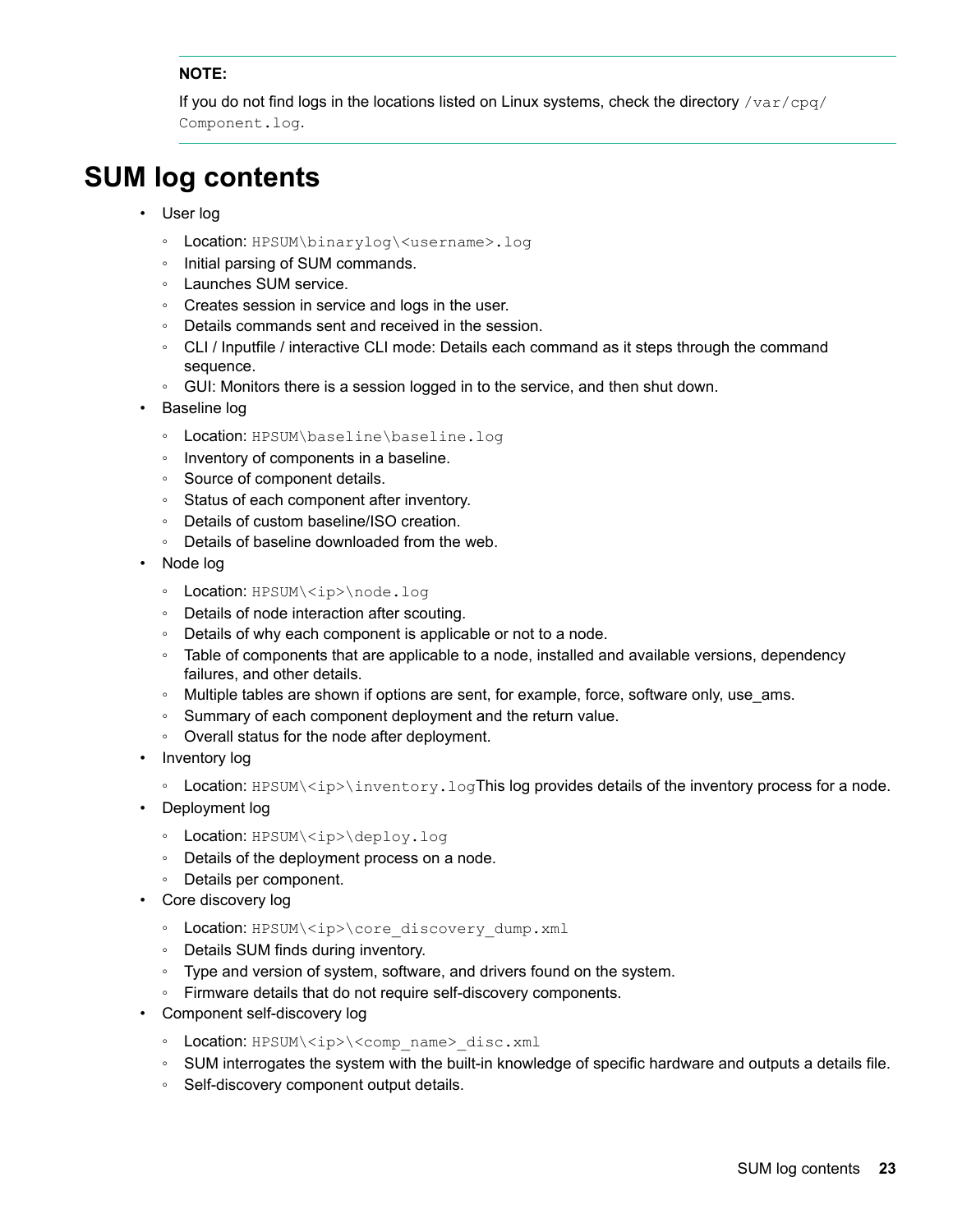- <span id="page-23-0"></span>• If SUM determines that a self-discovery component might be applicable to a system, it generates the file.
	- Windows: <comp name> /s /d <comp name> disc.xml
	- Linux: < comp name> -s -s < comp name> disc.xml
- The log contains one <device> entry per item.
- The log might contain multiple <fw item> entries.
- SUM log
	- Windows location: C:\cpqsystem\hp\log\<ip>\hpsum log.txt
	- ∘ Linux location: /var/cpq/hp/log/<ip>/hpsum log.txt
	- ∘ Top-level user log for the node at the given <ip> address.
	- ∘ Multiple sessions of SUM are included in the same log file.
	- ∘ Includes the summary of steps performed and components installed on the system.
	- ∘ Includes return codes for the node.
- SUM detail log
	- Windows location: C:\cpqsystem\hp\log\<ip>\hpsum detail log.txt
	- ∘ Linux location: /var/cpq/hp/loq/<ip>/hpsum detail loq.txt
	- . Detailed level user log for node at the IP address.
	- ∘ Multiple sessions of SUM are included in the same log file.
	- ∘ Includes full output from each component run on the node.
	- ∘ Includes return codes for each component and that node.
- SUM install details log
	- Windows location: C:\cpqsystem\hp\log\<ip>\HPSUM InstallDetails.xml
	- ∘ Linux location: /var/cpq/hp/log/<ip>/HPSUM InstallDetails log.txt
	- ∘ XML version of status for user of the last installation.
	- ∘ Includes overall status details.
	- ∘ Includes details for each component installed.
- cpqsetup log
	- Windows location: C:\cpqsystem\log\cqpsetup.log
	- ∘ Linux location: /var/cpq/log/Component.log
	- ∘ Includes details of each component self-discovery and installation deployed.
- Other logs created by individual components
	- ∘ Windows location: C:\cpqsystem\loq\\*.loq
	- ∘ Linux location: /var/ cpq/log/\*.log
	- ∘ Flash.debug.log
	- ∘ Verbose.log
	- ° Cpxxxxxx.log

## **GatherLogs**

SUM provides a tool that collects all log files in to one file. If you are troubleshooting an issue, run gatherlogs. The script is available in the same directory that holds SUM.

The Windows  $q$ atherlogs command requires user input to run. To run the script without user input, type gatherlogs.bat -s.

## **Using the hpsum**, ini file

When you launch SUM, it creates the <code>hpsum.ini</code> file in a temporary directory. The <code>hpsum.ini</code> file is a plain-<br>text file that configures multiple settings for the SUM session. This file might be deleted between SUM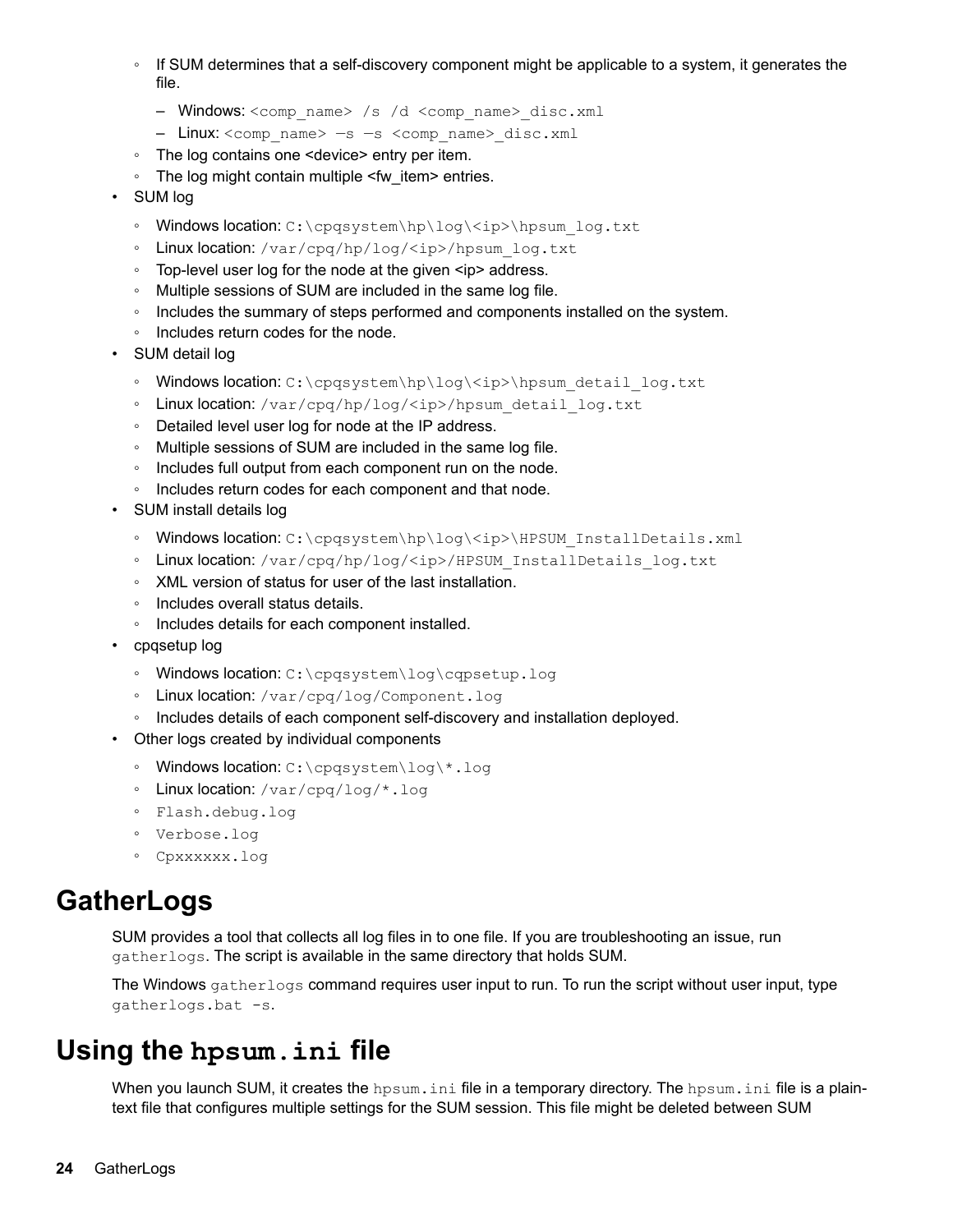sessions because it is created in a temporary directory. You can save or create an hosum, ini file in the directory where SUM is and it will be used instead of the file in the temporary directory.

### <span id="page-24-0"></span>**Copying the SUM temp files**

### **Procedure**

- 1. Navigate to the directory where temp files are saved. The default location is:
	- a. Windows:

%temp%\HPSUM

- b. Linux:
	- /tmp/HPSUM
- 2. Copy the temp files and paste them in a directory for future use.

### *<u>Editing the default hpsum. ini file*</u>

### **Procedure**

1. Navigate to the temp directory for SUM. The default location for the temp directory is /tmp/ HPSUM (Linux) or  $\textrm{thm}(Windows)$ .

### **:NOTE**

If there is no directory or hpsum. ini file, launch SUM and then shut down the application to create the default hpsum. ini file.

- 2. Open the hpsum.ini file in a text editor.
- **3.** Edit the parameters you want to change. For more information, see hpsum ini file parameters .
- 4. Save the file.
- 5. You can launch SUM and use these parameters.

### *<u>file</u> file dia an hpsum an initie*

You can create the hpsum, ini file before you launch SUM and assign the parameters you want to use. Use a text editor to create the file, and save it in your chosen directory. For more information, see:

### **Procedure**

- 1. Open a text editor and create a document.
- 2. Populate the document with the parameters you want SUM to use.
- 3. (Optional) Override the SUM RPM (Linux-only) default temp directory by creating /opt/hp/hpsum/bin/ hpsum.ini.

### **Changing the temporary directory**

### **Editing file from a write-able directory**

### **Procedure**

**1.** Edit the hpsum, ini file from a write-able directory.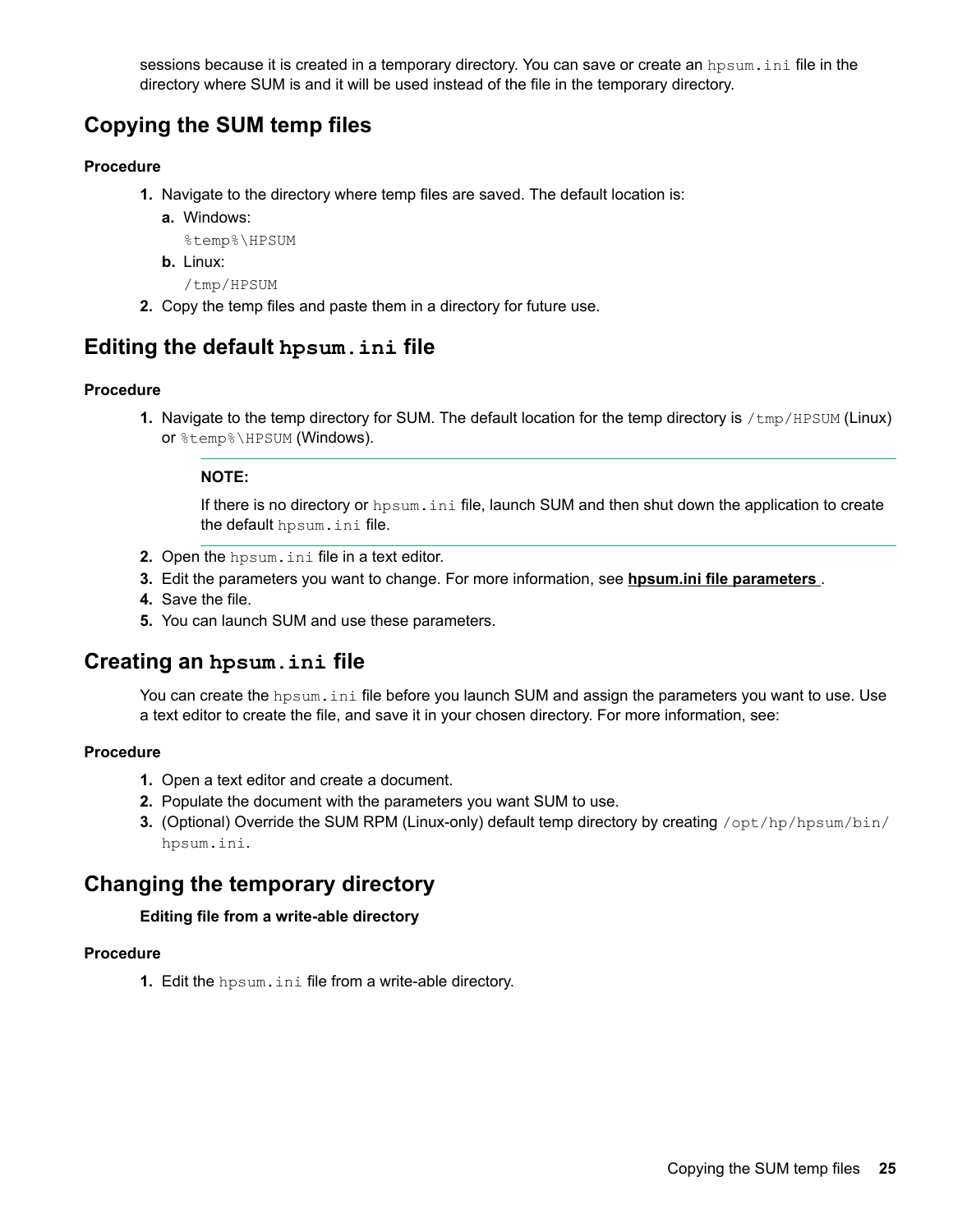### **:NOTE**

If the environmental variable

TMPDIR

is set, SUM creates the directory

localhpsum

in the

TMPDIR

directory and copies necessary SUM files to the directory.

### Scripting the temp directory from a write-able directory

- From a Windows system command line:
- Type:

```
echo [Engine] > hpsum.ini
echo temp_dir=c:/hpsum/logs >> hpsum.ini
hpsum
```
- Exit the command line.
- From a Linux system command line:
- $\cdot$  Type:

echo "[Engine]" > hpsum.ini echo "temp\_dir=/use/john/hpsum/logs" >> hpsum.ini hpsum./

• Exit the command line.

### **Redirecting to a writeable directory when running from a nonwriteable directory**

The following commands generate an hpsum, ini file when you run SUM from a nonwriteable directory. The command redirects files to the new location.

- Windows system command line: Type:
- mkdir %temp% \HPSUM
- echo [Engine] > %temp%\HPSUM\hpsum.ini
- echo temp dir=c:/hpsum/logs >> %temp%\HPSUM\hpsum.ini
- hpsum•
- Exit the command line.
- Linux system command line: Type:
- mkdir /tmp/ HPSUM
- echo "[Engine]" > /tmp/HPSUM/hpsum.ini
- echo "temp dir=/use/john/hpsum/logs" >> /tmp/HPSUM/hpsum.ini
- ./hpsum
- Exit the command line.

### Setting the TEMP directory before running SUM (Windows)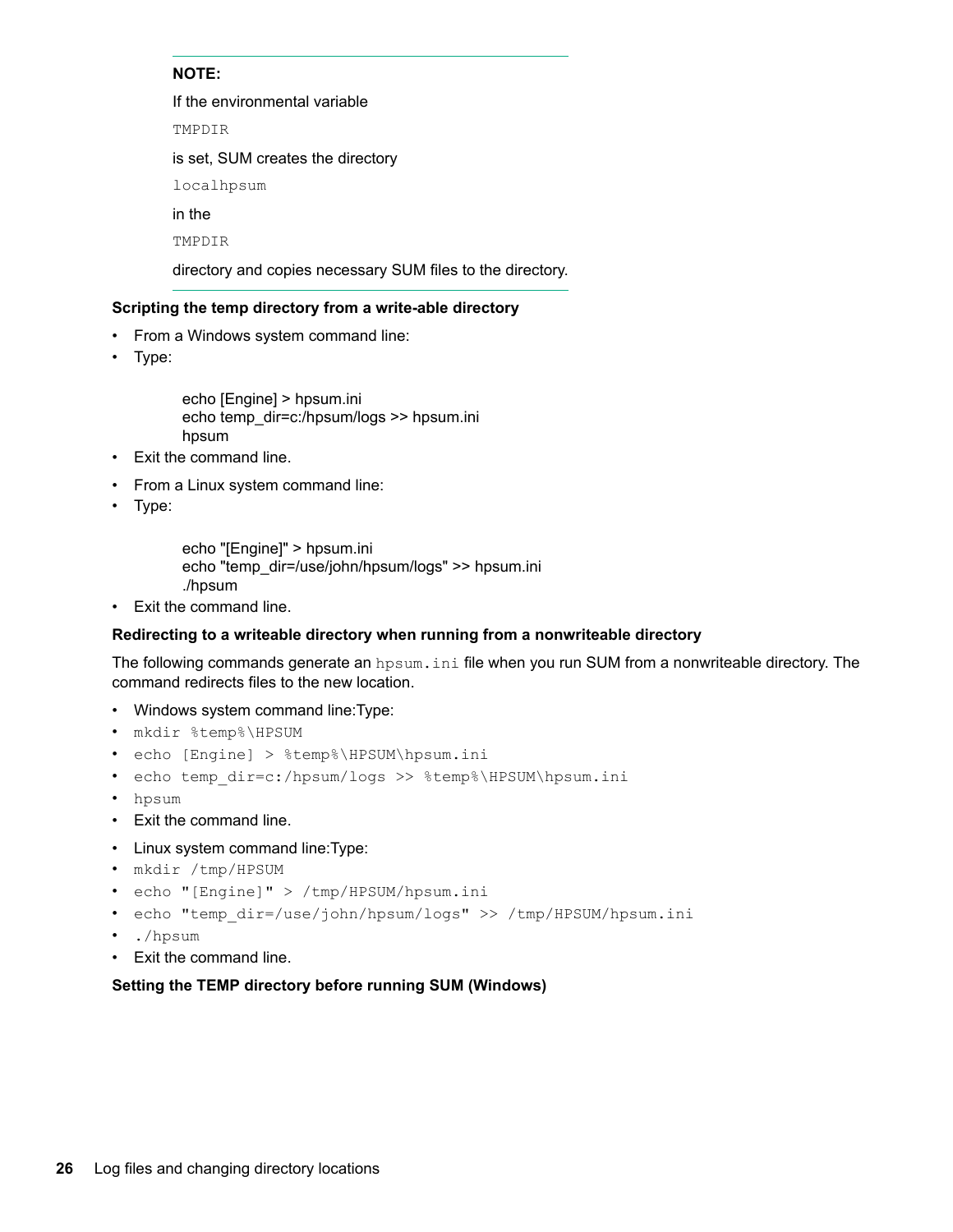- <span id="page-26-0"></span>• Windows system command line:
- Type:

set TEMP=c:\hpsum\logs hpsum

• Exit the command line.

### **Creating a symbolic link between directories (Linux)**

This method creates a symbolic link from /tmp/ HPSUM to another directory before launching SUM.

• Type:

-mkdir /opt/hp/HPSUM -In -s /opt/hp/HPSUM /tmp/HPSUM

### hpsum.ini file parameters

Define the following SUM parameters based on your environment.

| [FTP]                | port=disabled                                                                                                                                                                                                                                                        |  |  |
|----------------------|----------------------------------------------------------------------------------------------------------------------------------------------------------------------------------------------------------------------------------------------------------------------|--|--|
| [HTTP]               | port=63001                                                                                                                                                                                                                                                           |  |  |
|                      | ssl port=63002                                                                                                                                                                                                                                                       |  |  |
|                      | num threads=40                                                                                                                                                                                                                                                       |  |  |
| [Engine]             | temp dir= <path></path>                                                                                                                                                                                                                                              |  |  |
|                      | <b>NOTE:</b>                                                                                                                                                                                                                                                         |  |  |
|                      | This parameter is one method for changing the temp directory where<br>SUM stores the log files and the nodes and the baseline database. For<br>more information on changing the directory of the temp directory, see<br>Changing the temporary directory on page 25. |  |  |
|                      | node=release                                                                                                                                                                                                                                                         |  |  |
|                      | use http=false                                                                                                                                                                                                                                                       |  |  |
| [Download engine]    | use http=true                                                                                                                                                                                                                                                        |  |  |
| [Log]                | file name=engine.log                                                                                                                                                                                                                                                 |  |  |
|                      | log format=type3                                                                                                                                                                                                                                                     |  |  |
|                      | $column1=30$                                                                                                                                                                                                                                                         |  |  |
|                      | $column2=100$                                                                                                                                                                                                                                                        |  |  |
| [Web]                | virtual path=C:/Temp/7.1.0-final/hpsum/assets                                                                                                                                                                                                                        |  |  |
| [HEARTBEAT SETTINGS] | remotenode_hearbeat_time interval=10-Time in minutes. The valid<br>range is 1-20 minutes, the default is 10.                                                                                                                                                         |  |  |
|                      | masternode_hearbeat_time interval=1-Time in minutes. The valid<br>range is 1–5 minutes, the default is 1.                                                                                                                                                            |  |  |
|                      | remotenode_heartbeat elapsed time=90-Time in minutes. The valid<br>range is 1-90 minutes, the default is 90.                                                                                                                                                         |  |  |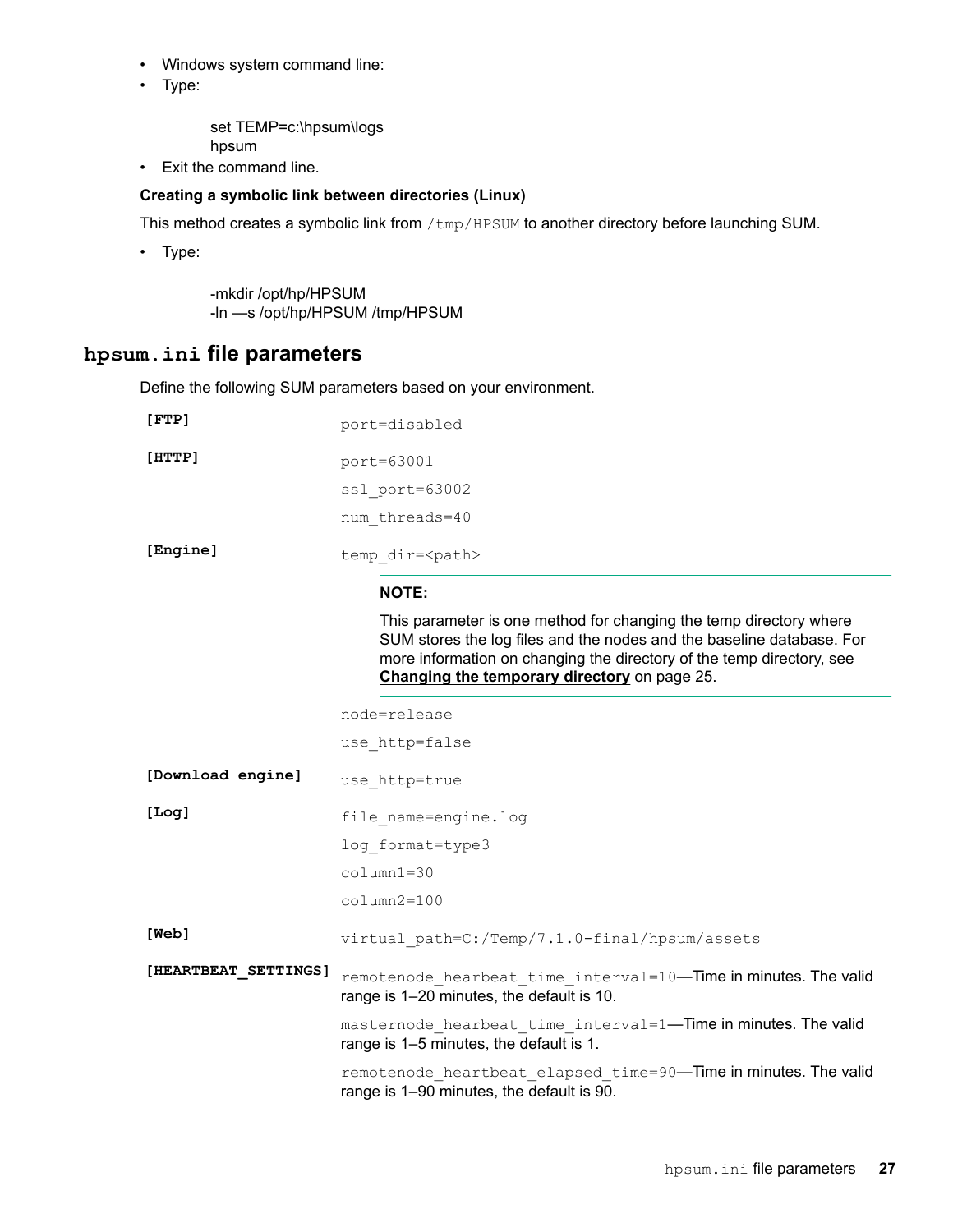| [ <i>rpm</i> ]   | nodeps=false                  |  |
|------------------|-------------------------------|--|
| [iLO Federation] | listen time in seconds=5      |  |
|                  | auto multicast discovery=true |  |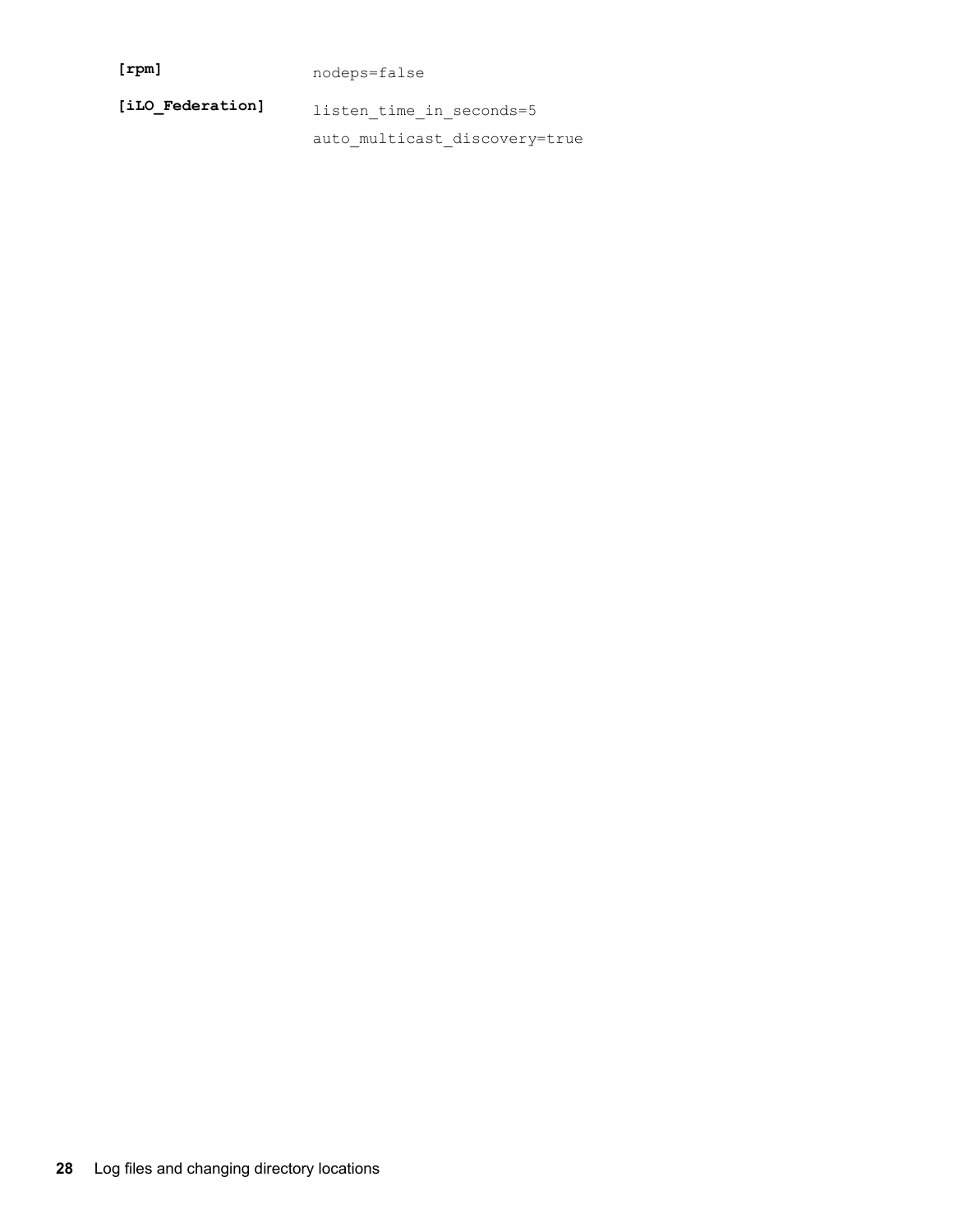# <span id="page-28-0"></span>Using the SUM GUI

## **Updating a node with SUM overview**

The following steps offer a simplified example of deploying updates to a single node without using the Localhost Guided Update.

#### **Procedure**

- 1. Add a baseline.
- 2. Add a node.
- 3. Perform inventory on the node.
- 4. Deploy updates to the node.
- **5. Generate node reports.**

### **SUM Home screen**

When you launch SUM, the GUI displays the Home screen. From this screen, you can click **Localhost** Guided Update, iLO Federated Update, Baseline Library, or Nodes. To navigate to other screens, use the navigation menu in the upper-left corner.

| <b>GENERAL</b> | <b>OPTIONS</b>          | DEPLOYMENT TYPES                            |
|----------------|-------------------------|---------------------------------------------|
| Hnme           | Localhost Guided Update | <b>Enclosures</b>                           |
| Activity       | <b>Scalable Update</b>  | Servers                                     |
|                | Baseline Library        | Switches                                    |
|                | Nodes                   | <b>VM</b> hosts                             |
|                | Node Groups             | Mnnnshnt                                    |
|                |                         | iLO                                         |
|                |                         | Intelligent Power Distribution Units (IPDU) |
|                |                         | Virtual Connect                             |

## **SUM Activity screen**

The Activity screen provides a list of the activities that SUM is performing or has recently performed. The table displays the source and message related to activities SUM performs. SUM does not refresh this screen when you are viewing the screen. If you want to view the latest activity status, click **Refresh**.

|   | Activity 139 |                                                                       |           |                    |
|---|--------------|-----------------------------------------------------------------------|-----------|--------------------|
|   |              |                                                                       |           |                    |
| × | Source       | Message                                                               | State     | Last updated       |
|   |              | Analysis completed. Total<br>number of applicable<br>components is 4. | Analysis  | 12:12:14:181       |
|   |              | Analysis started.                                                     | Analysis  | 12:12:14:127       |
|   |              | Inventory completed.                                                  | Inventory | 12:12:14:113<br>pm |

## **SUM Localhost Guided Update**

Use the Localhost Guided Update function to update the localhost that is running SUM. You can use a baseline you have added to the Baseline Library. If you do not specify a baseline, SUM uses the updates in the directory from which SUM is run. If you want to configure components before deploying updates, make the configuration changes from the Baseline Library before running Localhost Guided Update.

#### **Localhost Guided Update modes**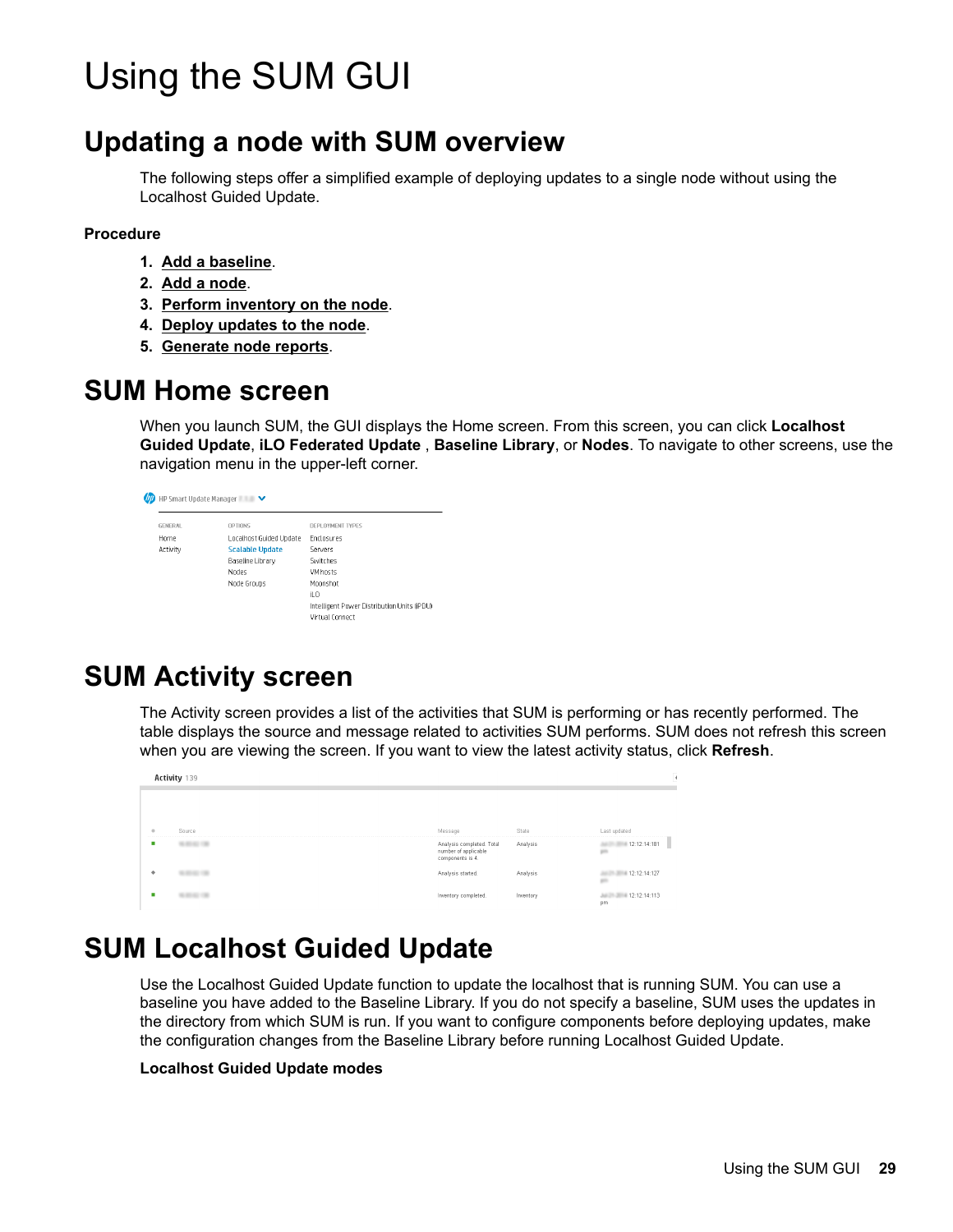- **the choose Choose Choose** the default baseline or other baseline to update the localhost. You can choose the updates that SUM applies to the localhost.
- Automatic: SUM automatically updates the localhost and using the default baseline or other baseline that you select. After you click OK, SUM begins updating the node.

| $\n  QD\n  HP Smart Update Manager  \triangleright$                 | $\bigcirc$<br>$\overline{\phantom{a}}$<br>$\overline{a}$         |
|---------------------------------------------------------------------|------------------------------------------------------------------|
| <b>Localhost Guided Update</b>                                      |                                                                  |
| ť.<br><b>Step 1</b><br><b>Step 2</b><br><b>Step 3</b><br>Deployment |                                                                  |
| Inventory of baseline and node<br>ß                                 |                                                                  |
| ▼ Inventory of baseline                                             |                                                                  |
| No data available in table                                          |                                                                  |
| ▼ Inventory of node                                                 |                                                                  |
| localhost Failed to add baseline<br>No default baseline found.<br>٠ |                                                                  |
| Start Over<br>Abort<br><b>Next</b>                                  |                                                                  |
|                                                                     |                                                                  |
|                                                                     |                                                                  |
|                                                                     |                                                                  |
|                                                                     |                                                                  |
|                                                                     |                                                                  |
|                                                                     |                                                                  |
|                                                                     | Copyright @ 2006, 2013 Hewlett-Packard Development Company, L.P. |

### **Using Localhost Guided Update in Interactive mode**

### **Procedure**

1. In the navigation menu, click Localhost Guided Update.

### **:NOTE**

To make a change to your selections on this screen, click **Start Over**.

- 2. Select **Interactive**.
- 3. SUM displays the current baseline selected for the Localhost.
	- a. To use the currently selected baseline, continue to the next step.
	- **b.** To use a different baseline, click the **X** next to the baseline. Select **Assign Baseline** to add another Baseline or Additional package. Select the baseline or package to apply.
- 4. Click OK. SUM begins inventory on the baseline and Localhost.
- 5. Click **Next** after SUM finishes the inventory.
- 6. Recommended updates that are ready to deploy are highlighted in blue and SUM displays a green icon in the Ready to proceed column. If a component has a red button in the Ready to proceed column, it means that there is a dependency to resolve before SUM can deploy that component. Deselect the item if you want to deploy the other updates and come back later to perform this update.
- 7. If you selected Deploy all updates, select a duration of time before SUM reboots.
- 8. Click **Deploy**.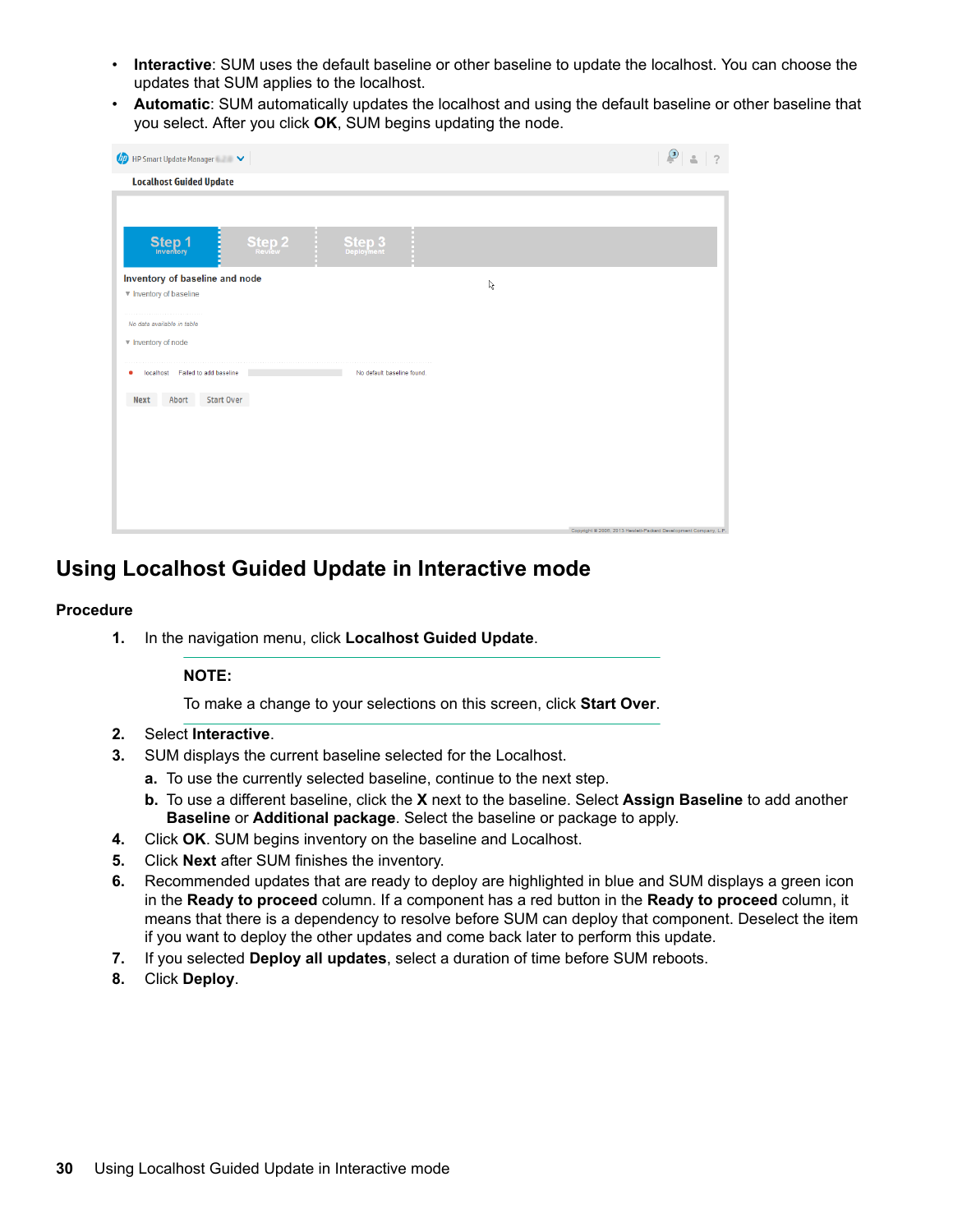### <span id="page-30-0"></span>**:NOTE**

Items that are up-to-date or optional are not highlighted. Click **Select** to deploy these updates. To globally select all components to rewrite or downgrade, select **Actions > Advanced Options** and select the **Rewrite** and **Downgrade** options, and the **Reboot** options. To view the component details, double-click an update. If you want to view the information in the new update, click the .hyperlink

- **9.** SUM performs component analysis before deploying updates.
- 10. Review the installation log files.

#### **:NOTE**

In offline mode, if SUM failed to deploy updates, click the **Reboot** to exit SUM and reboot the node to the host operating system.

### **Using Localhost Guided Update in Automatic mode**

### **Procedure**

- 1. In the navigation menu, click Localhost Guided Update.
- 2. Click **Automatic**.
- 3. SUM displays the current baseline selected for the Localhost.
	- **a.** To use the currently selected baseline, continue to the next step.
	- **b.** Click the **X** next to the baseline to use a different baseline. Select **Assign Baseline** to add another Baseline or Additional package. Select the baseline or package to apply.
- 4. Click OK.

#### **:NOTE**

SUM begins to deploy updates after you click OK. SUM cannot interrupt updates in the Localhost Guided Update Automatic mode. SUM cannot install SNMP and WBEM Providers components in Automatic mode. Use Interactive mode if you want to install these components.

## Using the **iLO** Federation features in HP SUM

You can use HP SUM to inventory and deploy software to the members of an iLO Federation group. A node in the group that is called the interface iLO facilitates communication with the group members. This node is available with iLO 4 firmware version 1.40 and later.

#### **:IMPORTANT**  $\circledR$

Do not add an iLO as an individual node if you are going to use it as part of an iLO Federation group.

When you log in to HP SUM, it automatically searches for iLO Federation groups on your connected networks. HP SUM searches each group and displays the nodes that respond to the search. Use the **Edit** scalable update group screen to enter the IP address and user credentials for the interface iLO. This node is the member of the iLO Federation group that HP SUM uses as the interface for inventory and deployment to the nodes in the group.

After you inventory a group, HP SUM displays information about the group, including a description, server types, number of servers, and installed firmware versions. HP SUM displays the PMC, CPLD, System ROM, and iLO firmware. HP SUM can deploy System ROM, iLO firmware, PMC firmware, and CPLD firmware to iLO Federation group nodes through the iLO maintenance network.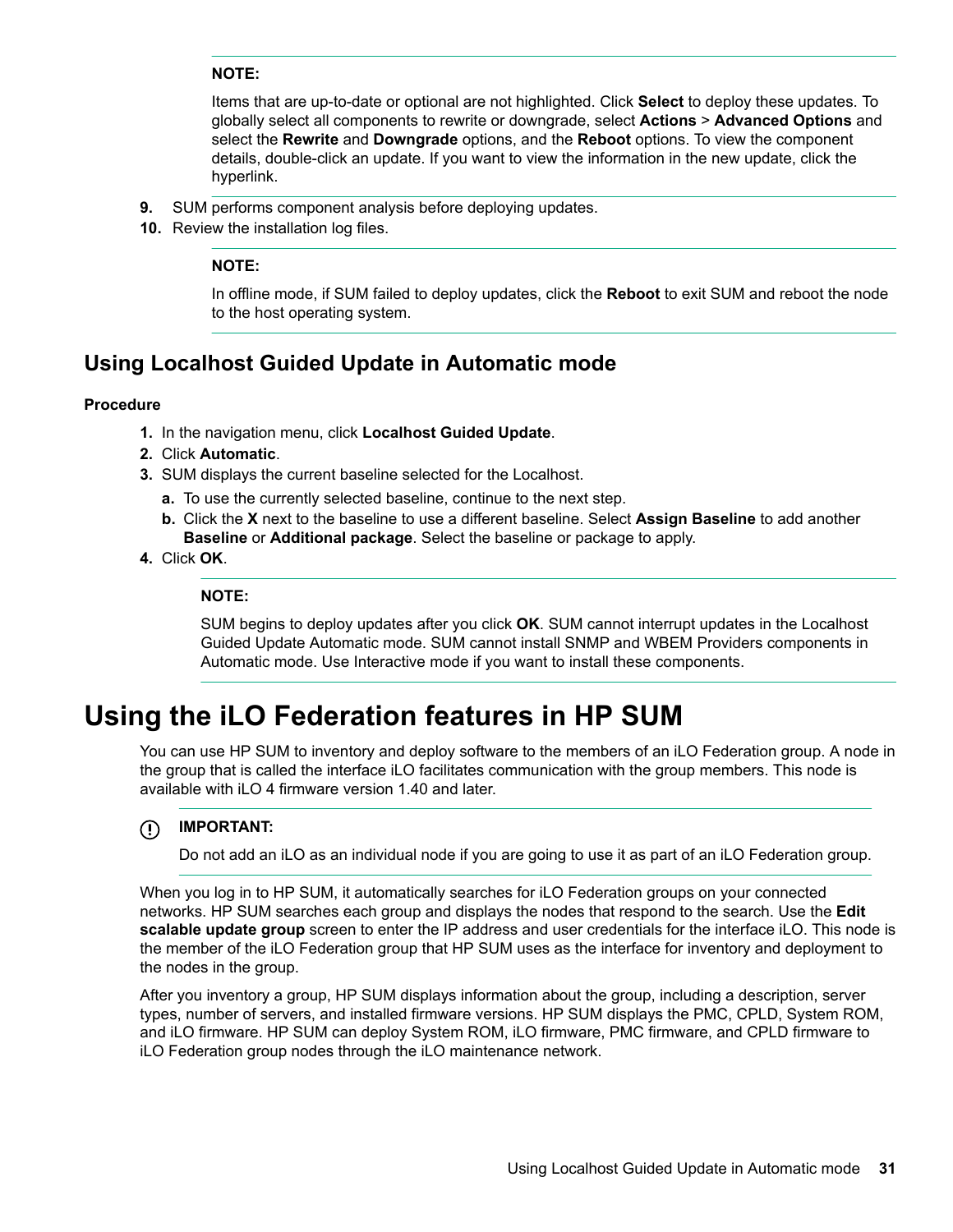The HP SUM ILO Federation feature relies on proper configuration of ILO Federation groups before you launch HP SUM. Multiple iLO Federation groups with the same name or fragmented iLO Federation groups will result in HP SUM only working with a portion of the expected systems.

#### **Disabling the automatic network search functionality:**

You can change the auto multicast discovery parameter in the hpsum.inifile.

### **:NOTE**

If you disable automatic updates, you can still scan for iLO Federation groups. Click the Rescan button on the **iLO Federated Update** screen.

### **Adding an iLO Federation group manually**

When you start HP SUM, it discovers iLO Federation groups. Local iLO Federation groups and groups within the network scope of the host running HP SUM are discovered automatically. iLO Federation groups that are not discovered automatically due to the network configuration or firewalls can be added manually.

#### **Procedure**

- 1. From the main menu, select iLO Federated Update.
- 2. From the **iLO Federated Update** screen, click Add Group.
- 3. Enter the iLO Federation group name.
- 4. Enter the **iLO Federation group description**.
- **5.** Click **Add**.

### **Rescanning for iLO Federation groups**

When you open the **iLO Federated Update** screen, HP SUM automatically scans the network for iLO Federation groups. You can force HP SUM to rescan the network to search for iLO Federation groups.

#### **Procedure**

- 1. From the main menu, select iLO Federated Update.
- 2. From the **iLO Federated Update** screen, click Rescan.

### **Editing an iLO Federation group**

#### **Procedure**

- 1. From the main menu, select **iLO** Federated Update.
- 2. From the iLO Federated Update screen, select Actions > Edit.
- 3. You can change the following items for the selected iLO Federation group:

### **a. iLO Federation group description**

**b.** Username

and

**Password**

credentials

**c.** Baseline

and

#### **Additional Packages**

to apply

4. To save the changes, click OK.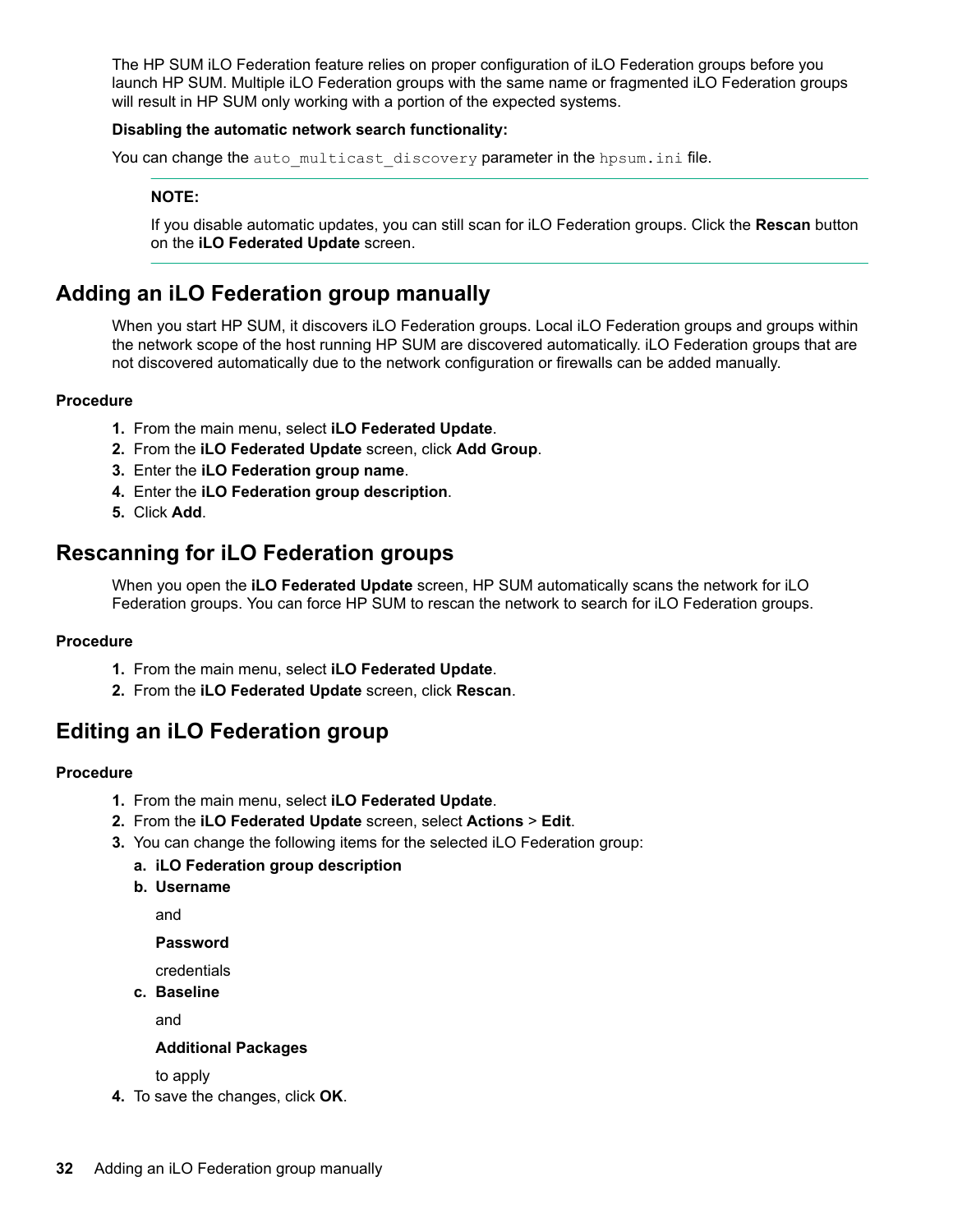### **Performing inventory on an iLO Federation group**

If an iLO Federation group does not have an assigned baseline, you can perform inventory on the group. Use this feature if you are deploying updates in offline mode. If you perform an inventory with no assigned baseline, HP SUM does not generate the Deploy preview, Failed Dependency details, or Combined reports.

### **Procedure**

- 1. From the main menu, select iLO Federated Update.
- 2. From the **iLO Federated Update** screen, select an iLO Federation group, and then select Actions > .**Inventory**
- **3.** In Interface iLO, select Enter an iLO manually by IP or DNS or Select from discovered list of member iLO IPs.
- 4. If the group or the interface iLO are no longer on the network, HP SUM displays a message indicating that the group or interface iLO is not available.

#### $\Omega$ **:IMPORTANT**

Do not select an interface iLO that has been added as an individual node.

- 5. Do one of the following:
	- a. If you selected

#### **Select from discovered list of member iLO IPs**

, select an iLO IP address.

**b.** If you selected

#### **Enter an iLO manually by IP or DNS**

, enter the iLO IP or DNS address of the iLO you want to use.

- 6. In the Credentials section, enter the Username and Password for the interface iLO.
- 7. In the Baseline to Apply section, select a Baseline or Additional Package from the Baseline Library.
- 8. If you assigned a baseline or additional package by editing the group or performing inventory on the group, those values are entered automatically.

#### **:NOTE**

Optional if you are deploying updates to the iLO Federation group in offline mode.

9. Click **Inventory**.

#### **:NOTE**

When you deploy updates to an iLO Federation group in offline mode, you cannot use the ISO file that includes updates to perform the inventory on the iLO Federation group. Unpack the ISO file on a drive, add it as a baseline, and then use it to perform the inventory.

### **Viewing iLO Federation group firmware versions**

#### **Procedure**

- 1. From the main menu, select iLO Federated Update.
- 2. Select an iLO Federation group.
- 3. If the group has not been inventoried, start the inventory process.
- 4. In the **Inventoried firmware versions of the group** section, select one of the following firmware types:
	- **a.** iLO
	- **b.** BIOS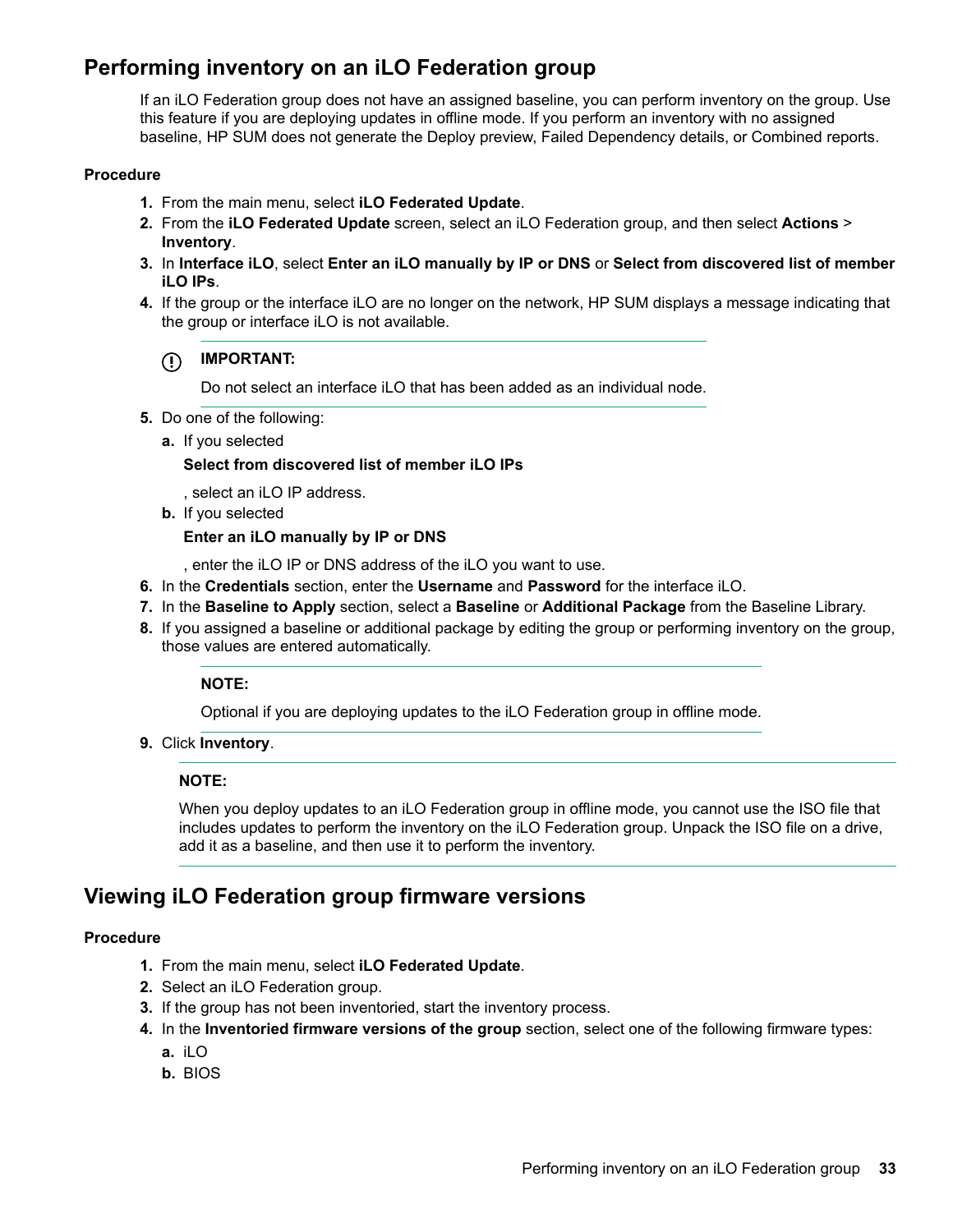- PMC **.c**
- d. CPLD
- 5. For each firmware type, HP SUM shows the firmware type, firmware version, and the number of systems using each firmware version.

### **Wiewing iLO Federation group members**

### **Procedure**

- 1. From the main menu, select **iLO** Federated Update.
- 2. Select an iLO Federation group.
- 3. If the group has not been inventoried, start the inventory process.
- 4. The Servers section lists the server models in the group and the total number of each server model.

iLO 4 firmware version 2.10 and later supports both IPv4 and IPv6 addresses. If you have an iLO system configured with IPv4 and IPv6, HP SUM displays that node twice in the iLO Federation group. This display issue has no impact on deployments to the affected node.

### **Deploying software to an iLO Federation group (online)**

### **Procedure**

- 1. From the main menu, select iLO Federated Update.
- 2. From the iLO Federated Update screen, select Actions > Online Review/Deploy.

### **:NOTE**

Disable TPM if you have it installed on your iLO Federation group. TPM might cause issues with online deployment.

**3.** Select the Installation Options.

### **:NOTE**

If you choose to downgrade or rewrite components, you must specify which components to downgrade or rewrite:

#### **Firmware**

,

### **Software**

. or both.

- 4. In the Filters section, select the servers you want to update. HP SUM displays components for all nodes.
- 5. Optional: In the Baseline Library section, select the baseline to use.
- 6. In the **Baseline Library** section, select the components you want to deploy. If you make changes to the default selections, click Analysis.
- 7. Click Deploy.

If HP SUM loses connection with the interface iLO during deployment, HP SUM prompts you for the credentials for an interface iLO.

### Deploying software to an iLO Federation group (offline)

Use offline update to mount an ISO to all nodes in a group and then reset the nodes to boot from the ISO and perform an offline update.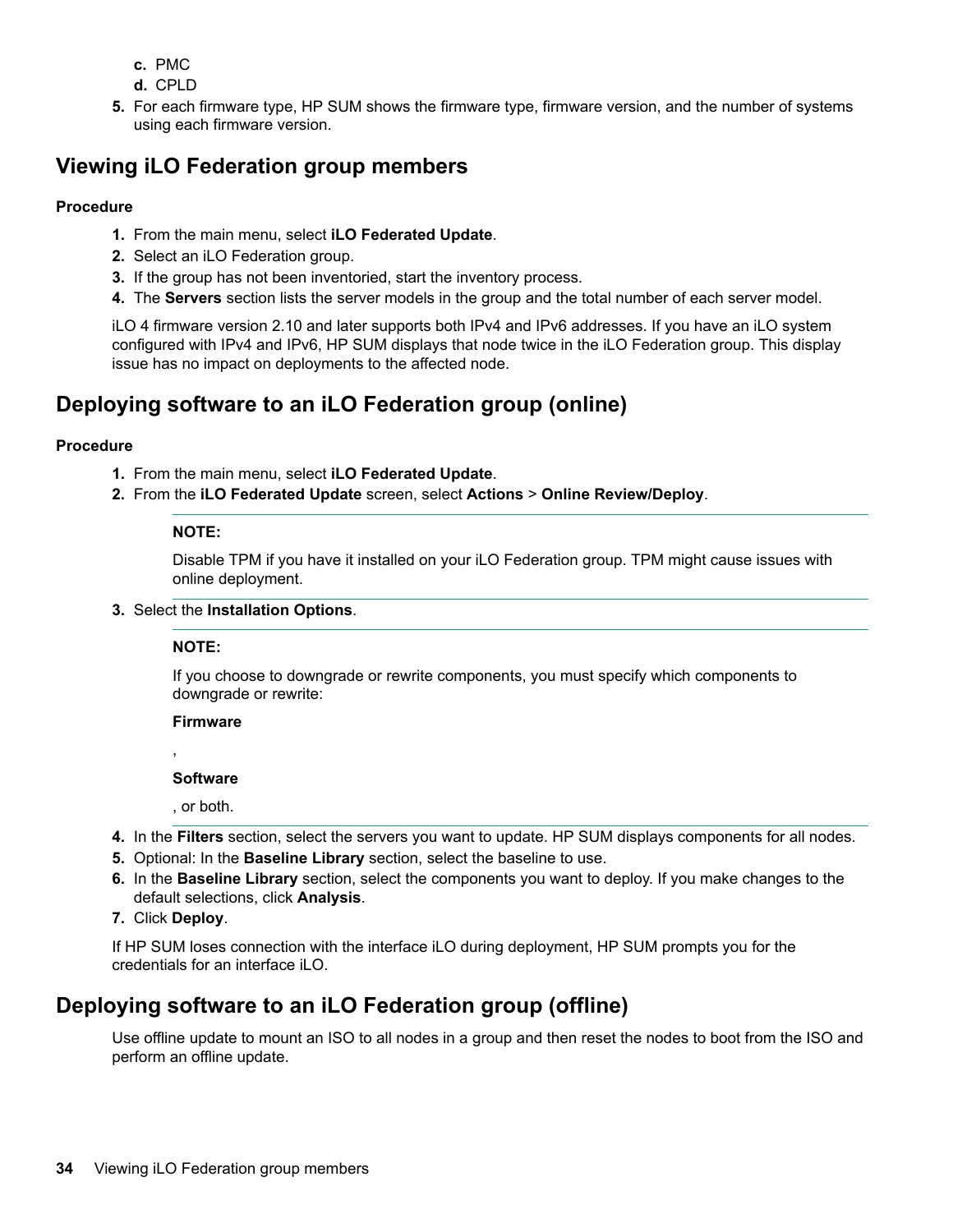### <span id="page-34-0"></span>**Procedure**

- 1. From the main menu, select iLO Federated Update.
- 2. From the **iLO Federated Update** screen, select **Actions** > Offline Review/Deploy.
- 3. HP SUM displays the **iLO Federation group name** and Interface iLO.
- 4. Select Use ISO on a user specified HTTP server.
- **5.** In the **ISO Image** box, enter the URL of an ISO image that is available via HTTP on the network.

#### **:NOTE**

Select the source ISO that contains the baseline you used to inventory the iLO Federation group.

- 6. Click **Validate**.
- 7. HP SUM confirms that the path is valid.
- 8. In the **Filters** section, select the servers you want HP SUM to power off and deploy components.
- 9. Click Power off and Deploy.

If the ISO image does not mount, HP SUM displays an error message.

### **Generating reports**

HP SUM generates the same reports for iLO Federation groups as it does for regular nodes.

### **:NOTE**

iLO Federation reports contain aggregate details for versions and updates only, not details for each server in the group.

### **Deleting an iLO Federation group**

#### **Procedure**

- 1. From the **iLO Federated Update** screen, select an iLO Federation group.
- 2. Select **Actions** > Delete.

## **SUM Baseline Library screen**

The Baseline Library screen displays the baselines and additional packages you will use to update your nodes. Baselines include an SPP, Integrity bundle, or custom baseline that includes updates that you select from other baselines or additional packages. Additional packages are directories that hold updates that are not included in a named update package, for example a Hot Fix. SUM saves baseline information between .sessions

SUM displays each added baseline in the left pane. Select a baseline, and SUM displays the following information for each baseline and additional package.

- Release date
- Languages
- Operating systems
- Enhancements
- Components SUM includes a search box for finding updates that meet the search parameters. You can search on file name, description, and update type Double-click an update to view its details.
- Component Warnings Displays components that are listed in the baseline manifest, but the component is not present.
- Component configuration Configure some components before you can deploy the update. For more information about configuring components, see **Component configuration** on page 41.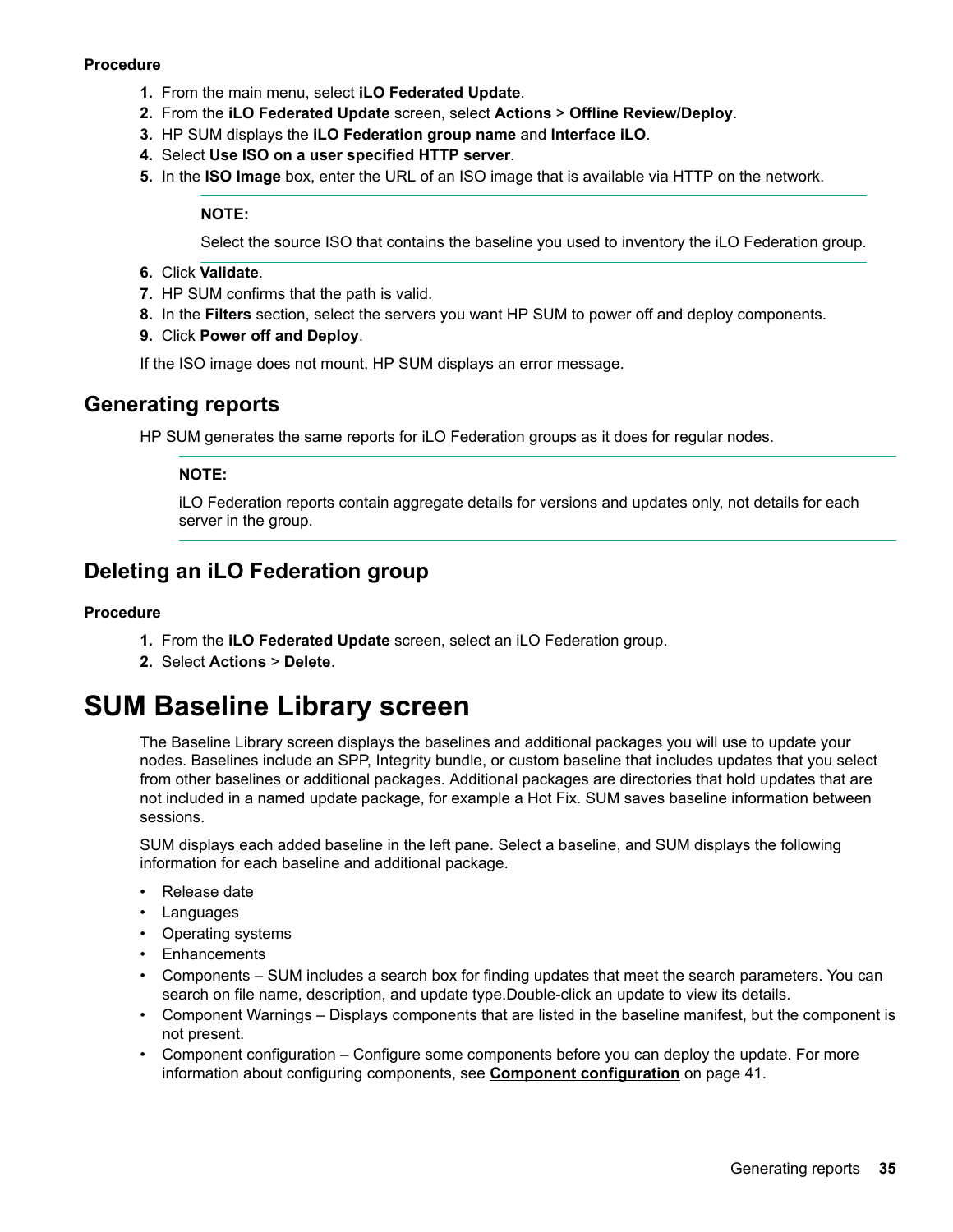### <span id="page-35-0"></span>**:NOTE**

If you created a custom ISO, mount the ISO on the system so SUM can detect the files, and then add the directory as a baseline. For more information, see **Adding a baseline** on page 36.

### **About SUM baselines**

Baselines are directories that contain update components SUM can apply to local and remote nodes. Some baselines include:

- SPP
- Custom SPP downloads
- Maintenance Supplement Bundle
- Custom baselines/ISOs created by SUM

When you add a baseline, SUM searches for the following files:

- bexxxx, xml file: Lists the name, version, history, and components in the baseline. SUM treats any components in the directory that are not listed in the  $bpxxxx$ , xml. file as an Additional Package, not as the main baseline. The SPP, Maintenance Supplement Bundle, and custom baselines include the bpxxxx.xml file.
- $t_1, t_2, t_3, t_4$  in contained components some about some components contained in the baseline. SPPs and custom baselines include prepopulated databases. Included in the manifest directory :are
	- . meta.xml: Contains most of the component xml file data.
	- ∘ primary.xml: Contains details about RPMs in the baseline.
	- system. xml: Contains mapping information between ROM family and system model.
	- ∘ revision history.xml: Contains history information for the component.
- $\delta$ db $\beta$ aselineDB. pdb: This is a prepopulated database that SUM uses if there is no other database from other baselines. This file contains all details for the components when the baseline was generated. SPPs and custom baselines include prepopulated databases.

When SUM reads data from the baseline, it uses the following priority:

- Prepopulated database: The prepopulated database is the fastest way for SUM to inventory a baseline.
- . Manifest files: SUM inventories a baseline more quickly with manifest files than opening each component.
- Reading each component. Each component has an embedded xml file (cpxxxx.xml) which contains details about the component. To view the details about the component:
	- **EXTEREM** SEPER SERIM INCOCIDE THE COMPONENT And then select **Extract**.
	- Linux scexe: From a command line, type . /CPxxxxx. scexe --unpack=<dir>.
	- Linux RPMs: From a command line, type rpm -qp --scripts <rpm name>. The component xml is embedded in the output.
	- ∘ VMware zip: Unpack the zip file.

### **baseline a Adding**

#### **Procedure**

1. On the Baseline Library screen, click Add Baseline.

#### **:NOTE**

If you want to clear the Add baselines screen, click Start Over.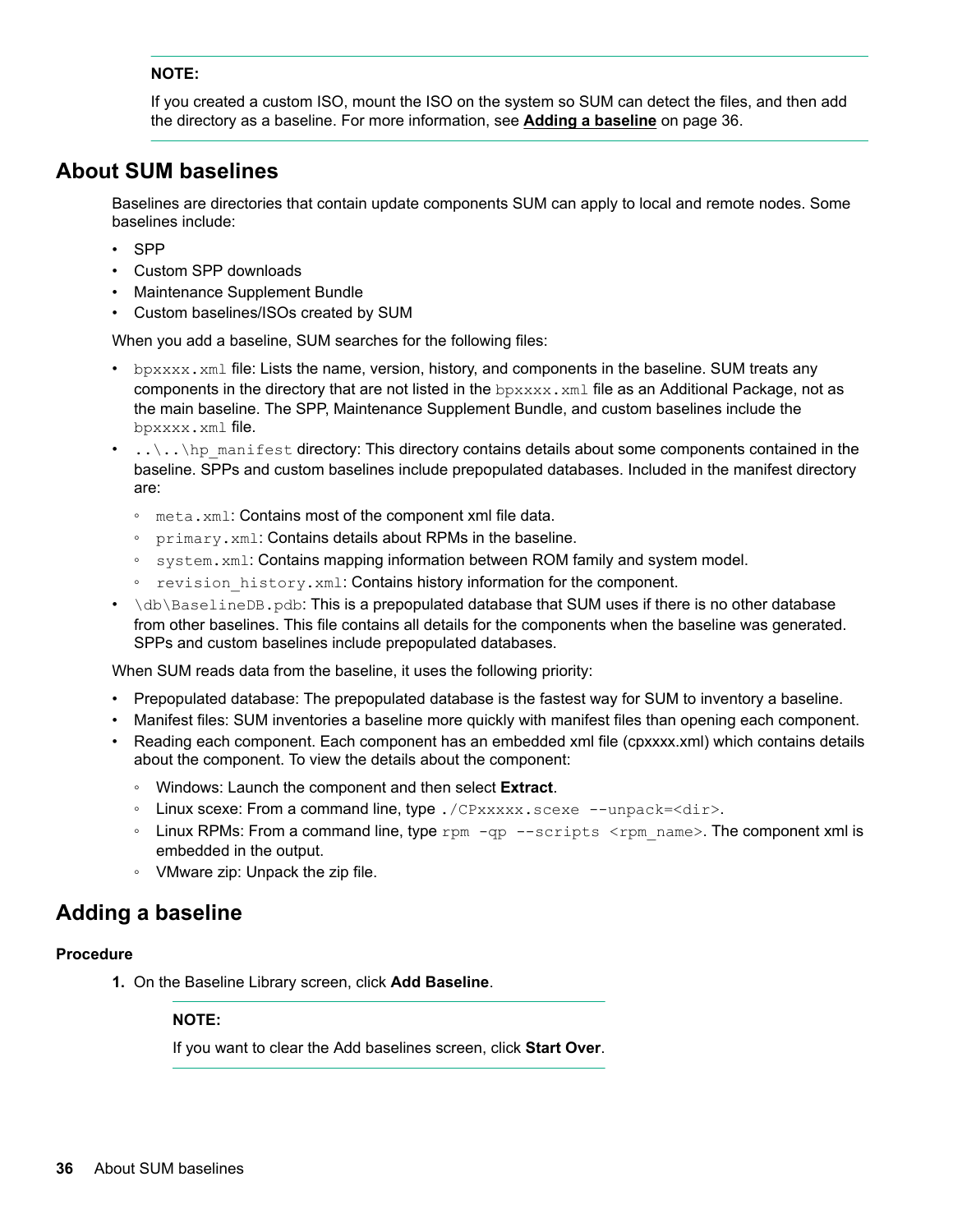SUM opens the add baseline screen.

2. Select the type of baseline you want to add and include the required information:

**Browse SUM Server Path** A directory or file share that the system running SUM can access. Enter the directory path to the baseline, or click **Browse** and use the menu to navigate to the directory. **:NOTE** If you are adding an SPP, navigate to the  $hp/swpackages$  directory. **UNC** path (for **example** \\host **(dir\** This location uses UNC paths that the system can access. In the **Enter URI for the** baseline field, type the UNC address for the source baseline. Enter the username and password. **:NOTE** UNC path is only supported in Windows systems. SUM does not support mapped UNC drives. **Download from** SUM no longer supports downloading baselines from hpe.com. hpe.com **Download from** Enter directory path: Enter, or browse to, the directory where you want to save the http share baseline. SUM allows you to create a directory, if required. **Enter HTTP URL:** Enter an HTTP URL where a bundle file is saved. The server can be local or remote, and you can use an Apache, Tomcat, or IIS server. Provide the complete URL, including the bundle XML. The components must reside in the same directory as the bundle XML. If you want to download components only for specific operating systems, select the operating systems in the OS Filter Options.

#### **:NOTE**

SUM adds all baselines it finds in a directory.

3. Click Add.

Check the activity log to see the status of the baseline. If the baseline does not appear in the baseline list, make sure that there are updates in the directory.

#### **:NOTE**

SUM begins to inventory a baseline as soon as you finish adding the baseline. Wait until the baseline inventory finishes before adding another baseline.

### **Creating a custom baseline and ISO**

#### **Prerequisites**

- Add the directories that contain updates as baselines to the Baseline Library screen. For more information on adding a baseline, see **Adding a baseline**.
- . Outside of SUM, create a directory where you want to save the custom baseline or ISO.
- ISO Make sure that each baseline directory only contains one baseline. For example, do not put an SPP ISO and hot fixes in the same directory.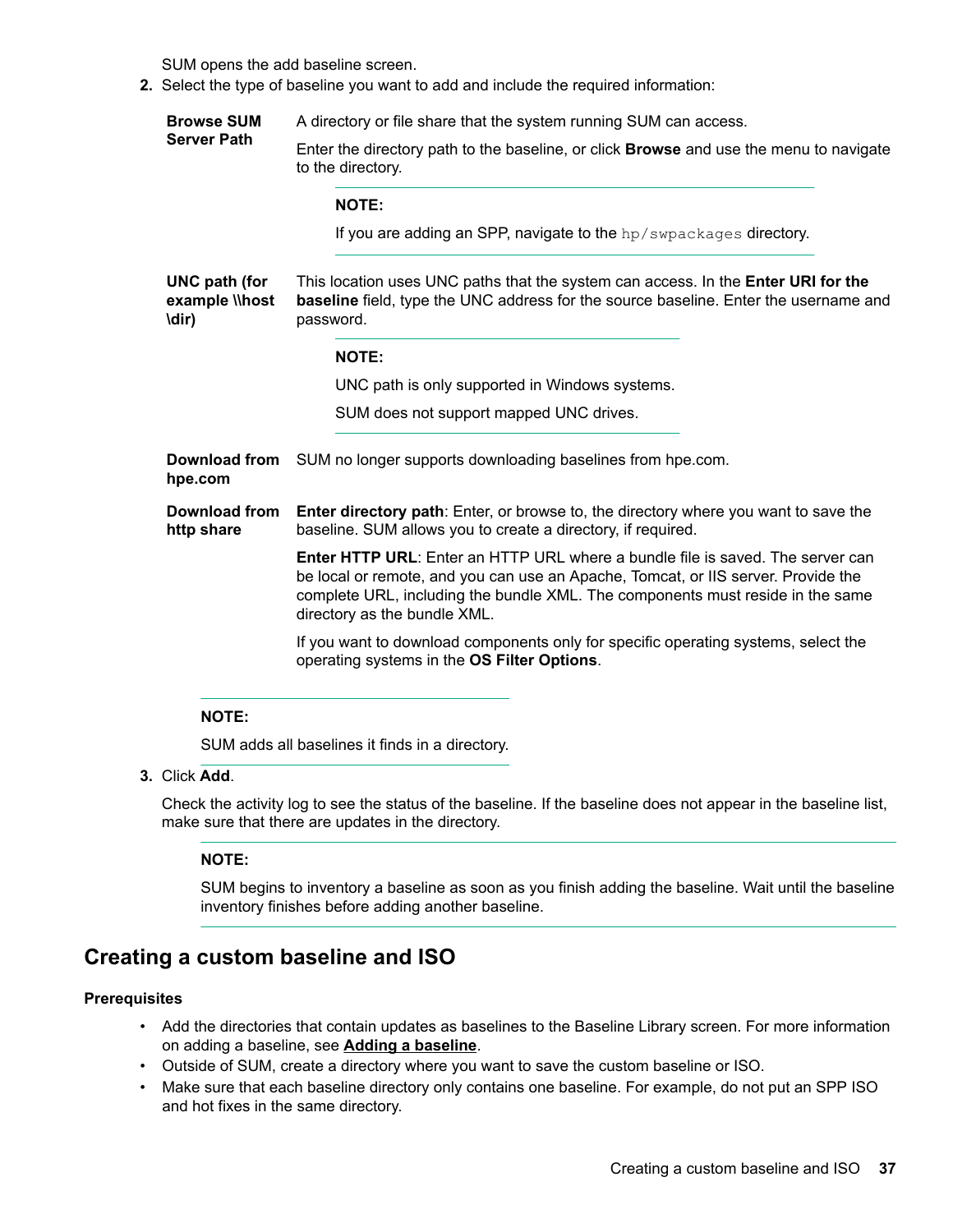Creating a custom baseline allows you to deploy specific updates from SPP releases, minimize the size of update baselines or bootable and nonbootable ISOs, standardize the updates that you deploy to your environment, and change the version of SUM you are using to deploy updates.

#### **:NOTE**

Before you create a custom bootable ISO, make sure that you have an unpacked ISO available in a local directory to use it as a source for the boot environment. For example, a recent SPP ISO. Do not unpack more than one ISO in a directory.

You can create and download a custom SPP from the SPP Custom Download website at: **https:// www.hpe.com/servers/spp/custom/.** 

#### **Procedure**

- 1. Click **+Add**, and then select **Create Custom**.
- **2.** In the Description text box, enter a description for the baseline. The maximum length for the description is 50 characters.
- **3.** Select a date for the **Version**, and enter a 1-character or 2-character identifier, for example, 1 or 1a.

The **Baseline Name** is automatically generated by combining the description and version.

- 4. In the **Output Location** field, click **Browse** to navigate to an empty directory where you want to save the baseline. SUM does not allow using a directory that is not empty.
- 5. Select Make Bootable ISO file to create a bootable ISO with your baseline.

To create a custom bootable ISO, you must have a bootable SPP or SUM ISO extracted in a local directory.

In the Source ISO Location field, click Browse and choose the root directory where SUM can find the extracted bootable ISO. For example:

C:\SUM\Baselines\spp gen9 snap1\

#### **:NOTE**

Do not store more than one bootable ISO in a directory.

6. In the **Select HP SUM Source Location**, select one of the following:

| <b>Current Working</b><br><b>Directory</b> | Copies the version of SUM you are currently using.                                                                                                                                                  |
|--------------------------------------------|-----------------------------------------------------------------------------------------------------------------------------------------------------------------------------------------------------|
| <b>Custom Directory</b>                    | Copies a version of SUM from another directory.                                                                                                                                                     |
| Do Not Include                             | Does not include a copy of SUM in the baseline.<br>In HP SUM path field, enter the directory path, or click Browse and then choose<br>a directory that contains the version of SUM you want to use. |

#### **:NOTE**

If you select Bootable ISO, Do Not Include is replaced with Extracted Source ISO location, which displays the location of the ISO with SUM.

7. In the Baseline Sources section, select the baselines that contain the components you want to include in the custom baseline.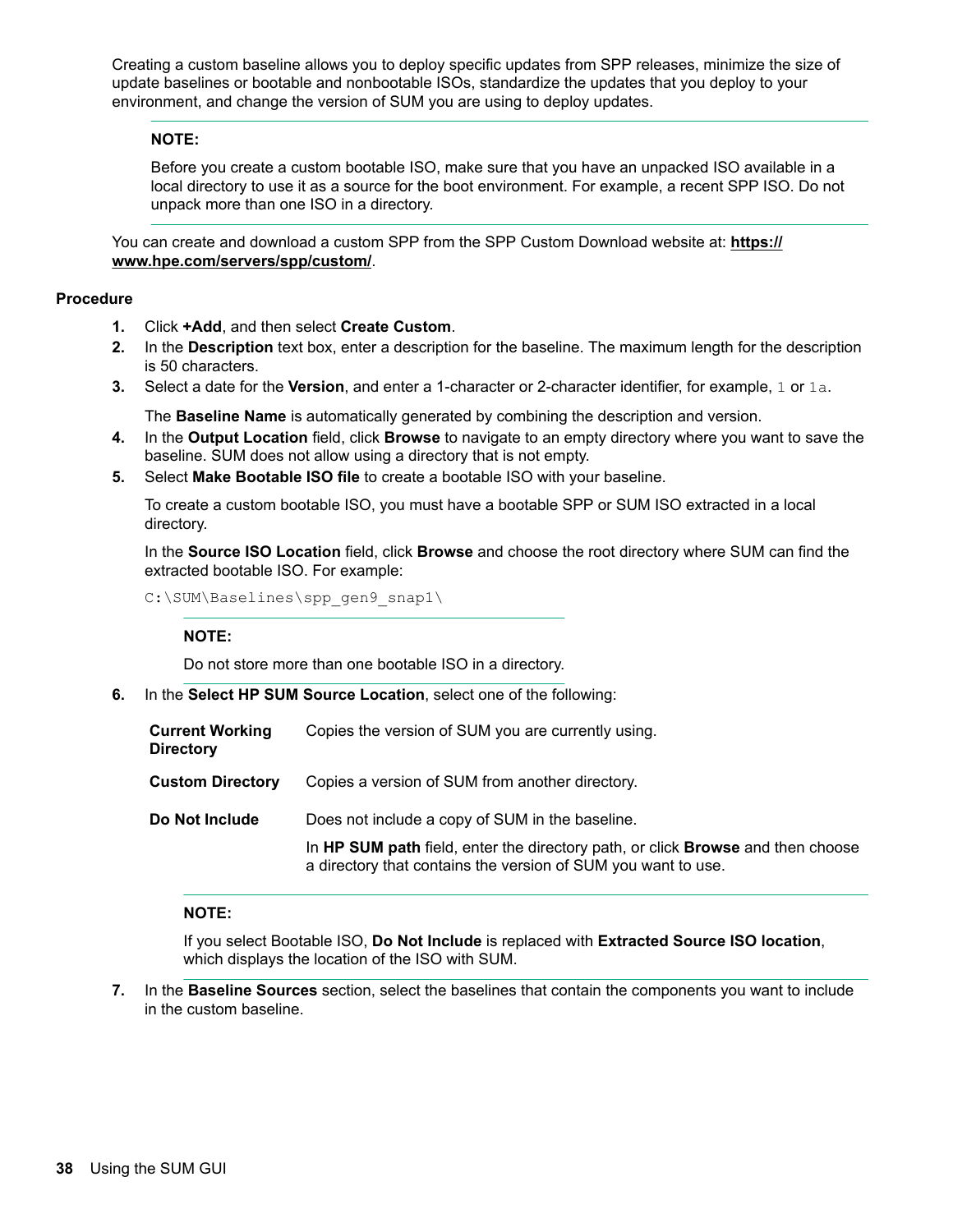#### **:NOTE**

If the same component is included in more than one source baseline, SUM lists the component multiple times. If you select the component from multiple baselines, SUM displays the component multiple times when you add it as a baseline, but the baseline only includes one copy of the component file.

- 8. In the Filters section:
	- a. Select whether you want the custom baseline to **Match CloudSystem Matrix Version**. Select this option to use a MatrixConfig. xml file saved on your local system. If you select this option the Advanced Filters become inactive and other filters are disabled.

If you select **Match CloudSystem Matrix Version**, do the following:

**I.** Select whether you want to compare the custom baseline to a Matrix Definition XML file on the local system. You can download the latest Matrix Definition from **http://www.hpe.com/info/** .**[matrixcompatibility](http://www.hpe.com/info/matrixcompatibility)**

SUM no longer supports comparing a baseline to a Matrix Definition XML file on hpe.com.

- **II.** Enter a directory for the Matrix Definition file.
- **b.** Select the Component Type you want to choose, Firmware, Software, or Firmware and Software.

#### **:NOTE**

Select one of these options if you want to create a baseline with only firmware or software updates. Use the baseline with only firmware or software updates to update only firmware or software for a node automatically.

c. Select each kind of update you want to include in the baseline:

| <b>Critical Updates</b>              | Updates that require immediate deployment.                                                                                                                                       |
|--------------------------------------|----------------------------------------------------------------------------------------------------------------------------------------------------------------------------------|
| <b>Recommended</b><br><b>Updates</b> | Updates recommended that you deploy at your earliest convenience.                                                                                                                |
| <b>Optional Updates</b>              | Updates to this version if your system is affected by one of the documented<br>fixes, or if you want to utilize any of the enhanced functionalities provided by<br>this version. |
| <b>Advanced Filters</b>              | Select this to apply to the baseline:                                                                                                                                            |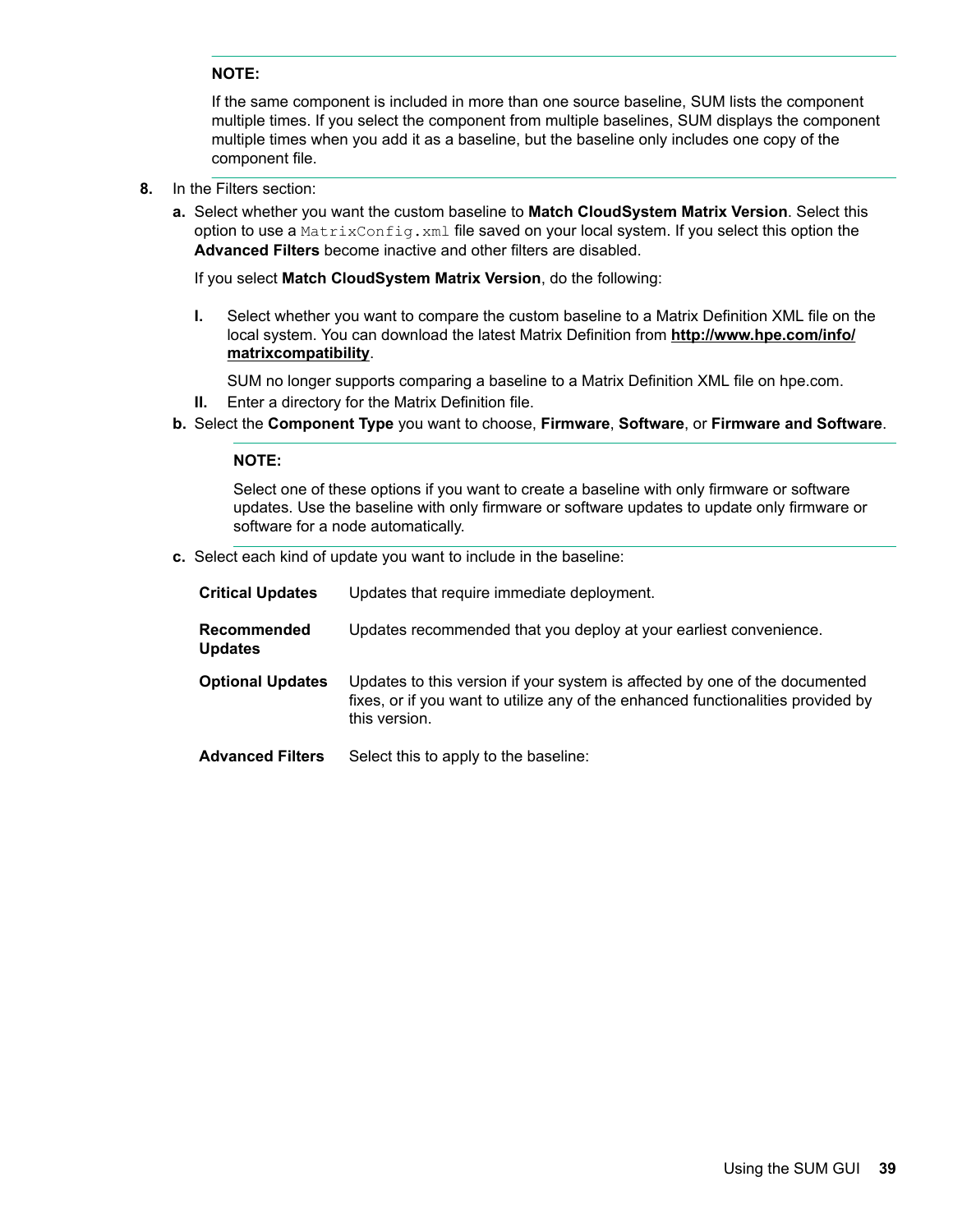| <b>Filter category</b>  | <b>Options</b>                                                                                                                                                                                                                                                                                                          |  |  |  |
|-------------------------|-------------------------------------------------------------------------------------------------------------------------------------------------------------------------------------------------------------------------------------------------------------------------------------------------------------------------|--|--|--|
| Architecture            | Select the system architecture to include in the<br>baseline.                                                                                                                                                                                                                                                           |  |  |  |
| <b>Operating System</b> | Select the operating systems to include in the<br>baseline. The list of options is provided by the<br>source baseline. Custom baseline only supports<br>creating baselines from SPP baseline<br>sources. To create a bootable ISO, select all<br>Linux operating systems to include all drivers<br>that you can deploy. |  |  |  |
| Server Model            | Select the server device components to include<br>in the baseline. The list of options is provided by<br>the source baseline.                                                                                                                                                                                           |  |  |  |

#### **:NOTE**

SUM supports creating a baseline for node types supported by the SPP source baselines.

- 9. Click Apply Filters. SUM displays a list of available updates.
- 10. Select the individual component updates you want to include in your baseline. Use the search function to find specific updates in the list.
- **11.** Click Create ISO and save Baseline or Save Baseline to create the baseline. When you click Create **ISO and save Baseline or Save Baseline**, SUM does not close the Create Custom Baseline screen, in case you want to create another custom baseline.

#### **:NOTE**

Install the application  $x \circ r \text{riso}$  (UEFI) or  $mk \text{isofs}$  (for legacy/BIOS) on Linux hosts to create a custom ISO that is bootable.

**12.** Click Close to close the Create Custom Baseline screen.

SUM saves XML files with details of the custom baseline components. SUM reads this XML file and compares the list to the contents of the directory.

### **Generating baseline reports**

#### **Procedure**

1. You can generate an Inventory report from the Baseline Library screen. This is the same Inventory report that you can generate on the Nodes screen. For more information on generating the Inventory report, see Generating node reports.

### **baseline a Validating**

SUM can validate a baseline against the following sources:

• Bundle file – Allows you to validate against a bundle, for example an SPP. You can use this feature after you pull an SPP from the web or copy a bundle between systems.

If a component has been unpublished after the SPP or MSB was published, SUM does not pull the component from the web. SUM displays a message that there is a missing component when it validates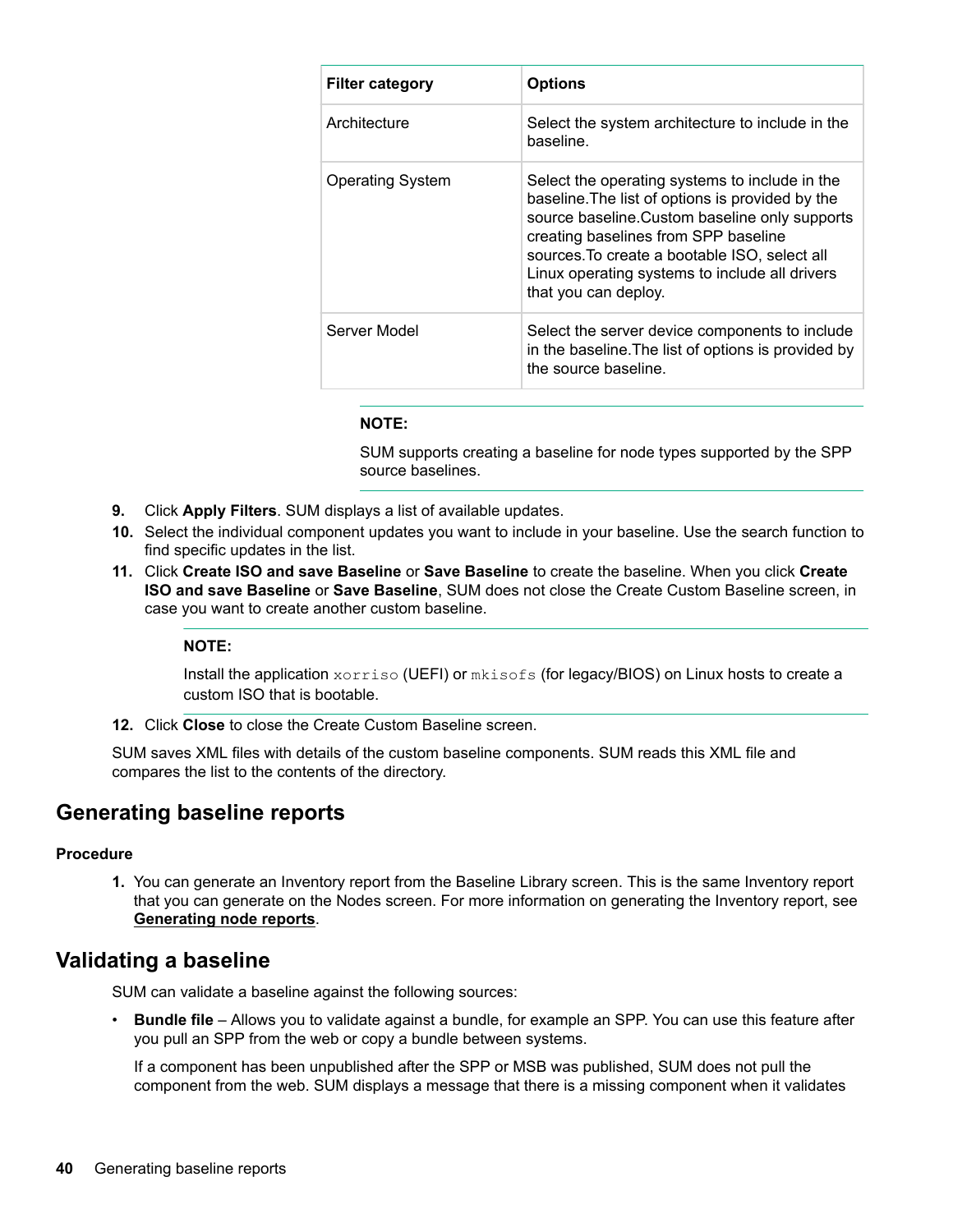the bundle. You can look up the component on the Hewlett Packard Enterprise website to see if it is available for download.

**CloudSystem Matrix file--** Allows you to verify that a custom baseline matches a downloaded version of CloudSystem Matrix. For more information, see http://www.hpe.com/info/matrixcompatibility.

SUM no longer supports validating a baseline against a CloudSystem Matrix file on hpe.com.

After SUM validates a baseline matches a CloudSystem Matrix configuration file, you can use the baseline to inventory nodes to confirm the nodes match the configuration. Node inventory reports whether the baseline is an exact match to the installed versions, or if the node needs updates to match the CloudSystem Matrix configuration. Inventory also reports if installed components are at a later version than the HPE Helion CloudSystem configuration file.

#### **:NOTE**

SUM no longer supports validating a baseline against a CloudSystem Matrix file on hpe.com.

#### **Procedure**

1. From the Baseline Library screen, select a baseline, and then select **Actions > Validate**.

SUM displays the baseline and baseline bundle file location.

- **2.** Select a validation type, Validate against bundle file, or Validate against CloudSystem Matrix version on your local system.
	- a. In Matrix Definition XML File, select Latest MatrixConfig.xml file from local.
	- **b.** Enter the path, or browse, to the Matrix XML file.

### **baseling** a baseline

Before deleting a baseline, assign a different baseline to each node that uses the selected baseline. The Baseline screen lists how many nodes use each baseline. Click the hyperlink to display the nodes that use the baseline.

#### **Procedure**

- 1. On the Baseline Library screen, select a baseline.
- 2. Select **Actions** > Delete.

#### **:NOTE**

If the baseline is associated with one or more nodes, SUM displays a list of the nodes. Edit the nodes to change the associated baseline, or delete the node. For more information, see **Editing a [node](#page-49-0) or Deleting a node.** 

3. Confirm that you want to delete the baseline.

### **Canceling a baseline addition or inventory**

#### **Procedure**

1. SUM does not support canceling a baseline addition or inventory. Wait for the procedure to end and then delete the baseline.

### **Component configuration**

Some components might have required or optional configuration settings. Configuration parameters include information necessary to set up the component correctly or passwords required for software installed by the component. From the Baseline Library screen, change component options, import options, and export options.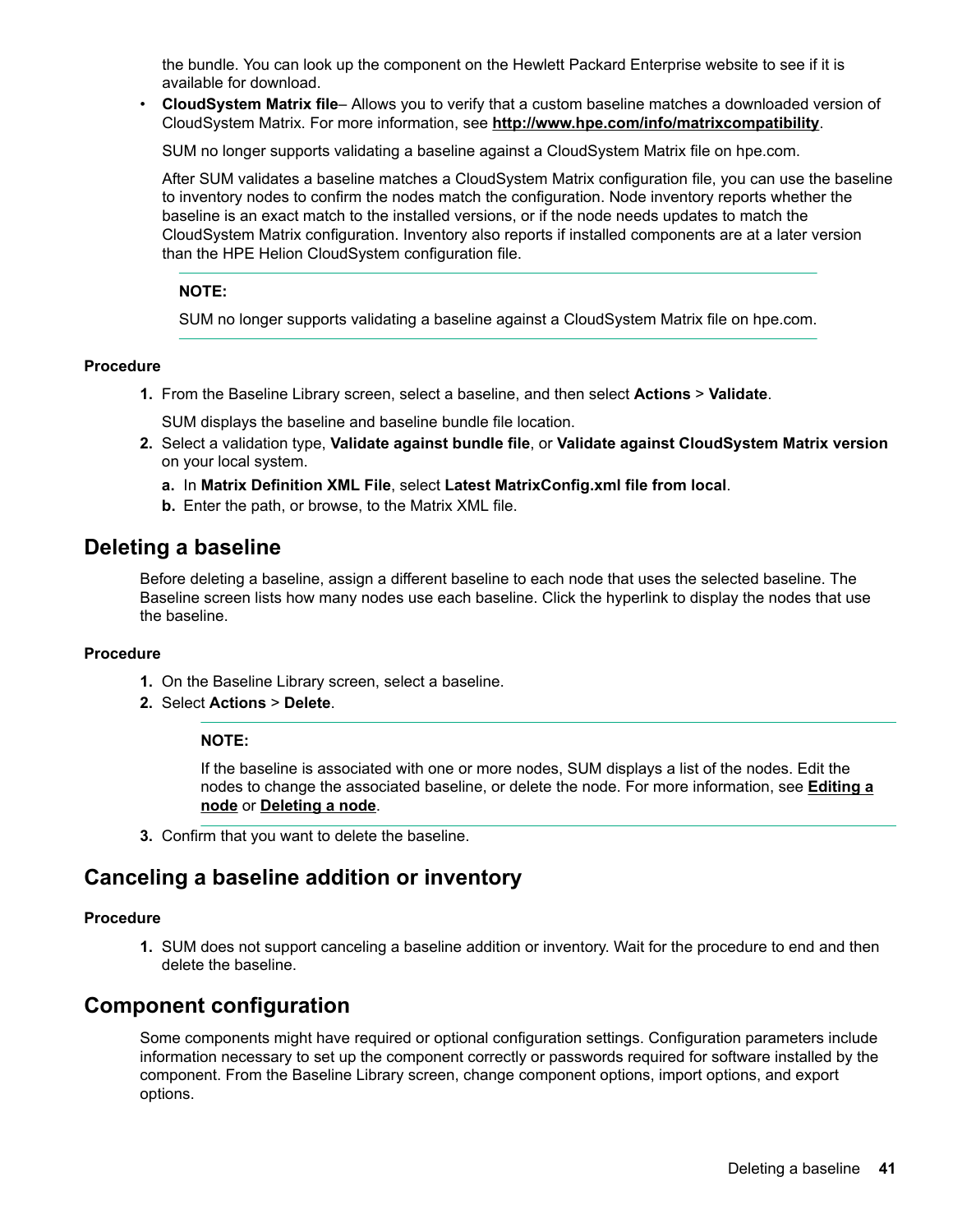You can also configure components if you use an input file. For more information about input files, see Smart Update Manager CLI Guide. If you copy the configuration directory into a baseline, when you add that baseline to an SUM session, SUM imports the configuration settings during the inventory process.

You will need to reconfigure component settings if you:

- Run the clean-cache utility.
- Copy the component files to a remote server after configuring components settings on a local host and not exporting the configuration to the baseline directory after configuring it in SUM.

### **components Configuring**

SUM 7.x does not support configuring components released prior to SPP 2013.09.0(B). Use SUM 5.3.5 to update these components.

#### **Procedure**

- 1. On the Baseline Library screen, select the baseline you want to use, select **Fixes**, and then select **Configuration state** until the components that offer configuration settings are filtered to the top.
- 2. Select **Configurable** or **Configured** for each a component you want to configure.

#### **:NOTE**

Components that display Configured have had the default configuration settings changed.

3. Enter the configuration settings, and then click **Save in SUM** to store the component settings in the current SUM database.

Repeat these steps for each component you want to configure.

#### **:NOTE**

Configuration options vary based on the component.

## **Exporting configured components**

You can use SUM 7.2.x and later to configure components and export the component configurations to a location of your choice. You can then import these configuration settings into another SUM session or use these exported configuration parameters to configure the components as you deploy them outside of SUM or with SUM on remote nodes. This allows you to configure components once and reuse the configurations.

The exported configuration file or script is stored in a directory name <component filename> conf. The directory contains the configuration file or script and a README file with the instructions on how to deploy the component with the configuration outside of SUM. SUM stores the configuration file or script separately from the component to not break the component security signing.

#### **Procedure**

- 1. On the Baseline Library screen, select the baseline you want to use, click **Components**, and then click **Configuration** or **Configured** until the components that offer configuration settings are filtered to the top.
- 2. Select **Configurable** for each a component you want to configure and then enter the configuration settings.

#### **:NOTE**

Configuration options vary based on the component.

3. Click Save and Export, and then select a directory where you want to save the component configuration. Select whether you want to include user credentials in the configuration file. SUM creates a directory named after the component you exported. The name is <component name> conf. The Activity screen displays the address where it saved the configuration file.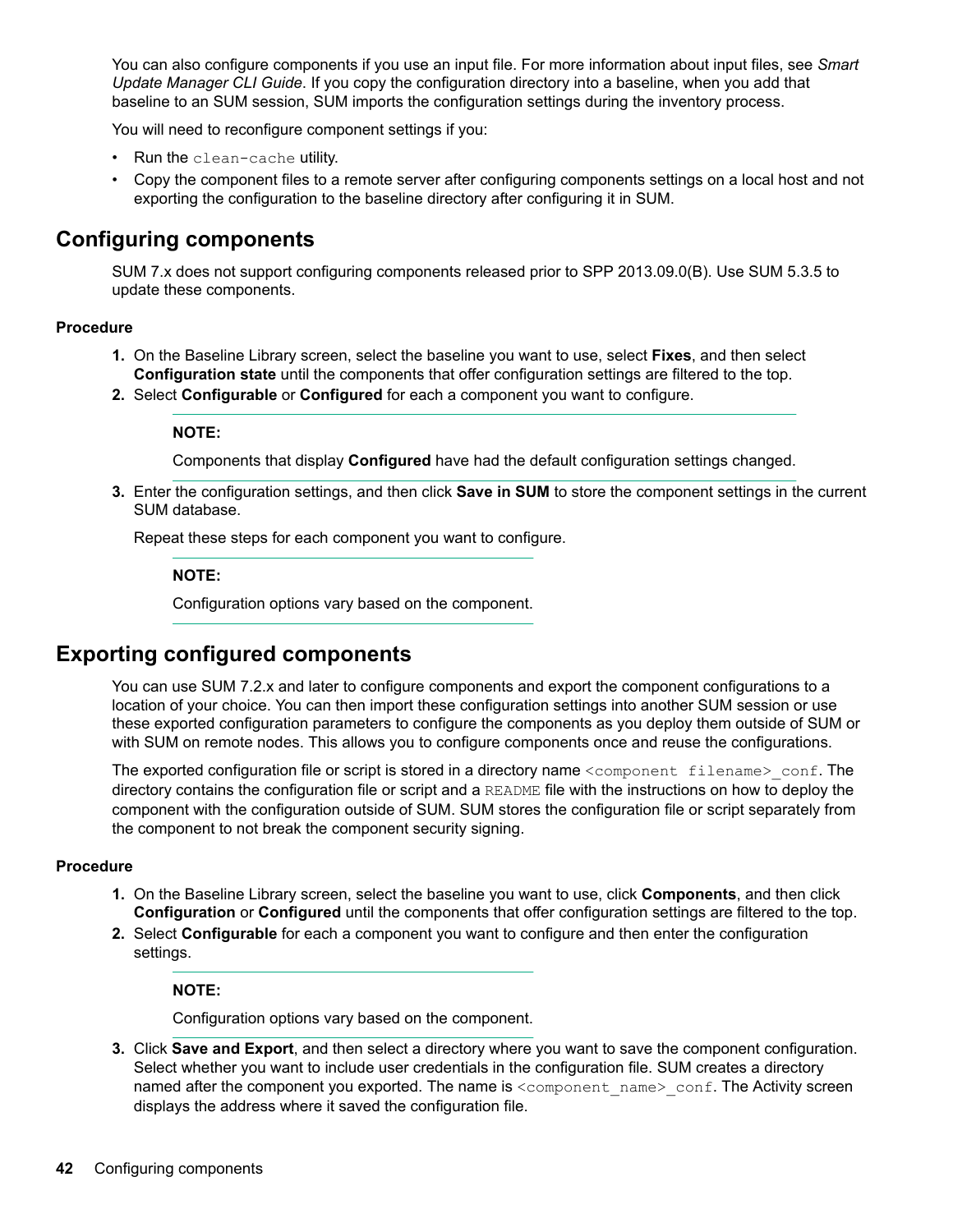**4.** SUM includes a README file that provides instructions on how to deploy the component in standalone .mode

#### **:IMPORTANT**  $\bigcirc$

SUM stores configuration settings, possibly including user credentials, in a plain-text file format that the component can use.

- 5. Click Save. The configuration data is saved in the SUM database and written to the appropriate file.
- 6. Repeat these steps for each component you want to configure.

### **Importing component configuration settings**

If you have configured components in another SUM session, or in a baseline copied from another server, you can import these settings into the GUI.

#### **:NOTE**

If you saved the baseline configuration directory in the same directory as the baseline, SUM automatically imports the configuration settings when you add the baseline to the baseline library.

#### **Procedure**

- 1. On the Baseline Library screen, select the baseline you want to use, select **Fixes**, and then click **Configuration** until the components that offer configuration settings are filtered to the top.
- 2. Scroll down the list of components, and then select **Configurable** for each component configuration file.
- 3. Click **Import**.
- 4. Select the directory where you saved the configuration file, and then click Open.

#### **:IMPORTANT**  $\bigcirc$

SUM overwrites any existing component configuration as it automatically saves the imported configuration data.

5. Repeat these steps for each component you want to configure.

## **screen Nodes SUM**

Nodes are hardware environment components. The Nodes screen displays the nodes and associated nodes that you have added to SUM and SUM can manage. On the Nodes screen, SUM displays information about the node, including the following:

- General
- Associated devices
- Warnings/Alerts
- Storage
- NIC/FC-HBA/CNA
- Enclosures
- Switches
- Partitions
- Cartridges
- Moonshot system information
- iLO Federation group information

The yellow status bar under the node name gives a brief description of the status or action you can perform next on the node. Click the arrow to expand for full details. For example, after you add a node, the status bar might give a link to Inventory the node. Or, after you inventory a node, the status bar will provide a link to review and deploy updates.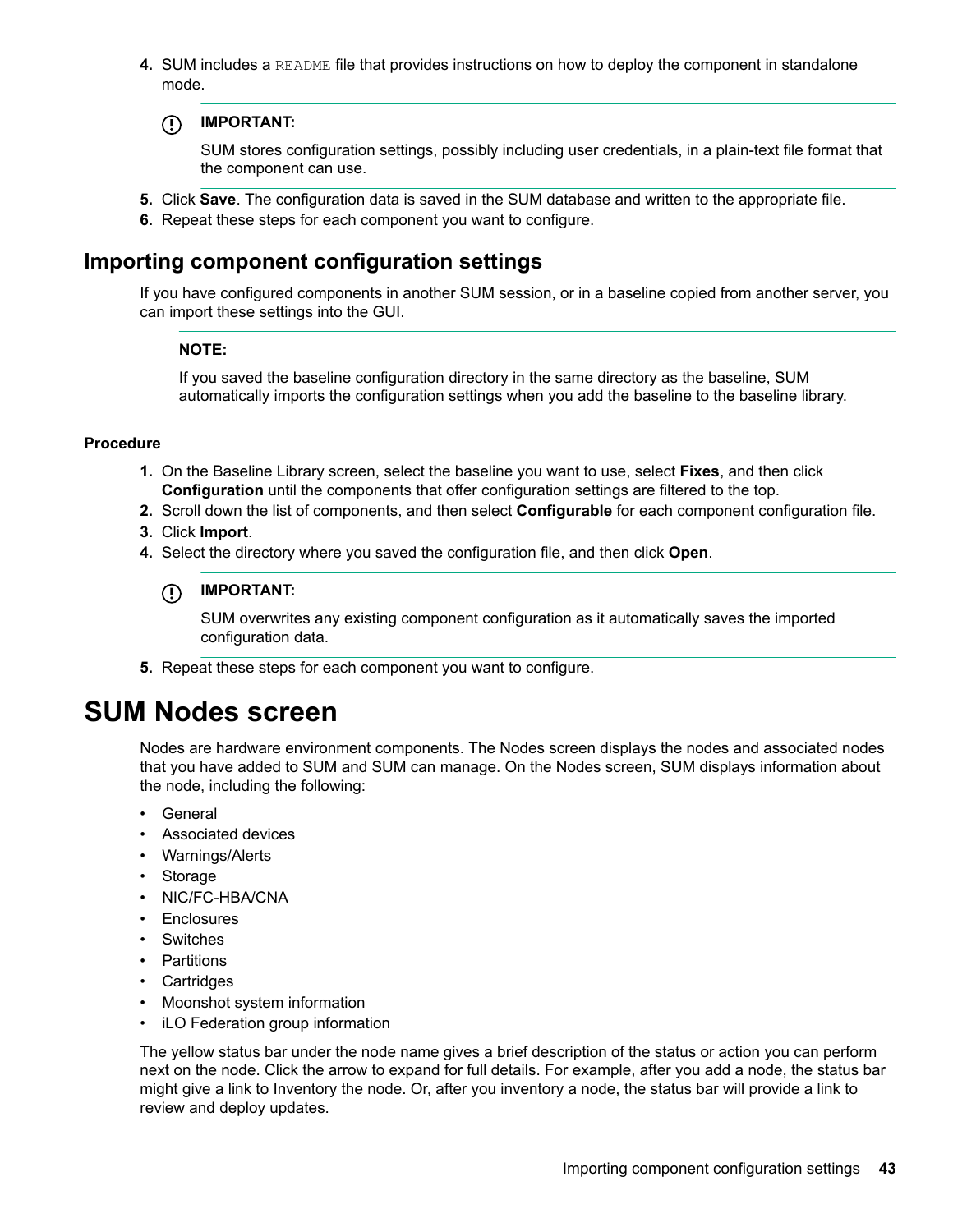<span id="page-43-0"></span>The Deployment Type screens provide the same information as the main Nodes screen, but it filters on the specific node type, for example OA or iLO.

#### **:NOTE**

The details that SUM displays vary based on the node type.

### **About node status**

SUM assigns the following statuses to nodes after you add the node and deploy updates:

- Scouting: SUM verifies the node address and user credentials.
- Preinventory (remote Windows and Linux nodes only): SUM runs commands on the remote node to determine operating system details, installed hardware, and installed RPMs (Linux nodes).
- **Inventory**: SUM gathers information from the node and determines which updates apply, and if there are any dependency issues. For remote nodes, SUM copies a version of itself along with required the baseline components required to determine applicability.
- Deploy/install updates: SUM deploys updates to the node. For remote nodes, all components required for deployment are copied to the remote node and SUM runs on the remote node.
- Complete installation: SUM finishes updates and, if necessary, reboots the node.

## **Viewing LiveLog information**

The SUM LiveLog allows you to view the status of an active deployment. If SUM is deploying multiple components, search the list to view the status of specific components. After SUM finishes the deployment, SUM displays a **View Log** button.

#### **Procedure**

1. On the Nodes screen, select a node, and then click **LiveLog**.

## Adding a node or other deployment type

#### **Prerequisites**

- 1. Know the IP address or DNS name of the node.
- 2. User login credentials for the node.
- 3. If you are planning to assign a baseline to a node, add the baseline first.

SUM uses the same function to add all node and deployment types.

You can add a node using a specific IP address or by searching an IP address range.

#### **Procedure**

- 1. Adding a single node by IP or DNS name
- 2. Adding a node by searching a range of addresses
- **filte 3.** Adding nodes by input file

### Adding a single node by IP or DNS name

#### **Procedure**

- 1. From the Nodes screen, click +Add Node . The name of this button changes if you are adding a different deployment type, for example, OA.
- 2. Select Add a single node or known range of nodes.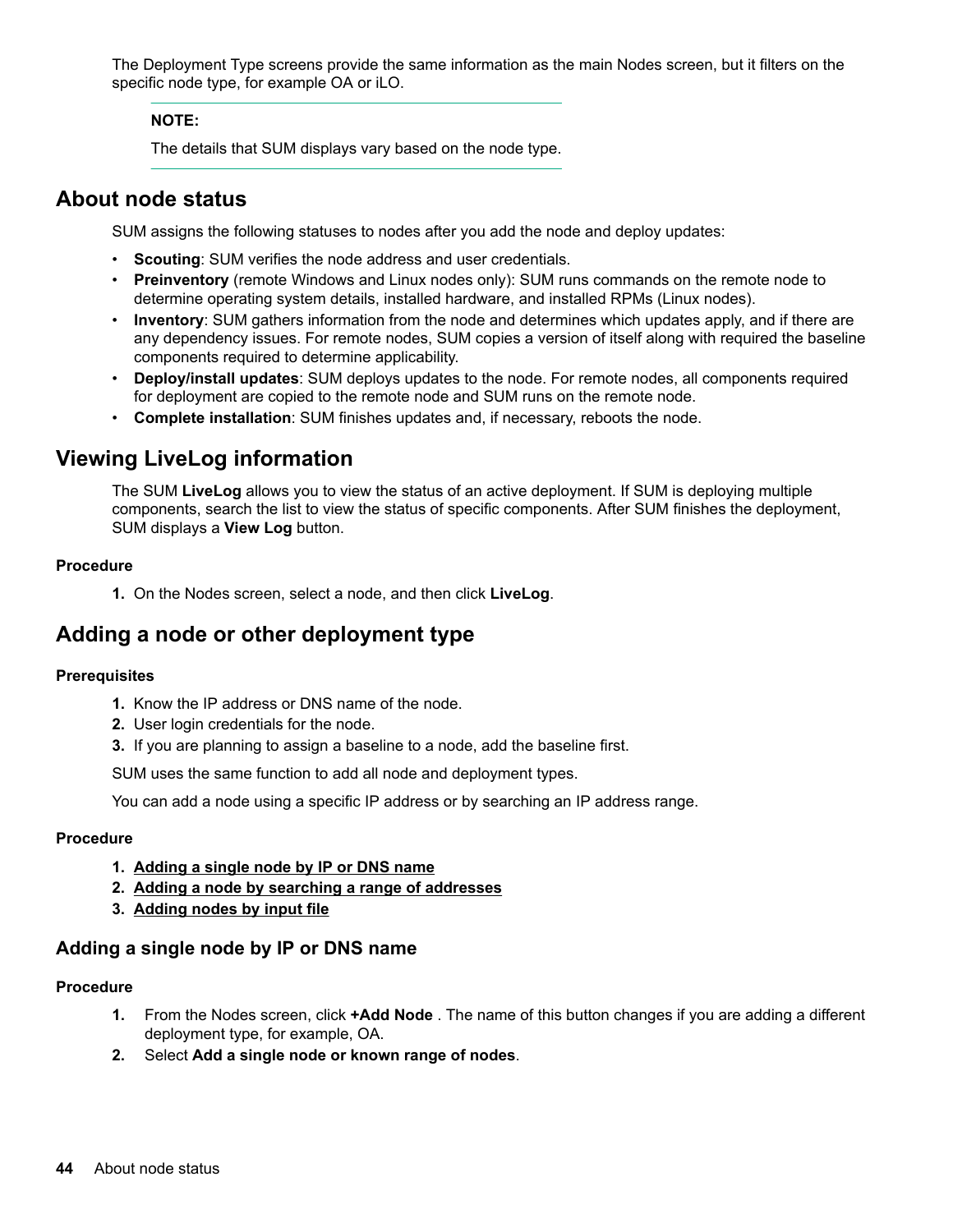3. Enter the IP address, DNS name, range of IP addresses, or multiple addresses separated by comma. For example, entering 10.0.1.1–10.0.1.20 adds 20 nodes. 10.0.1.1, 10.0.1.2, 10.0.1.7 adds three nodes. SUM adds the nodes successfully if they use the same login credentials.

#### **:NOTE**

If you are adding a VC node, use the IP address of the primary Enet module. All VC modules installed, including FC modules, are updated through the primary Enet module.

- 4. Enter a description for the node.
- 5. In the Type of node to add field, select the node type. If you do not know the node type, select Unknown . During the inventory process, SUM determines the node type. If you are adding a node from a Deployment Type screen, SUM automatically selects the node type.

Some nodes allow SUM to discover and add associated nodes automatically. For more information about associated nodes, see **Associated nodes deployment behavior** 

#### **:NOTE**

Selecting the correct node type might help SUM complete adding the node faster.

Some nodes require information that is specific to the node. For more information about the required information for each node, see Node-specific additional details.

For more information on a Moonshot node, see **Moonshot node overview**.

- 6. (Optional) Select the baseline, additional package, or both to apply to this node.
- 7. (Optional) Select a group from the list, if you want to assign the node to a group.
- 8. Select one of the following:
	- Use current credentials (requires existing trust relationship with the node) : This option is for Windows nodes only.
	- Enter administrator credentials: Enter the username and password for a user with administrator privileges on the node. Windows users can use domain username if the user has administrator permission.
- **9.** Linux and HP-UX nodes allow you to use sudo credentials to deploy updates without logging in to the node with root credentials. To use sudo commands, you have to install sudo capabilities on the node.

#### **:NOTE**

Super user and sudo are not available for all nodes.

If you want to use sudo, in the **Access Level** field, select one of the following:

- . Click Use sudo to update components if you want to use sudo credentials.
- Click **Enter super user credentials to update components** if you want to enter super user .credentials

**:NOTE**

If you are using super user credentials, enter normal user credentials in the **Credentials** field, and then add super user credentials in the **Access Level** field. SUM first logs in using the normal user . credentials, and then uses the super user credentials to log in to the super user account.

10. Click **Add**.

In the **Added Nodes** section, SUM displays the nodes you selected.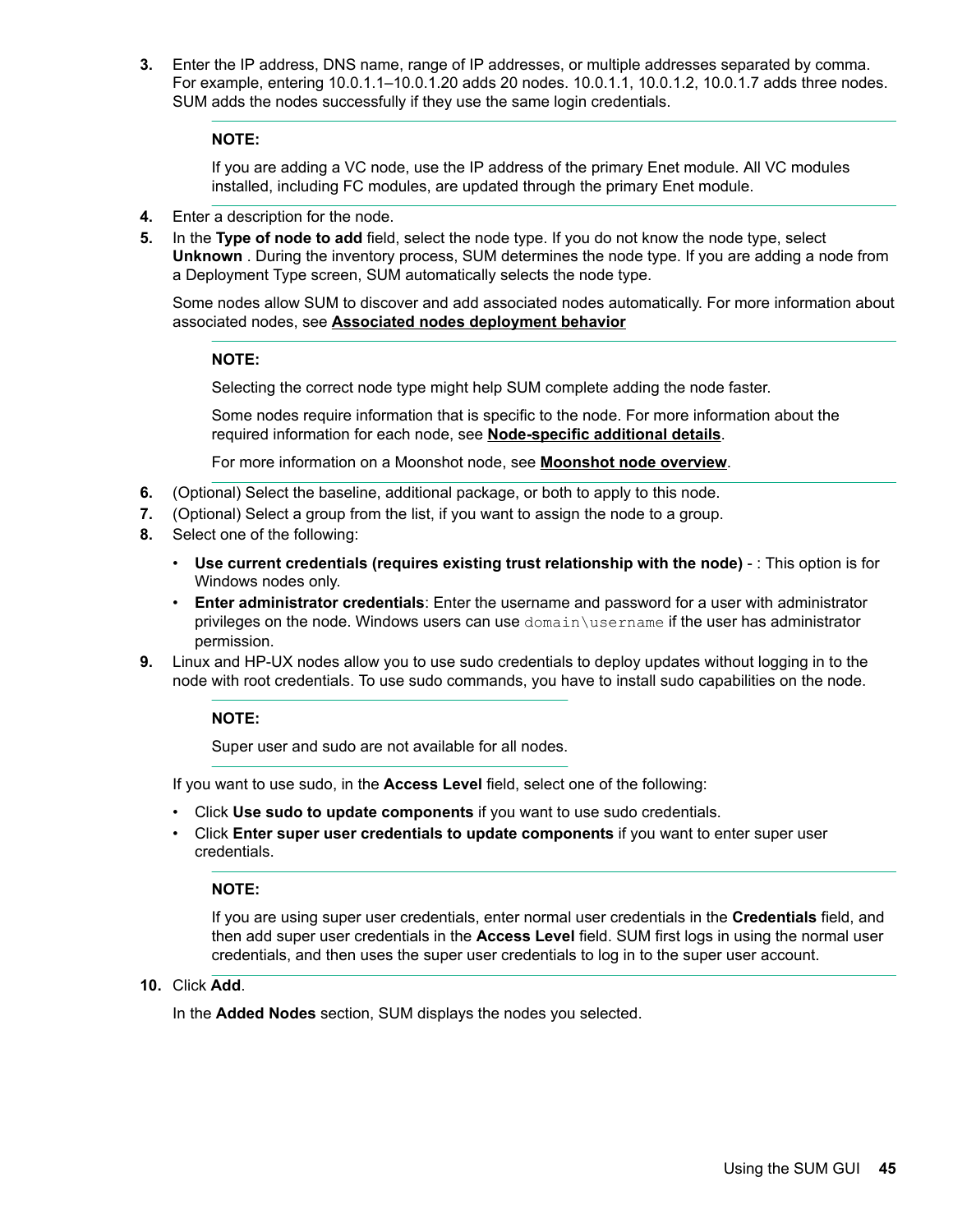### <span id="page-45-0"></span>Adding a node by searching a range of addresses

#### **Procedure**

- 1. From the Nodes screen, click **+Add Node**. The name of this button changes if you are adding a different deployment type, for example, OA.
- 2. Select **Find nodes on network**.
- 3. Click **Find Nodes**.
- 4. Select **IP Address Range or Port Address**.

#### **:NOTE**

SUM can search a port in the range of 0-65535.

5. Enter a range of IP addresses for SUM to search, select one of the default ports or select **Other** and enter the port, and then click **Search**.

#### **:NOTE**

SUM only searches one subnet/octet, the final four digits of an IPv4 address.

SUM displays the nodes it finds in the **Available Nodes** field.

- 6. Select the nodes you want to add from the **Available Nodes** section, and then click **Add Nodes**.
- 7. If you want to assign a baseline, select **Baseline**, **Additional Packages** in the **Baseline to Apply** field.
- **8.** In the Credentials section, select whether to Use current user credentials (requires existing trust relationship with the node), Enter administrator credentials, or Enter SSH Key Credentials (not available for all nodes).
- **9.** If you choose to enter administrator credentials, enter the Username and Password.
- 10. Click **Add**.
- 11. In the Added Nodes section, SUM displays the nodes you selected.
- 12. Click **Cancel** to go back to the Nodes screen.

### **Adding nodes by input file**

You can use a CLI with Input File script to add many nodes that you can deploy in the GUI.

#### **Procedure**

1. Create an input file with the node details. For example:

#Input file sample SILENT = YES SOURCEPATH = C:\SPP [TARGETS USER 1]  $HOST = 192.168.1.1$  $HOST = 192.168.1.3$  $HOST = 192.168.1.2$  $UID = user1$  $PWD = user$  password1 [END[ [TARGETS\_USER\_2]  $HOST = 192.168.1.4$  $HOST = 192.168.1.5$  $HOST = 192.168.1.6$  $UID = user2$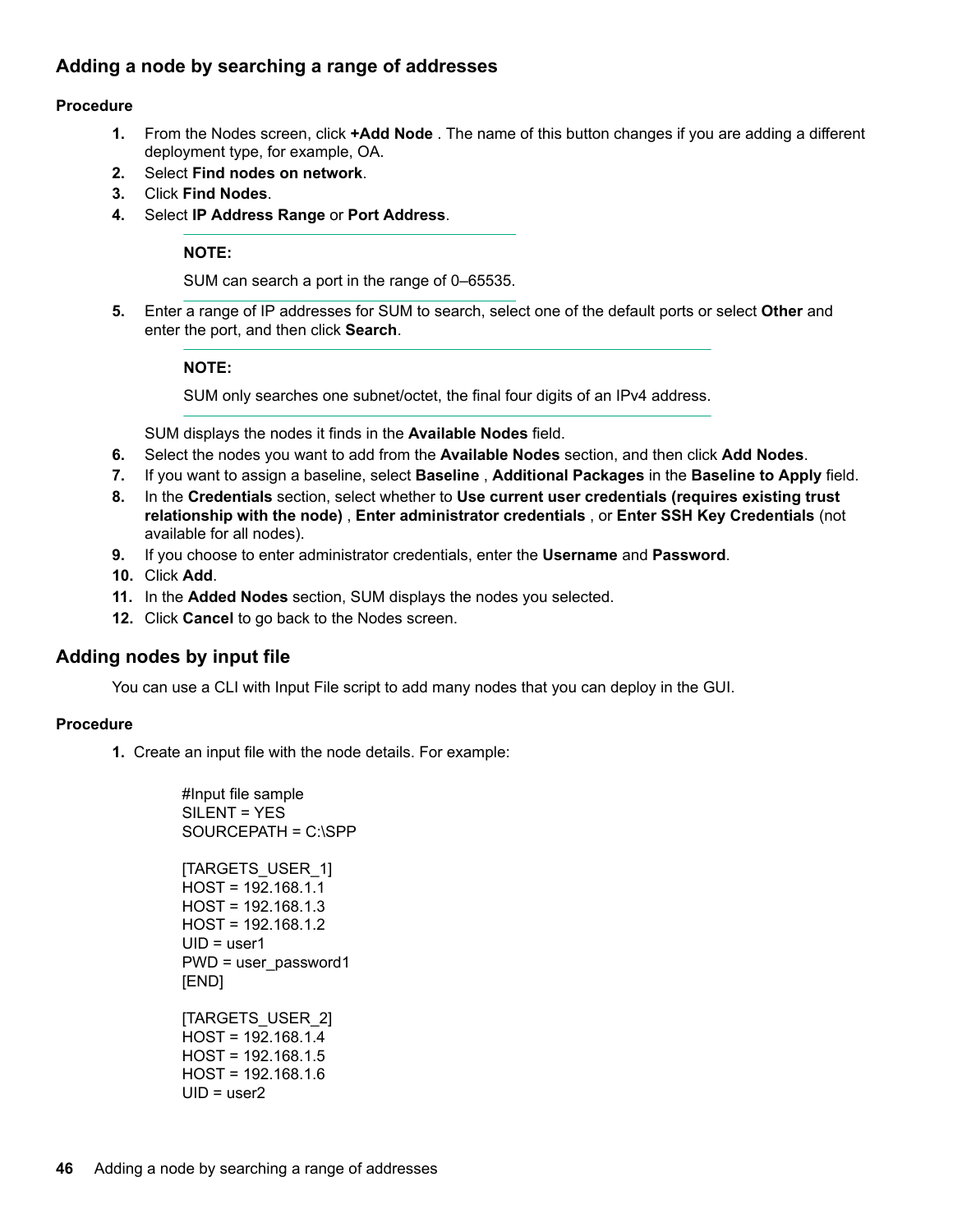$PWD = user$  password2 [END[

<span id="page-46-0"></span>2. Open a terminal window, navigate to the directory where SUM is located, and then issue the command:

```
hpsum /inputfile <path:\inputfile.txt>(Windows)
```

```
./hpsum --inputfile <path:/inputfile.txt>(Linux)
```
3. Launch the GUI and manage the nodes. If the nodes were not added, verify that there are no issues with the Input File.

For more information, see http://www.hpe.com/support/SUM-CLI-en.

## **Associated nodes deployment behavior**

The following describes which nodes SUM can automatically add and the order in which SUM deploys the nodes:

| <b>Onboard Administrator</b> | Types of associated nodes:                                                         |
|------------------------------|------------------------------------------------------------------------------------|
|                              | iLO<br>$\bullet$<br>Integrity iLO<br><b>Virtual Connect</b><br><b>SAS Switches</b> |
|                              | Deployment behavior:                                                               |
|                              | Deploys the OA first and then other nodes.<br>$\bullet$                            |
| <b>Virtual Connect</b>       | Types of associated nodes:                                                         |
|                              | <b>Onboard Administrator</b>                                                       |
|                              | Deployment behavior:                                                               |
|                              | Deploys the VC first and then the OA.<br>$\bullet$                                 |
| <b>FC Switch</b>             | Types of associated nodes:                                                         |
|                              | <b>Partner FC Switches</b>                                                         |
|                              | Deployment behavior:                                                               |
|                              | Deploys to the selected switch first and then to associated switches.<br>٠         |
| <b>6 Gb SAS BL Switches</b>  | Types of associated nodes:                                                         |
|                              | <b>Onboard Administrator</b>                                                       |
|                              | Deployment behavior:                                                               |
|                              | Deploys to the selected switch first and then to the OA.<br>٠                      |
| <b>iLO</b>                   | Types of associated nodes:                                                         |
|                              | <b>Onboard Administrator</b><br>Server                                             |
|                              | Deployment behavior:                                                               |
|                              | Deploys to the iLO first and then the OA and servers.<br>٠                         |
| <b>Integrity iLO</b>         | Types of associated nodes:                                                         |
|                              | None<br>$\bullet$                                                                  |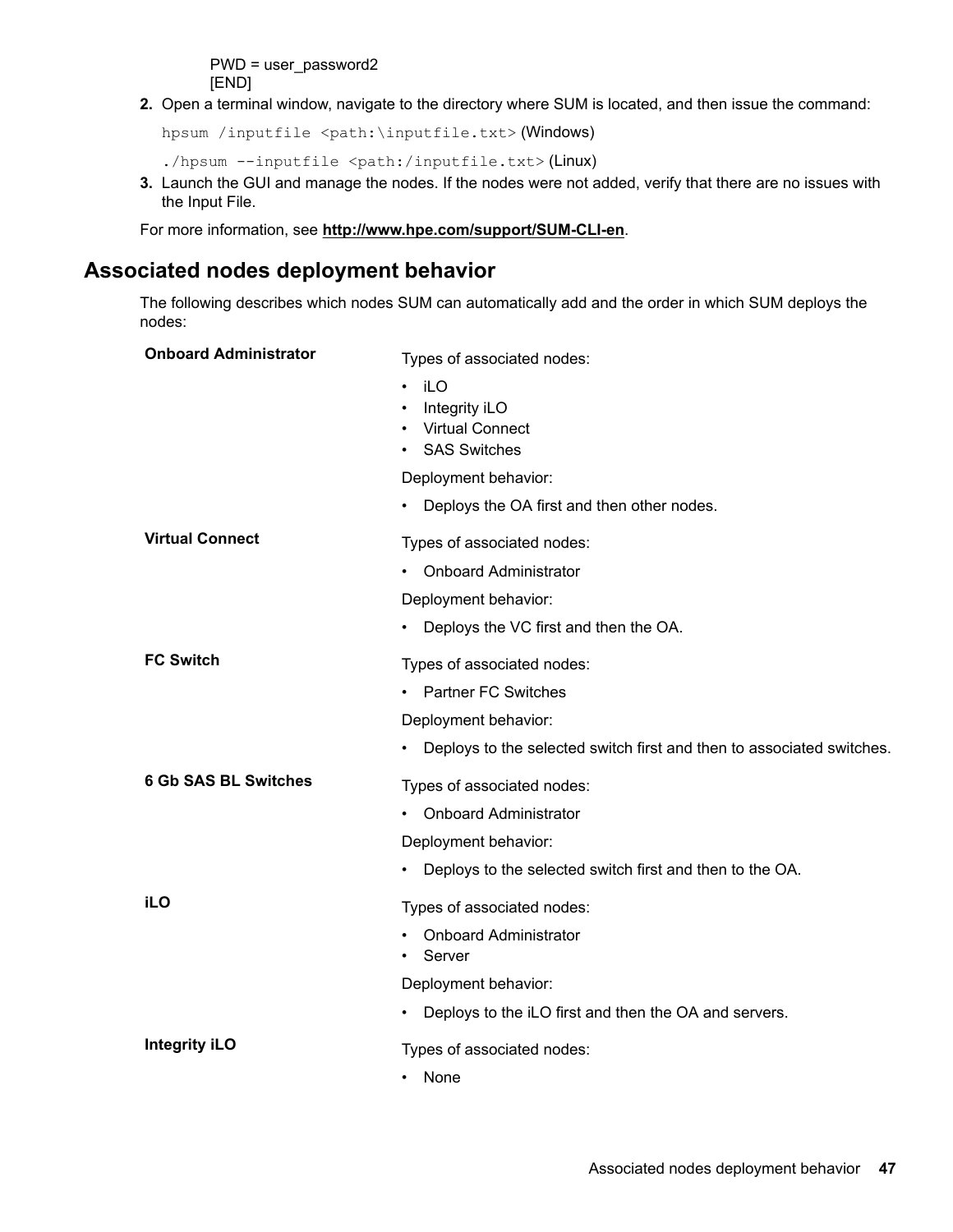<span id="page-47-0"></span>

| Integrity multibladed conjoined<br>servers | Types of associated nodes:<br>None<br>٠         |
|--------------------------------------------|-------------------------------------------------|
| <b>Server</b>                              | Types of associated nodes:<br>None<br>$\bullet$ |
| <b>Moonshot</b>                            | Types of associated nodes:<br>None<br>$\bullet$ |
| Superdome 2/X                              | Types of associated nodes:<br>None<br>٠         |

#### **:NOTE**

If you are running a mixed IPv4 and IPv6 environment, SUM might display the following issues:

- If you add an IPv6 iLO with associated nodes and the associated nodes are only configured with IPv4, SUM displays IPv6 nodes.
- SUM does not support IPv6 for SAS and FC switches.

## **Node-specific additional details**

Some nodes have node-specific information required when you add a node.

| <b>Windows</b> | Additional details:                                                                                                                                                                                                                                              |
|----------------|------------------------------------------------------------------------------------------------------------------------------------------------------------------------------------------------------------------------------------------------------------------|
|                | Enter what you want to do if SUM detects an update process on the node:                                                                                                                                                                                          |
|                | Leave the update running and bypass the node<br>$\bullet$<br>Stop any currently running update process on the node and replace it with<br>updates from this session                                                                                              |
| Linux          | Additional details:                                                                                                                                                                                                                                              |
|                | • You can use SSH key credentials for Linux nodes. Enter the Username, Private<br>Keyfile location, and Password (if required). The private key file must use the PEM<br>format.                                                                                 |
|                | Enter what you want to do if SUM detects an update process on the node:<br>$\bullet$                                                                                                                                                                             |
|                | Leave the update running and bypass the node<br>$\circ$<br>Stop any currently running update process on the node and replace it with<br>$\circ$<br>updates from this session<br>Select the access level for this node:<br>$\bullet$                              |
|                | None<br>$\circ$<br>Use sudo with credentials entered previously<br>$\circ$<br>Enter super user credentials<br>$\circ$                                                                                                                                            |
| HP-UX          | Additional details:                                                                                                                                                                                                                                              |
|                | • You can use SSH key credentials for HP-UX nodes. Enter the Username, Private<br>Keyfile location, and Password (if required). The private key file must use the PEM<br>format.<br>Enter what you want to do if SUM detects an update process on the node:<br>٠ |
|                |                                                                                                                                                                                                                                                                  |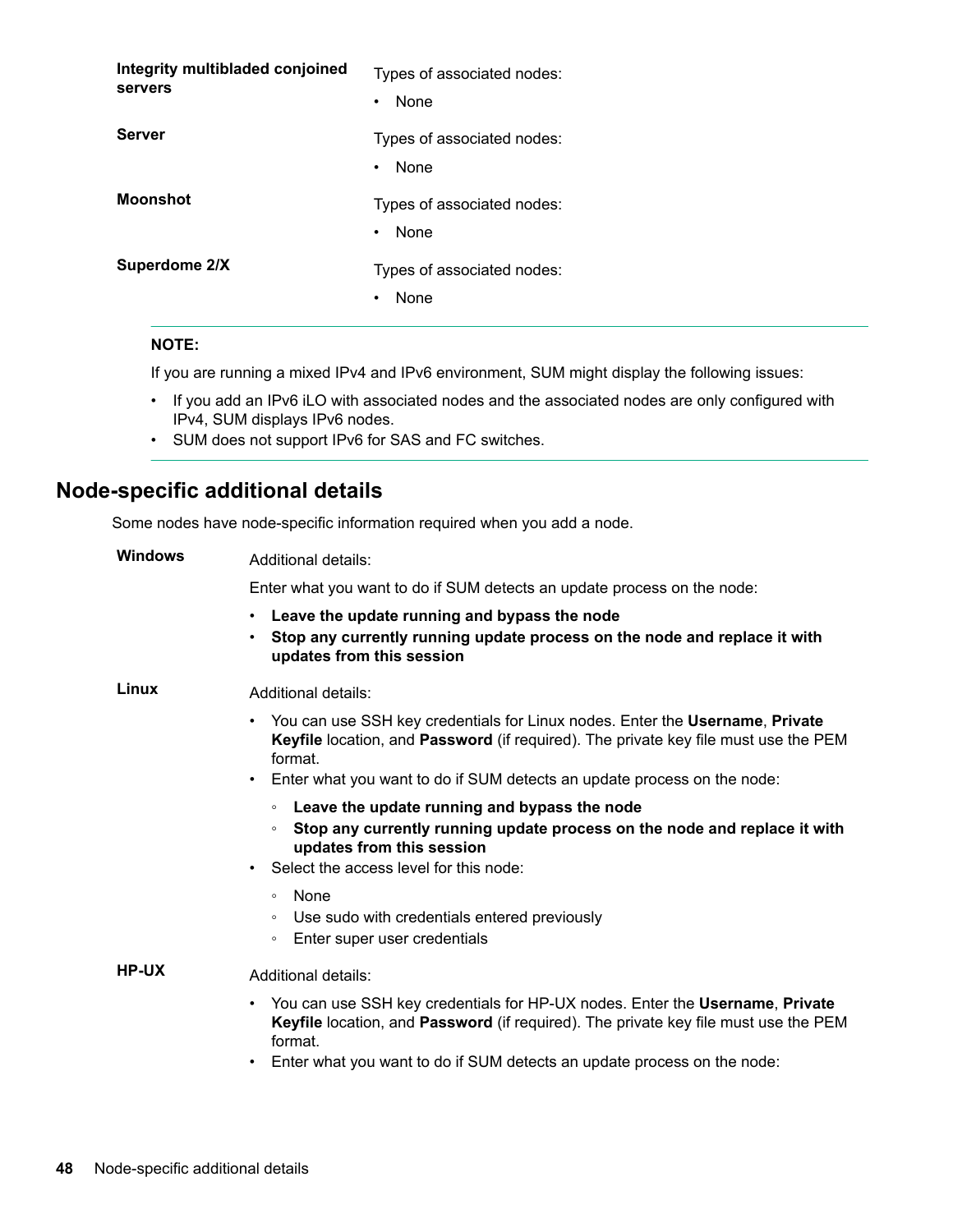|  |  |  |  |  |  |  | Leave the update running and bypass the node |
|--|--|--|--|--|--|--|----------------------------------------------|
|--|--|--|--|--|--|--|----------------------------------------------|

- **EXECT IT STOP INO** Stop any currently running update process on the node and replace it with **updates from this session**
- Select the access level for this node:
	- None
	- ∘ Use sudo with credentials entered previously
	- ∘ Enter super user credentials

### **VMware Host** Additional details:

**Onboard**

Select whether to use administrator credentials or open an authentication ticket with the VMware host of the vCenter. A ticket allows you to update the node regardless of the lockdown mode status.

#### If you select **Enter vCenter details to get ticket (for authentication to host)**, enter the **IP/DNS, Username, and Password** for the host.

#### **:NOTE**

SUM does not automatically migrate VMware nodes if DRS or HA is enabled. For more information on migrating VMware nodes, see the documentation for HPE OneView for VMware vCenter at http://www.hpe.com/info/ovvcenter/docs. **Administrator** Additional details: Select whether you want to automatically add associated nodes. This adds all nodes in the chassis.

- ∘ If you are updating OAs and iLOs at the same time, select this for OA nodes so SUM detects associated iLO nodes. SUM can determine the proper deployment order when you deploy updates to the OA.
- ∘ If you do not provide credentials, SUM uses the credentials you provide for the OA for associated VCs.

#### **:NOTE**

If the OA is in FIPS mode, SUM does not support downgrading or rewriting firmware. SUM displays a message and turns off the downgrade and rewrite .options

| Superdome 2/X<br>Onboard       | Additional details:                                                                                                                                                 |
|--------------------------------|---------------------------------------------------------------------------------------------------------------------------------------------------------------------|
| Administrator                  | No node-specific settings.                                                                                                                                          |
| SAS B/L<br><b>Interconnect</b> | Additional details:                                                                                                                                                 |
| Switch                         | Select whether you want to automatically add associated nodes. For more information<br>about associated nodes, see Associated nodes deployment behavior on page 47. |
| <b>Fibre Channel</b><br>Switch | Additional details:                                                                                                                                                 |
|                                | Select whether you want to automatically add associated nodes. For more information<br>about associated nodes, see Associated nodes deployment behavior on page 47. |
| iLO                            | Additional details:                                                                                                                                                 |
|                                | Select whether you want to automatically add associated nodes. For more information<br>about associated nodes, see Associated nodes deployment behavior on page 47. |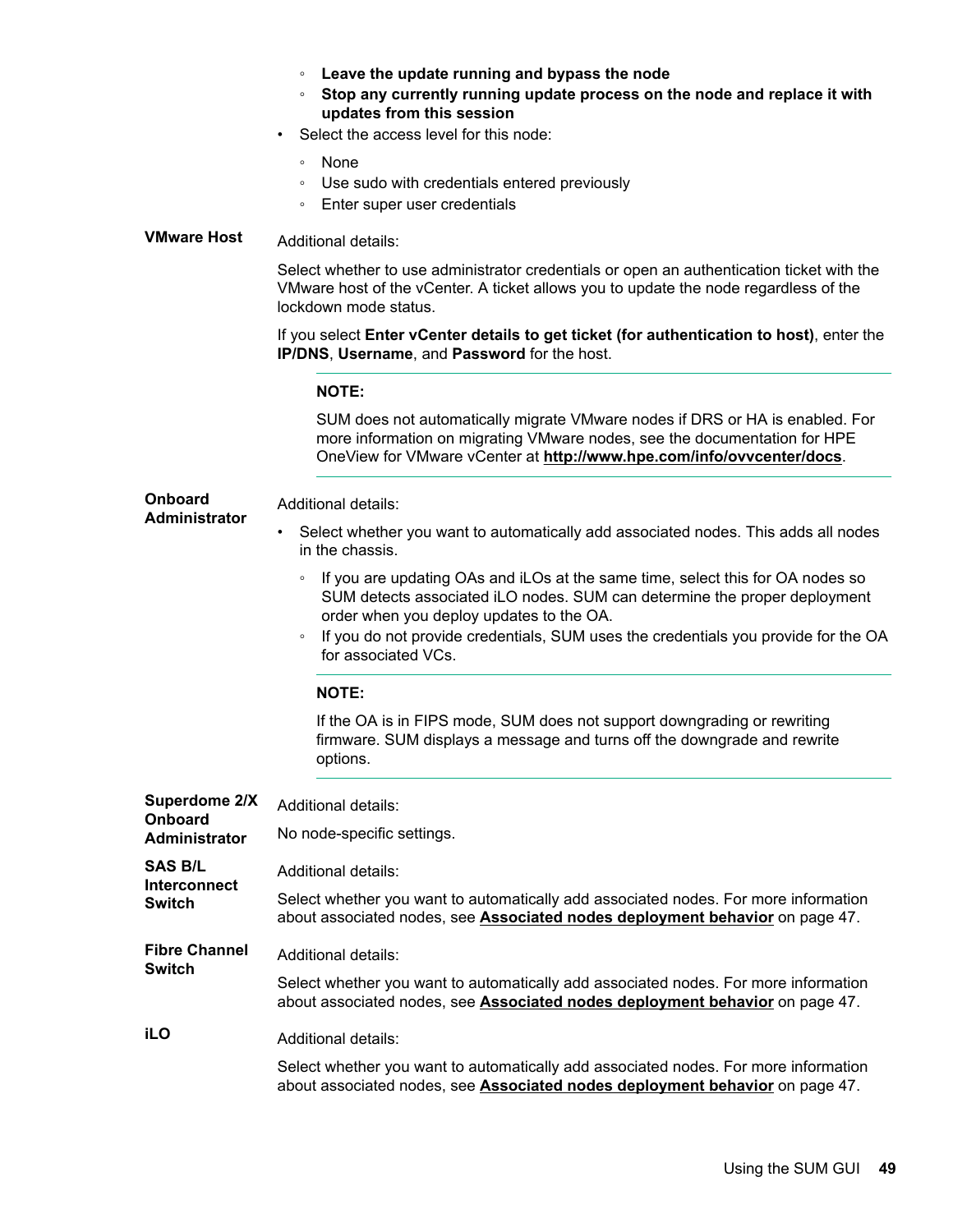**:IMPORTANT**  $\left( \mathbf{I} \right)$ 

> Do not add an iLO as a node if you are going to use it as part of an iLO Federation .group

<span id="page-49-0"></span>**Moonshot Additional details:** 

- **iLO Chassis Management Administrator Credentials: Username and Password.**
- Switch Credentials: Username, Password, Enable Password. (Required only if you are updating the switch.)
- Select Credentials are the same on both switches if Switch B uses the same credentials. If not, clear this and enter the Switch B credentials.

**Virtual Connect** Additional details:

Some VC options, such as VC Activation order, can be set from the Edit Node or Review/ Deploy Node screen.

#### **:NOTE**

SUM cannot deploy updates to a Virtual Connect node managed by HPE .OneView

- Select whether you want to automatically add associated nodes. For more information about associated nodes, see **Associated nodes deployment behavior** on page 47.
- Add the Associated Onboard Administrator credentials
	- Use credentials above

: Uses the same credentials you entered previously.

- *<b>Enter administrator credentials* 
	- : Enter the credentials if they differ from the credentials you entered earlier.

## **Editing a node**

Nodes are changed using the Edit option on the Nodes screen. Make sure SUM has completed all functions, for example, node inventory or deployment, before you edit a node. Options you can edit vary based on the node. For information on specific node options, see **Node-specific additional details**.

#### **:NOTE**

SUM uses the same function to edit all node types.

#### **Procedure**

- **1.** From the Nodes screen, highlight the node and then select **Actions** > Edit.
- 2. The following are some of the fields you can edit:
	- **Description .a**
	- **b.** Type
	- **c.** Selected baseline and additional package.
	- d. Credentials
	- **e. Reboot Options** Reboot system, Reboot delay, Reboot message
	- f. Installation Options Upgrading, downgrading, or rewriting versions of software, hardware, or both.
- **3.** Click OK to accept the changes and return to the Nodes screen.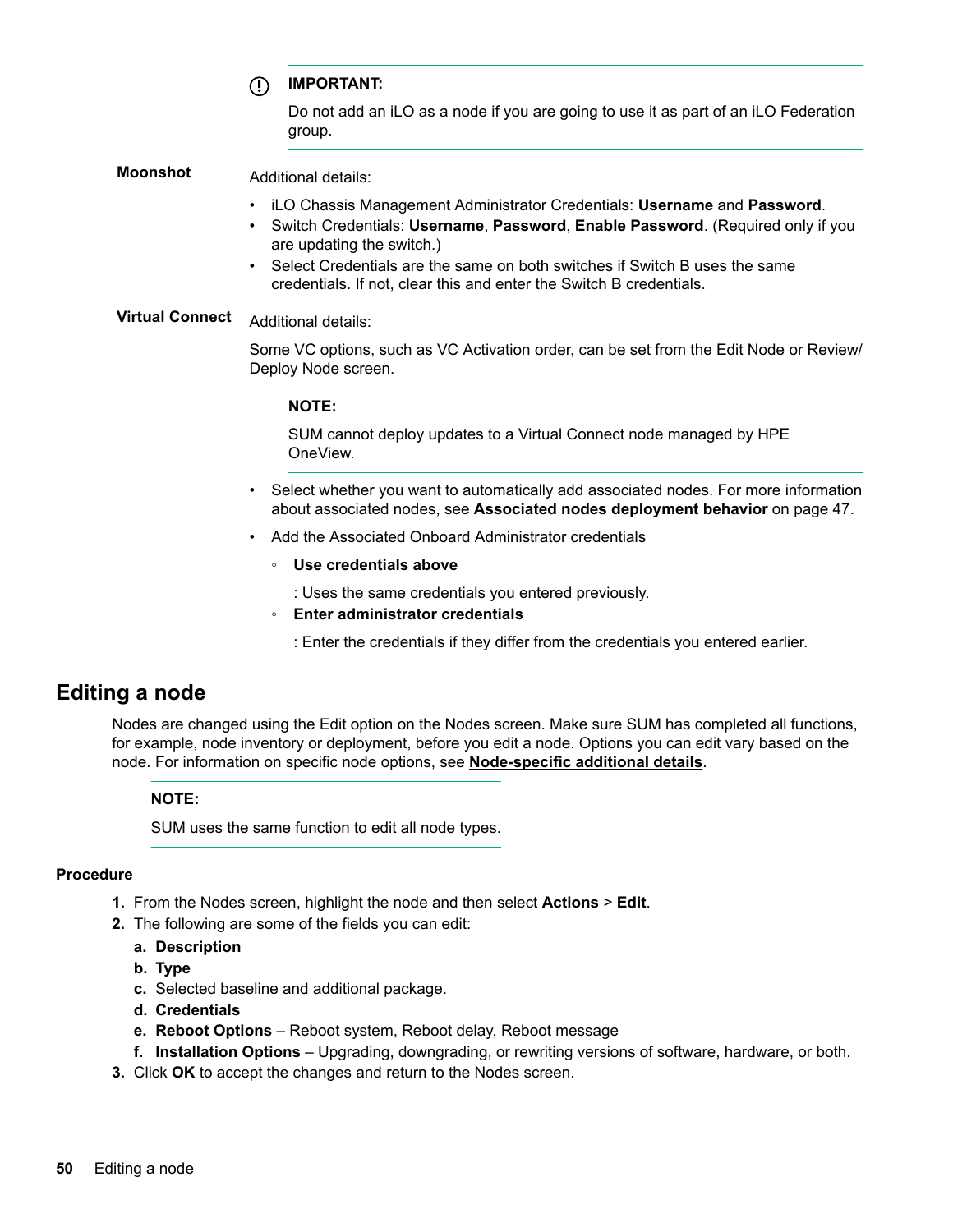## <span id="page-50-0"></span>**Aborting a node update**

If SUM is deploying updates to a node and want to cancel the updates:

#### **Procedure**

1. From the Nodes screen, highlight the node, select **Actions** > Abort.

#### **:NOTE**

If SUM has started to perform updates, it completes the component update it is deploying, and then aborts the remaining component updates.

### **Performing node inventory**

The node inventory collects information about the node, and the firmware, software, and driver versions installed on the node. SUM detects when a self-discovery component has a missing dependency.

#### **:NOTE**

SUM uses the same inventory function for all node types.

SUM must perform a node inventory during each new session to determine the firmware and software on a .node

SUM cannot inventory a node if the credentials are not valid. If the credentials are not valid for the node, edit the node credentials.

#### **:NOTE**

If you perform inventory on an OA node. SUM automatically adds and inventories the associated nodes if you select the check box on the Add Nodes screen. Add VC credentials separately. If you perform inventory on a blade iLO or VC, SUM does not find an associated OA until the end of the inventory process. Add credentials to the OA and then perform inventory on the OA node. For more information on associated nodes, see **Associated nodes deployment behavior**.

#### **Procedure**

1. From the Nodes screen, highlight the node and then select **Actions > Inventory**.

#### **:NOTE**

If a node has a baseline assigned to it, the inventory process begins immediately. The following steps are only required if you assign a baseline to a node.

- 2. SUM displays the baseline associated with the node. If you want to reassign the baseline that SUM will use for inventory, select a baseline, additional package, or both.
- 3. Click Inventory. SUM displays errors to resolve before you can deploy updates.

### **Deploying a node**

When you open the Deploy screen, SUM opens in the Easy deployment mode, and displays information about the node, including:

- Node type
- Node address
- Installation and reboot options
- Advanced mode selection button
- Estimated deployment time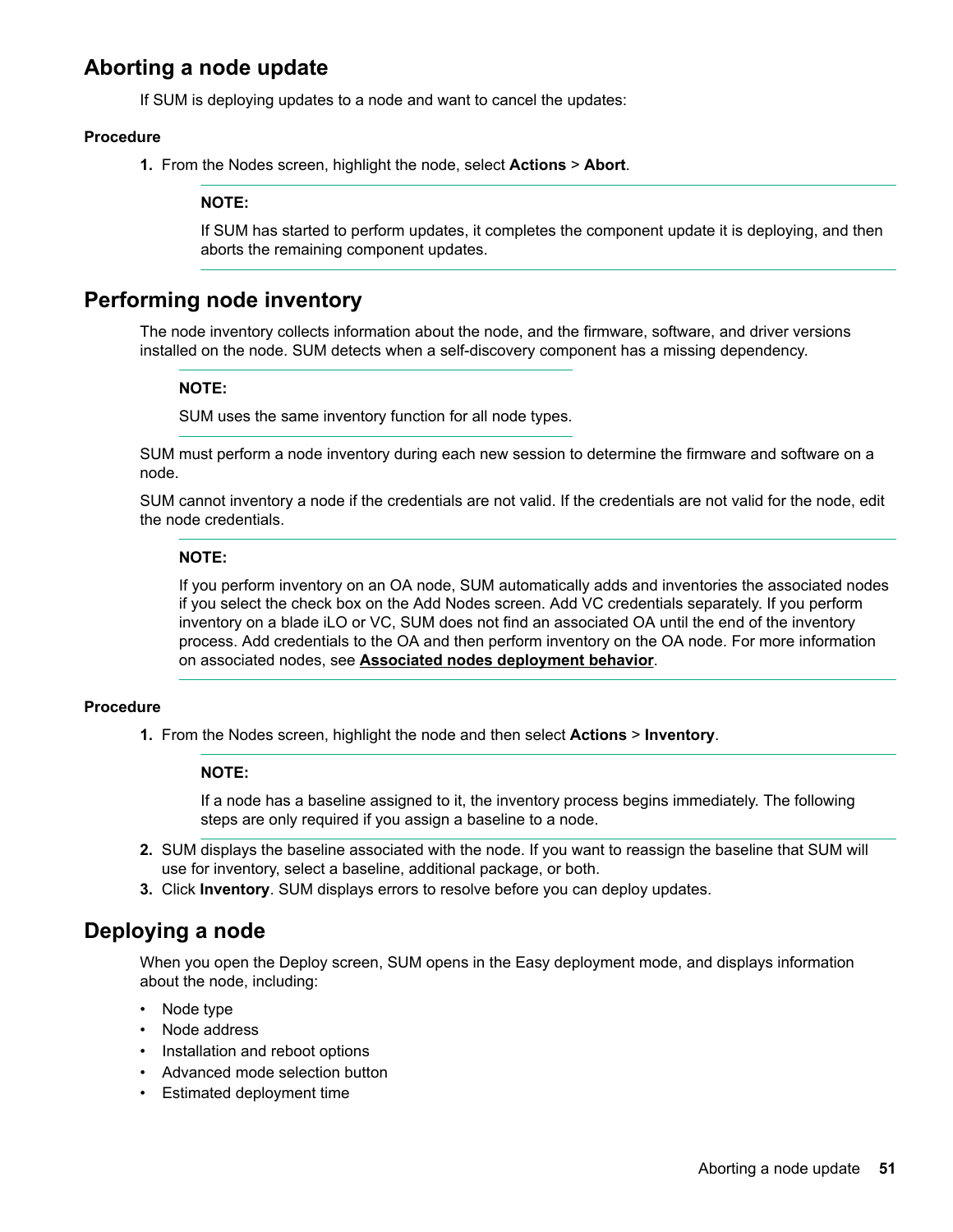- Baseline and Additional Package
- Baseline size
- Number of components available to deploy
- Node compliance with the baseline
- Installation options
- Warnings panel

#### **:IMPORTANT**  $\Omega$

Do not deploy updates to the localhost if you are running SUM on a virtual machine, only deploy updates to remote nodes.

Easy and Advanced deployment modes are not available for all node types. For instructions on deploying other node types, see **Deploying other node types**.

#### **:NOTE**

Configure components from the Baseline Library screen.

#### **Procedure**

- **1.** From the Nodes screen, select a node to update, and then select **Actions > Review/Deploy.** 
	- For information about deploying updates to Integrity Superdome 2/X nodes, see **Deploying other [types node](#page-53-0)**
	- The Deploy function only deploys the current partition if you are updating an Integrity BL870c i4 and BL890c i4 server. If you want to deploy an enclosure, see **Deploying all partitions in an Integrity BL870c i4 or BL890c i4 node.**
	- For more information on using the Localhost Guided Update, see **SUM Localhost Guided Update**
- 2. Do one of the following:
	- a. Deploying in easy mode: Select the Installation Options you want to:
		- **Enable Downgrade**
		- **•** Enable Re-write

#### **:NOTE**

If an OA is in FIPS mode, SUM does not support downgrading or rewriting firmware. SUM displays a message and turns off the downgrade and rewrite options.

**• Skip Components with Dependency Failures** 

#### **:NOTE**

SUM does not support rewriting or downgrading firmware and software in Easy Mode. Use Advanced Mode to rewrite or downgrade.

- **b.** Select the Reboot Delay with the slider.
- c. Click Deploy.

#### **:NOTE**

Use Advanced mode to deploy associated nodes.

- a. Deploying in advanced mode. To view more deployment options, click **Enable Advanced Mode for more options, click Proceed, and then do the following:**
- **b.** Click Installation Options, and select the option to deploy.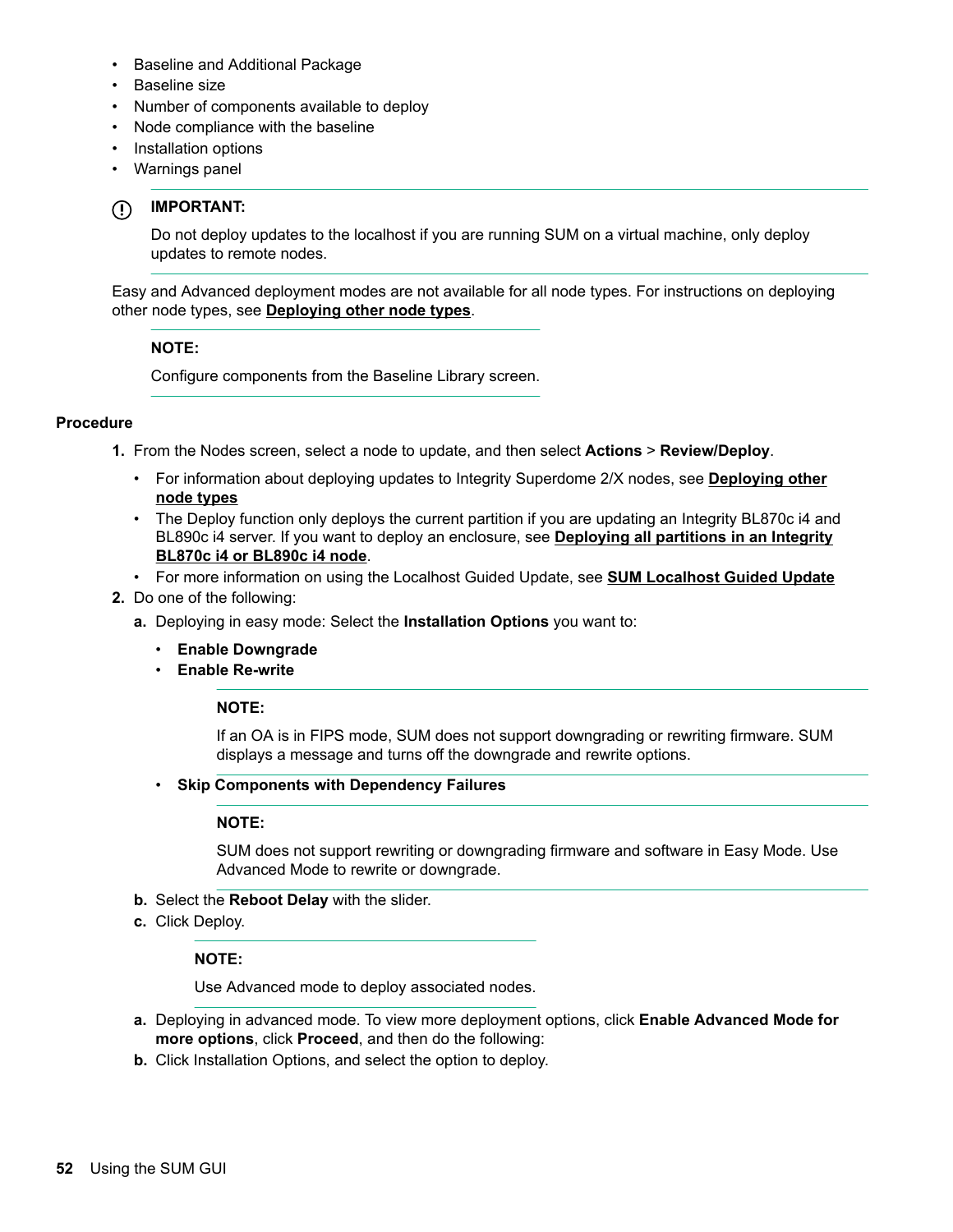|                                                 | Upgrade Firmware and Software Upgrades firmware and software components. |
|-------------------------------------------------|--------------------------------------------------------------------------|
| <b>Upgrade Firmware</b>                         | Upgrades only firmware components.                                       |
| <b>Upgrade Software</b>                         | Upgrades only software components.                                       |
| Downgrade and Rewrite both                      | Upgrades, downgrades, and rewrites firmware and software<br>components.  |
| <b>Downgrade and Rewrite</b><br><b>Firmware</b> | Upgrades, downgrades, and rewrites only firmware components.             |
| <b>Downgrade and Rewrite</b><br><b>Software</b> | Upgrades, downgrades, and rewrites only software components.             |
| Downgrade both                                  | Upgrades and downgrades firmware and software components.                |
| <b>Downgrade Firmware</b>                       | Upgrades and downgrades only firmware components.                        |
| <b>Downgrade Software</b>                       | Upgrades and downgrades only software components.                        |
| <b>Rewrite both</b>                             | Upgrades and rewrites firmware and software components.                  |
| <b>Rewrite Firmware</b>                         | Upgrades and rewrites only firmware components.                          |
| <b>Rewrite Software</b>                         | Upgrades and rewrites only software components.                          |

**c.** In the Baseline Library field, select each available component that you want to update. Use the Search box to enter in search terms for the components. For more information about an update, click the version number. SUM only displays components that apply to the node.

You can click Force to downgrade or rewrite a component that is available for downgrade or rewrite. If **Fourmal Summanus Communism of the display of the display of the display the Force** or  $\theta$  and  $\theta$  and  $\theta$  and  $\theta$  and  $\theta$  and  $\theta$  and  $\theta$  and  $\theta$  and  $\theta$  and  $\theta$  and  $\theta$  and  $\theta$  and  $\theta$  and  $\theta$  and  $\theta$  and button.

- **d.** SUM displays the reboot options for nodes that support rebooting after deployment. Click Reboot **Options** and do the following:
	- **I.** In Reboot System After Installation, select Never, If Needed, or Always.
	- **II.** In Reboot Delay (minutes), enter the number of minutes you want the node to wait before beginning the reboot. The range is between 1 and 60 minutes.
	- **III.** In the text box, enter a reboot message of up to 255 characters to display before the node .reboots

#### **:NOTE**

If SUM cannot successfully deploy all updates in a node, it does not reboot the node. View the deployment logs to find and resolve the issue before you reboot the node.

- e. SUM displays a list of updates that are available. You can select or clear updates that you do not want to perform. If SUM lists a component as Disabled, SUM cannot deploy the component. If SUM finds two copies of the same component version, SUM displays the component that matches the following :specifications
	- SUM displays the RPM component and hides the SCEXE component for Linux nodes.
	- SUM compares the component operating system to the node operating system. SUM displays the correct component version for the operating system. For example, if the baseline includes a 32-bit version of a component and a 64-bit version of a component, SUM checks the operating system of the node and displays only the version that applies.
- f. In the **Associated Node Details** field, select any nodes that you want to update along with this node.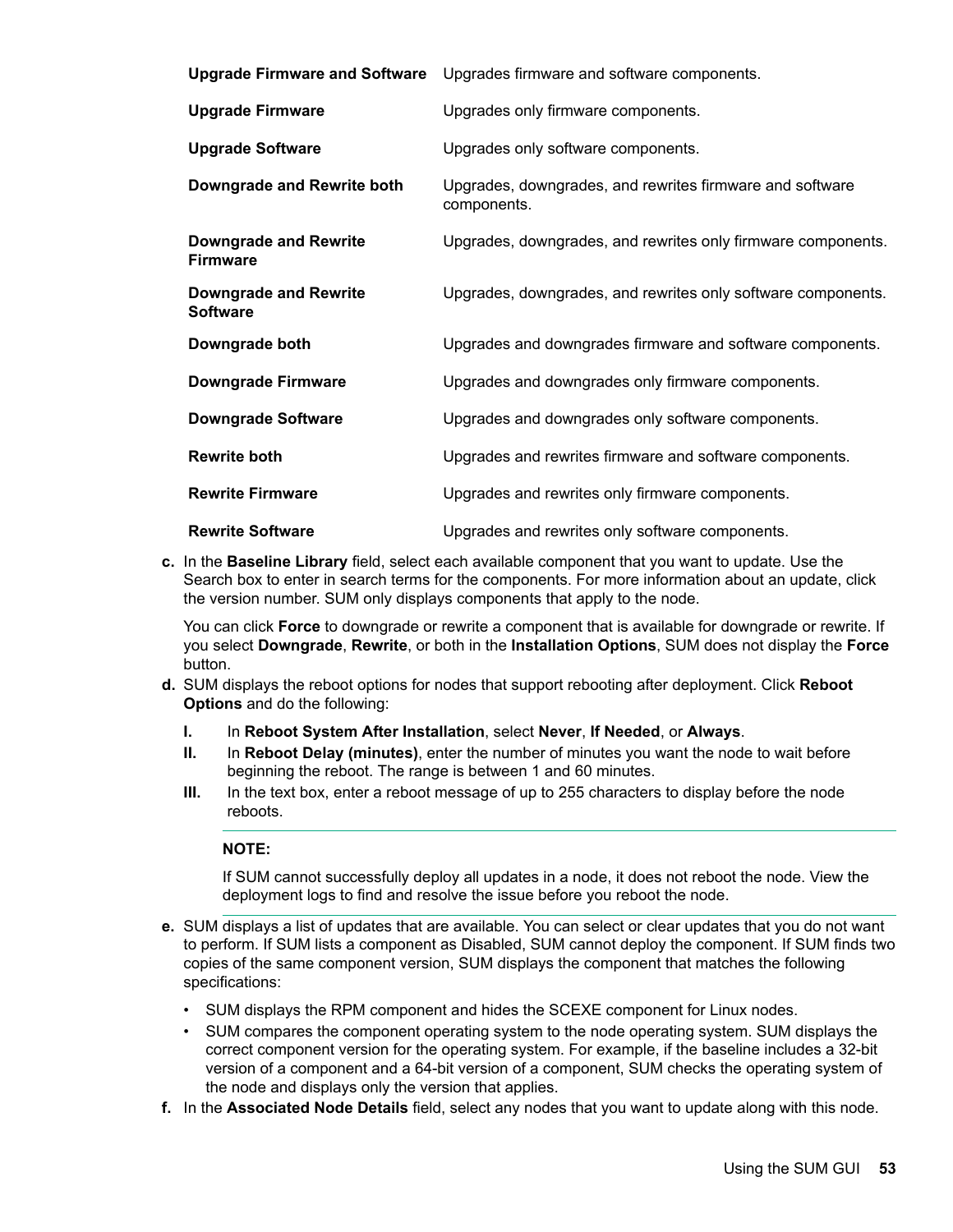<span id="page-53-0"></span>**3.** Click Deploy. SUM verifies any changes that you made are valid and then begins deploying components.

#### **:NOTE**

To begin the deployment, all dependency issues must be resolved, or clear the component so it does not install.

4. In the General section of the Node screen, click View log for the node, and then click View log for the component you installed to view the details of the installation.

#### **:NOTE**

On the node page, click the Live Log button to view the deployment status.

### Deploying all partitions in an Integrity BL870c i4 or BL890c i4 node

#### **Procedure**

- 1. Inventory the Integrity BL870c i4 or BL890c i4 node partition.
- 2. When SUM completes the inventory, it displays associated partitions in the Associated Devices section.

#### **:NOTE**

Begin inventory on the Onboard Administrator and SUM automatically inventories all partitions and displays

#### **Deploy Domain**

- 3. Click Deploy Domain in the yellow status box.
- 4. Select the following

.

- a. In the Baselines section, select the baselines you want SUM to use.
- **b.** In the Installation Options section, select whether you want to downgrade or rewrite the updates.
- In **.c**

#### **Reboot Options**

. select any partitions you want to reboot after updating.

- 5. Click **Review/Deploy.**
- 6. SUM closes the Deploy Integrity iLO Domain screen, and updates the domain.

### **Deploying other node types**

#### **:NOTE**

.

Not all nodes support Easy and Advanced deployment mode.

#### **Procedure**

- 1. If you want to change installation options, click Installation Options and then select from the following:
- **2.**
- a. The Options drop-down menu allows you to select global options for the node. You can choose to downgrade, rewrite, or downgrade and rewrite, components that are available, along with upgrading components. For information on the selections, see Advanced Mode deployment in **Deploying a node on page 51**
- **b.** Select if you want SUM to create log files that might include more details than the standard log file.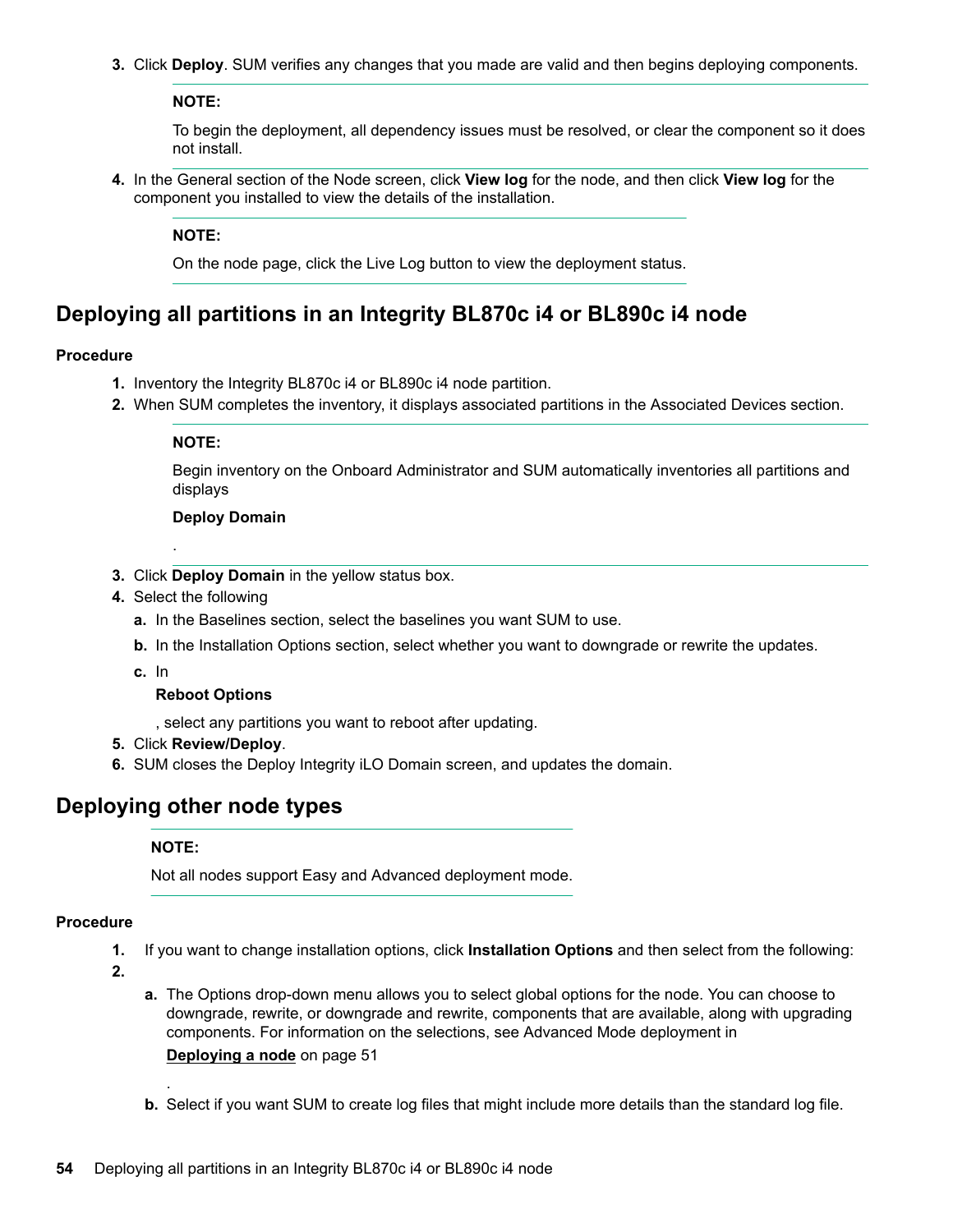- **3.** In the **Associated Node Details** field, select any nodes that you want to update along with this node.
- 4. For more information on associated nodes, see **Associated nodes deployment behavior** on page 47.
- 5. In the Baseline Library field, select each available component that you want to update. Use the Search box to enter in search terms for the components. For more information about an update, click the version number. If you are deploying a Linux node, SUM displays only RPM updates that are valid for your node.

#### **:NOTE**

In the list of components available for deployment, if SUM can apply a component to more than one device, or contains more than one piece of software for the selected node, it displays

#### **View Details**

in the

#### **Installed Version**

and

#### **Active Version**

.columns

VMware VIB components only support upgrade and downgrade, you cannot rewrite VMware VIBs. If you want to force installation of all parts of a VIB component, you can select

#### **Downgrade**

for the node which will force all components.

- 6. You can click Force to downgrade or rewrite a component that is available for downgrade or rewrite.
- 7. If you select **Downgrade**, Rewrite, or Downgrade & Rewrite in the Installation Options, SUM does not display the **Force** button.

#### **:NOTE**

If an OA is in FIPS mode, SUM does not support downgrading or rewriting firmware. SUM displays a message and turns off the downgrade and rewrite options.

- 8. Expand the Warnings/Alerts section to view any issues SUM might have discovered.
- **9.** SUM can reboot server node types. If you want SUM to initiate a reboot after updates are deployed, click **Reboot Options and do the following:** 
	- a. In Reboot System After Installation, select Never, If Needed, or Always.
	- **b.** In Reboot Delay (minutes), enter the number of minutes you want the node to wait before beginning the reboot. The minimum delay is one minute, and the maximum display is 60 minutes.
	- c. In the text box, enter a reboot message of up to 255 characters to display before the node reboots.

#### $\mathbb{O}$ **:IMPORTANT**

SUM might display that some components might not need a reboot. Due to configurations or unexpected situations, SUM might detect that a reboot is necessary to activate an update. To prevent unexpected downtime, leave

#### **Reboot System After Installation**

as

.

**Never**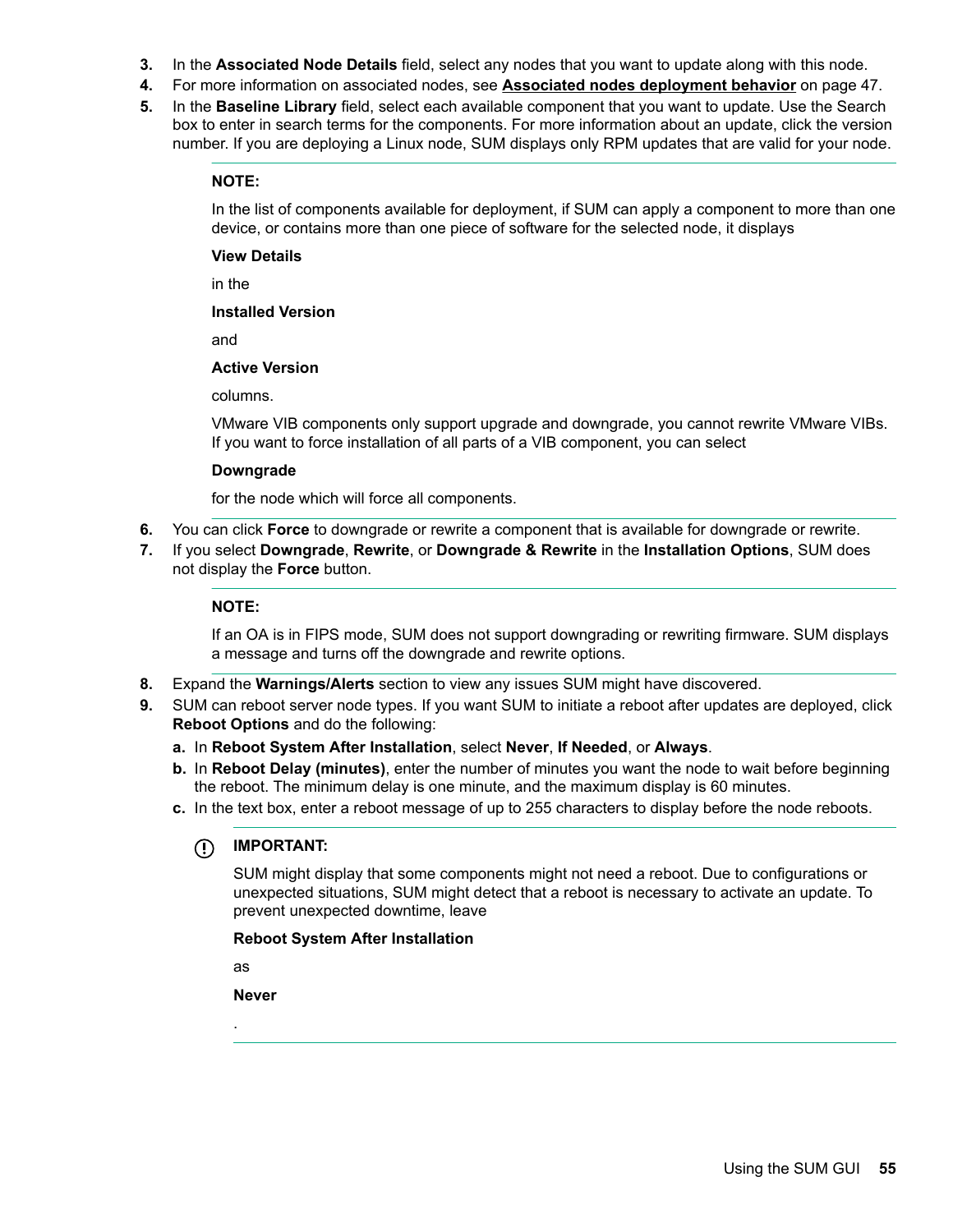#### **:NOTE**

If SUM cannot successfully deploy all updates in a node, it does not reboot the node. View the deployment logs to find and resolve the issue before you reboot the node.

- <span id="page-55-0"></span>10. SUM displays a list of updates that are available. You can select or clear updates that you do not want to .perform
- 11. Click Deploy. SUM verifies any changes that you made and begins deploying components.

#### **:NOTE**

To begin the deployment, all dependency issues must be resolved.

12. In the General section of the Node screen, click View log for the node, and then click View log for the component you installed to view the details of the installation.

### **Generating node reports**

You can generate reports with that detail information about your SUM session, including details on a node, components you can install, and failed dependencies.

The reports for a node enable you to generate HTML, XML, and CSV reports. On the Reports screen, SUM includes a Reports Center that displays previous reports you have generated.

#### **:NOTE**

SUM uses the same function to generate reports for all node types.

#### **Procedure**

- 1. From the Nodes screen, select a node, and then select **Actions** > Report.
- 2. Select the reports you want to generate:

#### **a.** Firmware details

- displays firmware versions that are currently installed on the node.

#### **b.** Deploy preview

- displays components that SUM can install on the node.

#### **c.** Failed dependency details

- displays any failed dependencies on the node.

#### d. Deploy details

- displays details about what SUM installed on a node.

- **e.** Inventory
	- displays details about what components are in the baselines.
- **f.** Combined report

 $-$  Generates one of each report type.

#### **:NOTE**

If you cannot select a report, SUM might not have enough information to generate the report.

- 3. Click the report format you want SUM to generate: HTML, CSV, or XML.
- 4. In the Advanced Report Options you can:
	- a. Select a directory to save the reports. SUM creates a directory if it does not exist.
	- **b.** Select whether to run the report in the background.
- 5. Click **Generate**.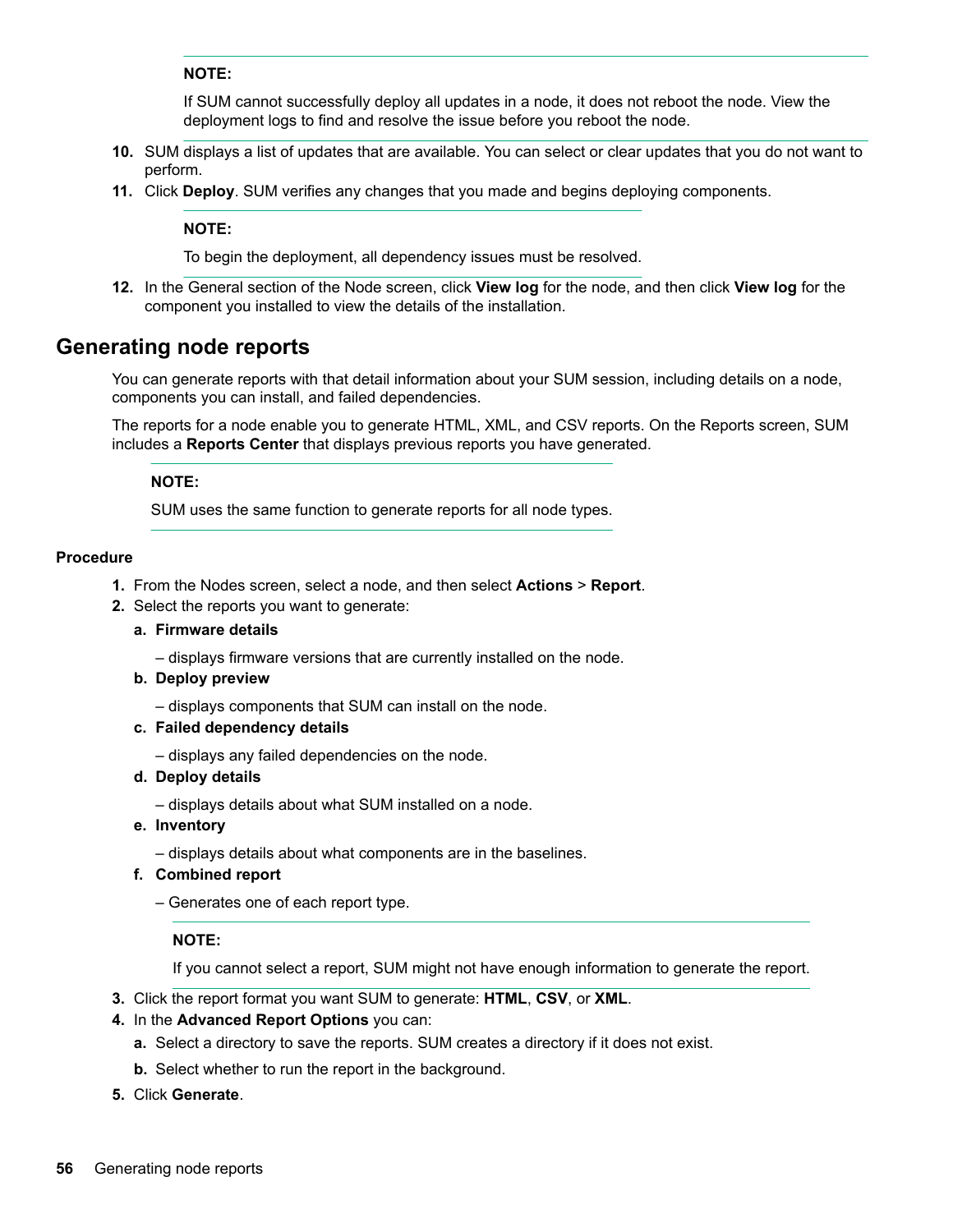## <span id="page-56-0"></span>**Deleting a node**

#### **Procedure**

- 1. From the Nodes screen, highlight the node, and then select Actions > Delete.
- 2. Click Yes, Delete to confirm that you want to delete the node.

### **Server overview**

When you select a node, the Overview screen displays a progress bar for inventory and deployment of the node, and information about the node. For example, SUM does not deploy updates for the HPE Synergy Frame Link Module.

The information SUM displays varies based on the node type. Some information includes:

- Node type
- Node address
- NIC information
- FC HBA information
- Baseline and Additional Package
- Warnings/alerts

During the inventory and deploy process, SUM displays a progress bar for current tasks.

#### **:NOTE**

If you added an Integrity node, see **Integrity node overview** on page 57 for more information.

### **Integrity node overview**

If you added an Integrity node, SUM automatically displays the Server Overview screen after SUM finishes inventorying and adding the node. SUM displays the following information:

- Model
- Associated OA (if the node is a blade)
- Complex firmware version
- Location
- Part number
- Serial number
- List of devices

### **Moonshot node overview**

SUM displays the following information for Moonshot nodes:

- Description
- Chassis Name
- Product Name
- Installed Version
- Baseline
- Serial Number
- Product ID
- UUID
- Switch information
- Cartridge information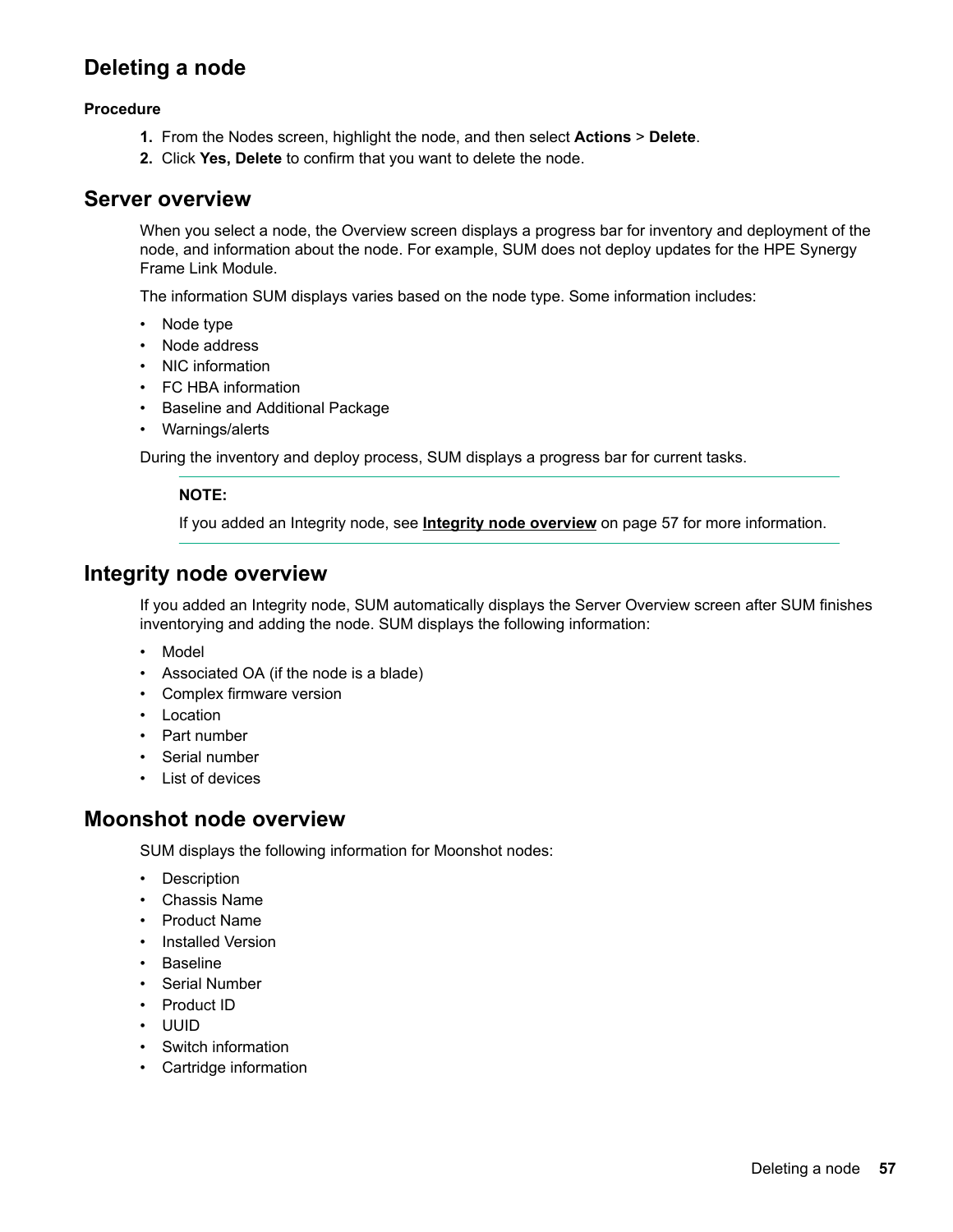#### **:NOTE**

The first time you deploy updates to a Moonshot node, SUM does not display the Installed Version or Active Version. After deploying updates, SUM displays the Installed Version and Active Version the second time you deploy updates using SUM.

#### **Prerequisites**

- Switches are not in stacked mode.
- Updating Comwolff switches requires iLO Chassis Management 1.5.0 or later.

The following actions are available from the Overview screen:

- Add: See **Adding a node or other deployment type** on page 44.
- **Edit:** See **Editing a node** on page 50.
- Report: See Generating node reports on page 56.
- Deploy: See Deploying a node on page 51.

#### **:NOTE**

SUM does not support reboot options for Moonshot nodes.

## **About the Node Groups screen**

The node groups screen allows you to combine nodes and perform tasks as a group instead of individually. You can assign baselines, enter credentials, perform inventory, and review and deploy updates to all nodes in the groups that share these settings. The settings you assign on a group screen, for example a baseline, overrides what you applied to the node when you added the node to SUM.

#### **:NOTE**

If you do not enter a setting to a node group, SUM uses the information from the node. For example, if you leave the node group credentials blank, SUM uses the credentials you entered on the Nodes screen.

### **Adding a node group**

#### **Procedure**

1. On the Groups screen, click **Create New Group**.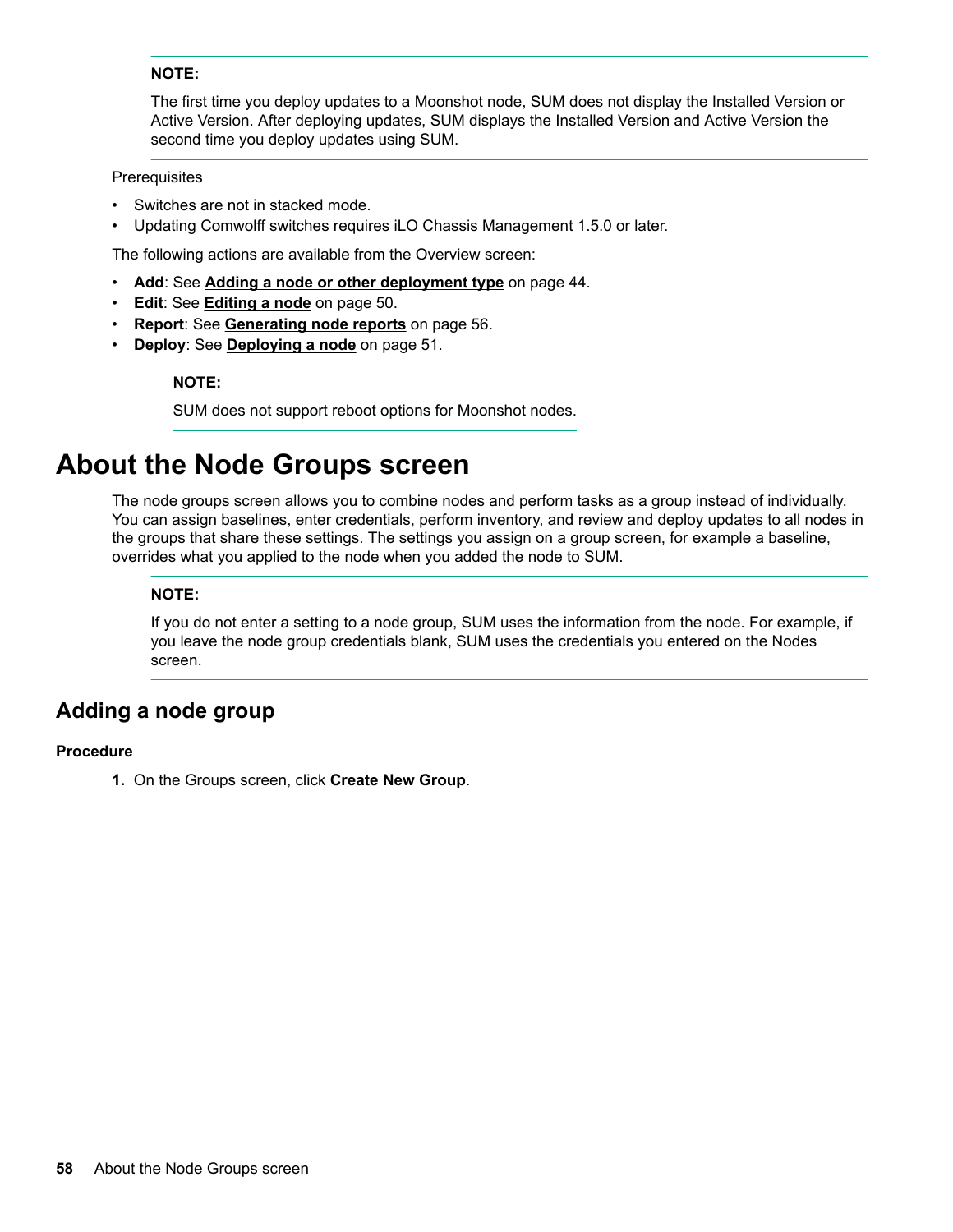| Add Node Group                                                        | General v                                                                                                            |
|-----------------------------------------------------------------------|----------------------------------------------------------------------------------------------------------------------|
| General                                                               |                                                                                                                      |
| Node Group Name                                                       | Sample Group                                                                                                         |
| Node Group Description                                                | Sample Group                                                                                                         |
| Add Node(s) to Node Group<br><b>Select All</b><br><b>Unselect All</b> |                                                                                                                      |
| Search<br>Type<br>Name A<br>$\circ$                                   | Q<br>Status<br>Baseline                                                                                              |
| <b>WINDOWS</b><br>localhost<br>٨                                      | Update<br>HP Service Pack for ProLiant at<br>OFOOLIVER O<br>$\sim$<br>$\sqrt{2}$<br>100000<br>1.00111.0000<br>$\sim$ |
| Baseline                                                              |                                                                                                                      |
| Baseline                                                              | ò,                                                                                                                   |
| Additional Packages                                                   | à                                                                                                                    |
|                                                                       | Start Over<br>Add<br>Close                                                                                           |

- 2. Enter a Node Group Name.
- 3. Enter a Node Group Description.
- 4. In the Add Node(s) to Node Group section, select the nodes that you want to add to the group.
- 5. In the Baseline section, select a Baseline and Additional Packages (optional) for the group if you want all the nodes to use the same baseline.

#### **:NOTE**

The baseline or additional package you select overrides the baseline or additional package you selected on the Nodes screen.

6. Click Add.

#### **:NOTE**

To remove a node from a node group, click the

#### **X**

on the right side of the row for the node.

## **Editing a node group**

#### **Procedure**

- 1. Select a node group from the list.
- 2. Select **Actions** > Edit.
- 3. Enter a new **Node Group Name** if you want to change it.
- 4. Enter a new Node Group Description if you want to change it.
- 5. In the Add Node(s) to Node Group section, select the nodes you want to add to the node group.
- 6. In the Remove Node(s) from Node Group section, select the nodes you want to remove from the node .group
- 7. Select the baseline and additional package if you want to change them for all the nodes in the node group.
- 8. Enter new user credentials if you want to change them.
- 9. Click OK.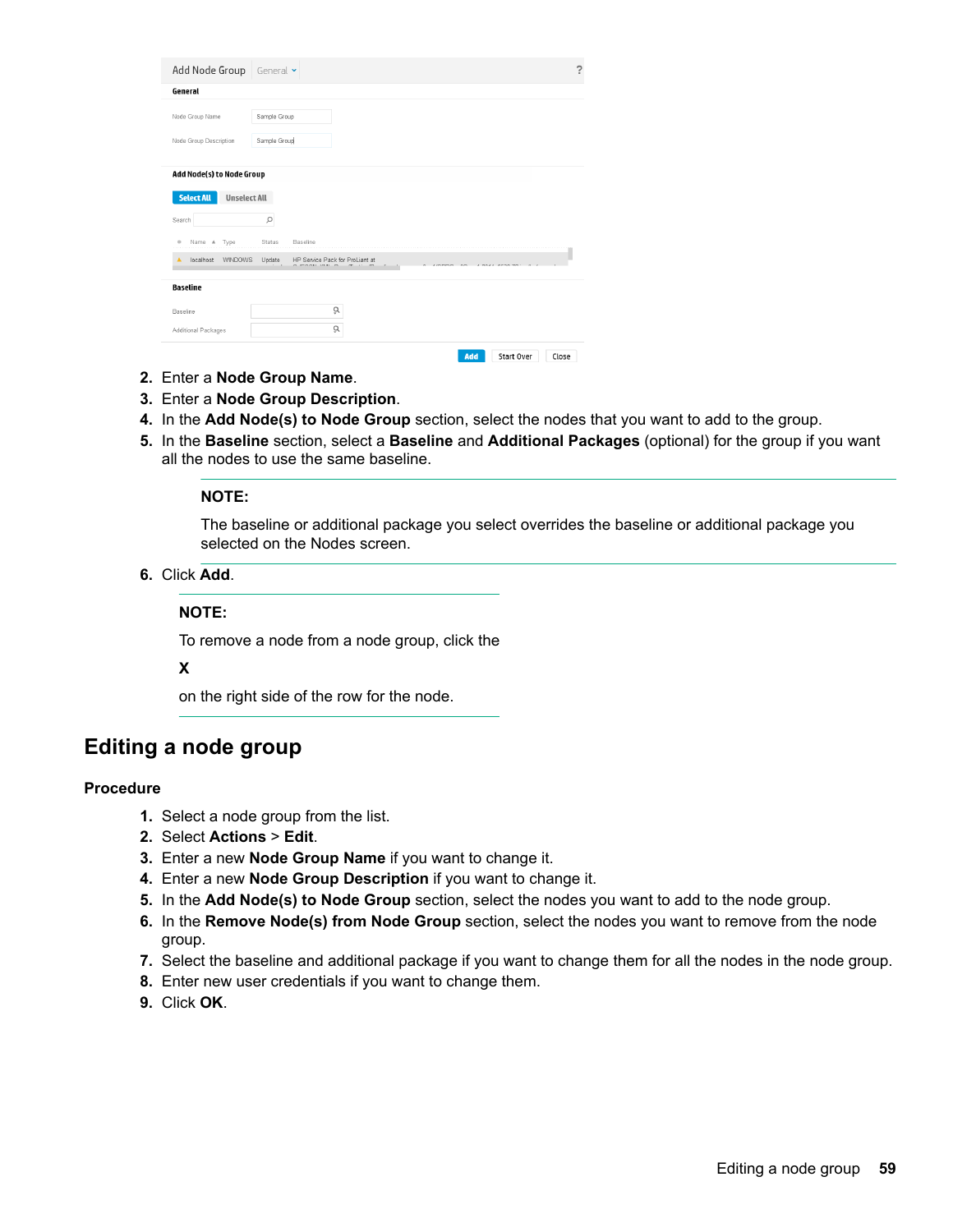## **Performing node group inventory**

#### **Procedure**

- 1. Select a node group from the list.
- 2. Select **Actions** > Inventory.
- 3. SUM begins the inventory if a baseline is assigned to the node group. If not, assign a baseline.
- 4. Click **Inventory**.

## **Deploying a node group**

#### **Procedure**

- 1. Select a node group from the list.
- 2. Select **Actions** > **Review/Deploy.**
- 3. Select the **Installation Options** you want to deploy.
- 4. Select **Component verbose log** if you want more detailed log files.
- 5. Select the Reboot options.
- 6. Review and correct if SUM displays any warnings or alerts. SUM does not deploy updates to the group unless you select Ignore Warnings.
- 7. In the **Baseline Library** section, select the components you want to deploy.
- 8. Click Deploy.
- **9.** If you make changes, SUM verifies that there are no dependency errors, and then deploys the components. SUM does not begin deployment until failed dependencies are resolved. Either resolve the dependency, or clear the component.

## **Generating node group reports**

#### **Procedure**

- **1.**
- 1. Select a node group from the list.
- 2. Select **Actions** > **Reports**.
- 3. Select the reports you want to generate and where you want SUM to save reports.
- 4. SUM generates the same reports for node groups and for nodes. For more information about the reports, see **Generating node reports** on page 56.

## Aborting a node group update

#### **Procedure**

- 1. Select a node group from the list.
- 2. Select **Actions** > Abort

## **Deleting a node group**

#### **Procedure**

- 1. Select a node group from the list.
- 2. Select **Actions** > Delete.
- 3. Confirm that you want to delete the node group.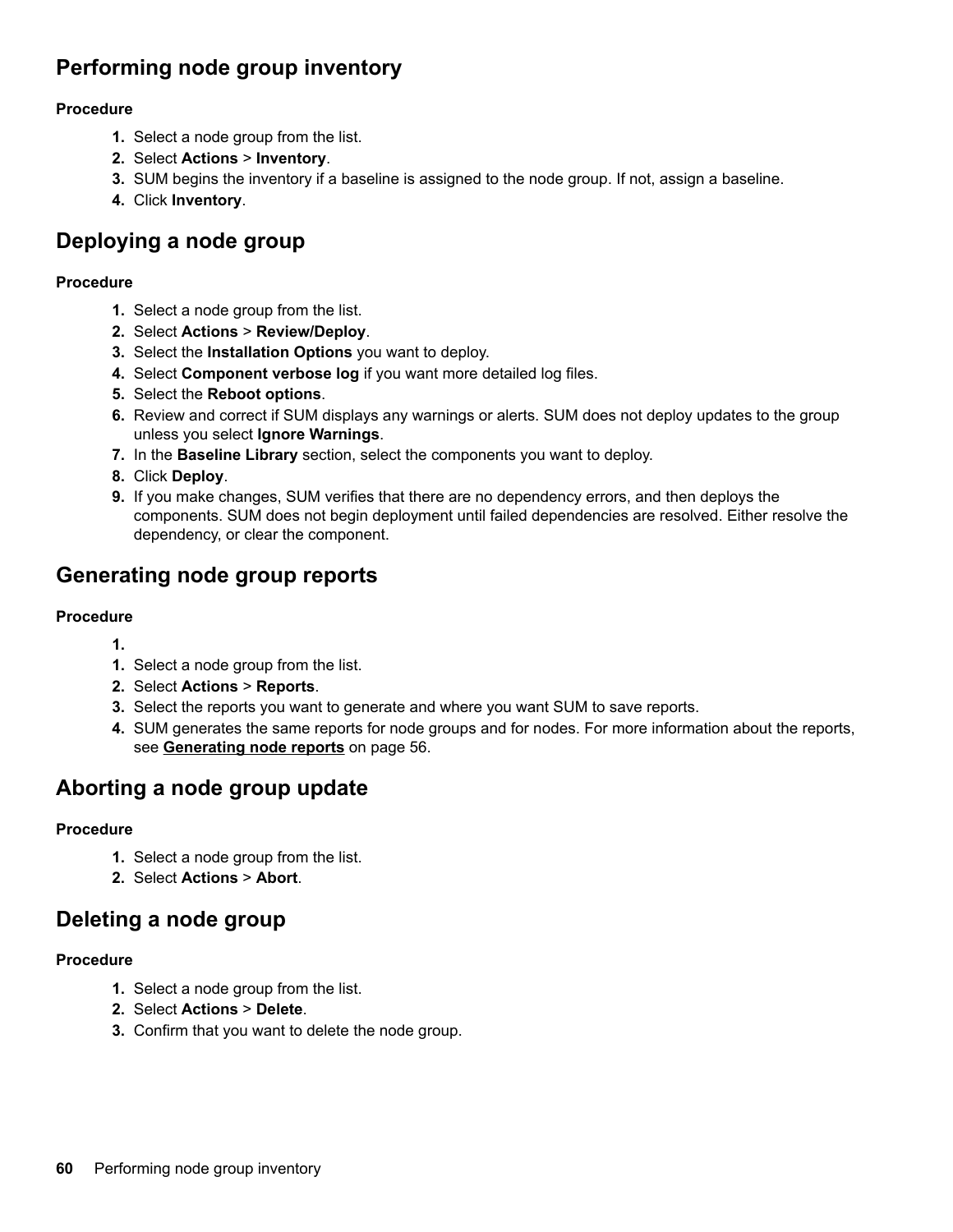# **Advanced topics**

- **About using SUM with IPv6 networks**
- **SUM network ports used**

## **About using SUM with IPv6 networks**

You can deploy to remote nodes in IPv6-based networks for Windows and Linux node servers.

For Windows-based servers to communicate with remote node servers, SUM uses either existing credentials or the user-provided user name and password to connect to the admin\$ share. This share is an automatic share provided by Windows Server. After SUM connects to the admin\$ share, it copies a version of the engine to the node server for the duration of the installation. After this engine starts, SUM uses this engine to communicate between the local and remote node server.

Open the firewall ports SUM needs for communication. For more information about the ports used, see Changing the port address in the .ini file on page 62. After the installation is completed or canceled, SUM stops the remote engine, removes it from the node, closes the port on the Windows firewall, and then releases the share between the node and the local system.

For Linux-based servers to communicate to remote node servers. SUM starts by using the user-provided user name and password to create an SSH connection to the node server. After it connects, SUM copies the engine to the node server for the duration of the installation. After this engine starts, SUM uses this engine to communicate between the local and remote node server.

During this process, SUM opens ports in the iptables firewall to enable SUM to communicate with the SUM engine over SSL to pass data between the local and remote systems. For more information about the ports used, see **Changing the port address in the .ini file** on page 62. When the installation is completed or canceled, SUM stops the remote engine, removes it from the target server, closes the port in the iptables firewall, and then closes the SSH connection to the node server.

To set up IPv6 networking, refer the documentation for your operating system.

## **SUM network ports used**

SUM requires that certain network ports are available. If you lock down network ports, make sure that the ports listed in the network port tables are open so that SUM works correctly when connecting to remote node servers and hosts. If you are unable to unlock these network ports, you must run SUM locally and update network-based hosts through their web interfaces (for example, the OA, iLO, and VC modules).

### **:NOTE**

Use the open firewall parameter for SUM to automatically open the required firewall ports on the local host and any remote servers.

Updates for most node types require network traffic in both directions between the server running SUM and the node. The server running SUM creates a local HTTP server, which is used to serve firmware binaries to the node and to communicate node status. The remote node issues HTTP requests and posts status updates to the server running SUM during the update process. If there is a routing problem or firewall blocking traffic back from the remote node to the system running SUM, firmware updates might be blocked, status updates blocked or delayed, or both.

After creating the initial communication binds to one of the available ports, SUM traffic can move to a dedicated high-number port number (greater than 1024). This frees up the initial port for new requests.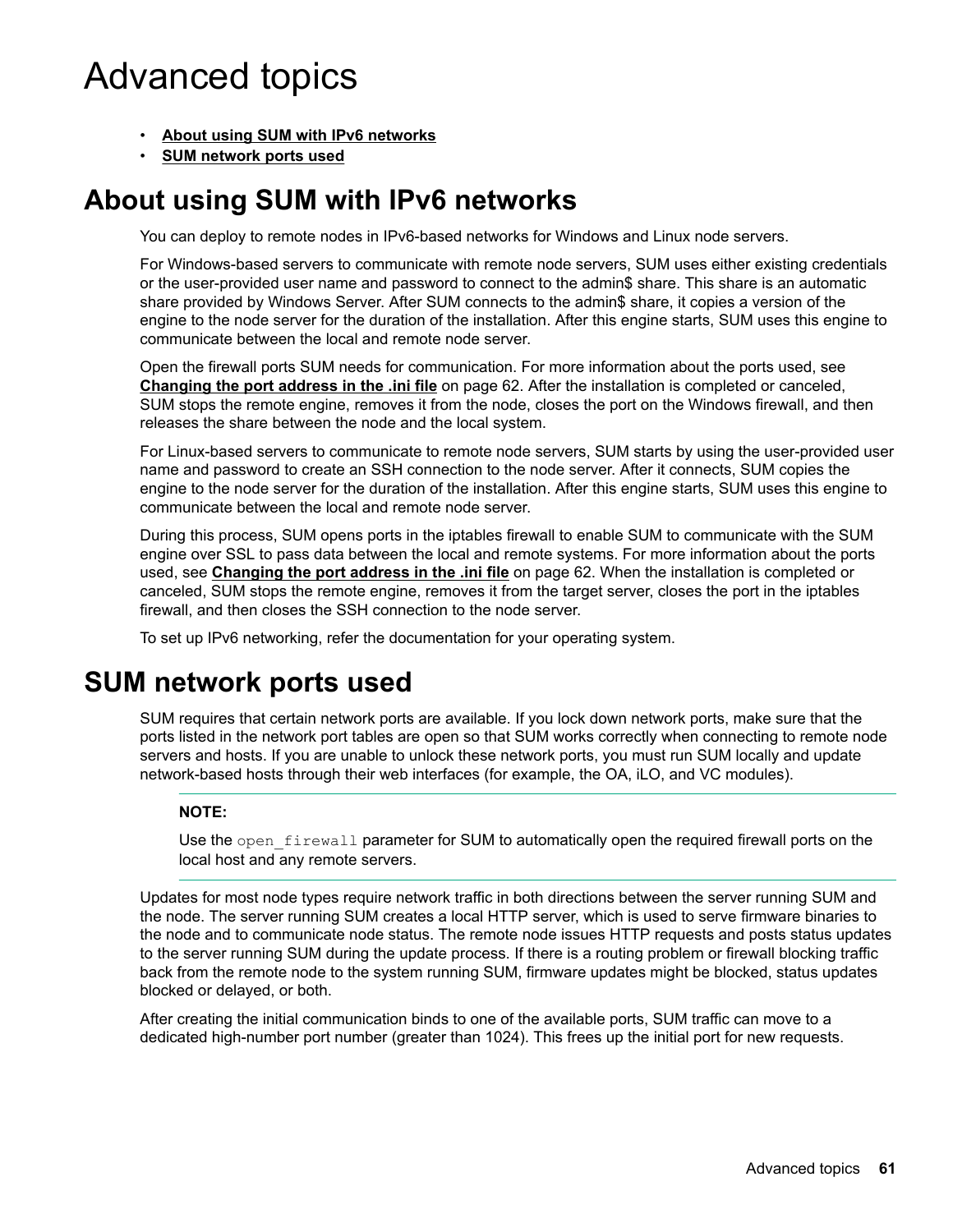<span id="page-61-0"></span>

| <b>System</b><br>running<br><b>SUM</b> | <b>Target</b><br>node type                                             | <b>Inventory phase</b>        |                                              | <b>Deployment phase</b>                  |                               |                                           |                                          |
|----------------------------------------|------------------------------------------------------------------------|-------------------------------|----------------------------------------------|------------------------------------------|-------------------------------|-------------------------------------------|------------------------------------------|
|                                        |                                                                        | To target                     | From target<br>(SUM 7.2.1<br>and earlier)    | From target<br>(SUM 7.3.0)<br>and later) | To target                     | From target<br>(SUM 7.2.1<br>and earlier) | From target<br>(SUM 7.3.0)<br>and later) |
| Windows                                | <b>Windows</b>                                                         | 445, 135,<br>137, 138,<br>139 | 63001,<br>63002                              | None                                     | 445, 135,<br>137, 138,<br>139 | 63001,<br>63002                           | None                                     |
| Windows or<br>Linux                    | Linux                                                                  | 22                            | 63001,<br>63002                              | None                                     | 22                            | 63001.<br>63002                           | None                                     |
| Windows or<br>Linux                    | HP-UX                                                                  | 22, 63002                     | 63001,<br>63002                              | 63001,<br>63002                          | 22                            | 63001,<br>63002                           | 63001,<br>63002                          |
| Windows or<br>Linux                    | <b>VMware</b>                                                          | 443, 5989                     | 63001,<br>63002                              | 63001,<br>63002                          | 443, 5989                     | 63001,<br>63002                           | 63001,<br>63002                          |
| Windows or<br>Linux                    | <b>OA</b>                                                              | 22, (80),<br>443              | None                                         | None                                     | 22, (80),<br>443              | None                                      | None                                     |
| Windows or<br>Linux                    | iLO, VC,<br>FC switch,<br>SAS switch,<br>Moonshot,<br>Superdome<br>2/X | 22, (80),<br>443              | <b>VC</b><br>component<br>s: 63001,<br>63002 | None                                     | 22, (80),<br>443              | 63001,<br>63002                           | 63001,<br>63002                          |

SUM uses port 63002 to communicate between the hpsum binary and hpsum service applications on both Windows and Linux systems. If ports are listed in both columns, SUM communicates bidirectionally.

### **:NOTE**

Windows to Windows traffic uses WMI, a standard DCOM-In port 135 and Async-in and WMI-in.

Issue the commands /port and /ssl port to change from ports 63001 and 63002 if there are firewall conflicts. Use  $-\text{-open}$  firewall to open the HTTP and HTTPS ports used by SUM for external access. Open these ports for remote node functionality and for remote browser access. For example:

hpsum /port 80 /ssl port 443

You can issue the command /ftp port to assign which port to use for FTP service. By default the FTP port is disabled. Use the command to enable the service.

## **Changing the port address in the . ini file**

You can change the network ports SUM uses by editing the sum. ini file or using the /port or /ssl port CLI parameters. For more information on using SUM CLI mode, see Smart Update Manager CLI Guide.

The following commonly used alternate network ports are: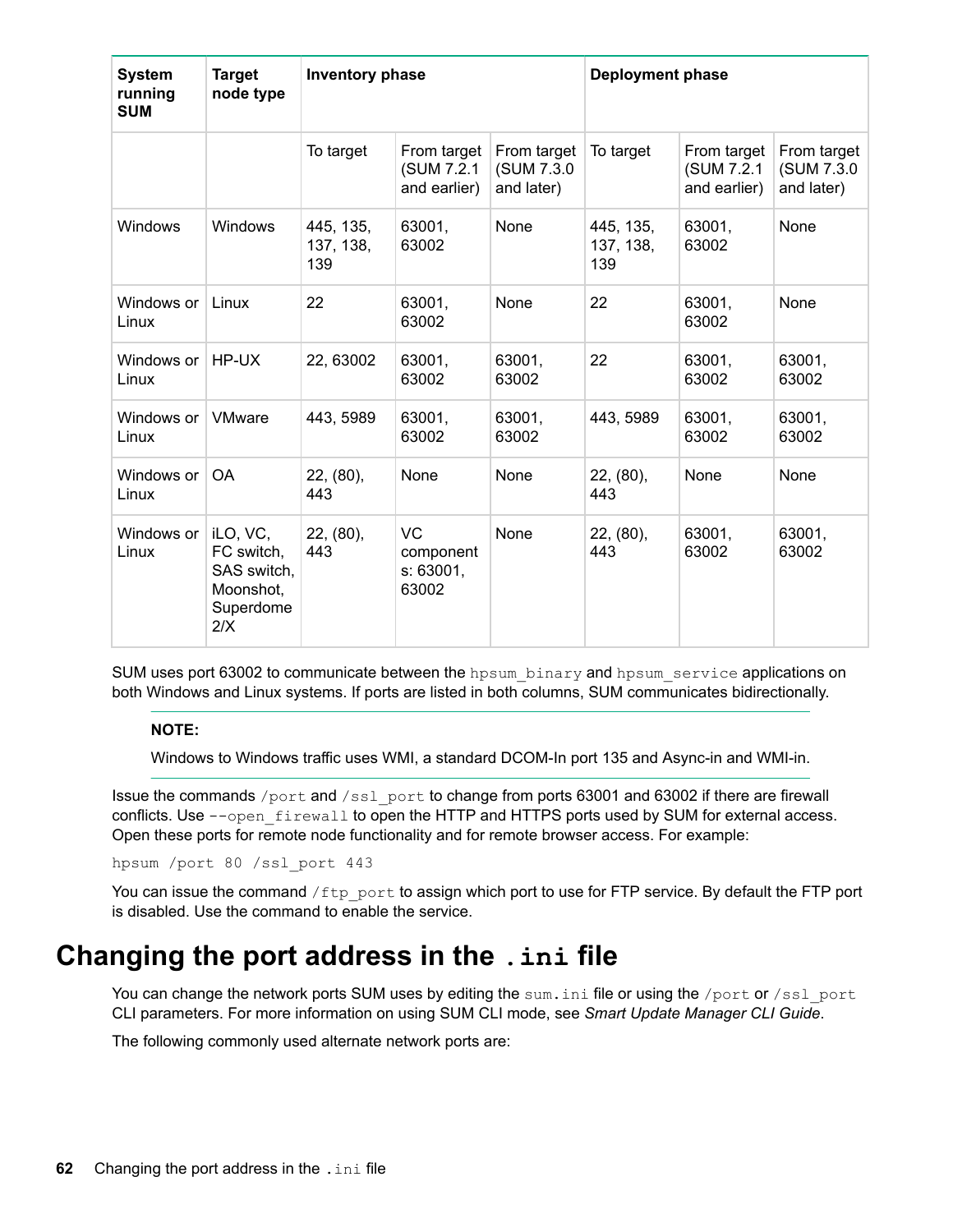#### **Procedure**

- **1.** port = 63001 **edit to** port = 80.
- 2.  $ssl$  port=63002 edit to  $ssl$  port=443.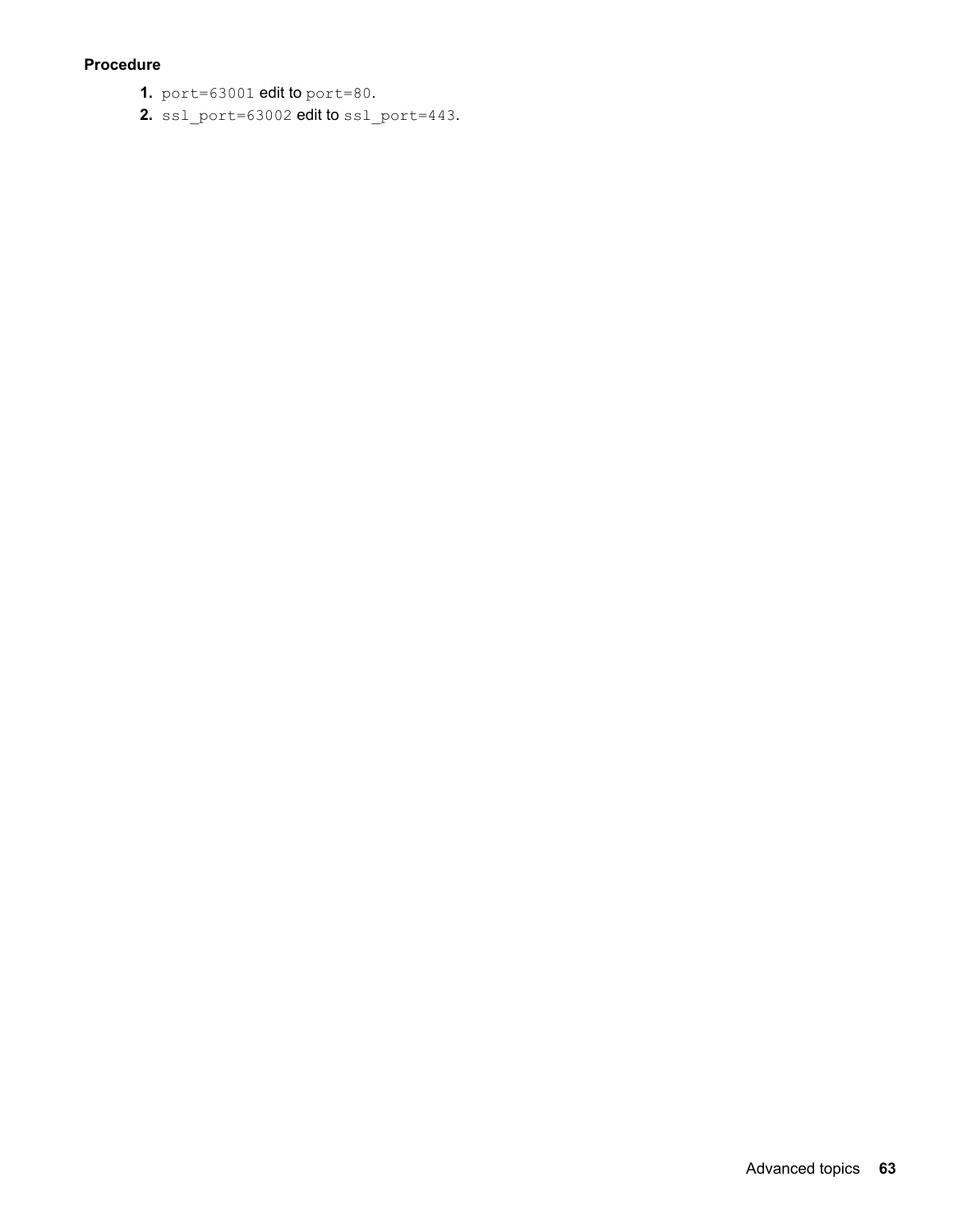# **Baseline troubleshooting**

# **SUM dependency issues**

#### **Symptom**

- 1. SUM displays the component error, Missing 32 lib depend.
- 2. SUM lists SuSE Enterprise Linux dependencies for Red Hat Enterprise Linux systems

#### **Solution 1**

#### **Cause**

Your systems might not have all 32-bit dependencies installed.

#### **Action**

#### **Procedure**

1. Make sure that you have all the 32-bit libraries installed on your system. View the component release notes for details on required libraries.

#### **2 Solution**

#### **Cause**

SUM incorrectly lists the SuSE components instead of Red Hat components.

#### **Action**

#### **Procedure**

1. No action.

## **SUM displays multiple versions of the same component**

#### **Symptom**

When you are creating a custom baseline, SUM displays multiple versions of a component.

#### **Cause**

Multiple source baselines contain the same component.

#### **Action**

#### **Procedure**

1. Select one copy of the component.

## **A component is listed as disabled**

#### **Symptom**

```
SUM lists component cp027753.exe as Disabled.
```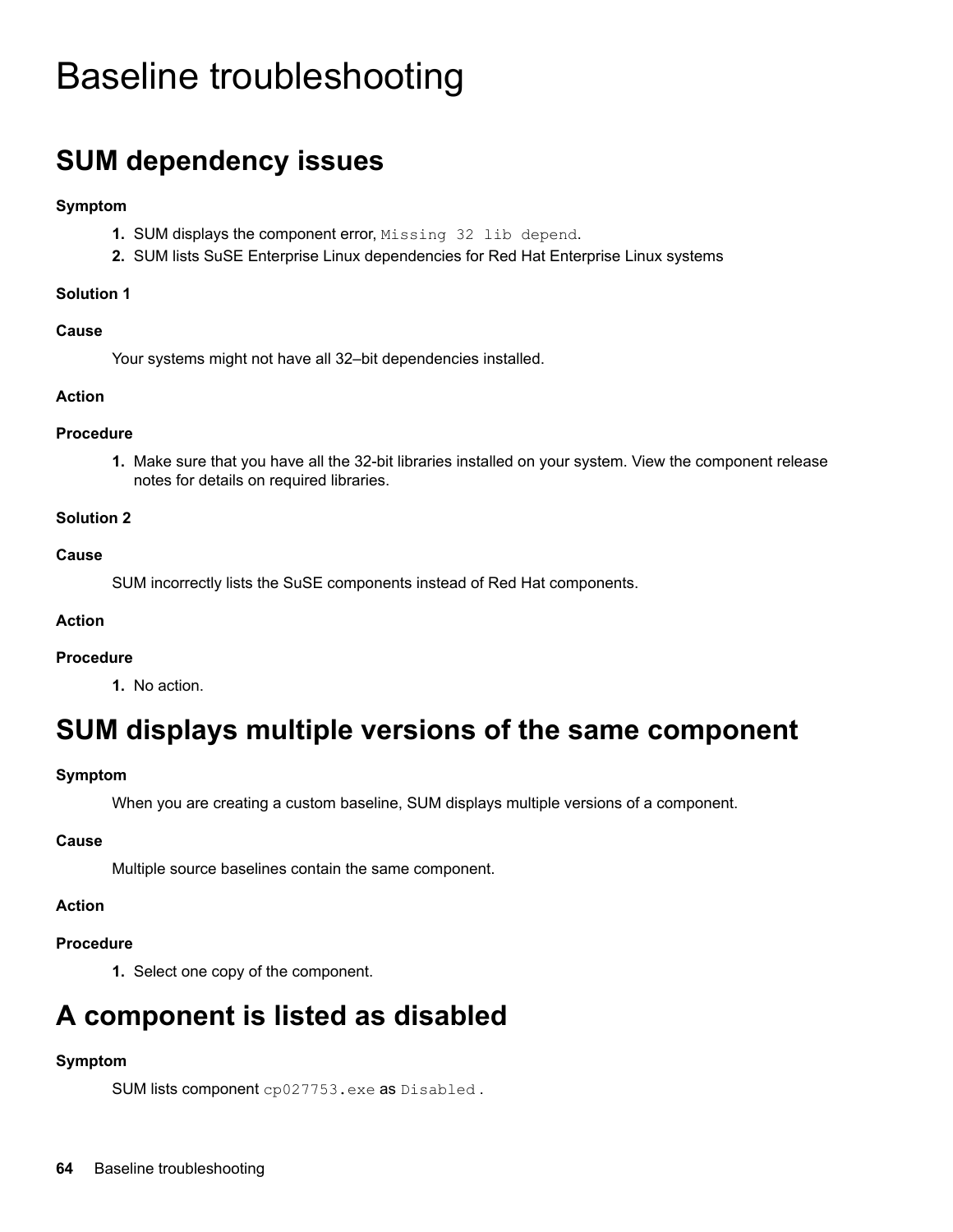#### **Cause**

The masterdependency. xml file has incorrect allow rewrite and allow downgrade parameter settings.

#### **Action**

#### **Procedure**

1. To work around this issue, remove or update the masterdependency *xml* file.



Removing or editing the masterdependency. xml file might lead to deployment failures. SUM relies on this file to resolve dependency issues between components.

- 2. Close SUM.
- 3. Open the masterdependency. xml file in a text editor.
- 4. Find the allow rewrite and allow downgrade parameters for cp027753.exe and change them to . yes
- 5. Run the clean-cache application to remove node and baseline information.

NOTE: clean-cache

deletes all node information from the SUM database.

6. Launch SUM, add the nodes, and then continue the node deployment.

## **SUM stops responding**

#### **Symptom**

- 1. SUM takes more time to deploy updates than expected.
- 2. SUM stops responding when performing inventory on a baseline.

#### **1 Solution**

#### **Cause**

SUM might not have system or network resources.

#### **Action**

#### **Procedure**

**1.** Do not deploy more than the suggested number of nodes. For more information, see **Scaling SUM updates in your environment** 

#### **2 Solution**

#### **Cause**

Performing inventory on more than one baseline might use too many system resources.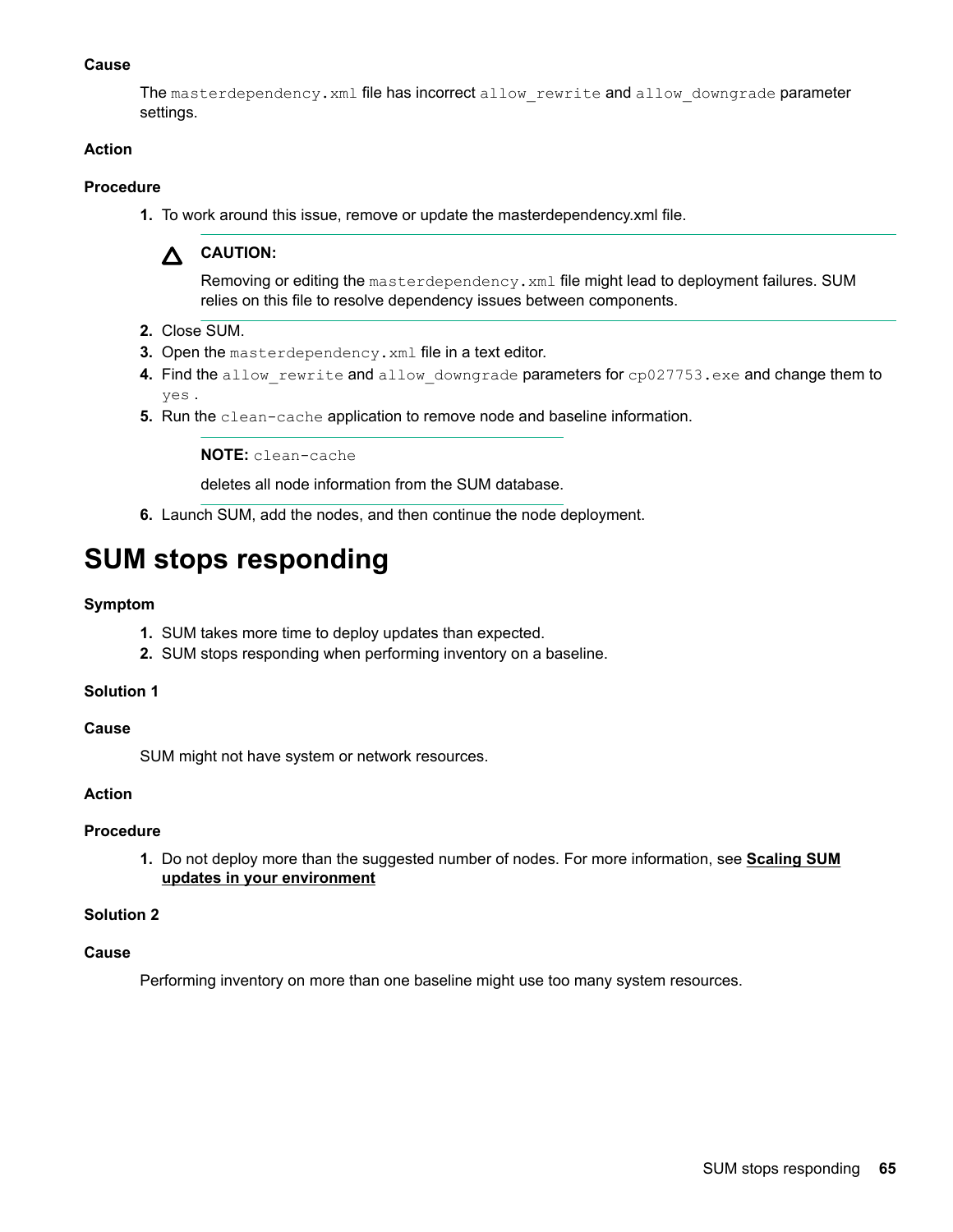#### **Procedure**

1. Only perform inventory on one large (SPP-size) baseline at a time.

## **Custom baseline screen does not display node types**

#### **Symptom**

SUM does not display a node type when filtering source for a custom baseline.

#### **1 Solution**

#### **Cause**

The source baselines might not contain components for that node type.

#### **Action**

#### **Procedure**

1. Make sure that the baseline includes components for the node type.

#### **2 Solution**

#### **Cause**

A node type might be clear.

#### **Action**

### **Procedure**

1. Deselect all node types in Advanced filters to see all components in baseline sources and then select the components you want to add to the baseline.

## **SUM does not save baselines after a Remote Desktop session**

### **Symptom**

SUM does not save baseline or node information between Remote Desktop sessions.

#### **Cause**

Remote Desktop does not save the temporary folders between sessions.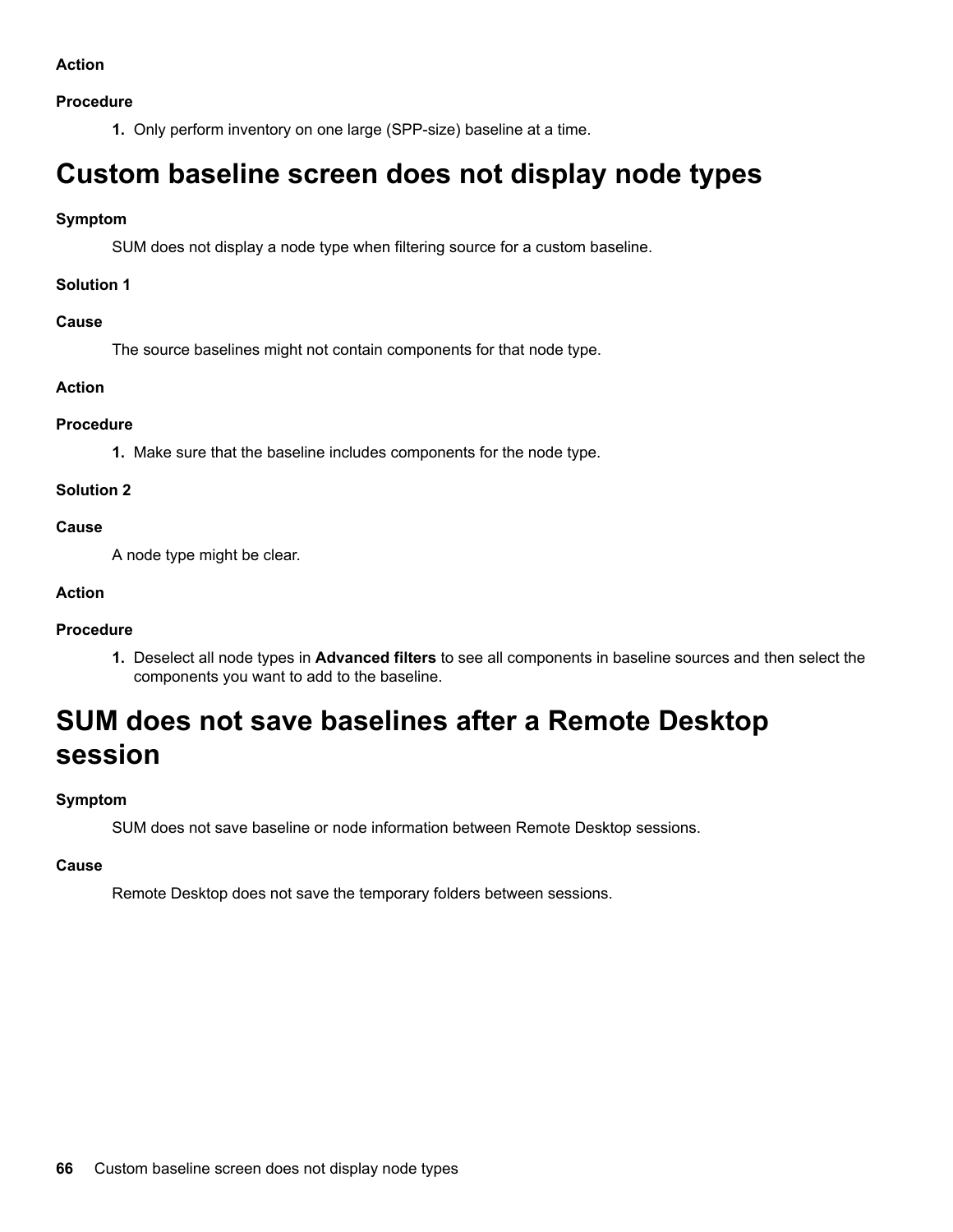#### **Procedure**

**1.** For more information, see the article on the Microsoft website http://technet.microsoft.com/en-us/ library/cc755098.aspx

## **SUM does not validate HTTP baselines**

#### **Symptom**

SUM cannot validate a baseline downloaded from an HTTP repository.

#### **Cause**

SUM does not validate a baseline it downloads through HTTP. The .exe files downloaded are not compared against a manifest file.

#### **Action**

#### **Procedure**

1. This is the expected behavior of SUM.

## **SUM** screens display outdated information

#### **Symptom**

The information SUM displays on a screen is outdated and incorrect.

#### **Cause**

The web browser has saved a cached version of the SUM screen.

#### **Action**

#### **Procedure**

1. Clear the web browser cache.

## **SUM refreshes the browser when adding a baseline**

#### **Symptom**

SUM refreshes the browser window when you click Retrieve List when adding a baseline pulled from the web.

#### **Cause**

This is an issue that happens with Internet Explorer 11.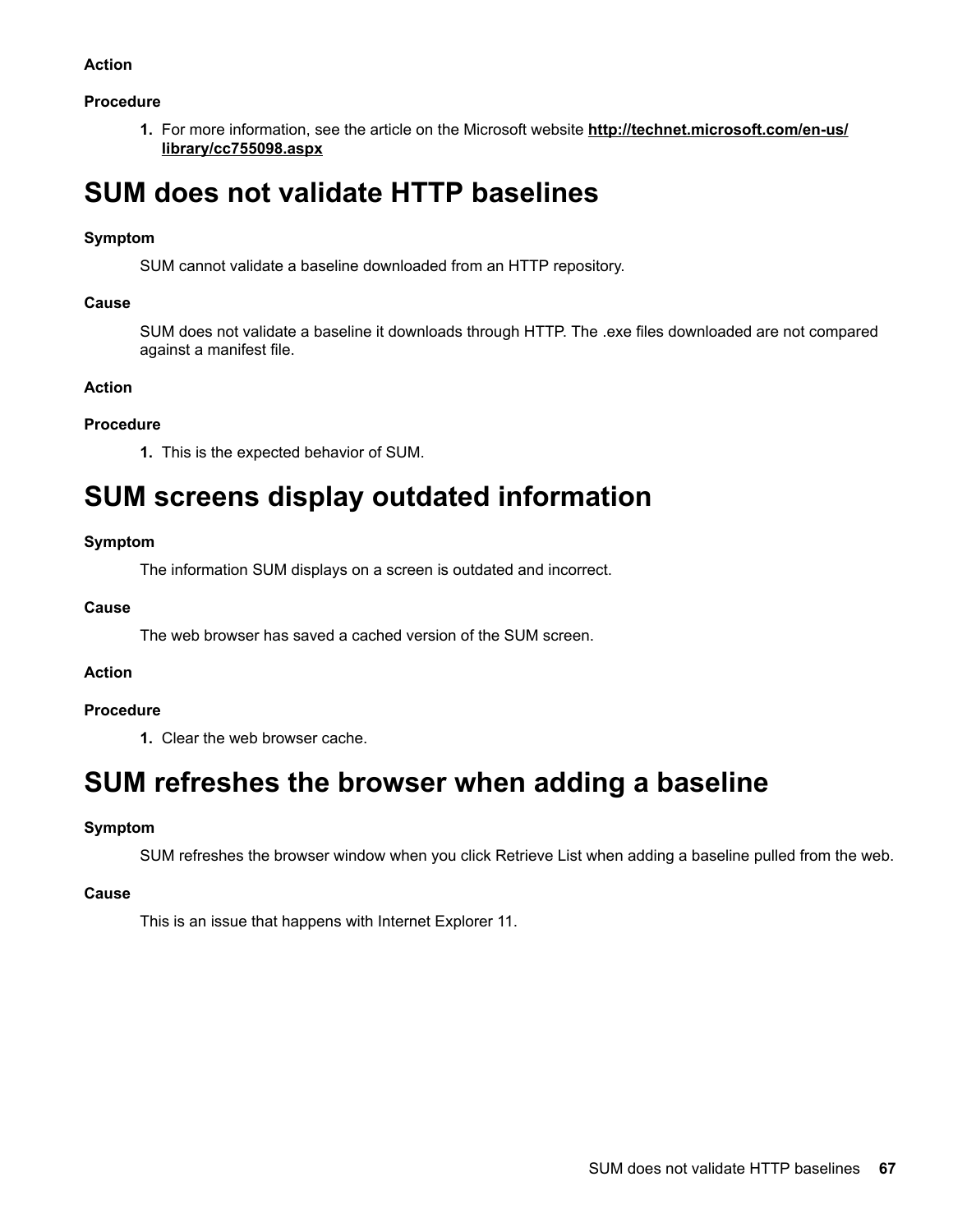#### **Procedure**

1. Use a different web browser.

## **SUM cannot select a component for deployment**

#### **Symptom**

A different version of a component is available, but SUM does not select it automatically.

#### **Cause**

SUM does not recognize the date format.

### **Action**

#### **Procedure**

1. Update the component using the smart installer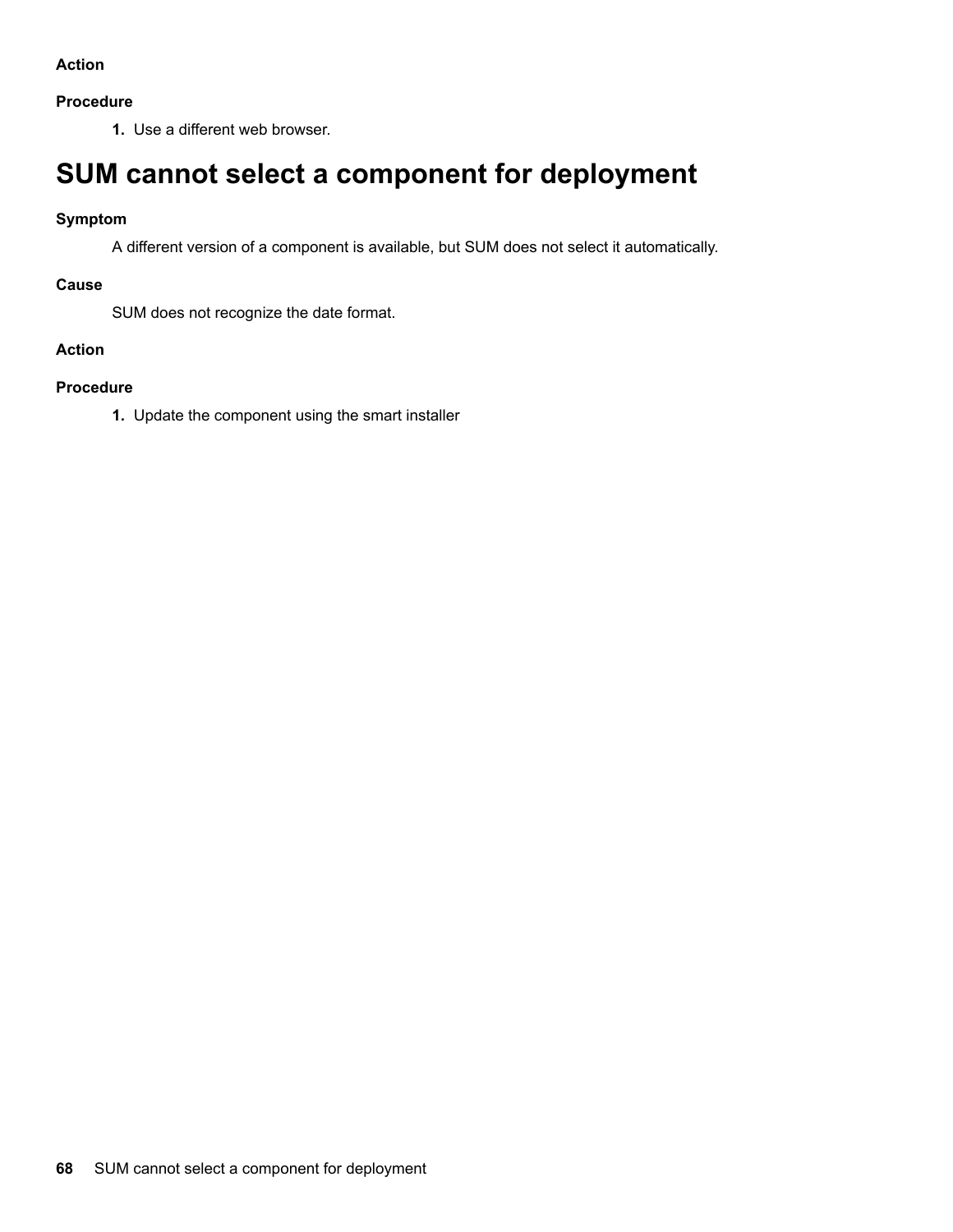# Node troubleshooting

## **SUM offline deploy fails to start on all selected servers**

#### **Symptom**

An Offline Review/Deploy action on an iLO Federation group does not start on all of the selected servers.

#### **Cause**

The management network cannot process the offline deploy request.

#### **Action**

#### **Procedure**

1. Try the offline deploy request with a smaller group of servers.

When working with multiple servers in an enclosure, Hewlett Packard Enterprise recommends limiting the group of servers to a maximum of 8.

2. Try the offline deploy request with a custom ISO that includes only the updates that apply to your .environment

## **SUM** has an issue with sudo user

#### **Symptom**

SUM does not respond when editing a node with sudo.

#### **Cause**

The user credentials might not have administrator privileges on the remote node.

#### **Action**

#### **Procedure**

1. Make sure the user that is logged in to SUM is part of the administrator group for the system.

## **The SUM Deploy button is not shown**

### **Symptom**

SUM does not display the **Deploy** button on the Deploy Nodes screen.

#### **Cause**

SUM discovered a failed dependency.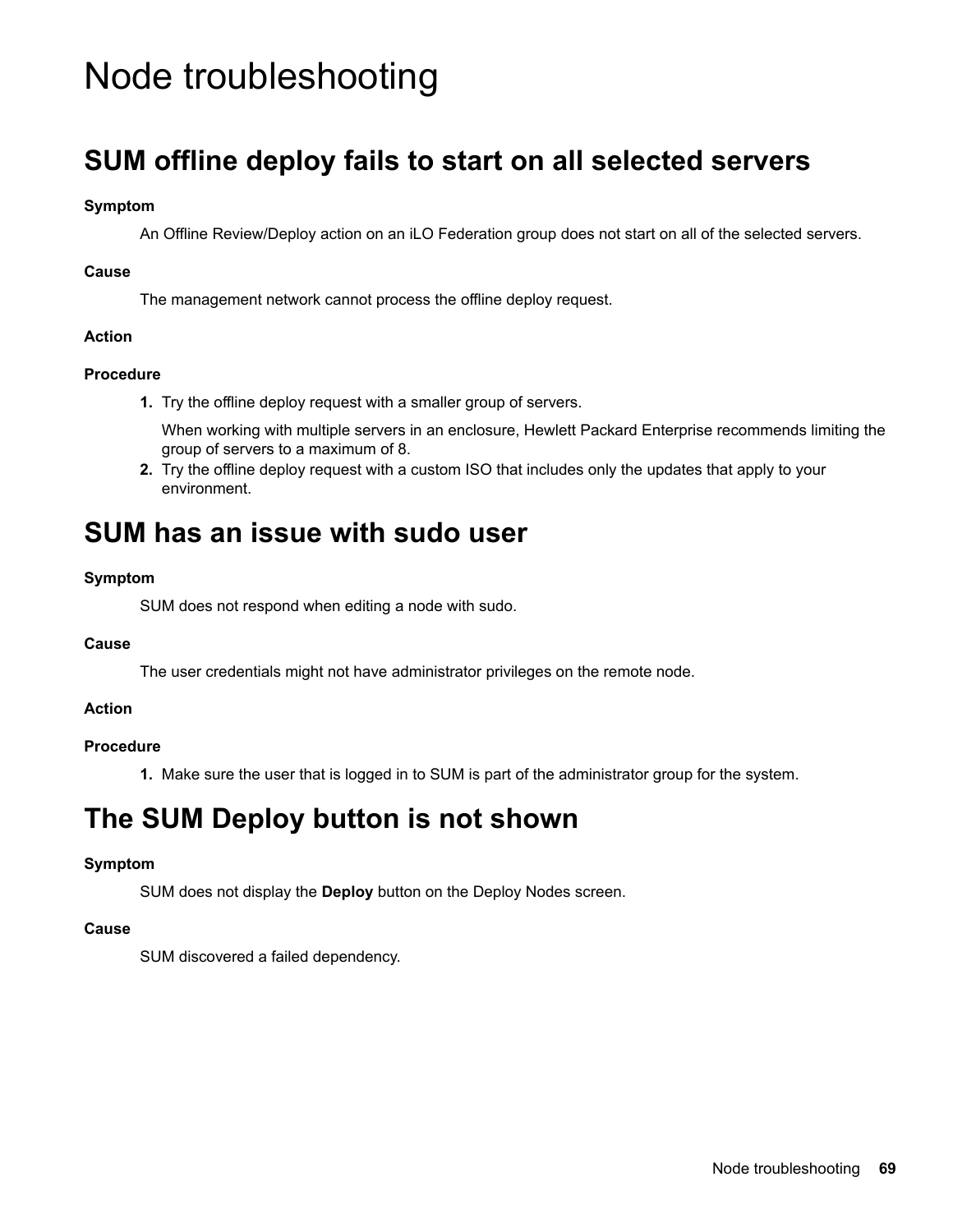#### **Procedure**

1. Make sure that SUM has resolved all dependencies before attempting to deploy updates.

# **SUM** node inventory fails

#### **Symptom**

- Inventory fails on remote Windows nodes. The node logs display the error RegOpenKeyEx failed with error ReqOpenKeyEx completed with error 997: Overlapped I/O operation is in progress.
- SUM displays an inventory error on a VMware node.
- SUM displays the error Inventory failed. The pciinfo module requires manual update on remote target for an HP-UX node.

#### **1 Solution**

#### **Cause**

This might be an issue with other processes running on the remote Windows node, for example a backup or process that accesses the registry.

#### **Action**

#### **Procedure**

1. Shut down the remote process that is accessing the registry, or run SUM locally on the node to perform inventory and deploy updates.

#### **2 Solution**

#### **Cause**

The VMware service might not be running.

#### **Action**

#### **Procedure**

- 1. Make sure the VMware service is running. Log in to the VMware ESXi Shell.
- 2. Check the provider version, type esxcli software vib list | grep smx.
- 3. Verify that the provider service is running, type /etc/init.d/sfcbd-watchdog status.
- 4. Verify that the provider responds to queries, type enum\_instances SMX\_SCInstallationService root/hpq.
- 5. To restart the service, type /etc/init.d/sfcbd-watchdog restart; /etc/init.d/sfcbd-watchdog status;

#### **3 Solution**

#### **Cause**

The polinfo. depot file is in the wrong location.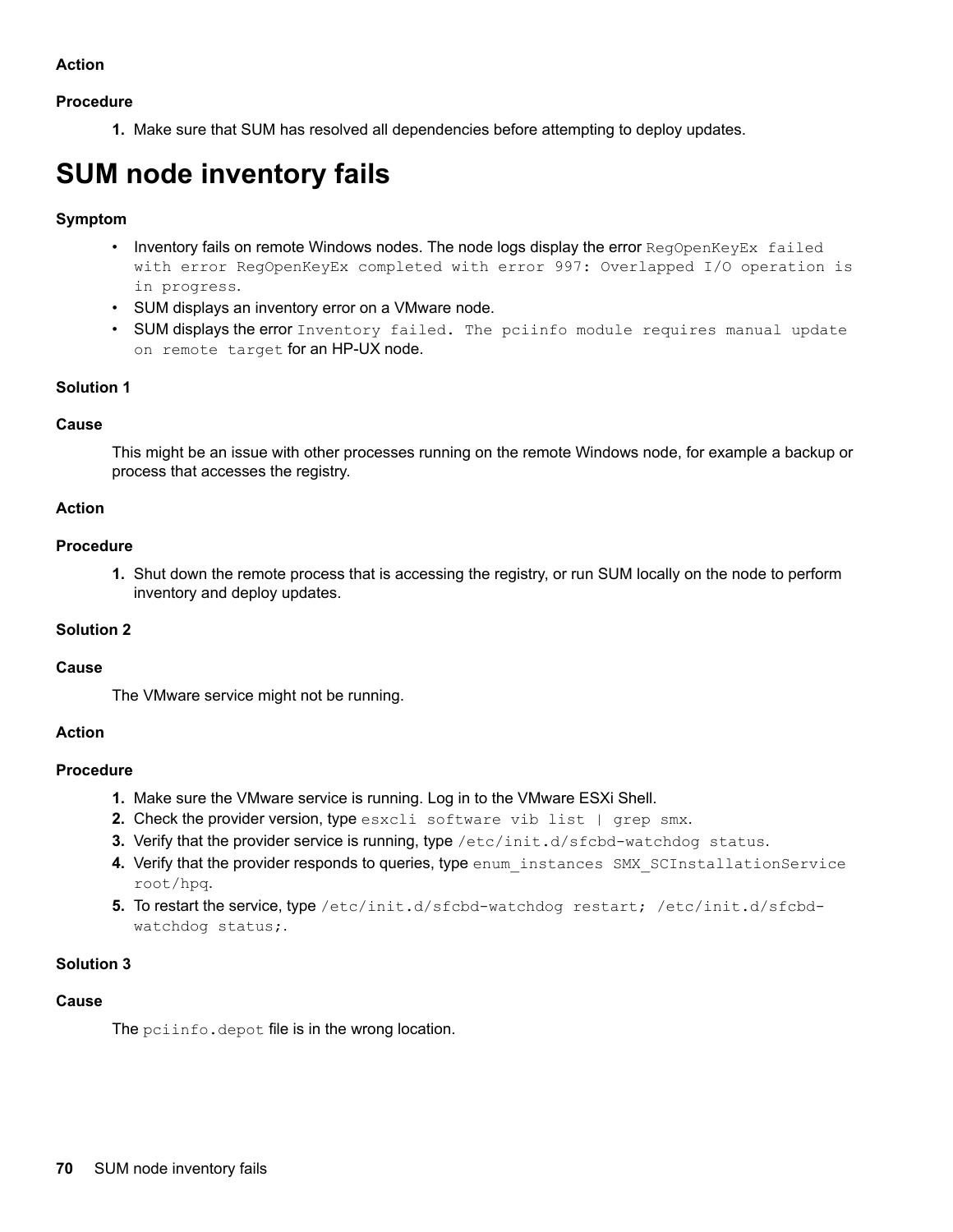#### **Procedure**

- 1. Close all tasks and back up important data on the node server.
- **2.** Log in to the node server with root privileges.
- 3. Transfer the file pciinfo.depot, located in the SUM directory /ia64/to the node server.
- 4. Run swinstall -x autoreboot=true -s 'pwd' ./pciinfo.depot PCCIINFO.
- **5.** After the update finishes, you can rerun SUM on a remote host to continue with additional updates.

## **SUM** does not detect a node

#### **Symptom**

SUM might not detect some nodes, for example, a solid-state hard drive.

#### **Cause**

Information that SUM gathers from the component might not match information from the node.

#### **Action**

#### **Procedure**

1. If SUM does not detect a node, and the component is available in the baseline, run the component outside of SUM.

## **Linux hosts do not add Windows nodes**

#### **Symptom**

SUM does not add a Windows node when running SUM on a Linux host.

#### **Cause**

SUM does not support deploying updates from a Linux host to a remote Windows node.

### **Action**

#### **Procedure**

1. Run SUM on a Windows host to add Windows nodes.

## **SUM** cannot connect to a node

#### **Symptom**

SUM displays the message Unable to login or identify node as a supported device.

#### **1 Solution**

#### **Cause**

SUM has connection issues with the remote node.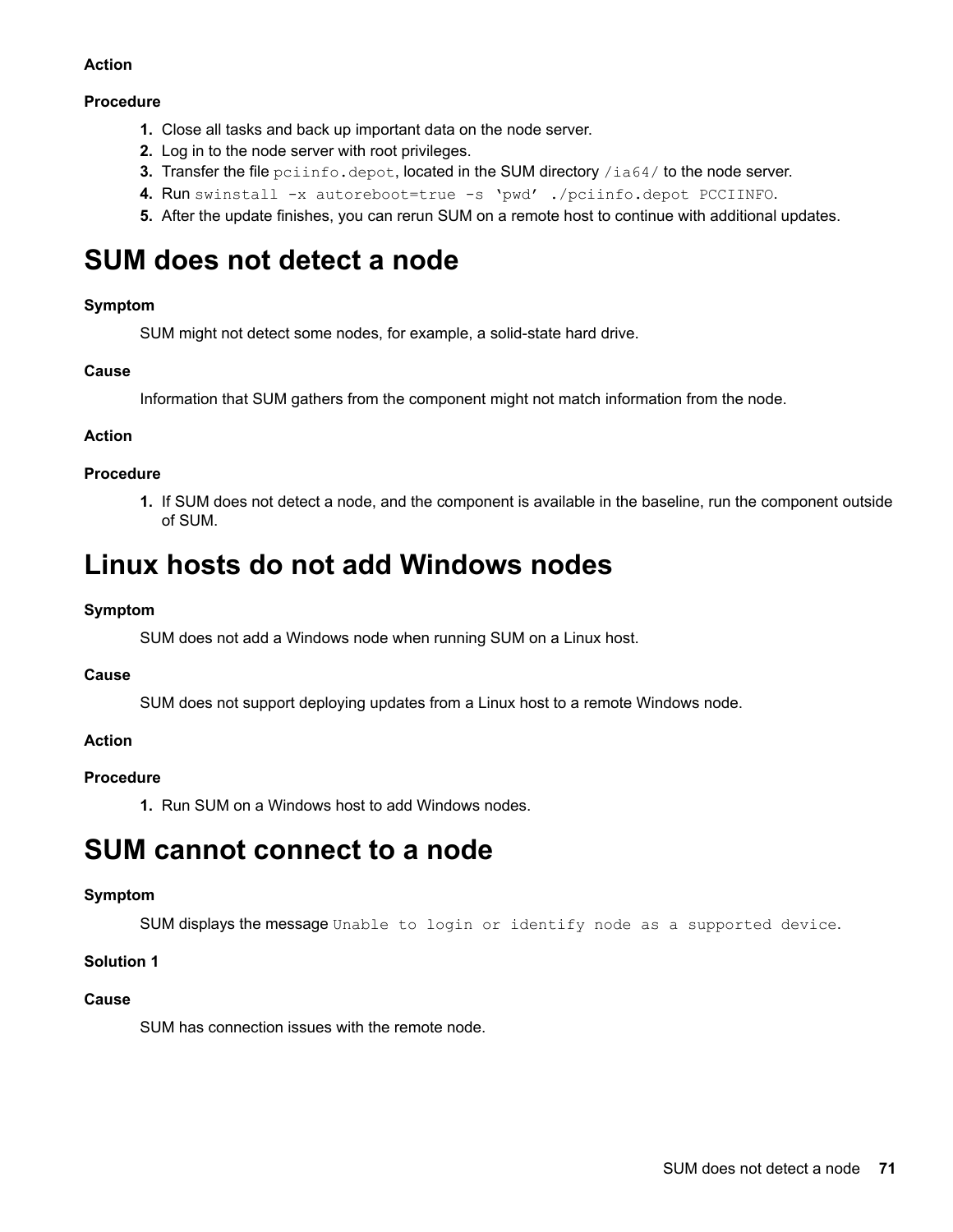#### **Procedure**

- 1. Check the following:
	- The node is active on the network.
	- Network ports are open.
	- Make sure that Windows nodes have the \$Admin share enabled.
	- Make sure that HTTP and SSH access are enabled for Linux nodes.

#### **2 Solution**

#### **Cause**

User credentials are incorrect.

#### **Action**

#### **Procedure**

1. Verify that valid user credentials are provided.

## **NIC firmware does not activate**

#### **Symptom**

NIC firmware does not activate after SUM reboots the NIC.

#### **Cause**

Confirm that all component prerequisites are met.

### **Action**

#### **Procedure**

1. Manually reboot the NIC. Select the EFI shell during the boot sequence. The update continues and reboots to HP-UX after it completes.

# H220, H221, H222, and H210 HBA adapters return an update **error**

### **Symptom**

SUM displays an update error for host bus adapters H220, H221, H222, and H210.

#### **Cause**

The host running SUM or the remote node is missing library dependencies.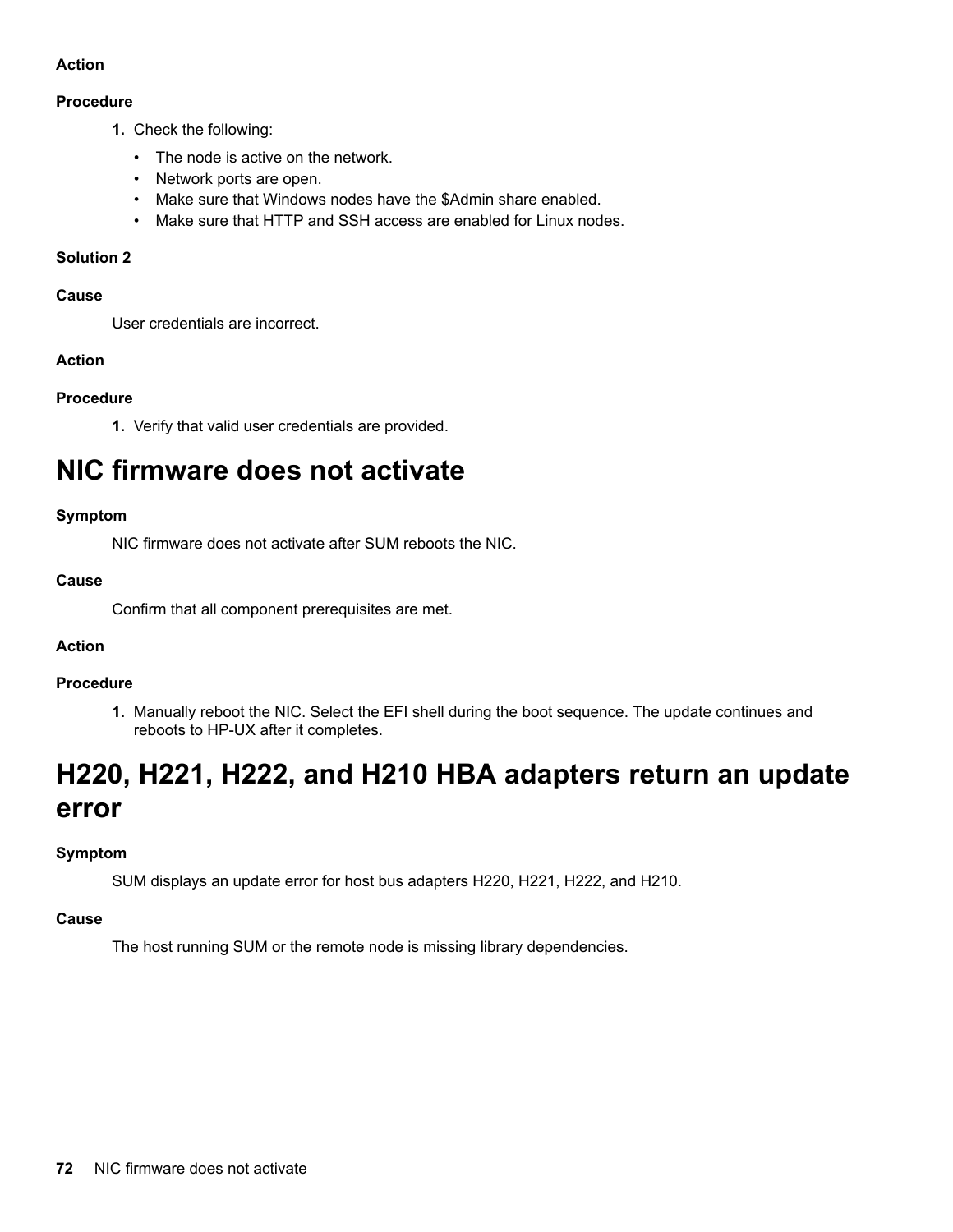### **Action**

### **Procedure**

1. View the component log, if the return code is 7, the Linux node is missing a 32-bit library dependency. For more information on the dependencies, see the SUM release notes.

# **No component version information displayed**

### **Symptom**

SUM does not display version information for a component.

### **Cause**

SUM does not read the component contents correctly.

### **Action**

### **Procedure**

1. If you know that the component is the version you want to use, run SUM in online mode and force the deployment of the component.

# **Command** open firewall does not work

### **Symptom**

The CLI command open firewall does not work on some nodes.

### **Cause**

SUM is unable to open the firewall in all instances. These include: third-party firewall applications, Linux iptables DROP entries, and firewalls with complex rules.

#### **Action**

# **Procedure**

1. When the open firewall command does not work, manually open the firewall and then SUM can manage the node.

# **Firewall error on a remote node error**

# **Symptom**

SUM reports a potential error with a firewall on a remote node.

#### **Action**

#### **Procedure**

1. Make sure that no firewall is running, network ports are open, review the  $h_{\text{ttp}}$  proxy parameter, https proxy parameter, and review the CURL proxy settings.

You can find more information about CURL proxy settings at the website **http://curl.haxx.se/docs/** manpage.html.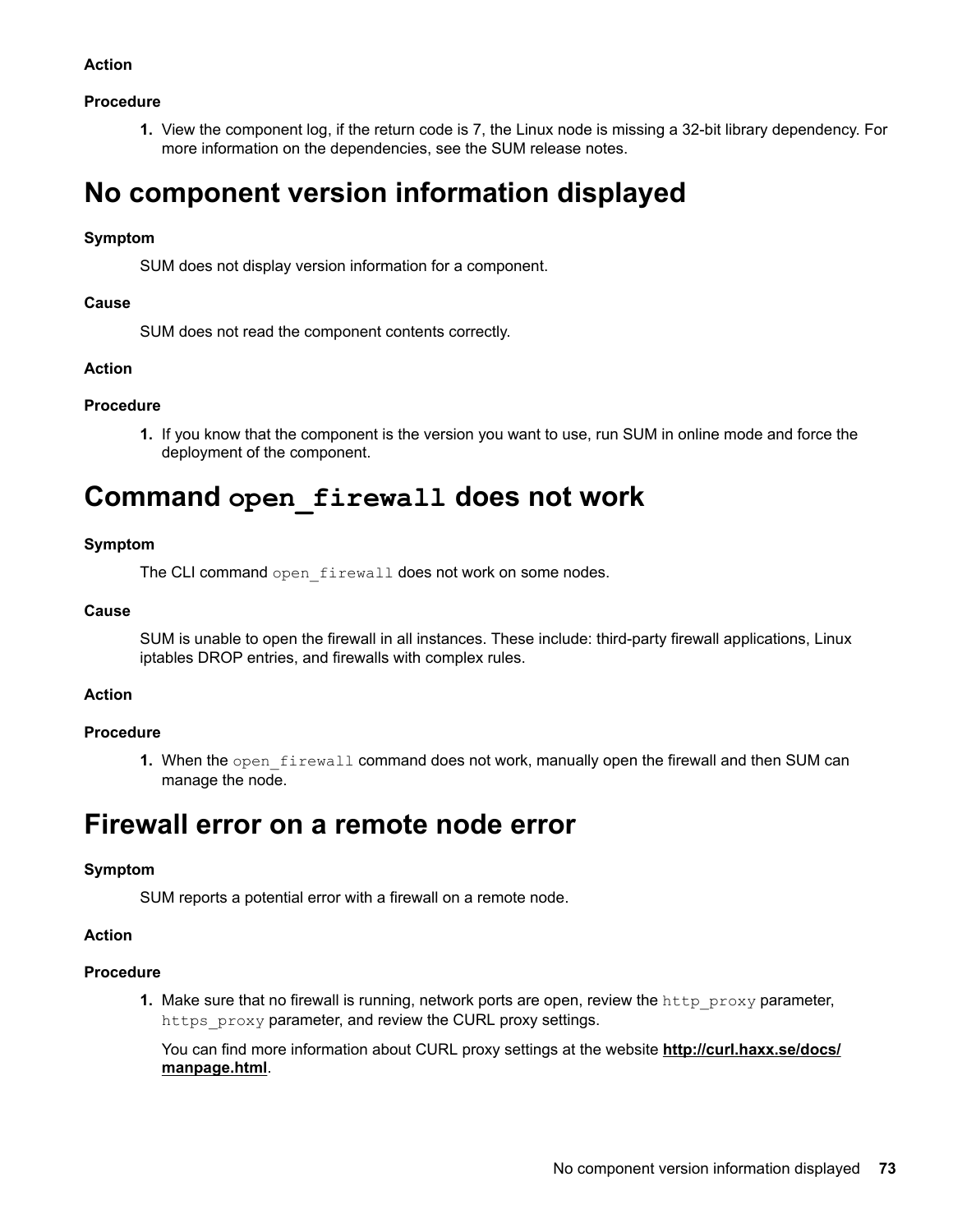You can find SuSE Linux Enterprise Server node proxy configurations in the directory  $etc/sysconfiq$ .proxy

# Determining which HPCISSS2 and HPCISSS3 drivers to **install**

# **Symptom**

Unsure which HPCISSS2 and HPCISSS3 drivers SUM installs.

# **Action**

# **Procedure**

1. If you are updating the Smart Array SAS/SATA driver, use the following table to determine which driver SUM installs if you select both the HPCISSS2 and HPCISSS3 drivers on the Review/Deploy screen:

| Installed driver version | CISSS <sub>2</sub>                                 | CISSS3                                                     |
|--------------------------|----------------------------------------------------|------------------------------------------------------------|
| <b>HPSAMD</b> driver     | Installs if<br>only this<br>driver is<br>selected. | Installs<br>CISSS3 if<br>both drivers<br>were<br>selected. |
| <b>HPCISSS2 driver</b>   | Installs and<br>updates.                           |                                                            |
| <b>HPCISSS3 driver</b>   |                                                    | Installs and<br>updates.                                   |

SUM does not overwrite an HPCISSS3 driver with HPCISSS2, or HPCISSS2 with HPCISSS3. After an update, SUM displays that the HPCISSS3 driver overwrote the HPCISSS2 driver, or HPCISSS2 overwrote HPCISSS3. When you relaunch SUM, it displays that the driver did not install and is ready to install.

If you want to install a specific driver and SUM installs the other driver, perform an update outside of SUM to install the selected driver.

# **Power PIC components not deployed to iLO Federation groups**

# **Symptom**

SUM does not deploy Power PIC components through iLO Federated Update powered by iLO Federation.

# **Cause**

Power PIC firmware for ProLiant DL580 Gen8 servers and all ProLiant Gen9 servers can be deployed online using the iLO Federated Update functionality in SUM. Power PIC firmware for all other ProLiant Gen8 servers cannot be deployed online with this functionality.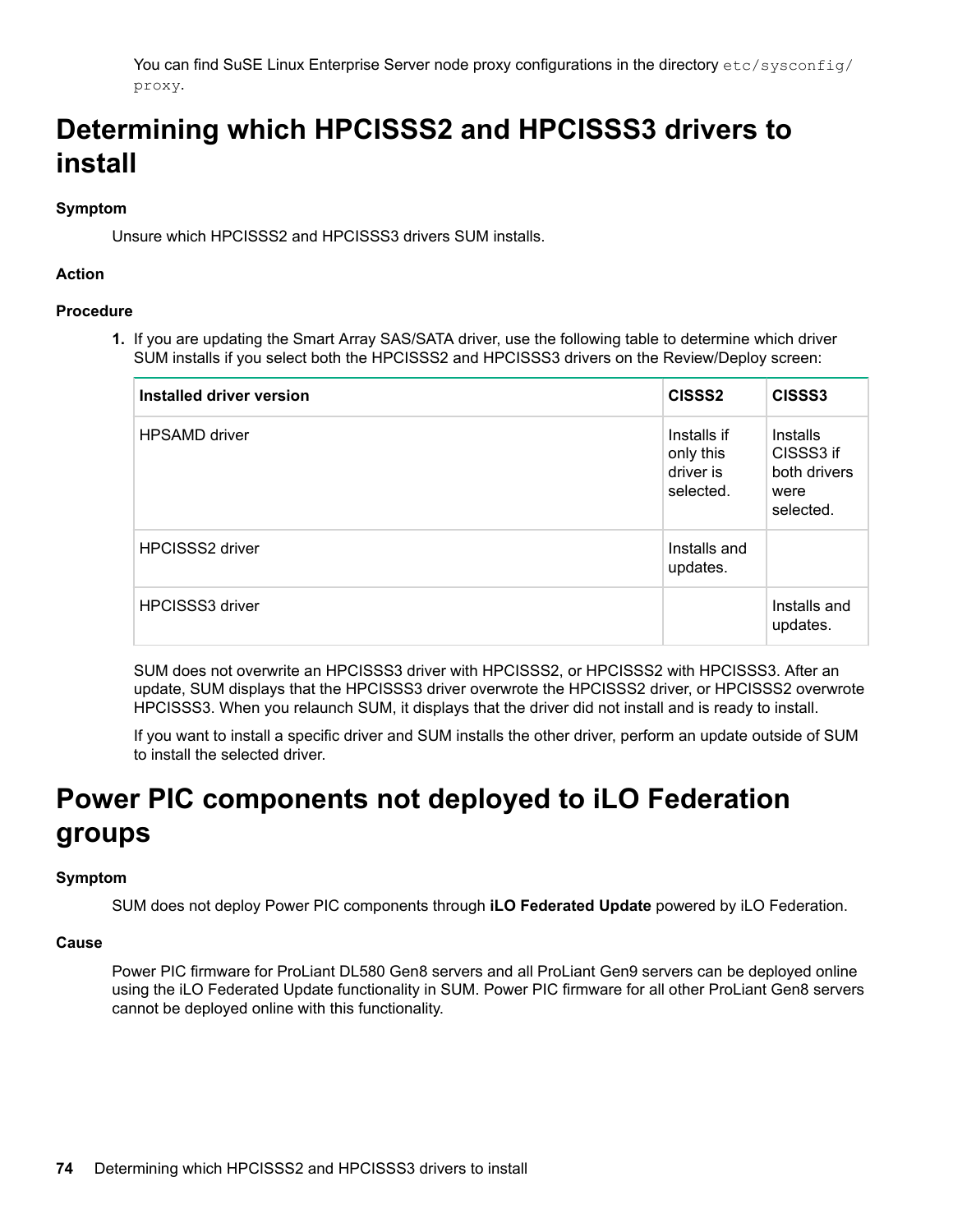# **Action**

# **Procedure**

1. Use SUM in online mode to deploy updates.

# **SUM skips Broadcom ports**

# **Symptom**

SUM does not update a Broadcom node.

# **Cause**

Broadcom port is not up when SUM attempts to deploy updates.

# **Action**

# **Procedure**

1. View the prerequisites of the appropriate driver for your network adapter installation to view the required port state.

# **SUM reports OA update incorrectly**

# **Symptom**

Fully installed OA updates are reported in SUM as failed.

### **Cause**

There is a timing issue between SUM and the target node.

# **Action**

#### **Procedure**

1. Close and restart SUM, and then run inventory on the node to detect the component version details.

# **SUM does not deploy to Windows cluster nodes**

# **Symptom**

Unexpected issues occur when deploying updates to nodes that are part of Windows clusters.

#### **Cause**

SUM does not support Windows clustering environments.

# **Action**

# **Procedure**

1. Do not use SUM to deploy updates to nodes in Windows clusters.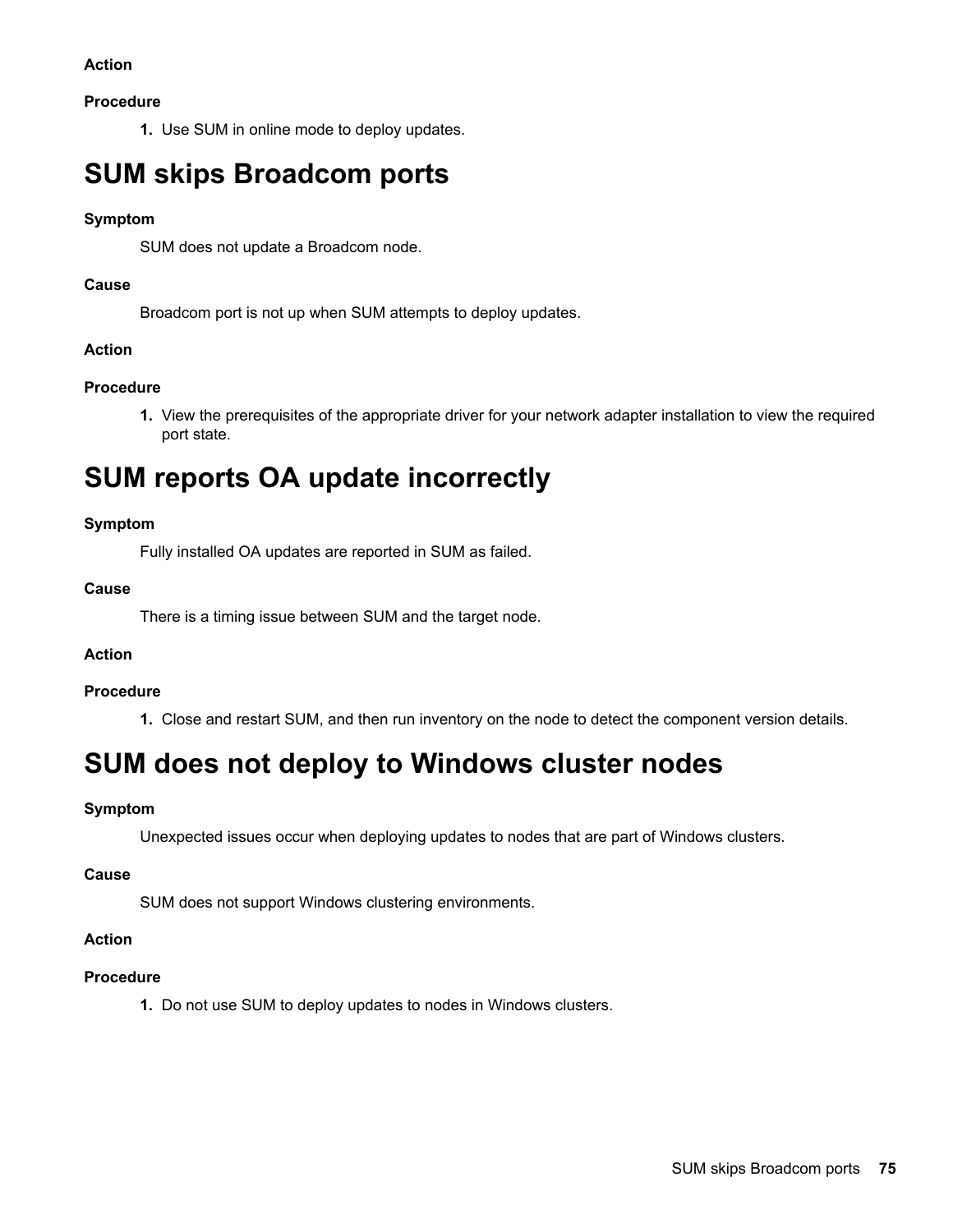# VMware troubleshooting

# **RPM** updates do not deploy to VMware nodes

# **Symptom**

SUM does not deploy RPM updates to VMware ESXi nodes.

# **Cause**

RPM packages only support Linux nodes.

# **Action**

# **Procedure**

1. No action.

# **Custom baselines include RPM components for VMware nodes**

# **Symptom**

Custom baselines created for VMware nodes include RPM components.

# **Cause**

Linux node type is selected.

# **Action**

# **Procedure**

1. Create a custom baseline and make sure that no Linux operating systems are included in the filters.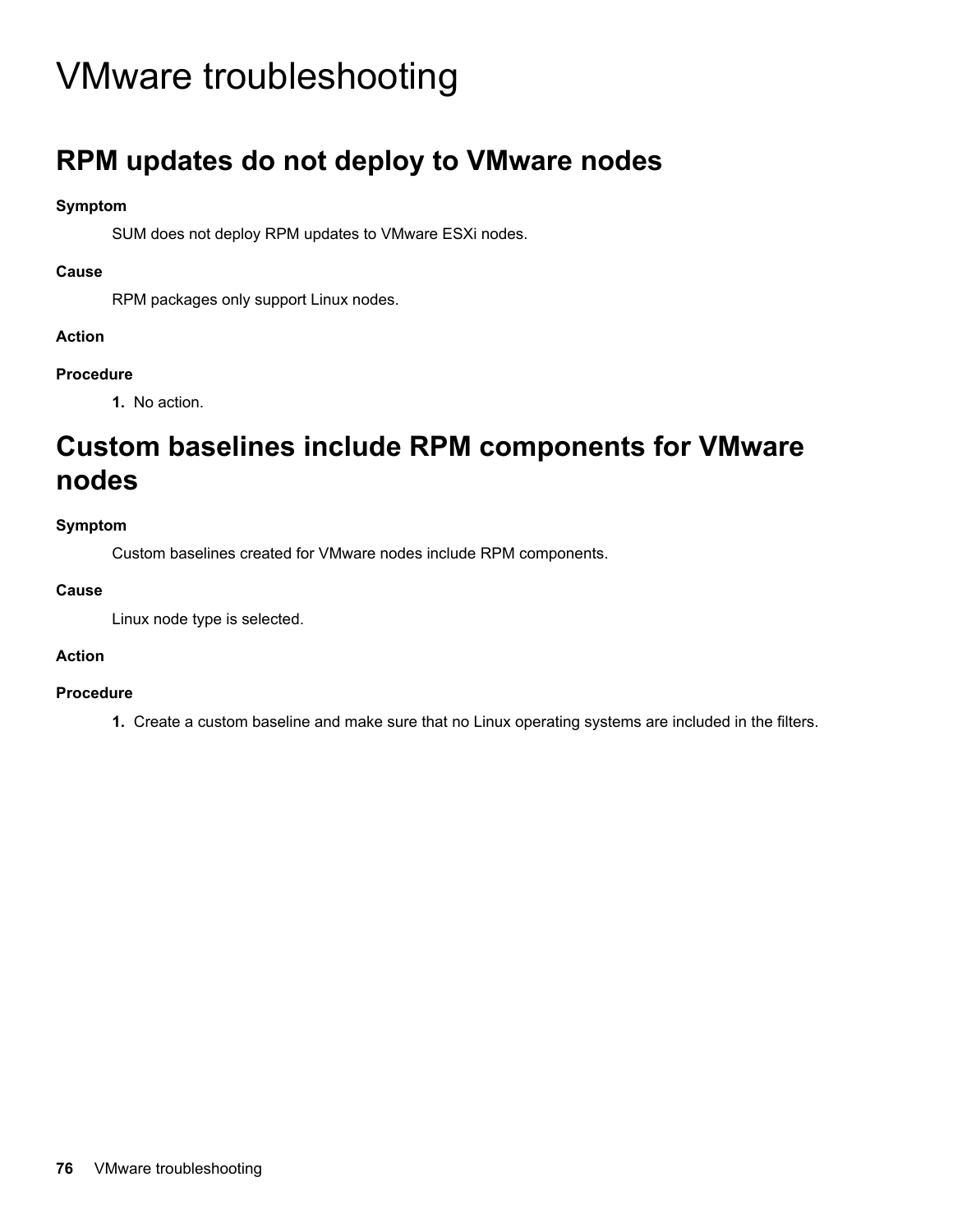# Reports troubleshooting

# **SUM** does not generate reports

# **Symptom**

SUM cannot generate reports for a node.

# **Cause**

The node is offline or SUM cannot access the node.

# **Action**

# **Procedure**

1. Make sure the node if online, that the firewall is open, and SUM can ping the node.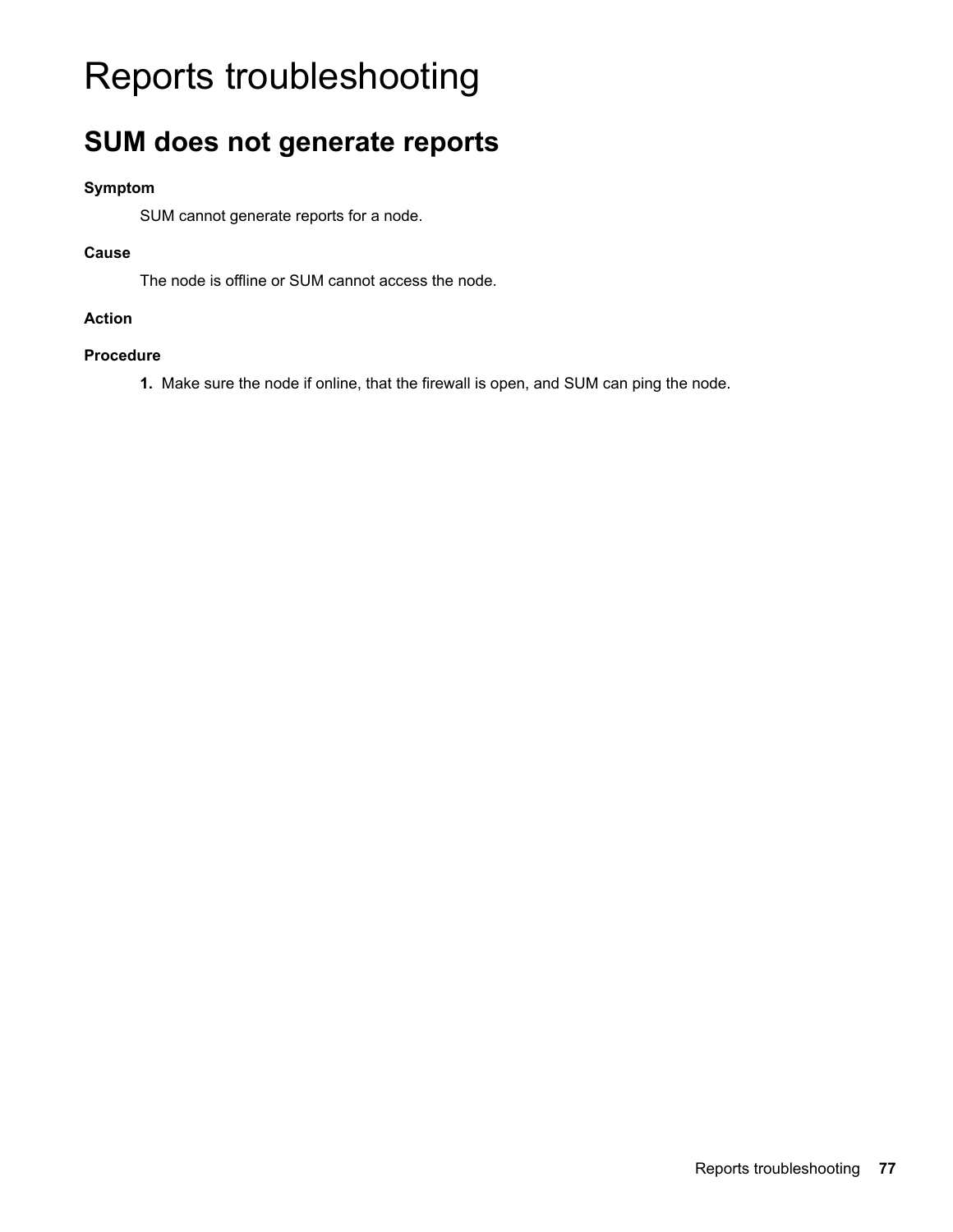# SUM engine troubleshooting

# **SUM** unexpectedly logs off users

# **Symptom**

SUM logs out a user after an extended inactive period.

# **Cause**

This is intentional. After an extended period of no activity, SUM logs out users.

# **Action**

# **Procedure**

1. Log in to SUM with your user credentials.

# **SUM** displays zero free space on a drive

# **Symptom**

SUM displays a warning that there is no free disk space when an available disk has more than 4 TB available.

# **Action**

# **Procedure**

- 1. In GUI mode, select Ignore Warnings on the Deploy screen.
- 2. In CLI mode, include the /ignore warnings parameter.
- 3. In Inputfile mode, include the parameter **IGNOREWARNINGS=YES**.

# **Text is not translated**

# **Symptom**

Some text on screens is not translated.

# **Action**

# **Procedure**

1. No action. This is a known issue that will be fixed in a future version.

# **Error message "Multiple connections to a server or shared** resource by the same user..."

# **Symptom**

SUM displays the error message "Multiple connections to a server or shared resource by the same user...".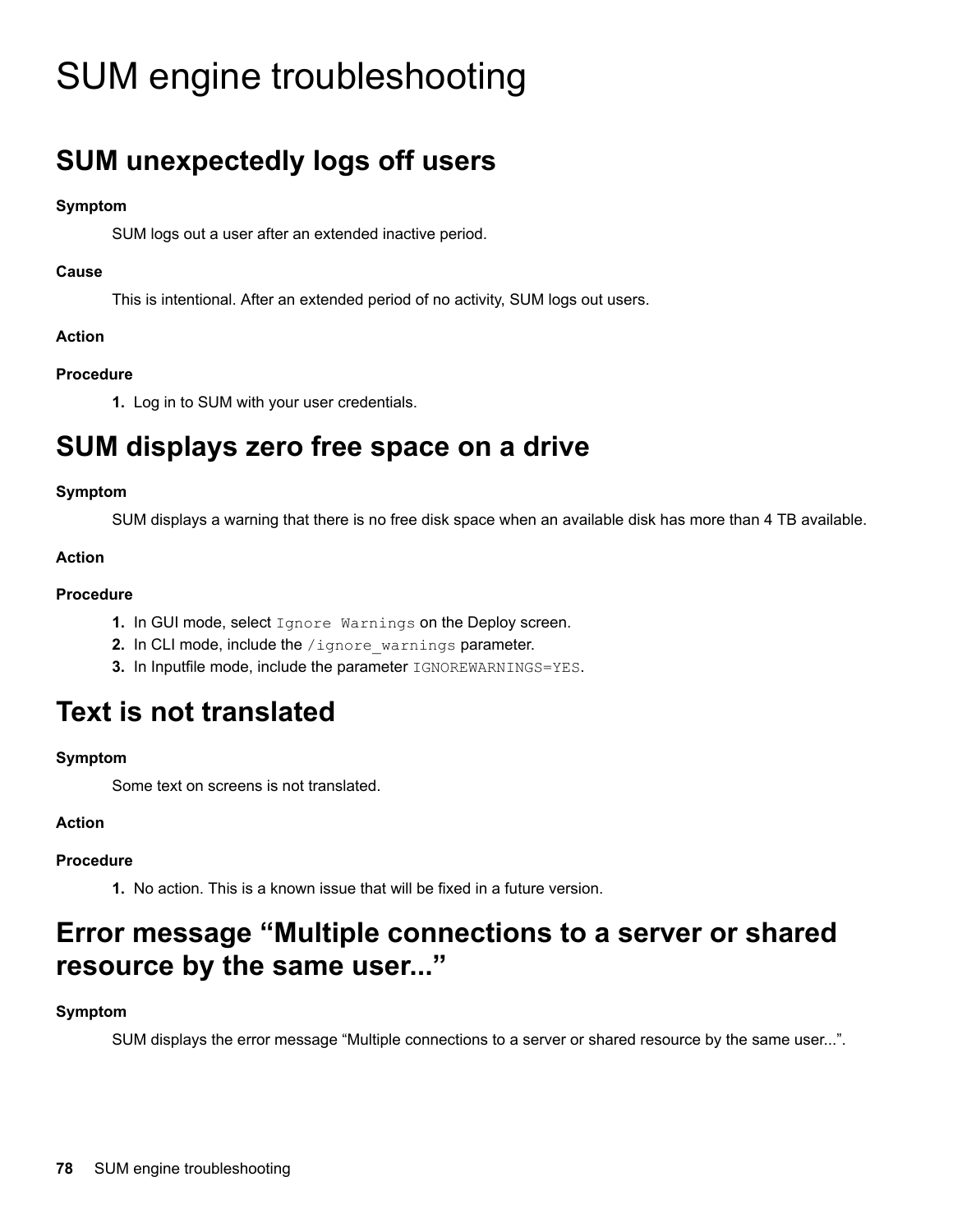### **Cause**

SUM uses the admin\$ share function on Windows-based servers to copy files and perform required operations on remote node servers. If SUM detects multiple connections to the remote Windows node, it might display "Multiple connections to a server or shared resource by the same user, using more than one user name, are not allowed. Disconnect all previous connections to the server or shared resource and try again."

If SUM displays the error check for open <filepath>admin\$</filepath> shares on the remote node you want to update, and remove the connections. Use the following commands to check for open shares and delete them:

### **Action**

### **Procedure**

- 1. Open a command prompt window.
- 2. Type net use.
- **3.** If open connections on the remote node are found, type: net use <node admin share> /delete
- 4. Attempt the operation in SUM that caused SUM to display the error.

# **SUM** reports port errors

### **Symptom**

SUM reports errors with blocked ports or does not disconnect from ports.

### **Action**

### **Procedure**

- 1. Close SUM and then reboot the system.
- 2. Clear the ports used in hpsum.ini.
- 3. Launch SUM.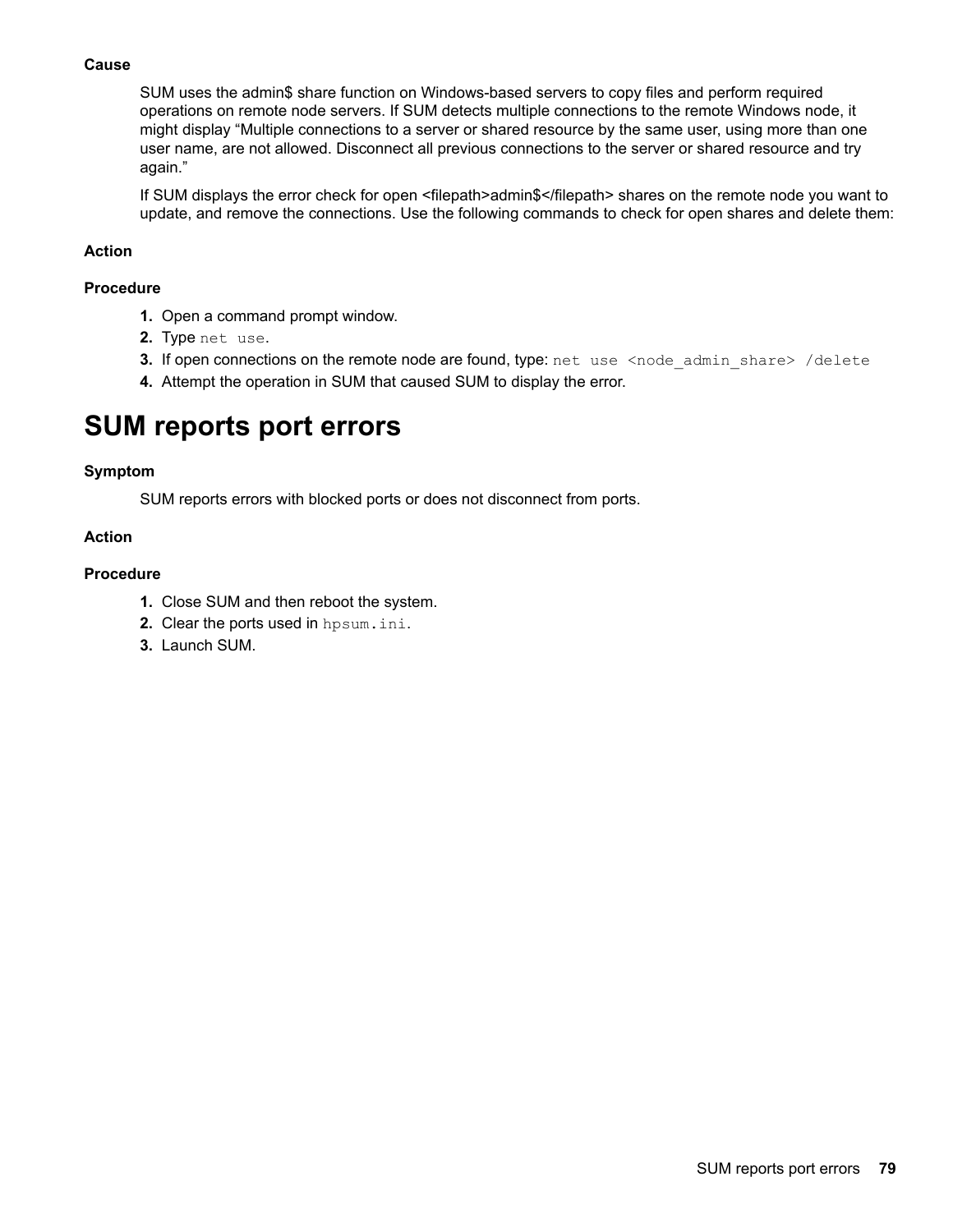# Running commands in interactive CLI mode

# **Updating SUM from command lines**

SUM provides methods to run system commands outside the GUI.

- CLI:Allows you to add all parameters in one command line, and then use the silent parameter to execute the entire sequence on multiple nodes without any user interaction. You can update one or more nodes using this method.
- CLI with Input Files: Allows you to add all parameters to a text file, and then call SUM using the inputfile command with the text filename as the parameter. Using the input file method allows you to provide a larger number of nodes to update. For more information about using CLI and CLI with Input Files, see the SUM CLI quide.
- Interactive CLI: Provides an interactive method for each step of a process. This method is similar to using the GUI but you provide individual commands instead. SUM interactive CLI runs a single command at a time. Using this method allows you to have nodes a different stage of update. For example, you can have one node in the inventory phase, one node in the deployment phase, and another node that you are .adding
- Firmware RPMs: The SUM RPM deployment is a Linux-only RPM deployment method.
- Smart Update Tools (SUT):SUT allows you to run scripts that can deploy updates to your nodes. Before running SUT, configure the component. For more information on using SUT, see the Smart Update Tools .*Guide User*

The SUM binary executable maintains state information as needed on a per-session basis. SUM saves this information in the hpsum, ini file. This file is in the  $\tan\theta$  the  $\theta$  in instantion in Windows and /tmp/HPSUM/ in Linux. SUM stores the user, session ID, host, and port information. This information enables you to log in and run SUM using different credentials.

For more information on using SUM or editing the hpsum, initile, see SUM user quide.

# **Deploying nodes**

The following steps link to the basic instructions to deploy a node.

# **Procedure**

- **1.** Add a node and a baseline. For more information, see **[add](#page-81-0)** on page 82.
- 2. Perform [inventory](#page-100-0). For more information, see **inventory** on page 101.
- 3. Deploy the updates. For more information, see **[deploy](#page-89-0)** on page 90.
- 4. Generate reports. For more information, see [generatereports](#page-92-0) on page 93

# **abort**

# **Description**

Safely terminates any command.

# **Syntax**

```
hpsum abort [--nodes [nodelist]]
```
# **Parameters**

```
nodes--
<nodelist<
```
A list of the nodes (full hostname or IP address) on which to perform the abort operation. If you do not specify nodes, the command terminates all tasks for all nodes.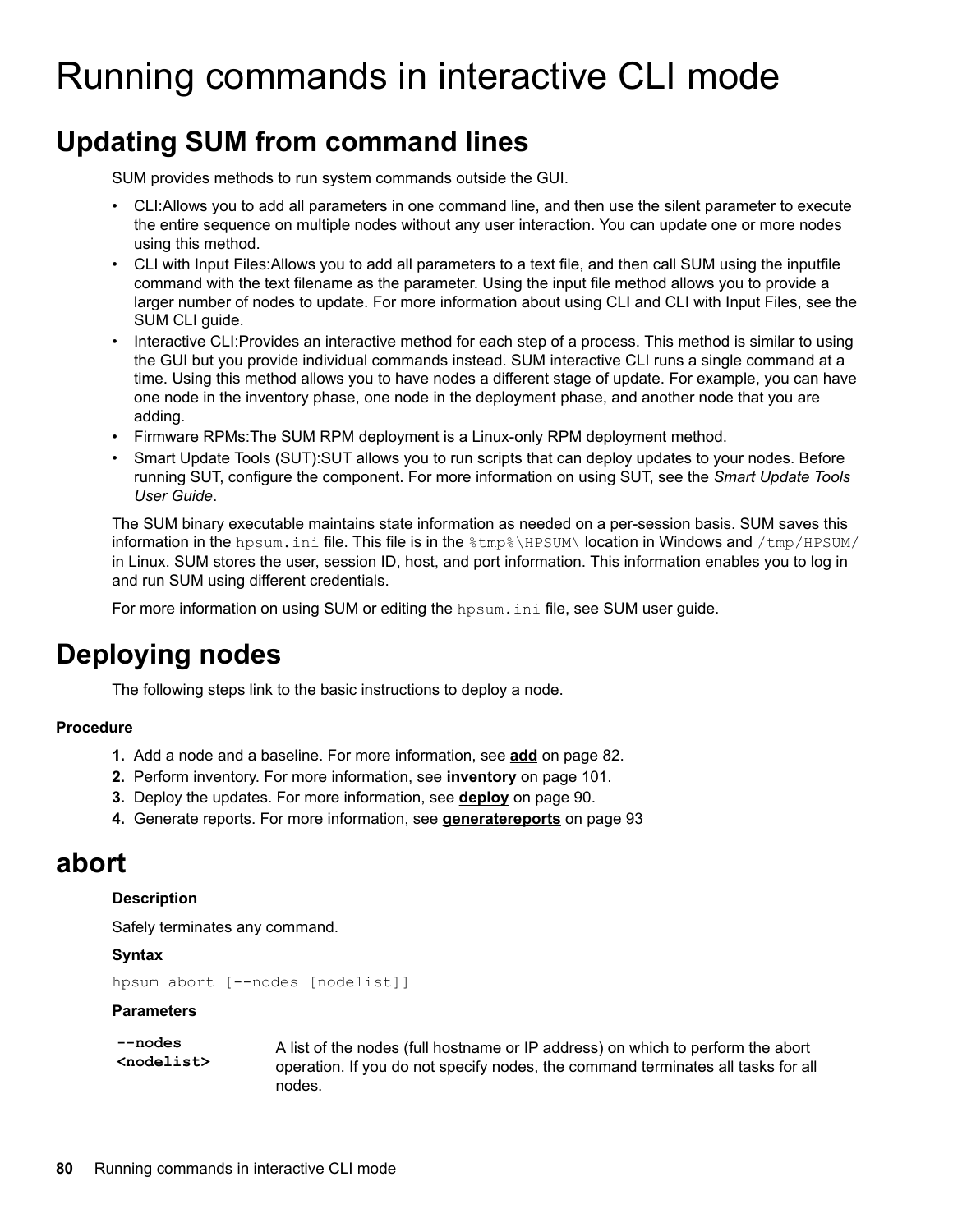#### **Restrictions**

You cannot abort processing a local baseline.

The abort command does not terminate deployments on OA, VC, iLO, or switch nodes.

# **Windows** usage

C:\>hpsum abort /nodes 100.2.3.4 100.2.3.5

#### **Linux** usage

 $$./hpsum abort --nodes 100.2.3.4 100.2.4.5$ 

#### **Return** codes

| SUCCESS NO REBOOT      | Windows code: 0<br>Linux code: $0$<br>Text: The command was successful.    |
|------------------------|----------------------------------------------------------------------------|
| <b>FAILURE GENERAL</b> | Windows code: -1                                                           |
|                        | Linux code: 255                                                            |
|                        | Text: A general failure occurred. For details, see the<br>logs.            |
| FAILURE BAD PARM       | Windows code: -2                                                           |
|                        | Linux code: 254                                                            |
|                        | Text: A bad input parameter was encountered. For details,<br>see the logs. |
| FAILURE COMMAND FAILED | Windows code: -4                                                           |
|                        | Linux code: 252                                                            |
|                        | <b>Text:</b> The command failed. For details, see the logs.                |

# **activate**

#### **Description**

Activates any updates previously staged or installed. This can involve rebooting or other processes based on specific devices.

#### **Syntax**

hpsum activate --nodes <nodelist> --cancelpending

# **Parameters**

- --nodes <nodelist> A list of the nodes (full hostname or IP address) on which to perform the activate nodes operation. If you do not provide any, the command applies to all nodes in the session.
- --cancel Pending When specified, the parameter cancels the pending firmware update instead of activating it. This parameter is available for Integrity iLO nodes only.

# **Restrictions**

The activate command only applies to the Integrity iLO and server nodes.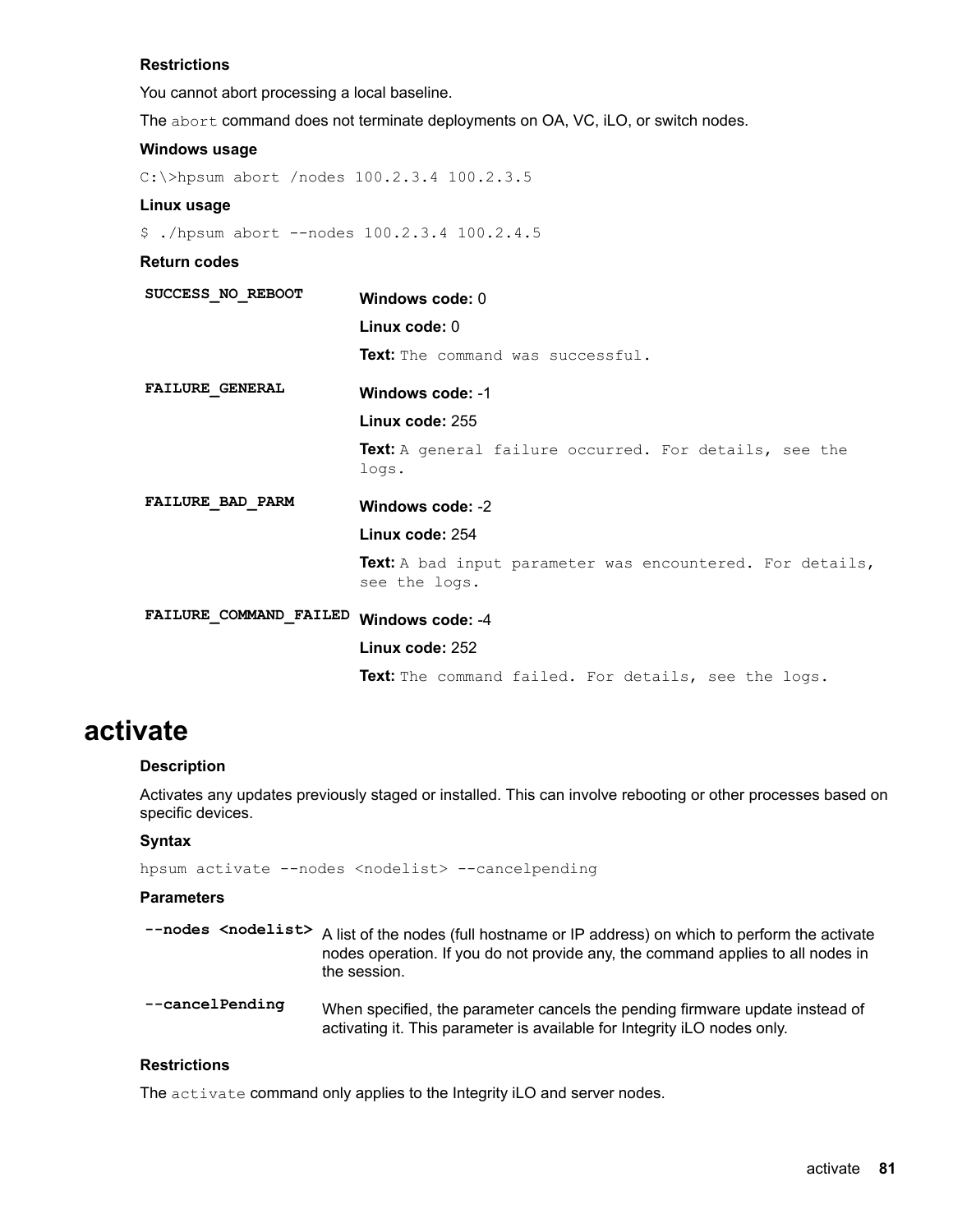#### <span id="page-81-0"></span>**Windows** usage

 $C:\rangle$  hpsum activate /nodes 10.0.0.1 10.0.0.2 **Linux** usage \$ ./hpsum activate --nodes 10.0.0.1 10.0.0.2 **Return** codes SUCCESS\_NO\_REBOOT Windows code: 0 **Linux** code: 0 Text: The command was successful.  $SUCCES_NOT\_REQUIRED$  Windows code: 3 **Linux** code: 3 Text: The command completed successfully, but was not required or everything was already current. (No activation was needed) FAILURE\_GENERAL Windows code: -1 **Linux code: 255** Text: A general failure occurred. For details, see the .logs -2 **:code Windows PARM\_BAD\_FAILURE** Linux code: 254 Text: A bad input parameter was encountered. For details, see the logs. FAILURE\_COMPONENT\_FAILED Windows code: -3 **Linux code: 253** Text: The installation of the component failed. FAILURE\_COMMAND\_FAILED\_\_Windows code: -4 **Linux code: 252** Text: The command failed. For details, see the logs.

# **add**

#### **Description**

Adds baselines or nodes to the current working set for the current session.

#### **Syntax**

hpsum add --nodes hpsum add --baselines

#### **Parameters**

Parameters given immediately after the /nodes command, but used before a node, are considered global parameters. These parameters apply to all the nodes specified in the command. For example: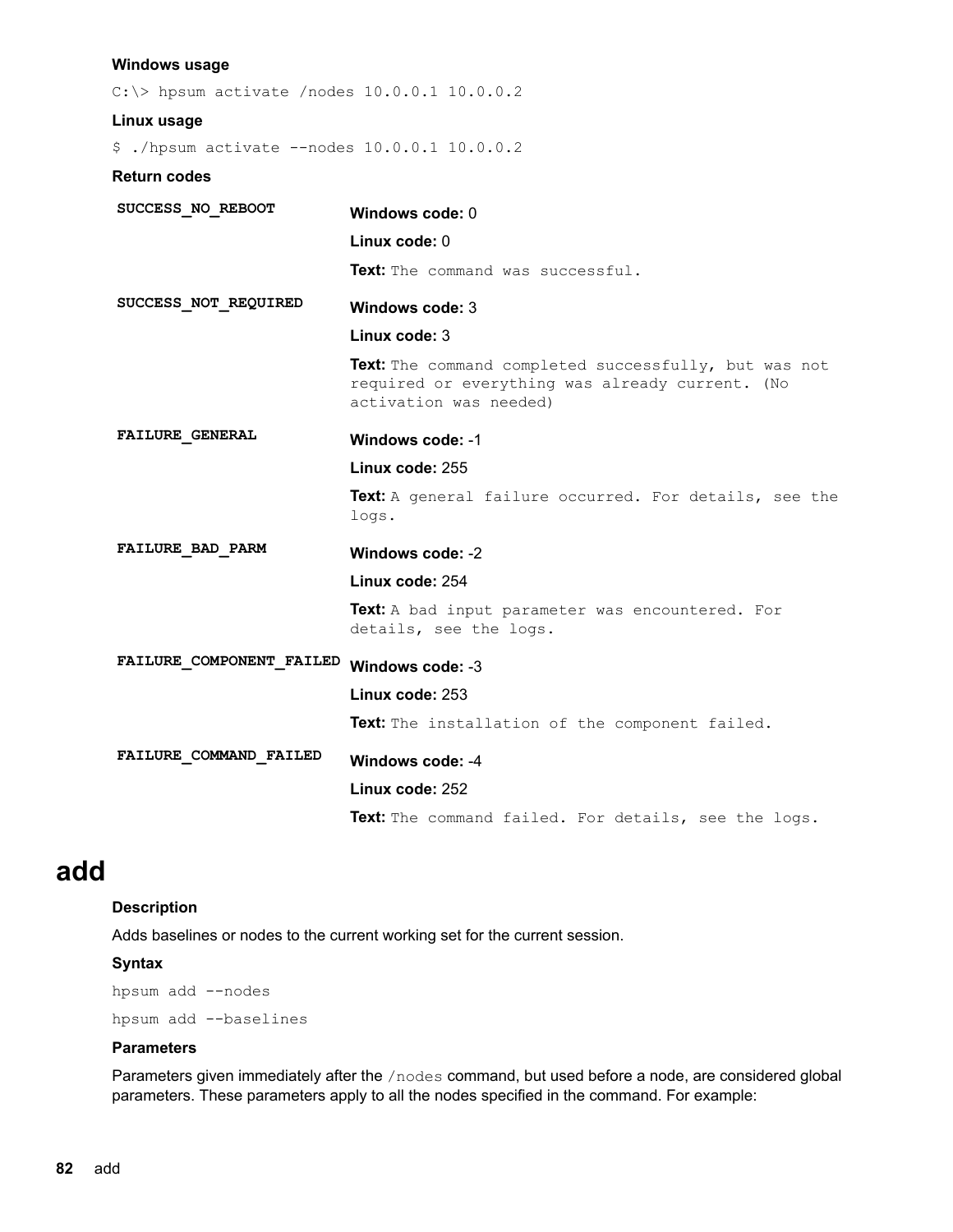hpsum add /nodes user=user1 password=password1 type=linux 192.168.1.2 192.168.1.10

The parameters user, password, and type apply to both nodes.

Parameters used after a specified node apply to that node only.

hpsum add /nodes 192.168.1.15 user=user2 password=password2 type=linux 192.168.1.17 user=user3 password=password3 type=windows

The parameters user2, password2, and linux apply to node 192.168.1.15. The parameters user3, password3, and windows apply to  $192.168.1.17$ .

#### **Node parameters**

| --nodes <nodeslist></nodeslist> | Object to perform the add operation. The items in the<br>list should be delimited by spaces. You can specify<br>the user and password globally for all nodes.                     |
|---------------------------------|-----------------------------------------------------------------------------------------------------------------------------------------------------------------------------------|
|                                 | domain name: localhost                                                                                                                                                            |
|                                 | ip: $127.0.0.1$                                                                                                                                                                   |
|                                 | $i$ pv $6:$ : $1$                                                                                                                                                                 |
|                                 | Add either nodes or baselines. Do not add both in the<br>same command.                                                                                                            |
|                                 | If you are adding a VC node, use the IP address of<br>the primary Enet module. All VC modules installed,<br>including FC modules, are updated through the<br>primary Enet module. |
| $type =$ < node $type$          | This parameter defines the node type. Use this as<br>both a local and global parameter. SUM supports<br>node types:                                                               |
|                                 | windows                                                                                                                                                                           |
|                                 | linux                                                                                                                                                                             |

Use the IP address of a primary Enet module. VC nodes require oa username and oa password. If you add a VC node, include the following attributes: oa username and oa password.

oa•

ilo•

• virtual connect

- vmware
- hpux
- sas switch
- fc switch
- $sd2$
- moonshot
- unknown•

user=<user\_name> **name> has Example**: user=john doe@example.com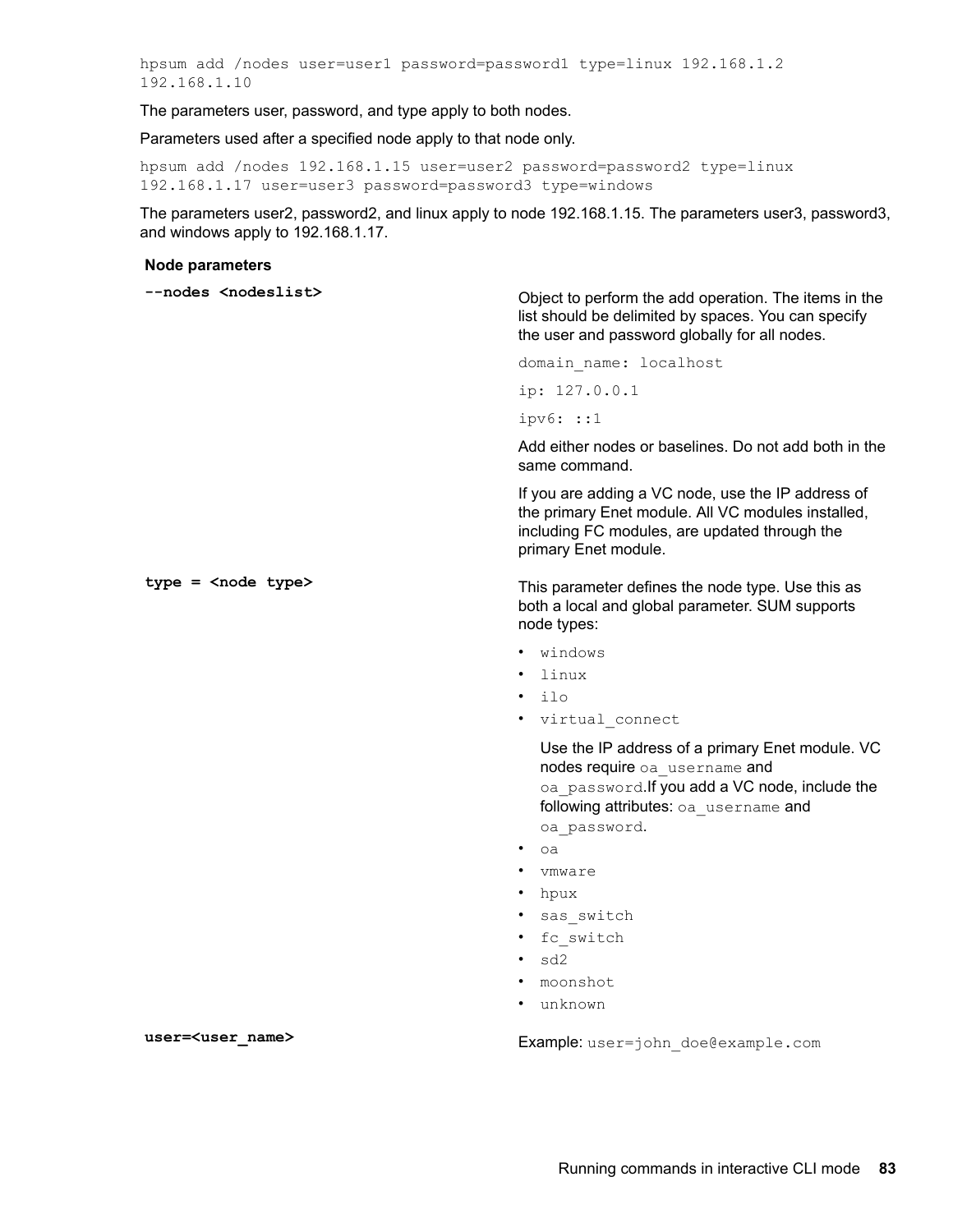|                                                          | This provides the username credentials for the node.<br>If you do not enter this on the command line, SUM<br>prompts for the username.  |
|----------------------------------------------------------|-----------------------------------------------------------------------------------------------------------------------------------------|
|                                                          | Use this as both local and global parameters.                                                                                           |
| password= <password></password>                          | Example: password=userpassword                                                                                                          |
|                                                          | The user password credentials for the node. If you do<br>not enter this on the command line, SUM prompts for<br>the password.           |
|                                                          | Use this as both local and global parameters.                                                                                           |
|                                                          | SUM supports Windows domains accounts for user<br>credentials.                                                                          |
| su user= <super userid=""></super>                       | Example: user=su john doe@example.com                                                                                                   |
|                                                          | The username for the super user.                                                                                                        |
| su_password= <super_user_password></super_user_password> | Example: password=su userpassword                                                                                                       |
|                                                          | The password for the super user.                                                                                                        |
| use_sudo                                                 | Use credentials as sudo credentials.                                                                                                    |
|                                                          | Potential options:                                                                                                                      |
|                                                          | true                                                                                                                                    |
|                                                          | false                                                                                                                                   |
| switch username= <switch a="" username=""></switch>      | Username for a Moonshot switch A. If the username<br>for switch B is the same as switch A, then this value<br>applies to both switches. |
|                                                          | <b>NOTE:</b>                                                                                                                            |
|                                                          | You can assign switch B credentials using the<br>setattributes command.                                                                 |
| switch password= <switch a="" password=""></switch>      | Password for a Moonshot switch A. If the password<br>for switch B is the same as switch A, then this value<br>applies to both switches. |
|                                                          | <b>NOTE:</b>                                                                                                                            |
|                                                          | You can assign switch B credentials using the<br>setattributes command.                                                                 |
| switch enable= <enable password=""></enable>             | Enables switch A for the Moonshot node. You can use<br>this value for the A and B switches if the password is<br>the same.              |
| vcenter host                                             | This is the address of the VMware vCenter when<br>VMware is in lock-down mode. Use these parameters<br>along with vcenter_username and  |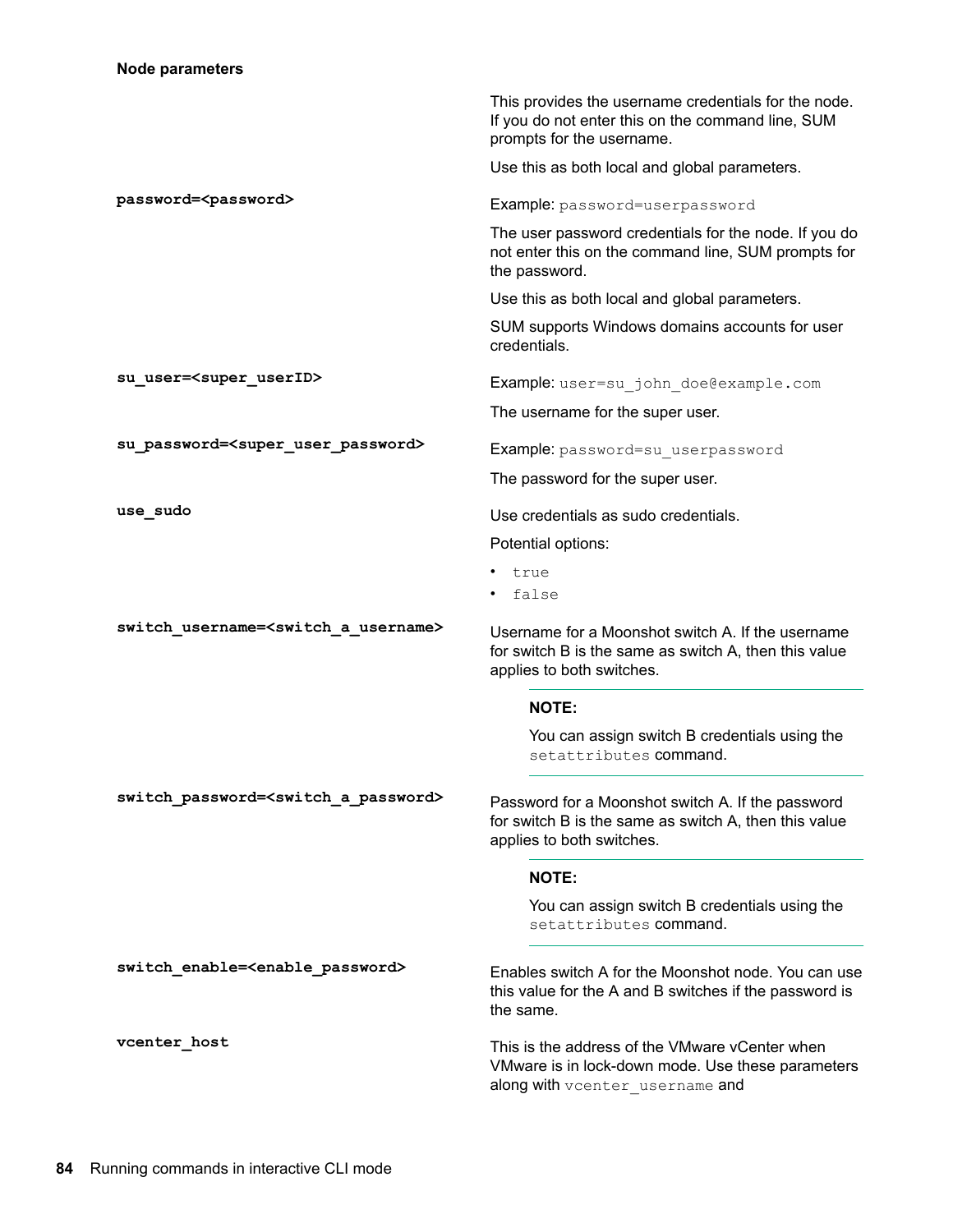|                                                         |                 | vcenter password to establish a connection with a<br>VMware host that is in lock-down mode.                                                       |
|---------------------------------------------------------|-----------------|---------------------------------------------------------------------------------------------------------------------------------------------------|
| vcenter username                                        |                 | This is the user account to establish a connection with<br>a VMware host.                                                                         |
| vcenter_password                                        |                 | This is the account password to establish a<br>connection with a VMware host.                                                                     |
| use sshkey                                              |                 | Potential options:                                                                                                                                |
|                                                         |                 | • true<br>false                                                                                                                                   |
|                                                         |                 | Linux nodes only. Use privatekeyfile and<br>passphrase (optional) with this command.                                                              |
| privatekeyfile= <pem absolute="" file="" path=""></pem> |                 | Enter the absolute address for the private key. The<br>private key must be in PEM format.                                                         |
|                                                         |                 | Use this as both local and global parameters.                                                                                                     |
| passphrase= <passphrase></passphrase>                   |                 | (Optional) Enter the passphrase for the private key.                                                                                              |
|                                                         |                 | Use this as both local and global parameters.                                                                                                     |
| <b>Baseline parameters</b>                              |                 |                                                                                                                                                   |
| --baselines <directory path=""></directory>             |                 | Use this parameter to add local baselines by specifying the<br>directory. If you are adding an HTTP baseline, use the<br>save location parameter. |
| save location= <working location=""></working>          | download.       | Directory where you want to save HTTP baselines you                                                                                               |
| type= <baseline_type></baseline_type>                   | baseline types: | This parameter defines the baseline type. SUM supports                                                                                            |
|                                                         | http            |                                                                                                                                                   |
|                                                         | hpe.com         | ftp-SUM no longer supports downloading baselines from                                                                                             |
|                                                         |                 | unc (Windows only)                                                                                                                                |
|                                                         |                 | <b>NOTE:</b>                                                                                                                                      |
|                                                         |                 | Make sure that the UNC directory is not open in the<br>localhost system.                                                                          |
| unc username= <unc username=""></unc>                   | (Windows only). | Enter the username for the UNC directory path. Valid for                                                                                          |
| unc password= <unc password=""></unc>                   | (Windows only). | Enter the password for the UNC directory path. Valid for                                                                                          |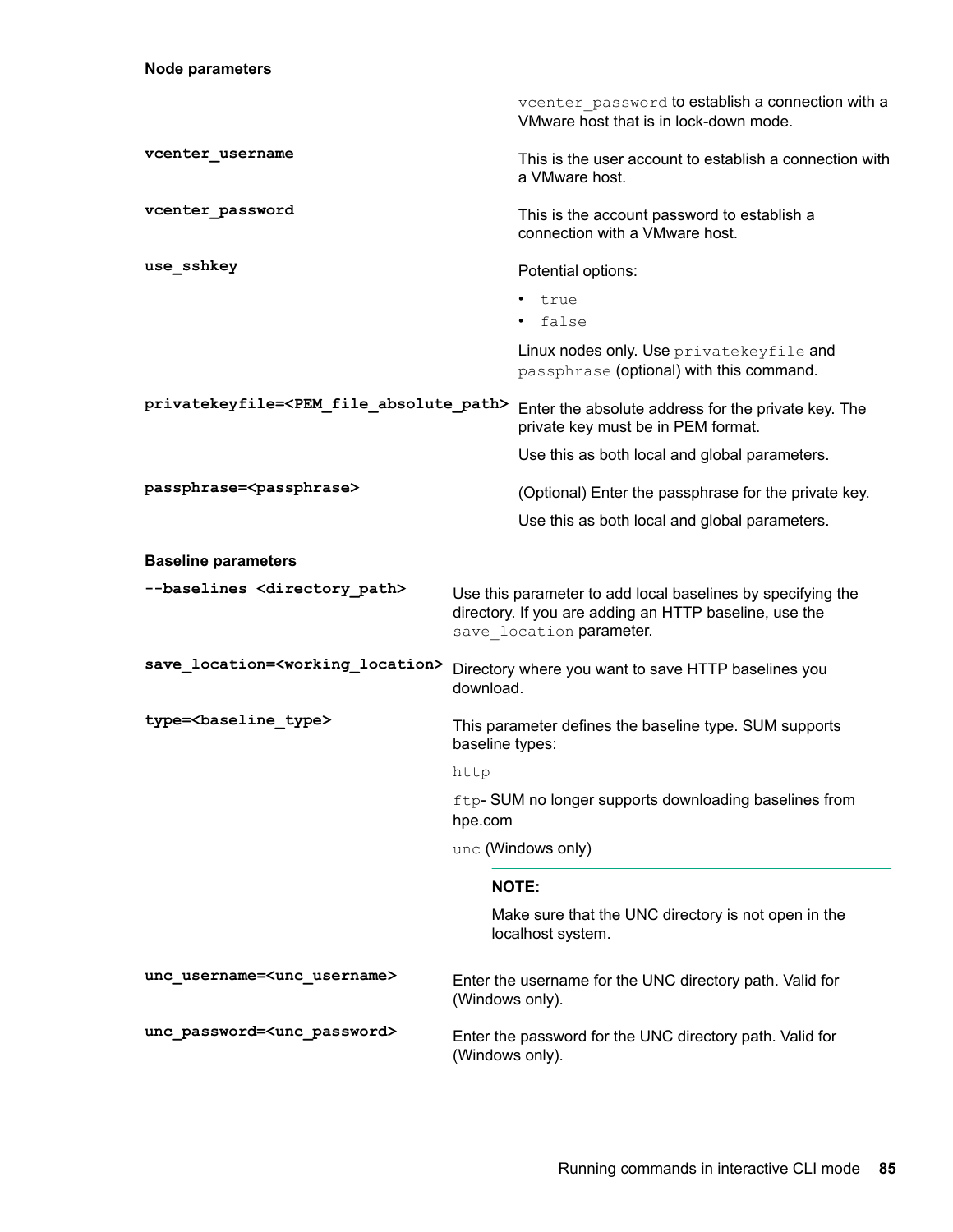#### **parameters Baseline**

| bundle=<br>bundle name>        | Enter the bundle file name you want to add. Use the command<br>getbaselines /list to display the list of bundle file names.<br>For example, bundle=spp.2014.02.0.B. |
|--------------------------------|---------------------------------------------------------------------------------------------------------------------------------------------------------------------|
| filter os= <os filter=""></os> | (HTTP baselines only) This attribute allows you to filter the<br>components SUM downloads based on operating system. The<br>valid options are:                      |
|                                | windows                                                                                                                                                             |
|                                | linux                                                                                                                                                               |
|                                | vmware                                                                                                                                                              |
|                                | hp-ux                                                                                                                                                               |

# **Restrictions**

- Do not add a baseline and node in the same command. Use two separate commands.
- Before you add an ftp type baseline, add a hp-passport-token parameter in the setattributes .command

Issue the getbaselines command to view a list of SPP baselines available. For more information on [setattributes](#page-103-0), see setattributes on page 104 the setattributes help file .hpsum getbaselines --list hp.comSUM returns a list of available baselines online, for example:

```
Web Baseline Information:
1. Name: Service Pack for ProLiant
   Bundle File Name: spp.2014.02.0.B
   Version: 2014.02.0. B
   Release Date: 2014-04-25
2. Name: Service Pack for ProLiant
   Bundle File Name: spp.2013.09.0.C
   Version: 2013.09.0.C
   Release Date: 2014-04-30
```
• SUM interactive CLI mode does not automatically add nodes or baselines. The interactive CLI mode does not automatically add associated nodes. Use GUI mode to add associated devices.

#### **Usage**

```
hpsum add [--nodes n1 [type=<node type>] [user=<username>]
[password=<userpassword>] [su user=<su user>] [su password=<suuser password>]
[use sudo=true] [switch username=<Moonshot switchA username>]
[switch password=<Moonshot switchA password>]
[switch enable=<Moonshot switchA enable>]
```
--baselines b1 [save location=<directory>] [type=<br/>baseline type]

#### **Windows** usage

### **Windows sample command line**

 $C:\rangle$ hpsum add /nodes 10.0.1.15 type=windows

C:\>hpsum add /baselines type=ftp save location=c:\temp\pfw bundle=spp. 2014.02.0.B

C:\>hpsum add /baselines type=http save location=c:\temp\spp bundle=http:// 10.1.2.3/spp/hp/swpackages/bp002524.xml filter os=linux

C:\>hpsum add /nodes type=vc 10.0.1.16 user=Administrator password=12iso\*help oa username=Administrator oa password=12iso\*help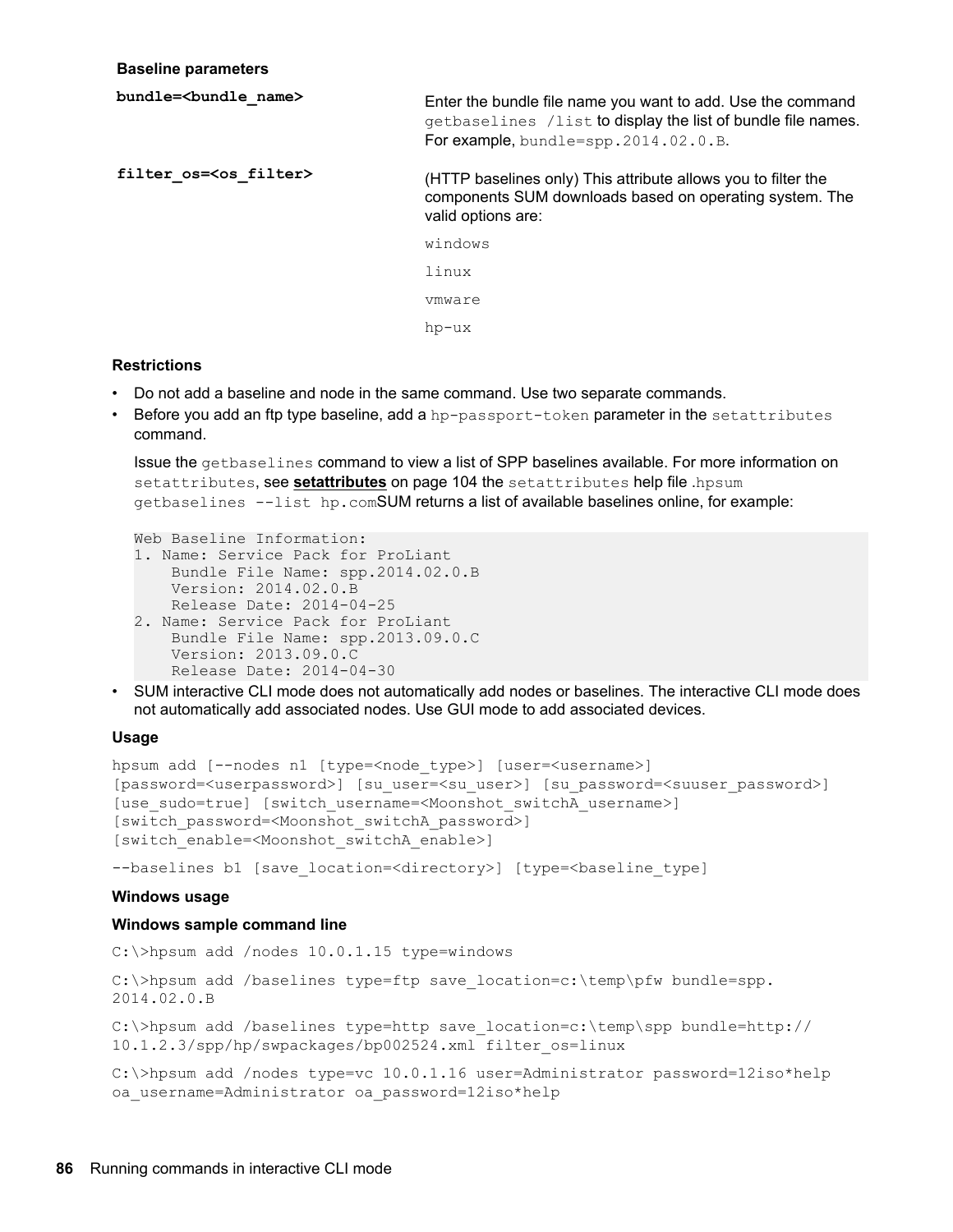```
C:\\Phi_0:0.1.20 and /nodes 10.0.1.4 type=vmware vcenter host=10.0.1.20
vcenter username=Administrator vcenter password=password
```
C: \>hpsum add /nodes 10.1.2.3 type=virtual connect oa username=Administrator oa password=mypassword1

#### **Linux** usage

- $$./hpsum$  add --nodes  $10.0.1.16$  type=linux
- \$ ./hpsum add --baselines "/SPP/" "/tmp/myrepos/"

 $\frac{1}{p}$ :/hpsum add --baselines type=http save location=c:\temp\spp bundle=http:// 10.1.2.3/spp/hp/swpackages/bp002524.xml filter os=linux

\$ ./hpsum add --nodes type=vc 10.0.1.18 user=Administrator password=12iso\*help oa username=Administrator oa password=12iso\*help

\$./hpsum add --baselines type=ftp save location=/tmp/pfw bundle=spp.2014.02.0.B

\$ ./hpsum add --nodes  $10.0.1.4$  type=vmware vcenter host= $10.0.1.20$ vcenter username=Administrator vcenter password=password

```
$ ./hpsum add --nodes 10.1.2.3 type=virtual connect oa username=Administrator
oa password=mypassword1
```
#### **:NOTE**

If the node type is Linux or HP-UX, you can use su\_user and su\_password, or use use\_sudo.

#### For example:

hpsum add /nodes  $192.168.1.1$  type=Linux user=user password=password su user=user1 su password=password1

hpsum add /nodes 192.168.1.1 type=Linux user=user password=password use sudo=true

| SUCCESS NO REBOOT       | Windows code: 0                                                                                      |
|-------------------------|------------------------------------------------------------------------------------------------------|
|                         | Linux code: $0$                                                                                      |
|                         | <b>Text:</b> The command was successful.                                                             |
| SUCCESS NOT REQUIRED    | Windows code: 3                                                                                      |
|                         | Linux code: 3                                                                                        |
|                         | Text: The command completed successfully, but was not<br>required or everything was already current. |
|                         | <b>NOTE:</b>                                                                                         |
|                         | The node or baseline existed.                                                                        |
| <b>FAILURE GENERAL</b>  | Windows code: -1                                                                                     |
|                         | Linux code: 255                                                                                      |
|                         | Text: A general failure occurred. For details, see the<br>logs.                                      |
| <b>FAILURE BAD PARM</b> | Windows code: -2                                                                                     |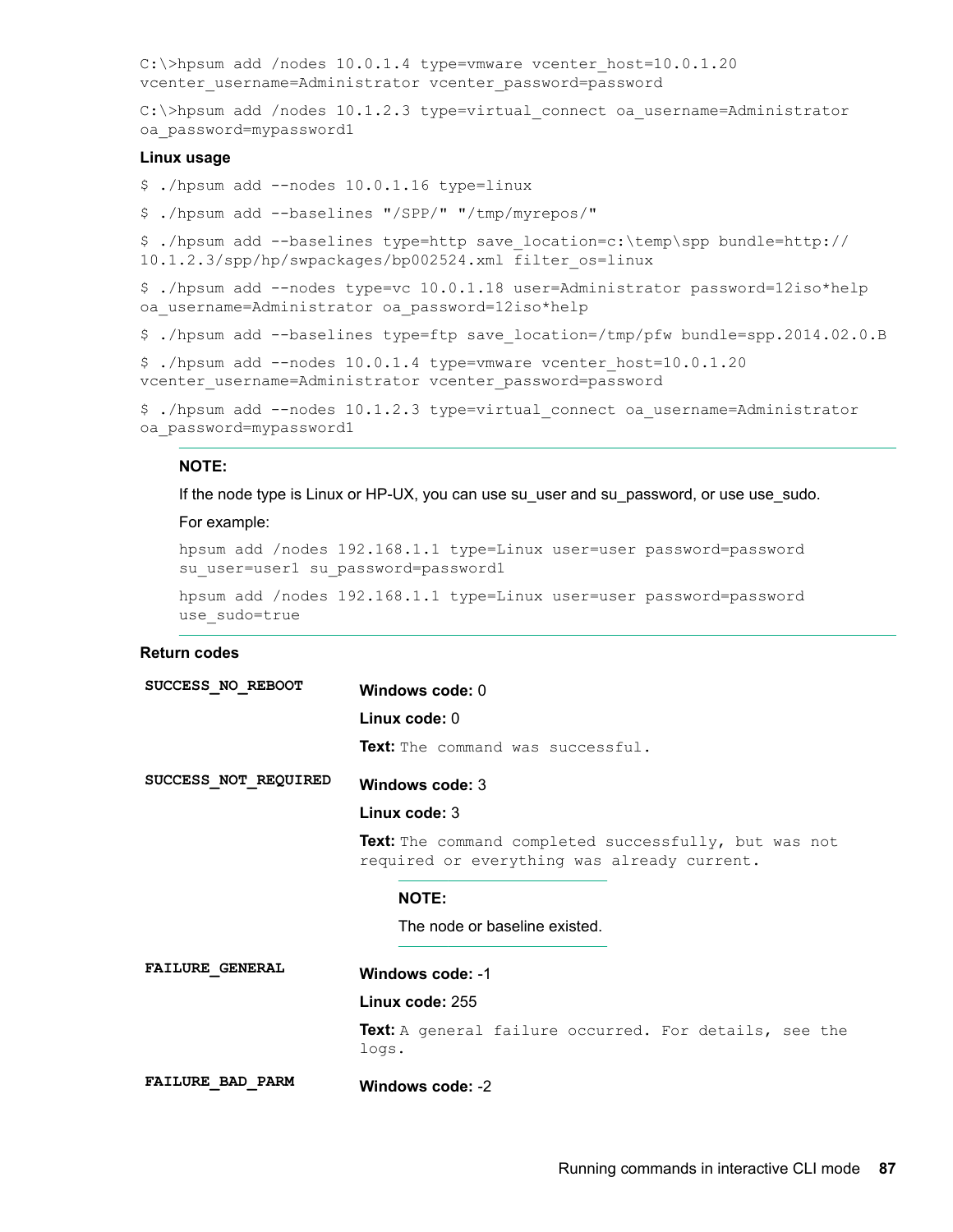#### Linux code: 254

Text: A bad input parameter was encountered. For details, see the logs.

# -4 **:code Windows FAILED\_COMMAND\_FAILURE**

#### **Linux code: 253**

Text: The command failed. For details, see the logs.

# **configure**

#### **Description**

Enables you to export, import, and display component configuration settings in a baseline.

#### **Syntax**

```
hpsum configure --export baseline=<br/>baselinename> dir=<directoryname>
[component=<componentname> includeCredentials=true|false>]
```
hpsum configure --import baseline=<br/>baselinename> dir=<directoryname> [component=<componentname>]

hpsum configure --show baseline=<br/>baselinename> [component=<componentname>

### Parameters/Options/Flags/Strings/...

| /export                                            | This parameter exports component configuration to a specified<br>directory.                                                                                                                                                |
|----------------------------------------------------|----------------------------------------------------------------------------------------------------------------------------------------------------------------------------------------------------------------------------|
| /import                                            | This parameter imports component configuration from a specified<br>directory.                                                                                                                                              |
| /show                                              | This parameter displays the component configuration options for<br>the components in a baseline.                                                                                                                           |
| baseline=<br>baselinename>                         | Use this parameter to specify the baseline that contains the<br>component you want to import, export, or show.                                                                                                             |
| dir= <directoryname></directoryname>               | Use this parameter to specify the directory where you want to<br>export or from where you want to import component configuration<br>settings.                                                                              |
| component= <componentname></componentname>         | This is an optional parameter. This specifies the name of the<br>component that you want to import, export, or show. If you do not<br>specify a component, SUM exports, imports, or shows all<br>components in a baseline. |
| includeCredentials= <true <br>false&gt;</true <br> | This is an optional parameter. If you select $true$ , SUM includes the<br>user credentials when it exports configuration settings. The default<br>for this parameter is true.                                              |

#### **Windows** usage

C:\>hpsum configure /import baseline=C:\spp.2012.01 dir=C:\Components

In this example, all the component configurations present under  $C:\Components$  directory for  $C:\Spp$ . 2012.01 baseline will be loaded into SUM.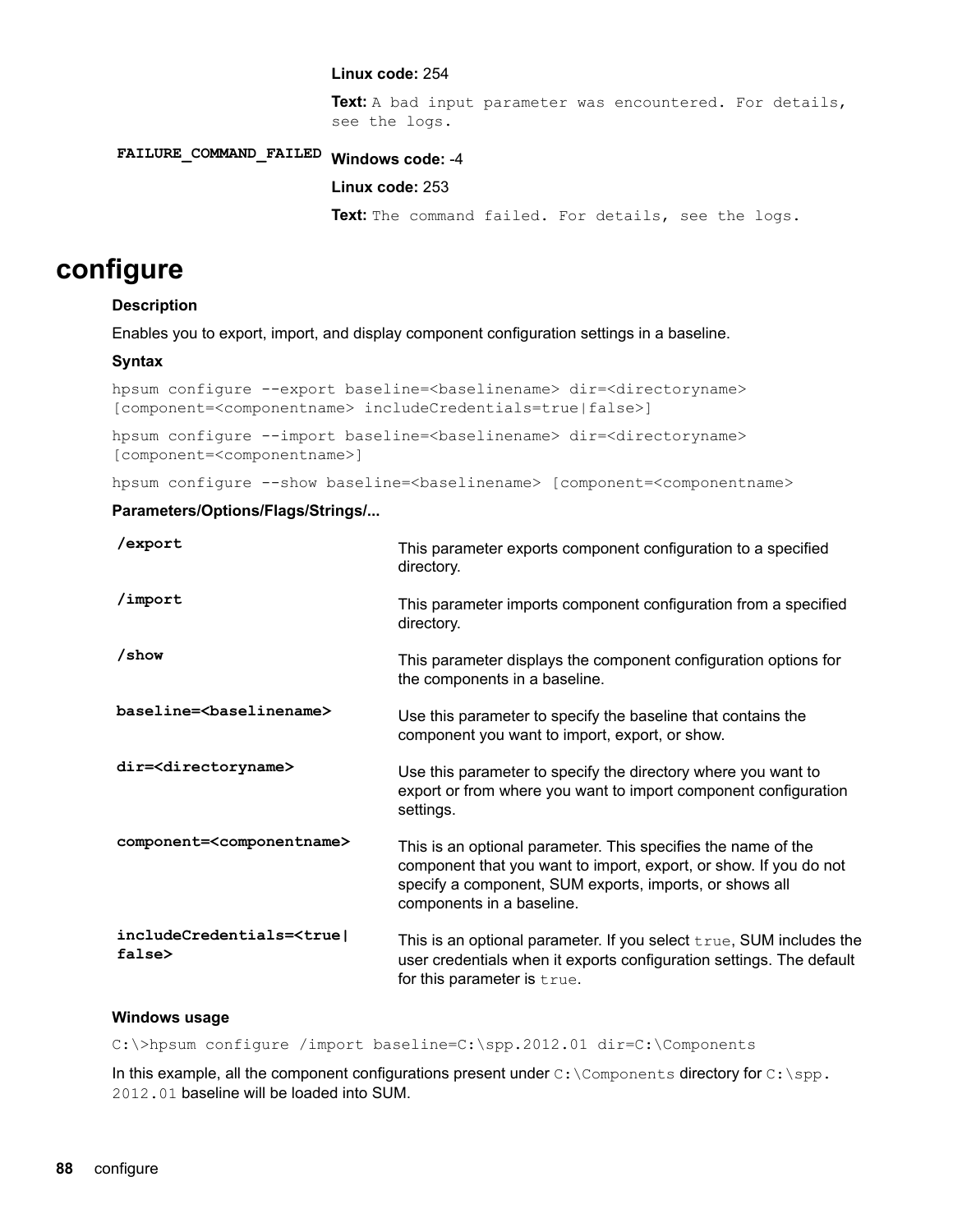```
C:\>hpsum configure /import baseline=C:\spp.2012.01 dir=C:\Components
\cp022423 conf component=cp022423.exe
```
In this example, SUM only imports the configuration for the component  $cp022423$ .exe of the baseline  $c$ :  $\simeq$  .2012.01 in the directory  $C:\Components$ .

C:\>hpsum configure /show baseline=C:\spp.2012.01

In this example, SUM displays all the component configurations from the baseline  $C:\$  spp. 2012.01.

#### **Linux** usage

\$ ./hpsum configure --export baseline=/root/SPP.2012.01 dir=/root/Components

In this example, SUM exports all the component configurations from the baseline  $/root/SPP.2012.01$  to the directory / root/ Components.

\$ ./hpsum configure --export baseline=/root/SPP.2012.01 dir=/root/Components component=hp-snmp-agents-10.10-2657.7.rhel6.i686.rpm includeCredentials=false

agents-10.10-2657.7.rhel6.i686.rpm from the baseline /root/SPP.2012.01 present in the In this example, SUM only exports the configuration for the component hp-snmpdirectory / root/Components. SUM does not export credentials in this example.

```
$ ./hpsum configure --show baseline=/root/SPP.2012.01 component=hp-snmp-<br>agents-10.10-2657.7.rhel6.i686.rpm
```
agents-10.10-2657.7.rhel6.i686.rpm from the baseline /root/SPP.2012.01. In this example, SUM displays only the configuration for the component  $hp-snmp-$ 

#### **Return** codes

0 **:Windows SUCCESS**

**Linux: 0** 

Text: This returns if SUM successfully exports, imports, or displays the component configuration.

# **FAILURE Windows: -1**

**Linux: 255** 

Text: This returns if SUM failed to export, import, or display the component configuration.

# **delete**

#### **Description**

Enables you to delete both selected and nonselected baselines, nodes, or both from the current session. You cannot delete a baseline if it is assigned to a node, and you cannot delete a baseline or node performing a function on the node.

#### **Syntax**

hpsum delete [--nodes [nodelist]]

hpsum delete [--baselines [baselinelist]]

#### Parameters/Options/Flags/Strings/...

| --nodes [nodelist] | Object to perform the delete operation. Delimit the list with a space. If you do<br>not provide a nodelist, all nodes are deleted. |
|--------------------|------------------------------------------------------------------------------------------------------------------------------------|
| --baselines        | Object to perform the delete operation. Delimit the list with a space. If you do                                                   |
| [baselinelist]     | not provide a list of baselines, all baselines are deleted.                                                                        |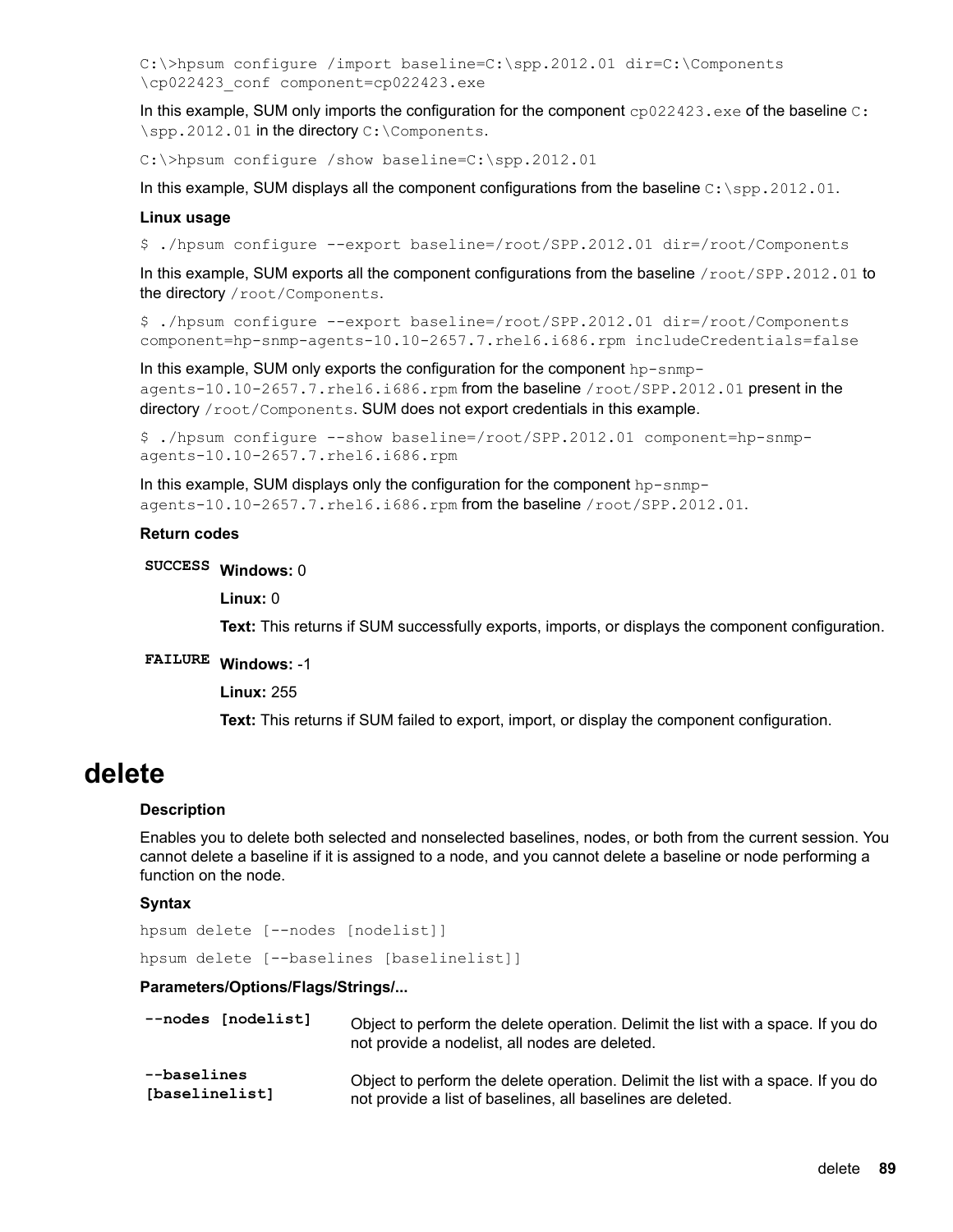#### <span id="page-89-0"></span>**Restrictions**

Do not delete a baseline and node in the same command.

### **Windows** usage

 $C:\rangle$  hpsum delete /baselines "spp.2012.01"

 $C:\rangle$  hpsum delete /nodes 10.0.0.1

#### **Linux** usage

```
$ ./hpsum delete --baselines "spp.2012.01"
```

```
$./hpsum delete --nodes 10.0.0.1
```
#### **Return** codes

| SUCCESS NO REBOOT       | Windows code: 0                                                                                                                                                                    |
|-------------------------|------------------------------------------------------------------------------------------------------------------------------------------------------------------------------------|
|                         | Linux code: 0                                                                                                                                                                      |
|                         | <b>Text:</b> The command was successful.                                                                                                                                           |
| SUCCESS NOT REQUIRED    | Windows code: 3                                                                                                                                                                    |
|                         | Linux code: 3                                                                                                                                                                      |
|                         | <b>Text:</b> The command completed successfully, but was not<br>required or everything was already current. < Node or<br>baseline was not present, so did not need to be deleted.> |
| <b>FAILURE GENERAL</b>  | Windows code: -1                                                                                                                                                                   |
|                         | Linux code: 255                                                                                                                                                                    |
|                         | <b>Text:</b> A general failure occurred. For details, see the logs.                                                                                                                |
| <b>FAILURE BAD PARM</b> | Windows code: -2                                                                                                                                                                   |
|                         | Linux code: 254                                                                                                                                                                    |
|                         | <b>Text:</b> A bad input parameter was encountered. For details,<br>see the logs.                                                                                                  |
| FAILURE COMMAND FAILED  | Windows code: -4                                                                                                                                                                   |
|                         | Linux code: 253                                                                                                                                                                    |
|                         | Text: The command failed. For details, see the logs.                                                                                                                               |

# **deploy**

Enables you to perform the deployment for nodes in the current working set for the current session. If you do not specify any nodes, the default is all in the currently selected list.

#### **Syntax**

hpsum deploy [--nodes [nodelist]] [--groups [grouplist]]

#### **Parameters**

| --nodes    | A list of the nodes to perform the deploy operation on. You can specify each node in |
|------------|--------------------------------------------------------------------------------------|
| [nodelist] | three ways:                                                                          |

domain\_name: localhost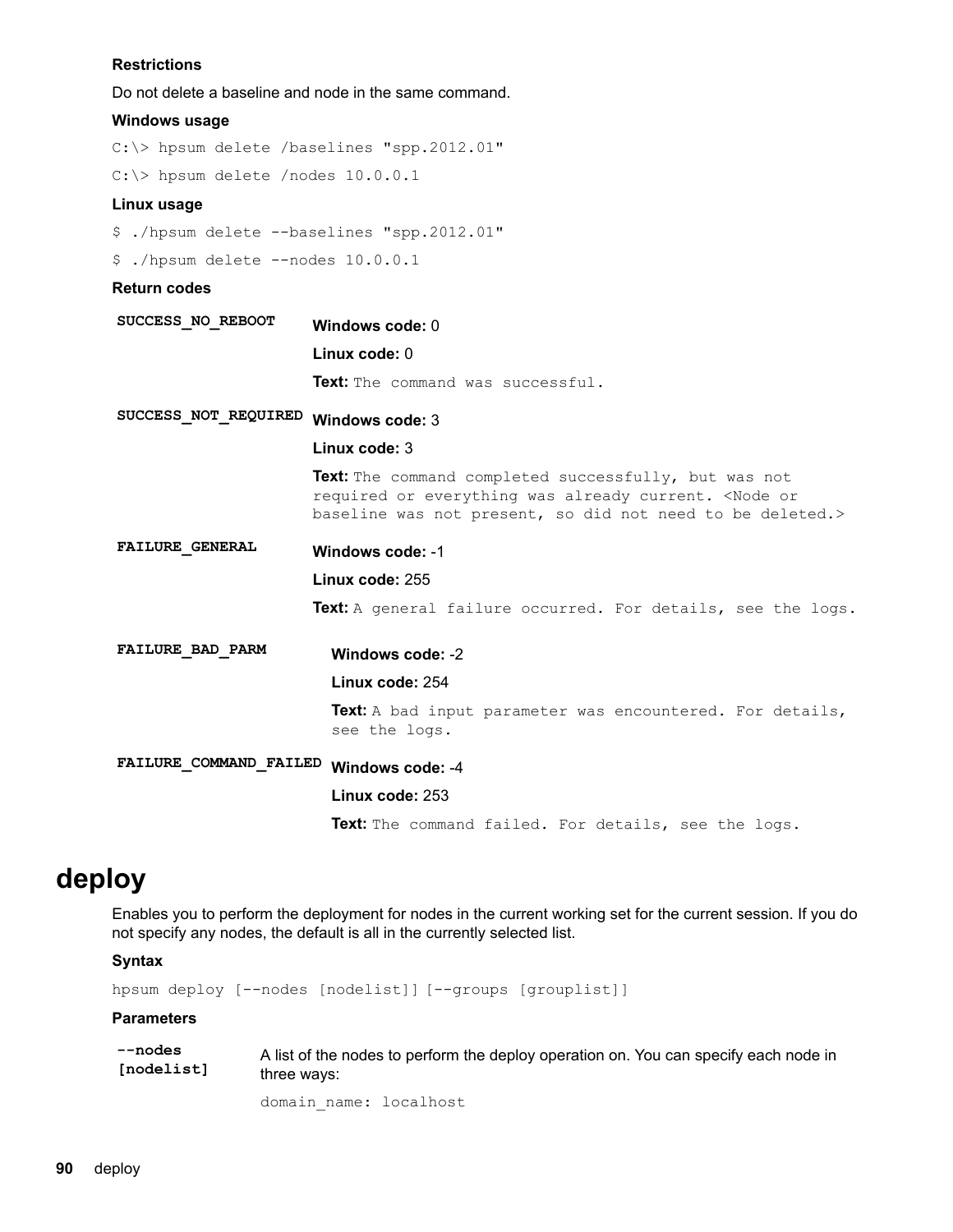ip:  $127.0.0.1$ ipv6: ::1

If you do not provide a nodelist, all nodes in the session are deployed.

# **Restrictions**

If there are no updates for a node, SUM might indicate that it deployed updates to the node, but nothing was .deployed

#### **Windows** usage

 $C:\rangle$  hpsum deploy /nodes 10.7.0.0 C: \> hpsum deploy /groups group1

#### **Linux** usage

\$ ./hpsum deploy --nodes 10.7.0.0

\$ ./hpsum deploy --groups group1

| <b>SUCCESS NO REBOOT</b>             | Windows: 0                                                                                           |
|--------------------------------------|------------------------------------------------------------------------------------------------------|
|                                      | Linux: 0                                                                                             |
|                                      | <b>Text:</b> The command was successful.                                                             |
| <b>SUCCESS REBOOT</b>                | Windows: 1                                                                                           |
|                                      | Linux: 1                                                                                             |
|                                      | Text: The command was successful but a reboot is<br>required.                                        |
| <b>SUCCESS NOT REQUIRED</b>          | Windows: 3                                                                                           |
|                                      | Linux: $3$                                                                                           |
|                                      | Text: The command completed successfully, but was not<br>required or everything was already current. |
| <b>FAILURE GENERAL</b>               | Windows: -1                                                                                          |
|                                      | <b>Linux: 255</b>                                                                                    |
|                                      | Text: A general failure occurred. For details, see the<br>logs.                                      |
| <b>FAILURE BAD PARM</b>              | Windows: -2                                                                                          |
|                                      | <b>Linux: 254</b>                                                                                    |
|                                      | Text: A bad input parameter was encountered. For<br>details, see the logs.                           |
| FAILURE_COMPONENT_FAILED Windows: -3 |                                                                                                      |
|                                      | <b>Linux: 253</b>                                                                                    |
|                                      | Text: The installation of the component failed.                                                      |
| <b>FAILURE COMMAND FAILED</b>        | Windows: -4                                                                                          |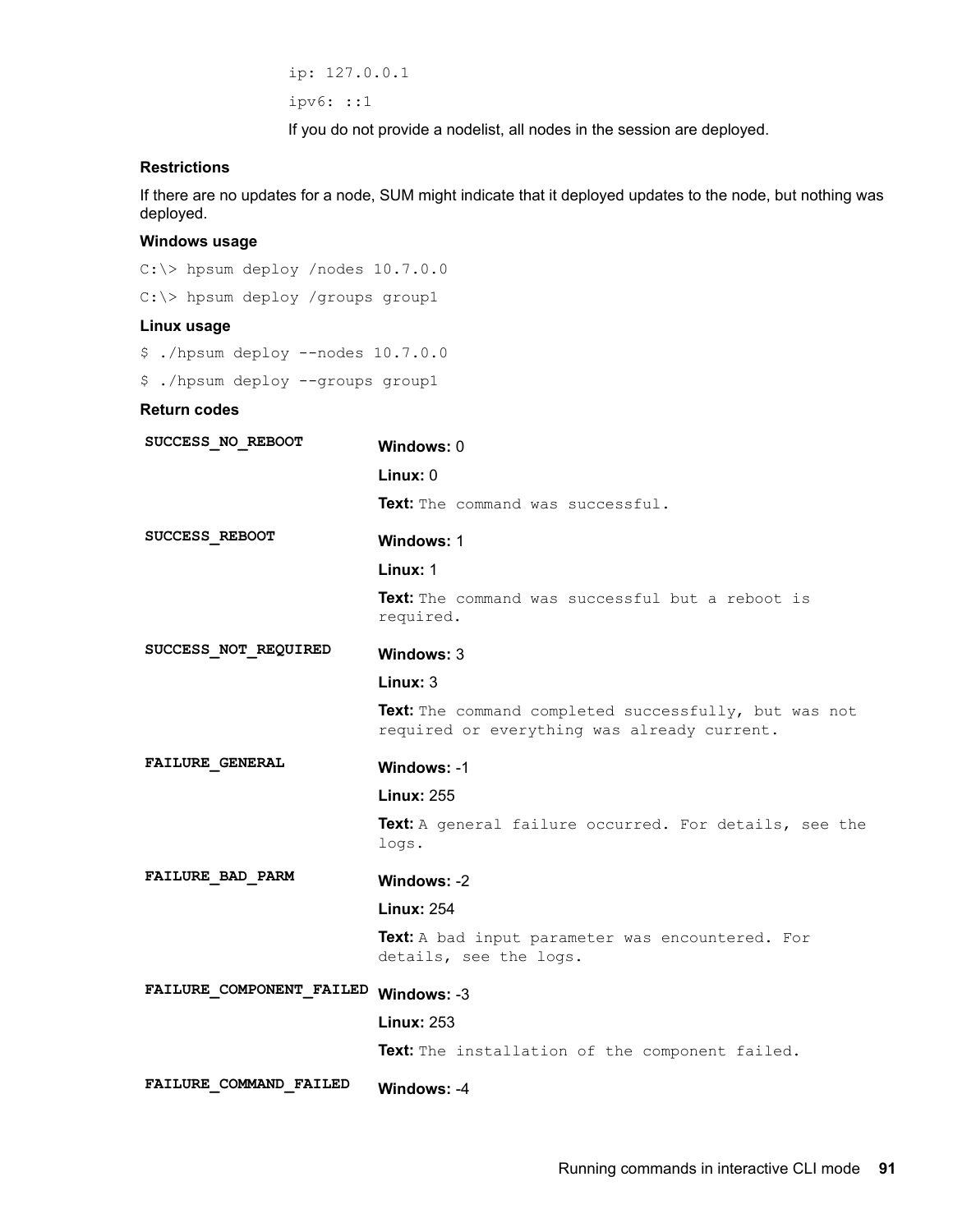#### 252 **:Linux**

Text: The command failed. For details, see the logs.

# **findavailablenodes**

Enables you to search the network for available nodes. To be available, you must be able to reach nodes and another management system must not have exclusive control of the nodes. This command searches the range of IP addresses provided and accepts an optional port.

### **Syntax**

hpsum findavailablenodes --type ip | port [ip AddrLow ip AddrHi] [port]

#### **Description**

#### Parameters/Options/Flags/Strings/...

**type- port|ip** If you pass the  $type$  option, the value must match one of three types:

- **1.** ip—Enter a range of IP addresses that SUM will search Options: ipAddrLow; ipAddrHi
- 2. port—Enter a port number along with an IP address range that SUM can search Options: ipAddrLow; ipAddrHi; portNum

#### **usage Windows**

 $C:\mathrm{b}$ psum findavailablenodes /type ip 10.7.85.0 10.7.85.128

#### **Linux** usage

\$ ./hpsum findavailablenodes --type port 10.7.85.0 10.7.85.128 445

| SUCCESS NO REBOOT       | Windows: 0                                                                 |  |
|-------------------------|----------------------------------------------------------------------------|--|
|                         | Linux: 0                                                                   |  |
|                         | <b>Text:</b> The command was successful.                                   |  |
| <b>FAILURE GENERAL</b>  | Windows: -1                                                                |  |
|                         | <b>Linux: 255</b>                                                          |  |
|                         | <b>Text:</b> A general failure occurred. For details, see the<br>logs.     |  |
| <b>FAILURE BAD PARM</b> | Windows: -2                                                                |  |
|                         | <b>Linux: 254</b>                                                          |  |
|                         | Text: A bad input parameter was encountered. For details,<br>see the logs. |  |
| FAILURE COMMAND FAILED  | Windows: -4                                                                |  |
|                         | <b>Linux: 252</b>                                                          |  |
|                         | Text: The command failed. For details, see the logs.                       |  |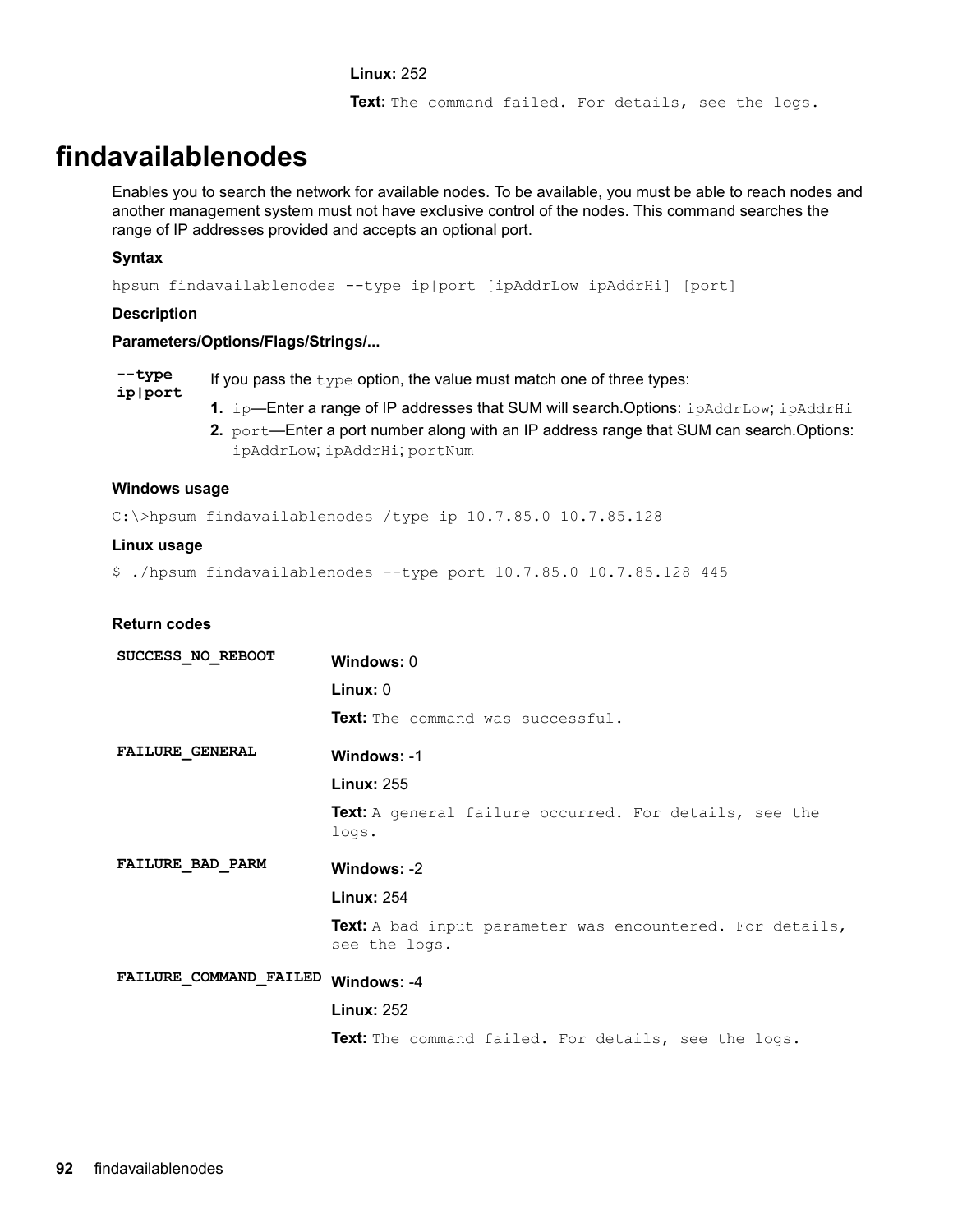# <span id="page-92-0"></span>**generatereports**

Enables you to generate reports for the SUM session. These reports include Inventory, Firmware, Failed Dependency, Deploy preview, Installed components, and Combined reports. The output defaults to attributes values and the type of report to all available.

#### **Syntax**

```
hpsum generatereports [--type inventory | firmware | installables | faileddep |
installed | combined] [--output html | xml | csv] [--nodes [nodelist]] [--
baselines [baselinelist]]
```
#### Parameters/Options/Flags/Strings/...

--type **the of one of one of one of one of the following:** 

- Inventory
- Firmware
- Installables
- Faileddep
- Installed
- Combined

If you do not provide a type, all types possible are generated.

| --output                      | xml                                                                                                                                                                |
|-------------------------------|--------------------------------------------------------------------------------------------------------------------------------------------------------------------|
|                               | CSV                                                                                                                                                                |
|                               | html                                                                                                                                                               |
|                               | If you do not provide an output type, all formats are produced.                                                                                                    |
| --nodes [nodelist]            | SUM generates a single report with details for all the nodes in the list. If you do<br>not specify a list of nodes, all nodes in the current session are selected. |
| --baselines<br>[baselinelist] | List of baselines to include in the reports. If you do not specify a list of baselines,<br>all baselines in the current session are selected.                      |

#### **Windows** usage

C: \>hpsum generatereports / type inventory / nodes localhost

#### **Linux** usage

\$ ./hpsum generatereports --type faileddep --nodes  $10.7.85.0$   $10.7.85.128$ 

| SUCCESS NO REBOOT       | Windows: 0                                                      |
|-------------------------|-----------------------------------------------------------------|
|                         | Linux: 0                                                        |
|                         | <b>Text:</b> The command was successful.                        |
| <b>FAILURE GENERAL</b>  | Windows: -1                                                     |
|                         | <b>Linux: 255</b>                                               |
|                         | Text: A general failure occurred. For details, see the<br>logs. |
| <b>FAILURE BAD PARM</b> | Windows: -2                                                     |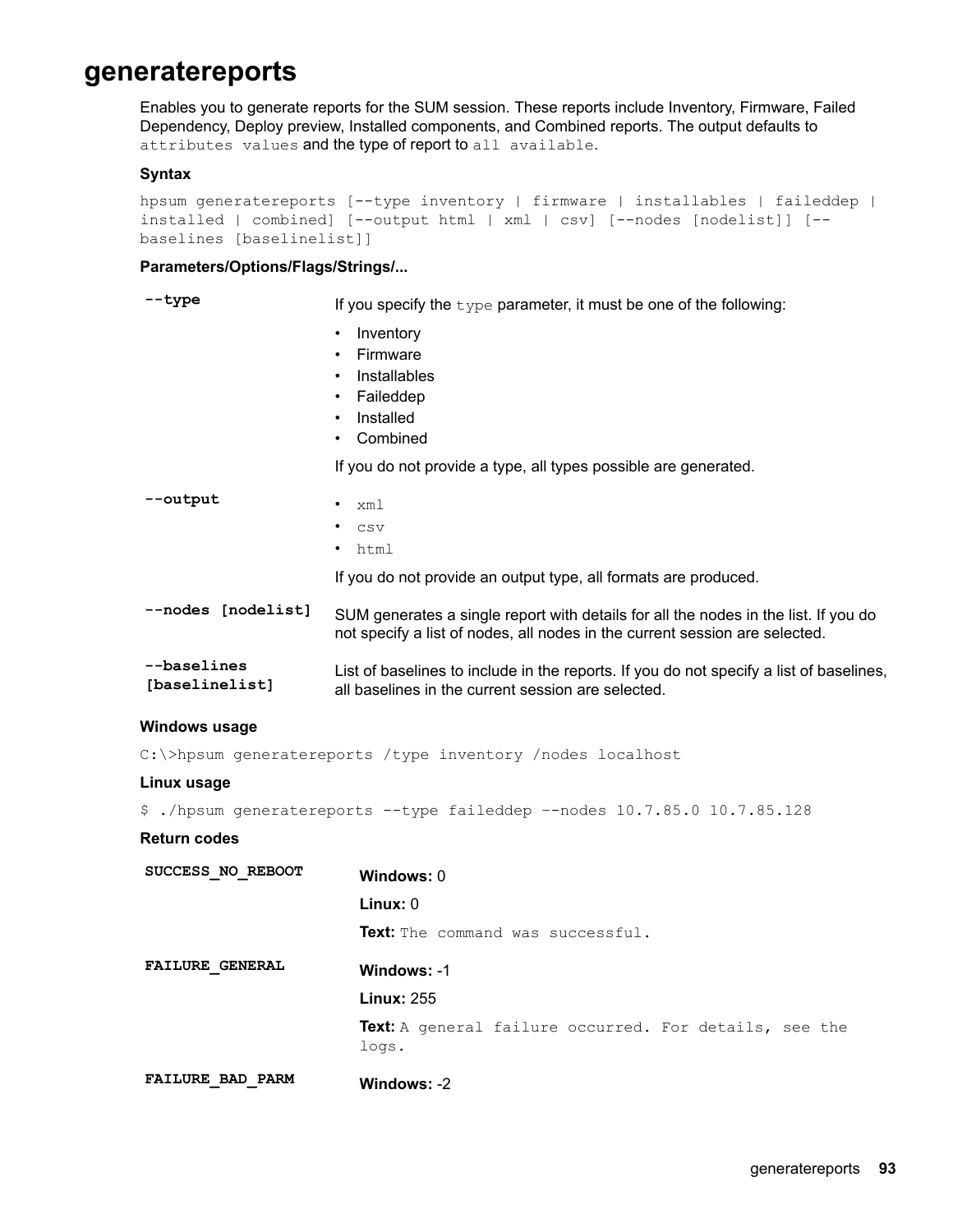#### **Linux: 254**

Text: A bad input parameter was encountered. For details, see the logs.

# FAILURE\_COMMAND\_FAILED Windows: -4

#### 252 **:Linux**

Text: The command failed. For details, see the logs.

# **getattributes**

Enables you to view any of the attributes for the session or selected node. You can change attributes using the SetAttributes command.

#### **Syntax**

hpsum getattributes [--nodes [nodelist]] [--session]

### Parameters/Options/Flags/Strings/...

--nodes [<nodelist>] A list of the nodes for which to get the attributes. If you do not specify a nodelist, all nodes in the session are shown.

```
-session Sum the in author SUM the sum the SUM session.
```
#### **Windows** usage

```
C:\rangle hpsum getattributes /nodes localhost
```

```
C:\rangle hpsum getattributes /nodes 10.0.1.2
```
#### **Linux** usage

```
$ ./hpsum getattributes --nodes localhost
```

```
$ ./hpsum getattributes --nodes 10.0.1.4
```

| SUCCESS NO REBOOT       | Windows: 0                                                                 |
|-------------------------|----------------------------------------------------------------------------|
|                         | Linux: 0                                                                   |
|                         | <b>Text:</b> The command was successful.                                   |
| <b>FAILURE GENERAL</b>  | Windows: -1                                                                |
|                         | <b>Linux: 255</b>                                                          |
|                         | Text: A general failure occurred. For details, see the<br>logs.            |
| <b>FAILURE BAD PARM</b> | Windows: -2                                                                |
|                         | <b>Linux: 254</b>                                                          |
|                         | Text: A bad input parameter was encountered. For details,<br>see the logs. |
| FAILURE COMMAND FAILED  | Windows: -4                                                                |
|                         | <b>Linux: 252</b>                                                          |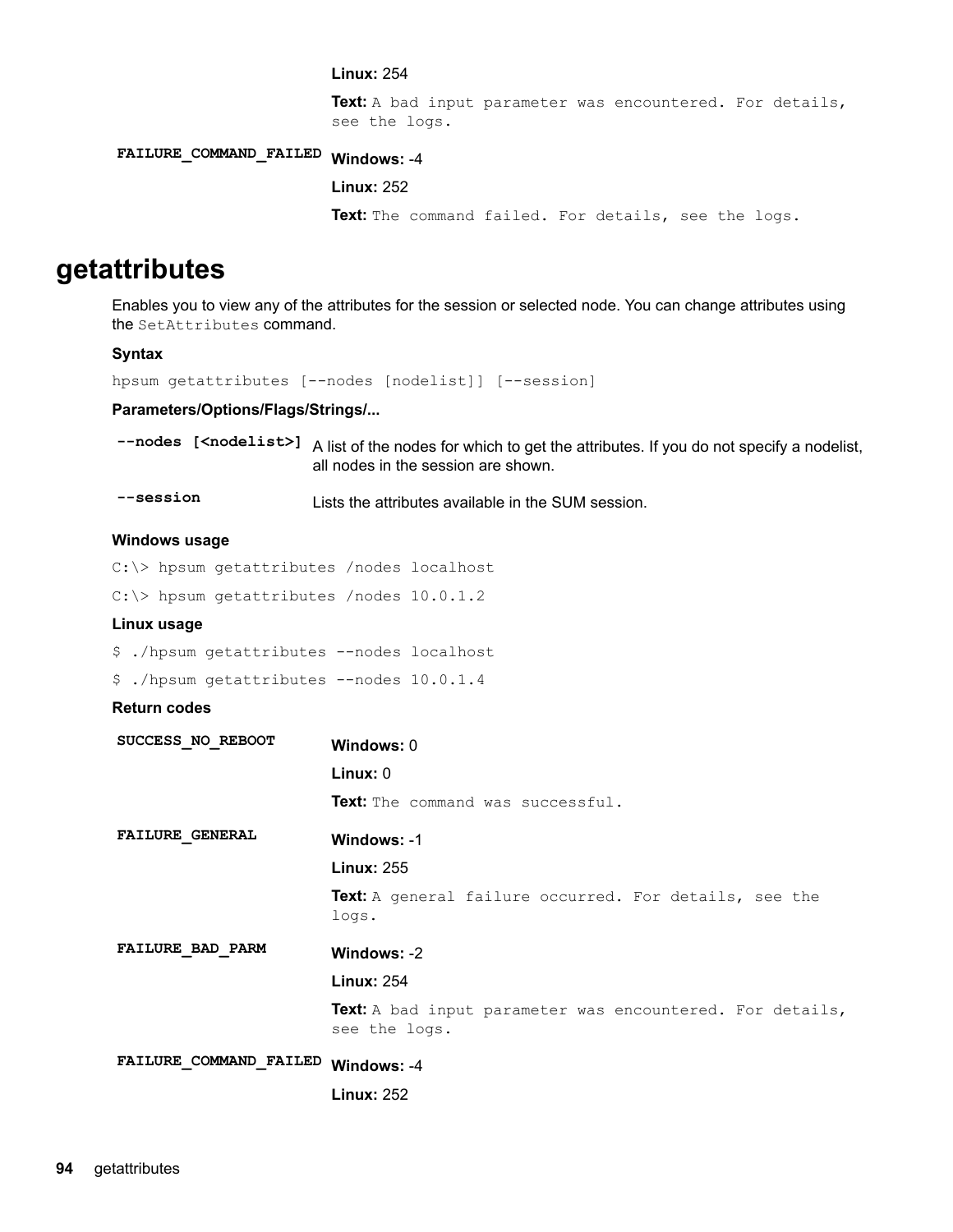# **getbaselines**

Enables you to show the list of the baselines in the current SUM session.

#### **Syntax**

hpsum getbaselines [<br/>baselinelist>] [--details]

#### **Parameters**

| baselinelist [-- | Baseline location to use for performing the operation. Specify --details to                                    |
|------------------|----------------------------------------------------------------------------------------------------------------|
| details]         | get detailed baseline information.                                                                             |
| --list           | This parameter retrieves details of the baseline. SUM no longer supports<br>downloading baselines from hpe.com |

#### **usage Windows**

C:\>hpsum getbaselines c:\spp\baseline1 /details

#### **Linux** usage

\$ ./hpsum getbaselines

### **Return** codes

| SUCCESS NO REBOOT       | Windows: 0                                                                        |  |
|-------------------------|-----------------------------------------------------------------------------------|--|
|                         | Linux: 0                                                                          |  |
|                         | Text: The command was successful.                                                 |  |
| <b>FAILURE GENERAL</b>  | Windows: -1                                                                       |  |
|                         | <b>Linux: 255</b>                                                                 |  |
|                         | Text: A general failure occurred. For details, see the<br>logs.                   |  |
| <b>FAILURE BAD PARM</b> | Windows: -2                                                                       |  |
|                         | <b>Linux: 254</b>                                                                 |  |
|                         | <b>Text:</b> A bad input parameter was encountered. For details,<br>see the logs. |  |
| FAILURE COMMAND FAILED  | Windows: -4                                                                       |  |
|                         | <b>Linux: 252</b>                                                                 |  |
|                         | Text: The command failed. For details, see the logs.                              |  |
|                         |                                                                                   |  |

# **getcomponentlogs**

Enables you to view the component logs for a node.

#### **Syntax**

hpsum getcomponentlogs [--nodes [<nodelist>]] [--component <componentname>]

#### **Parameters**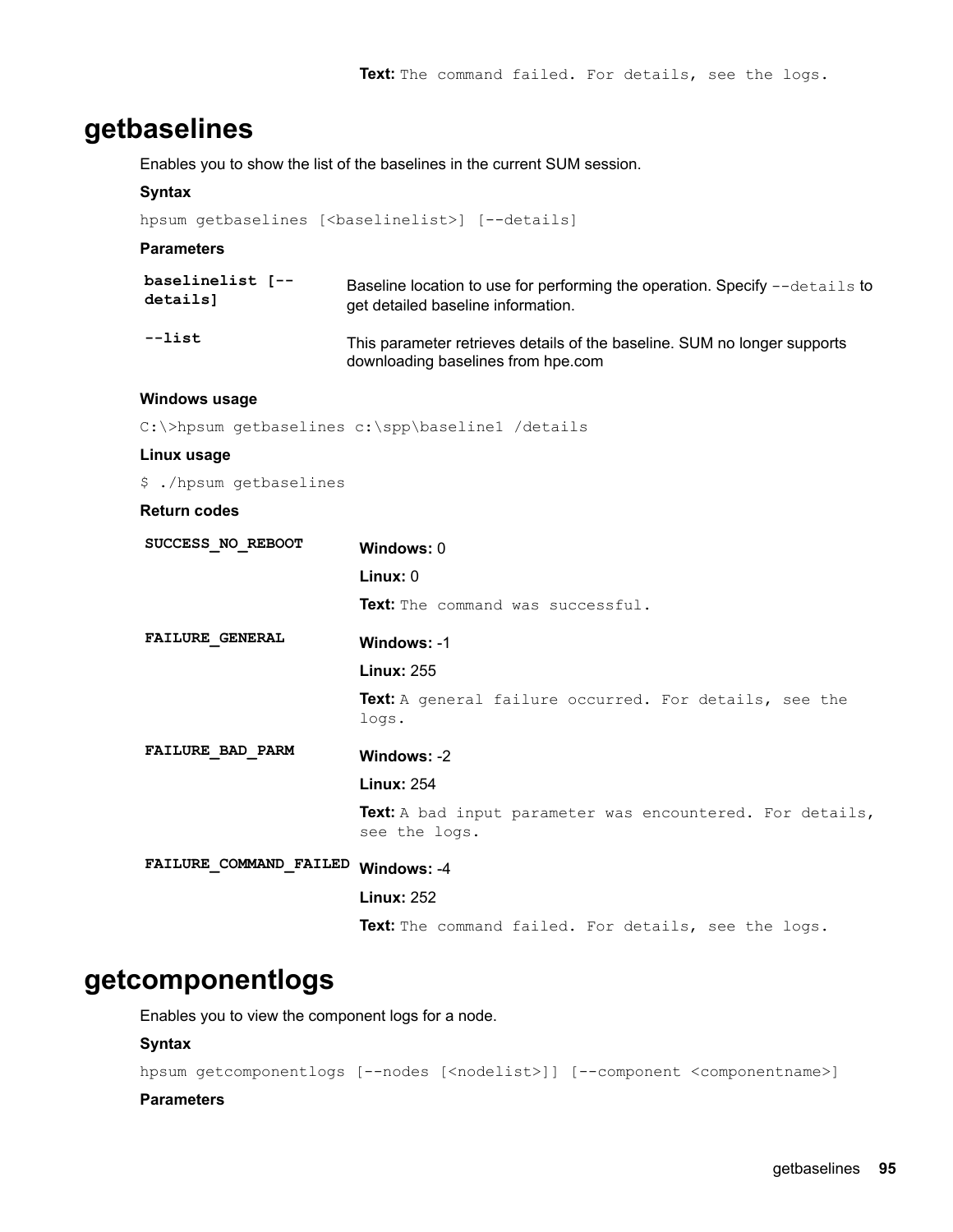| --nodes [ <nodelist>]</nodelist>               | Nodes for this request. If you do not provide a nodelist, all nodes in the<br>session are used.                                                                                                      |
|------------------------------------------------|------------------------------------------------------------------------------------------------------------------------------------------------------------------------------------------------------|
| --component<br><componentname></componentname> | The name of the component that SUM will display the log. If you use this<br>parameter, you must enter a component name. If you do not specify a<br>component, SUM generates logs for all components. |
| M <sub>1</sub>                                 |                                                                                                                                                                                                      |

#### **usage Windows**

 $C:\rangle$  hpsum getcomponentlogs /nodes localhost

#### **Linux** usage

\$ ./hpsum getcomponentlogs --nodes 10.0.1.1 --component cp020024.exe

### **Return** codes

| SUCCESS NO REBOOT       | Windows: 0                                                                 |
|-------------------------|----------------------------------------------------------------------------|
|                         | Linux: 0                                                                   |
|                         | Text: The command was successful.                                          |
| <b>FAILURE GENERAL</b>  | Windows: -1                                                                |
|                         | <b>Linux: 255</b>                                                          |
|                         | Text: A general failure occurred. For details, see the<br>logs.            |
| <b>FAILURE BAD PARM</b> | Windows: -2                                                                |
|                         | <b>Linux: 254</b>                                                          |
|                         | Text: A bad input parameter was encountered. For details,<br>see the logs. |
| FAILURE COMMAND FAILED  | Windows: -4                                                                |
|                         | <b>Linux: 252</b>                                                          |
|                         | <b>Text:</b> The command failed. For details, see the logs.                |

# **getcurrentlyinstalledversions**

Enables you to get the currently installed versions of components on nodes in the current SUM session.

#### **Syntax**

hpsum getcurrentlyinstalledversions [--nodes [<nodelist>]]

#### **Parameters**

| --nodes                  | A list of the nodes to get the installed versions. If you do not provide a nodelist, |
|--------------------------|--------------------------------------------------------------------------------------|
| [ <nodelist>]</nodelist> | all nodes in the session are used.                                                   |

#### **usage Windows**

```
C:\rangle hpsum getcurrentlyinstalledversions /nodes localhost
```
#### **Linux** usage

```
$ ./hpsum getcurrentlyinstalledversions --nodes localhost
```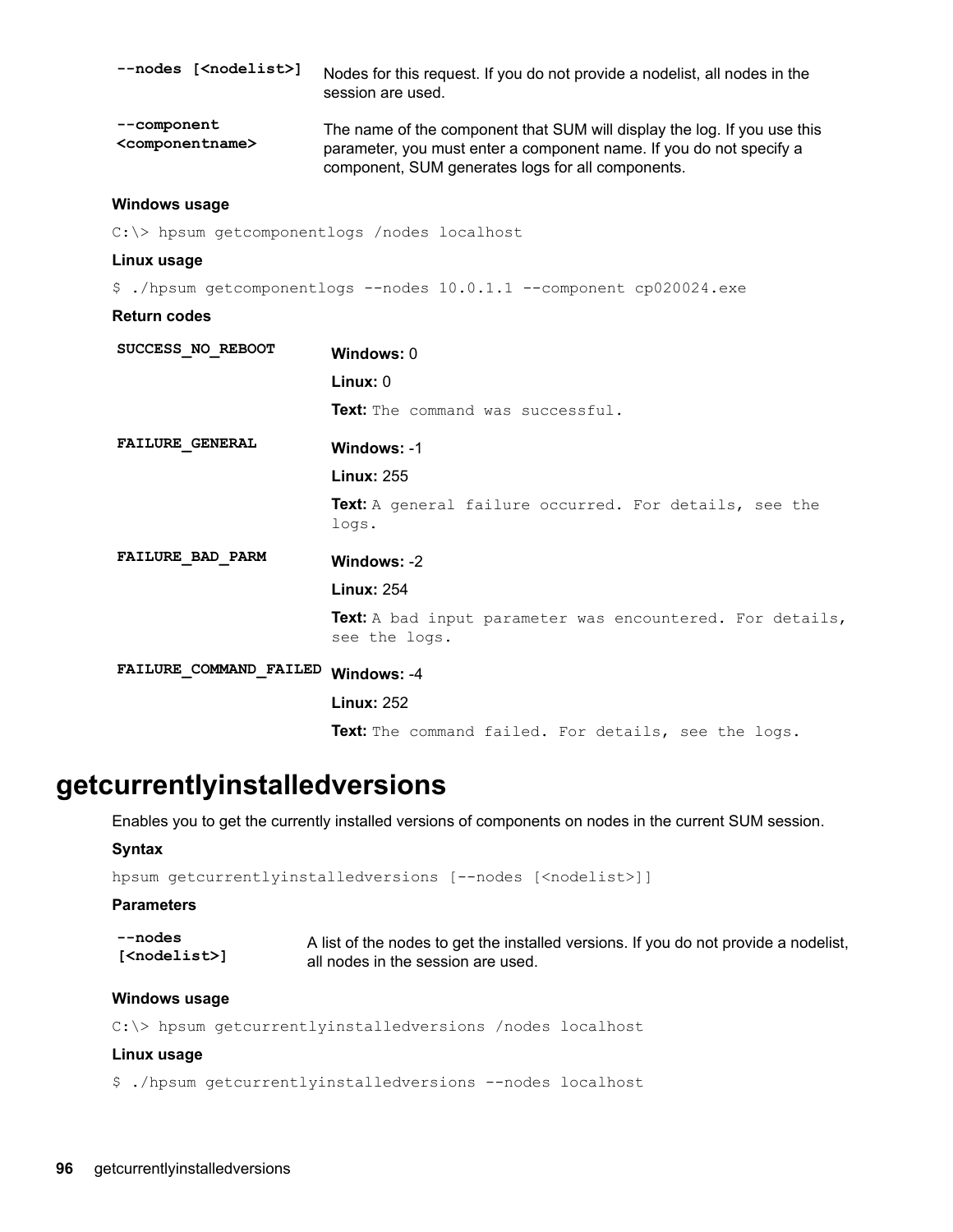**Return** codes

| SUCCESS NO REBOOT      | Windows: 0                                                                 |  |
|------------------------|----------------------------------------------------------------------------|--|
|                        | Linux: 0                                                                   |  |
|                        | Text: The command was successful.                                          |  |
| <b>FAILURE GENERAL</b> | Windows: -1                                                                |  |
|                        | <b>Linux: 255</b>                                                          |  |
|                        | Text: A general failure occurred. For details, see the<br>logs.            |  |
| FAILURE BAD PARM       | Windows: -2                                                                |  |
|                        | <b>Linux: 254</b>                                                          |  |
|                        | Text: A bad input parameter was encountered. For details,<br>see the logs. |  |
| FAILURE COMMAND FAILED | Windows: -4                                                                |  |
|                        | <b>Linux: 252</b>                                                          |  |
|                        | Text: The command failed. For details, see the logs.                       |  |
|                        |                                                                            |  |

# **getenginestatus**

Enables you to retrieve the status information of the SUM session.

#### **Syntax**

hpsum getenginestatus

### **Windows** usage

C:/>hpsum getenginestatus

# **Linux** usage

\$ ./hpsum getenginestatus

### **Example output**

No SUM engine found running.

# **Example output**

Process name:

```
:Copyright
```
Version:

Active Sessions:

Engine status:

Total number of sessions:

### **Return** codes

SUCCESS\_NO\_REBOOT Windows: 0

**Linux: 0**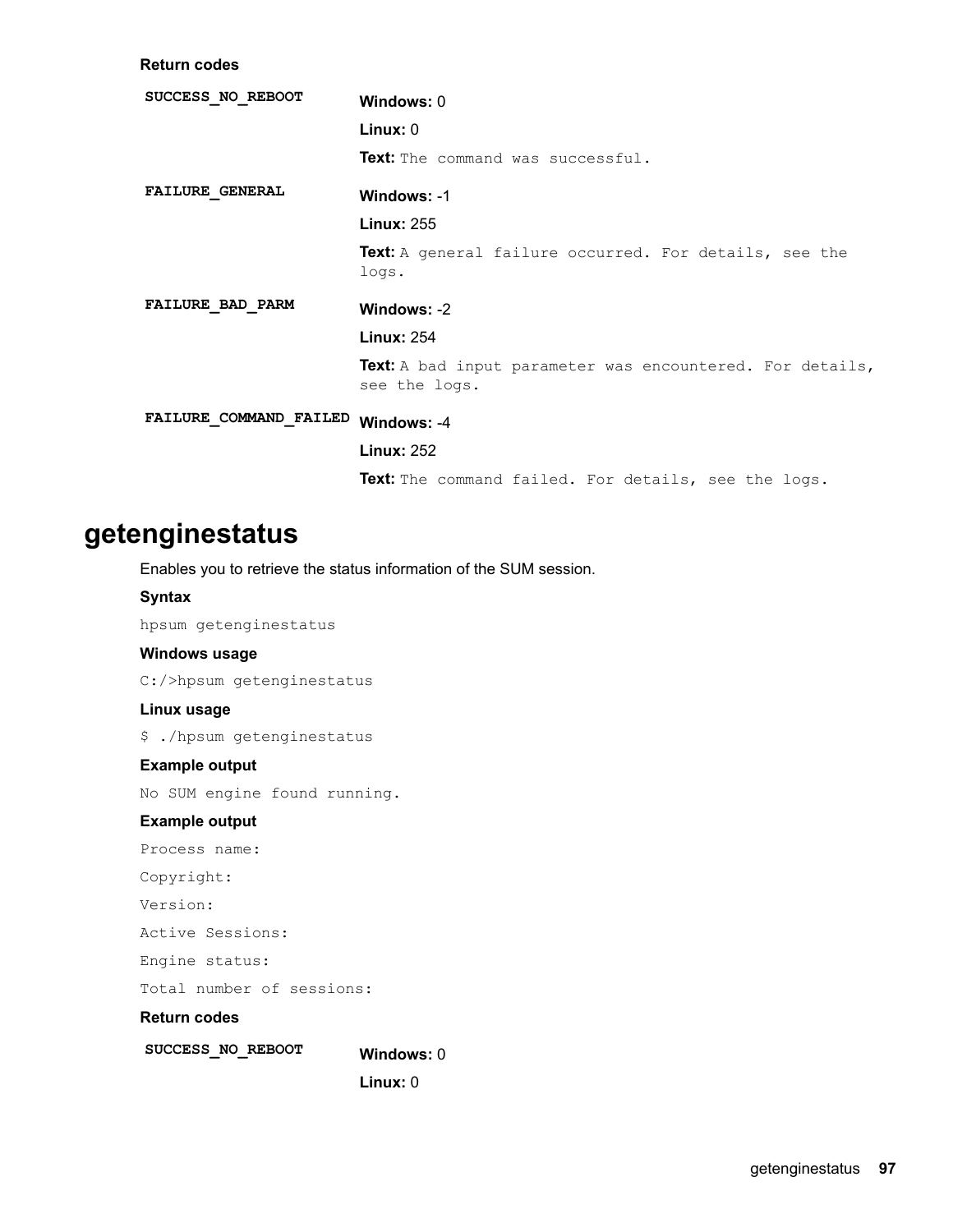|                         | Text: The command was successful.                                                 |
|-------------------------|-----------------------------------------------------------------------------------|
| <b>FAILURE GENERAL</b>  | Windows: -1                                                                       |
|                         | <b>Linux: 255</b>                                                                 |
|                         | <b>Text:</b> A general failure occurred. For details, see the<br>logs.            |
| <b>FAILURE BAD PARM</b> | Windows: -2                                                                       |
|                         | <b>Linux: 254</b>                                                                 |
|                         | <b>Text:</b> A bad input parameter was encountered. For details,<br>see the logs. |
| FAILURE COMMAND FAILED  | Windows: -4                                                                       |
|                         | <b>Linux: 252</b>                                                                 |
|                         | Text: The command failed. For details, see the logs.                              |

# **getlogs**

Launches the GatherLogs function for SUM, which collects all logs in to a compressed file. By default, SUM saves the log files in one of the following locations:

- Windows
	- ° C:\cpqsystem\log
	- ° C:\cpqsystem\hp\log
	- ° C:\Windows\Temp\HPSUM
	- ∘ %temp%∖HPSUM
- Linux
	- ∘ /var/hp/log
	- ∘ /var/cpq/log
	- ∘ /tmp/HPSUM

# **Syntax**

hpsum getlogs

#### **Windows** usage

C:\> hpsum getlogs

### **Linux** usage

\$ ./hpsum getlogs

| SUCCESS NO REBOOT      | Windows: 0                               |
|------------------------|------------------------------------------|
|                        | Linux:0                                  |
|                        | <b>Text:</b> The command was successful. |
| <b>FAILURE GENERAL</b> | Windows: -1                              |
|                        | <b>Linux: 255</b>                        |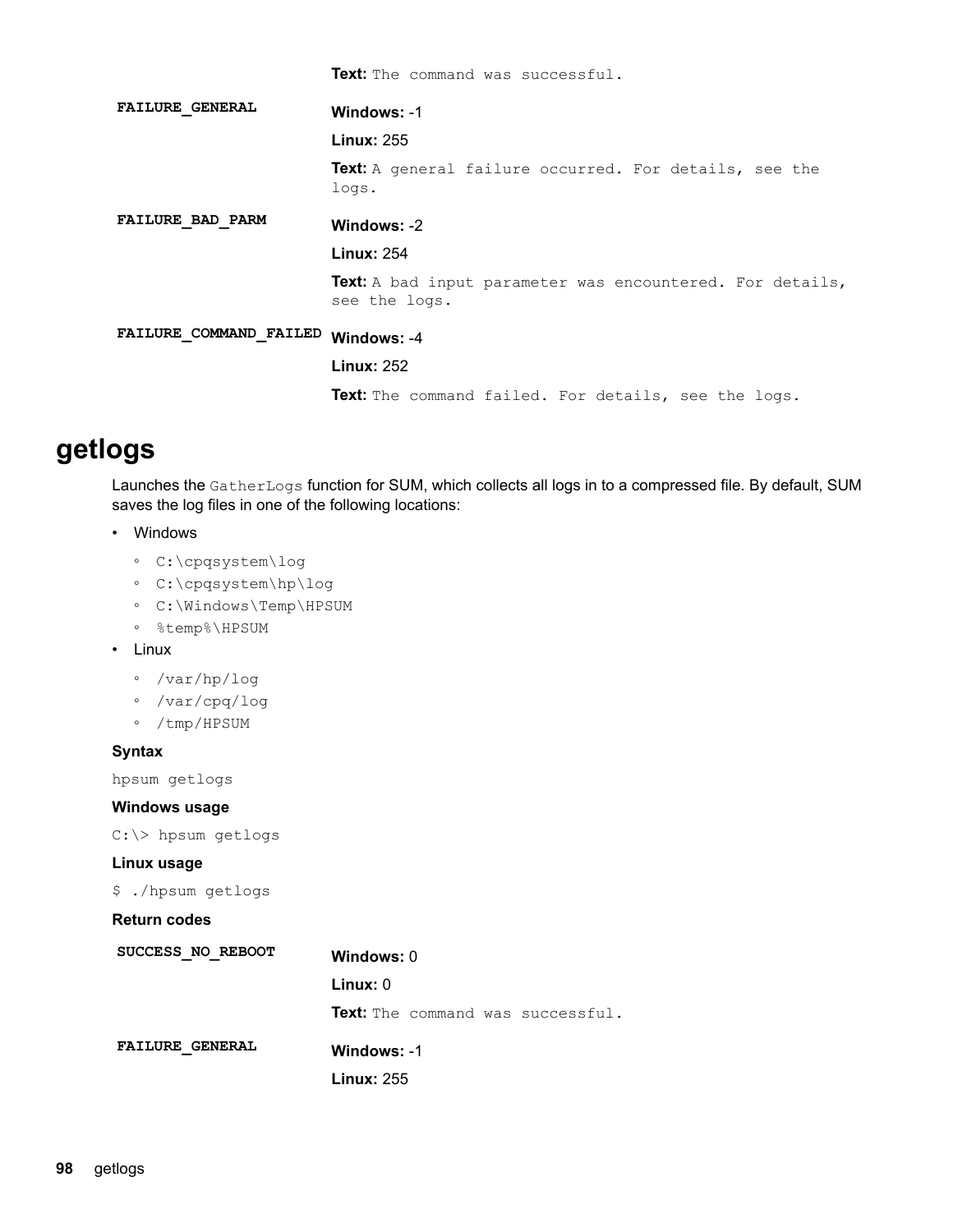Text: A general failure occurred. For details, see the .logs

-2 **:Windows PARM\_BAD\_FAILURE Linux: 254** Text: A bad input parameter was encountered. For details, see the logs. -4 **:Windows FAILED\_COMMAND\_FAILURE Linux: 252** 

Text: The command failed. For details, see the logs.

# **getneededupdates**

Enables you to see the details of needed updates based on either the state of the current selections or items passed in as part of the command. If you do not specify any nodes, the command uses those currently selected in the session.

#### **Syntax**

hpsum getneededupdates [--nodes [<nodelist>]]

#### **Description**

### **Parameters**

| --nodes                  | A list of the nodes on which to perform the check for needed updates operation. If |
|--------------------------|------------------------------------------------------------------------------------|
| [ <nodelist>]</nodelist> | you do not specify a nodelist, all nodes in the session are used.                  |

#### **Windows** usage

 $C:\rangle$  hpsum getneededupdates /nodes localhost

#### **Linux** usage

\$ ./hpsum getneededupdates --nodes localhost

#### **Return** codes

| SUCCESS NO REBOOT       | Windows: 0                                                                        |
|-------------------------|-----------------------------------------------------------------------------------|
|                         | $Linux: 0$                                                                        |
|                         | <b>Text:</b> The command was successful.                                          |
| <b>FAILURE GENERAL</b>  | Windows: -1                                                                       |
|                         | <b>Linux: 255</b>                                                                 |
|                         | <b>Text:</b> A general failure occurred. For details, see the<br>logs.            |
| <b>FAILURE BAD PARM</b> | Windows: -2                                                                       |
|                         | <b>Linux: 254</b>                                                                 |
|                         | <b>Text:</b> A bad input parameter was encountered. For details,<br>see the logs. |

FAILURE\_COMMAND\_FAILED Windows: -4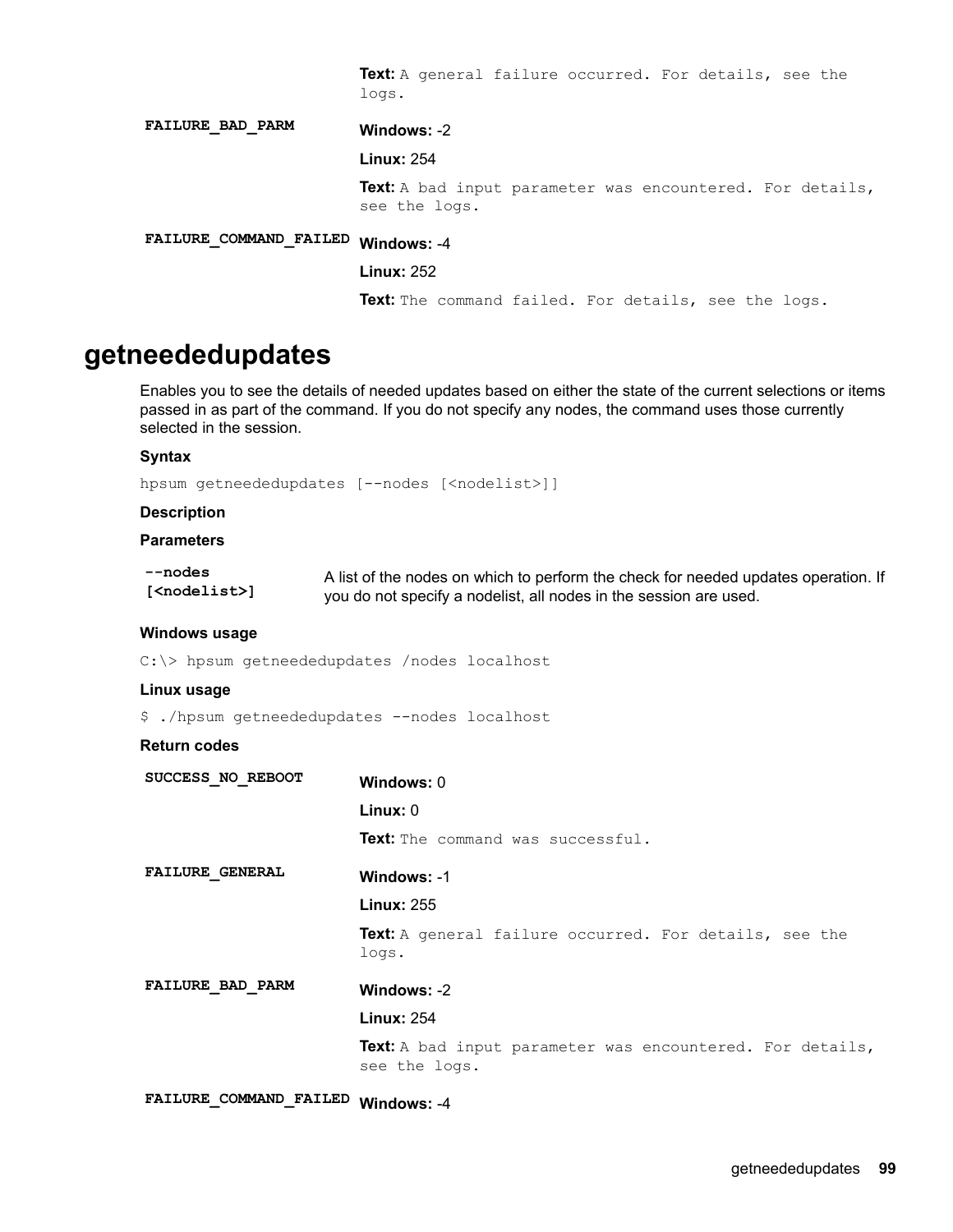#### **Linux: 252**

Text: The command failed. For details, see the logs.

# **getnodes**

Enables you to show the list of the nodes in the current SUM session.

# **Syntax**

```
hpsum getnodes [<nodelist> --details]
```
#### **Parameters**

| -- <nodeslist></nodeslist>             | The nodes on which to perform the operation.                               |
|----------------------------------------|----------------------------------------------------------------------------|
| $-\text{details}$                      | Specify [--details] to get detailed information.                           |
| <b>Restrictions</b>                    |                                                                            |
| Windows usage                          |                                                                            |
| C: \>hpsum getnodes 10.0.1.1 /details  |                                                                            |
| Linux usage                            |                                                                            |
| \$ ./hpsum getnodes 10.0.1.1 --details |                                                                            |
| <b>Return codes</b>                    |                                                                            |
| SUCCESS NO REBOOT                      | Windows: 0                                                                 |
|                                        | Linux: 0                                                                   |
|                                        | Text: The command was successful.                                          |
| <b>FAILURE GENERAL</b>                 | Windows: -1                                                                |
|                                        | <b>Linux: 255</b>                                                          |
|                                        | Text: A general failure occurred. For details, see the<br>logs.            |
| FAILURE BAD PARM                       | Windows: -2                                                                |
|                                        | <b>Linux: 254</b>                                                          |
|                                        | Text: A bad input parameter was encountered. For details,<br>see the logs. |
| FAILURE_COMMAND_FAILED Windows: -4     |                                                                            |
|                                        | <b>Linux: 252</b>                                                          |
|                                        | Text: The command failed. For details, see the logs.                       |

# **getresults**

Enables you to get the results for any command executed. You can specify particular nodes. If you do not specify any nodes or baselines, the command uses the set currently selected in the session.

# **Syntax**

hpsum getresults [--nodes [nodelist]][--baselines [baselinelist]]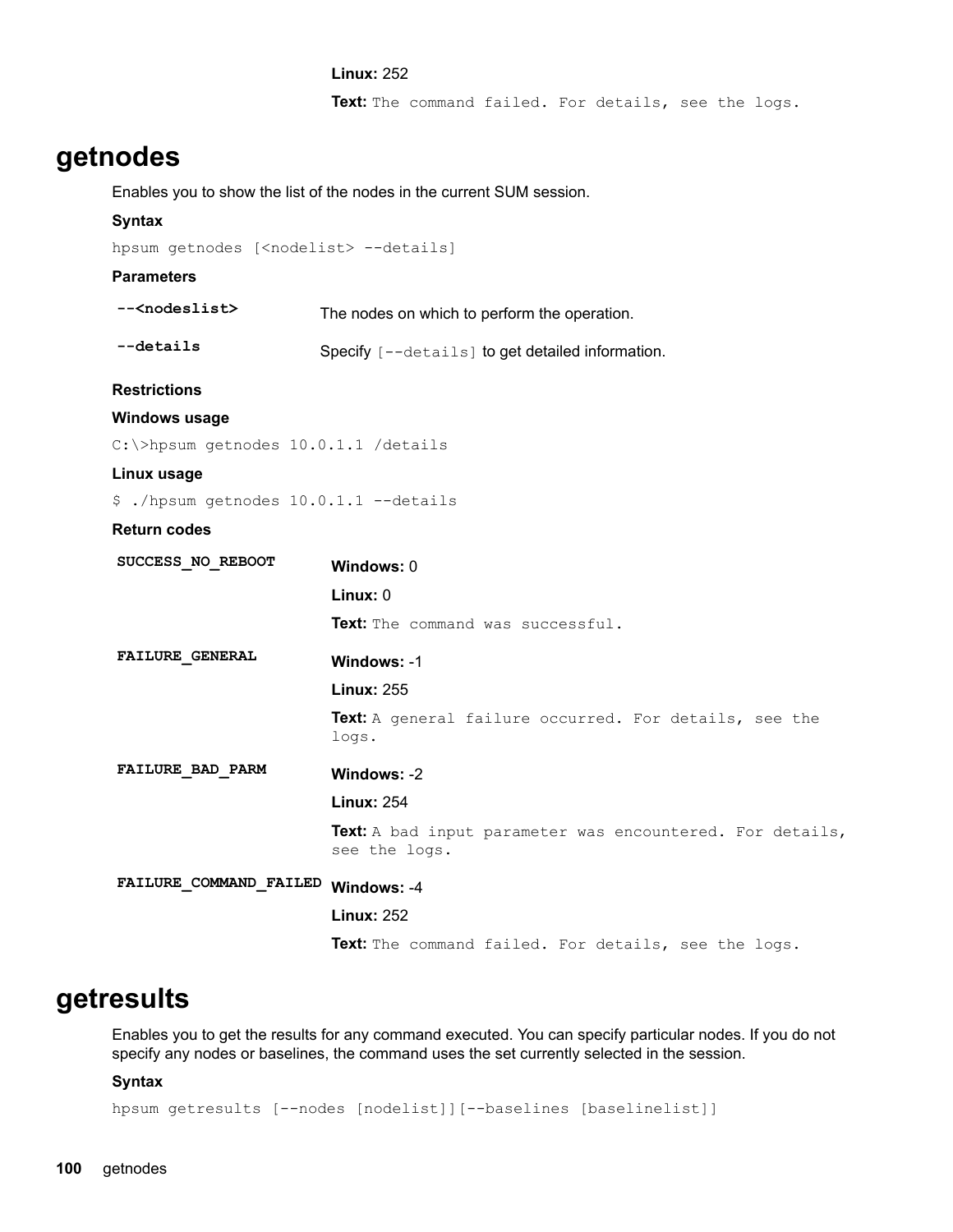#### <span id="page-100-0"></span>**Parameters**

| --nodes (n) [nodelist] | A list of node IDs on which to perform the get results command.                |
|------------------------|--------------------------------------------------------------------------------|
| --baselines(b)         | The baselines to query for results. If you do not provide a list of baselines, |
| [baselinelist]         | all baselines in the session are used.                                         |

#### **Windows** usage

```
C:\rangle hpsum getresults /nodes t1 t2
T1 - 15 succeeded, 0 failed
Comp1 - success.
```
T2 -  $0$  succeeded,  $0$  failed

#### **Linux** usage

```
$ ./hpsum getresults --nodes t1
T1 - 15 succeeded, 0 failed
```
Comp1 - success.

Comp2 success.

# **Return** codes

| SUCCESS NO REBOOT      | Windows: 0                                                    |  |  |
|------------------------|---------------------------------------------------------------|--|--|
|                        | Linux: 0                                                      |  |  |
|                        | <b>Text:</b> The command was successful.                      |  |  |
| <b>FAILURE GENERAL</b> | Windows: -1                                                   |  |  |
|                        | <b>Linux: 255</b>                                             |  |  |
|                        | <b>Text:</b> A general failure occurred. For details, see the |  |  |

.logs

# -2 **:Windows PARM\_BAD\_FAILURE**

#### 254 **:Linux**

Text: A bad input parameter was encountered. For details, see the logs.

# FAILURE\_COMMAND\_FAILED Windows: -4

### **Linux: 252**

Text: The command failed. For details, see the logs.

# **inventory**

Enables you to scan nodes for the currently installed version of firmware, drivers, and hardware components.

#### **Syntax**

hpsum inventory [--nodes <nodelist>] [--baselines <br/> <br/>selinelist>]

#### **Parameters**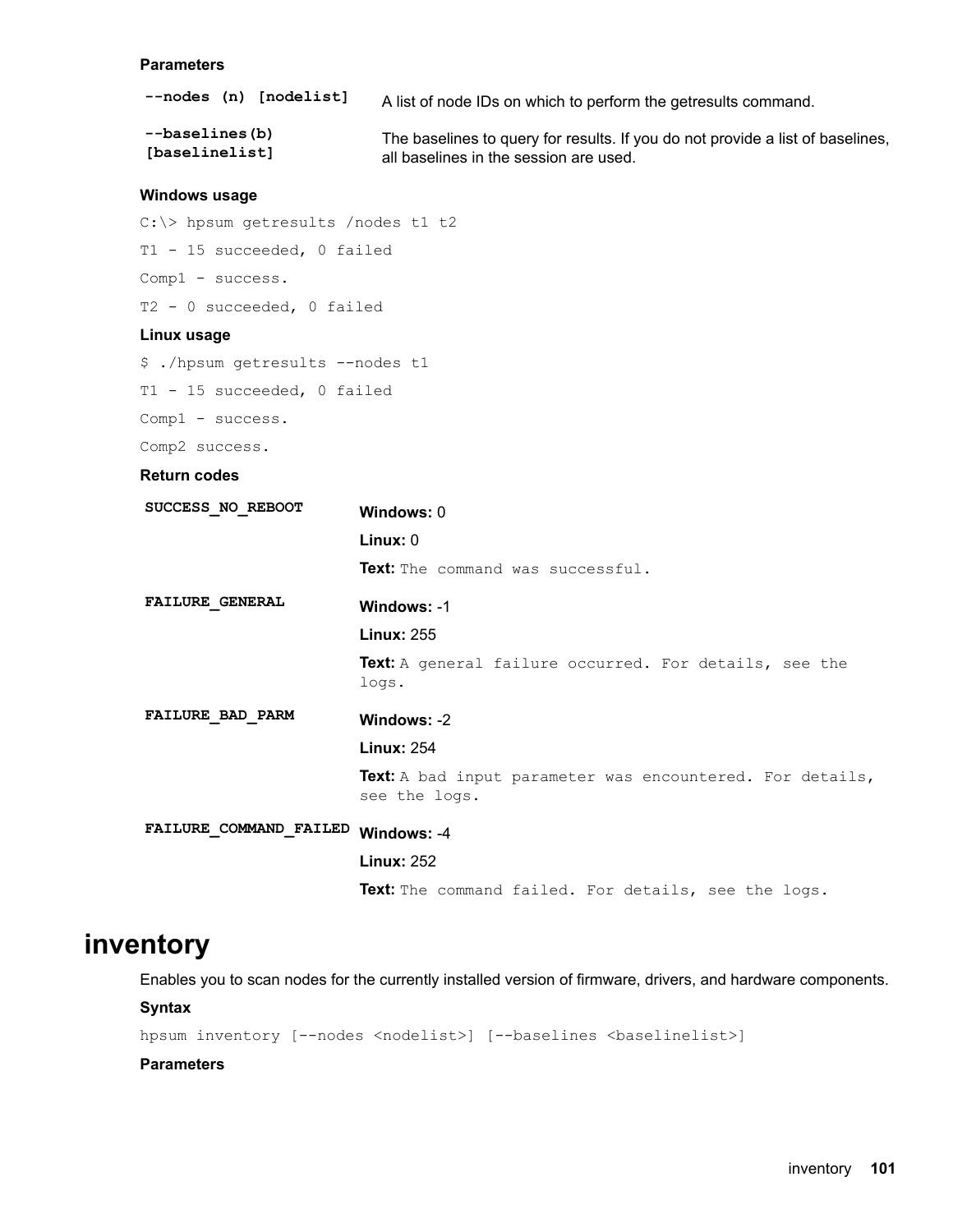| --nodes<br>[ <nodelist>]</nodelist>             | A list of the nodes on which to perform the inventory command. You can specify<br>each node in the following ways:                                                                                        |
|-------------------------------------------------|-----------------------------------------------------------------------------------------------------------------------------------------------------------------------------------------------------------|
|                                                 | localhost                                                                                                                                                                                                 |
|                                                 | $\cdot$ 127.0.0.1                                                                                                                                                                                         |
|                                                 | $\cdot$ ::1                                                                                                                                                                                               |
| --baselines<br>[ <baselinelist>]</baselinelist> | Specify the path of the SPP or components. If the baseline location includes<br>spaces or special characters, use escape characters (Linux) or double-quotations<br>(Windows).                            |
|                                                 | baseline: C:\repor1                                                                                                                                                                                       |
|                                                 | baseline: C:\repor1\bp0001.xml                                                                                                                                                                            |
|                                                 | If you include a node list with the baseline, SUM performs inventory on the nodes<br>with the baseline specified. If you do not include a node list, then SUM only<br>performs inventory on the baseline. |

### **Restrictions**

Set the management options, for example, AMS, SNMP, or WMI, before performing inventory.

After performing successful inventory on a VC node using an encryption key, use the setattributes command to assign the encryption  $key$  parameter details.

#### **Windows** usage

```
C:\>hpsum inventory /nodes 10.0.1.1 /baselines C:\Users\Administrator\Desktop
\blacksquare
```
#### **Linux** usage

```
$./hpsum inventory --nodes 10.0.1.1 --baselines /root/Desktop/rono/blds/ilo
```

| SUCCESS NO REBOOT      | Windows: $0$                                                                      |
|------------------------|-----------------------------------------------------------------------------------|
|                        | Linux: 0                                                                          |
|                        | <b>Text:</b> The command was successful.                                          |
| <b>FAILURE GENERAL</b> | Windows: -1                                                                       |
|                        | <b>Linux: 255</b>                                                                 |
|                        | <b>Text:</b> A general failure occurred. For details, see the<br>logs.            |
| FAILURE BAD PARM       | Windows: -2                                                                       |
|                        | <b>Linux: 254</b>                                                                 |
|                        | <b>Text:</b> A bad input parameter was encountered. For details,<br>see the logs. |
| FAILURE COMMAND FAILED | Windows: -4                                                                       |
|                        | <b>Linux: 252</b>                                                                 |
|                        | Text: The command failed. For details, see the logs.                              |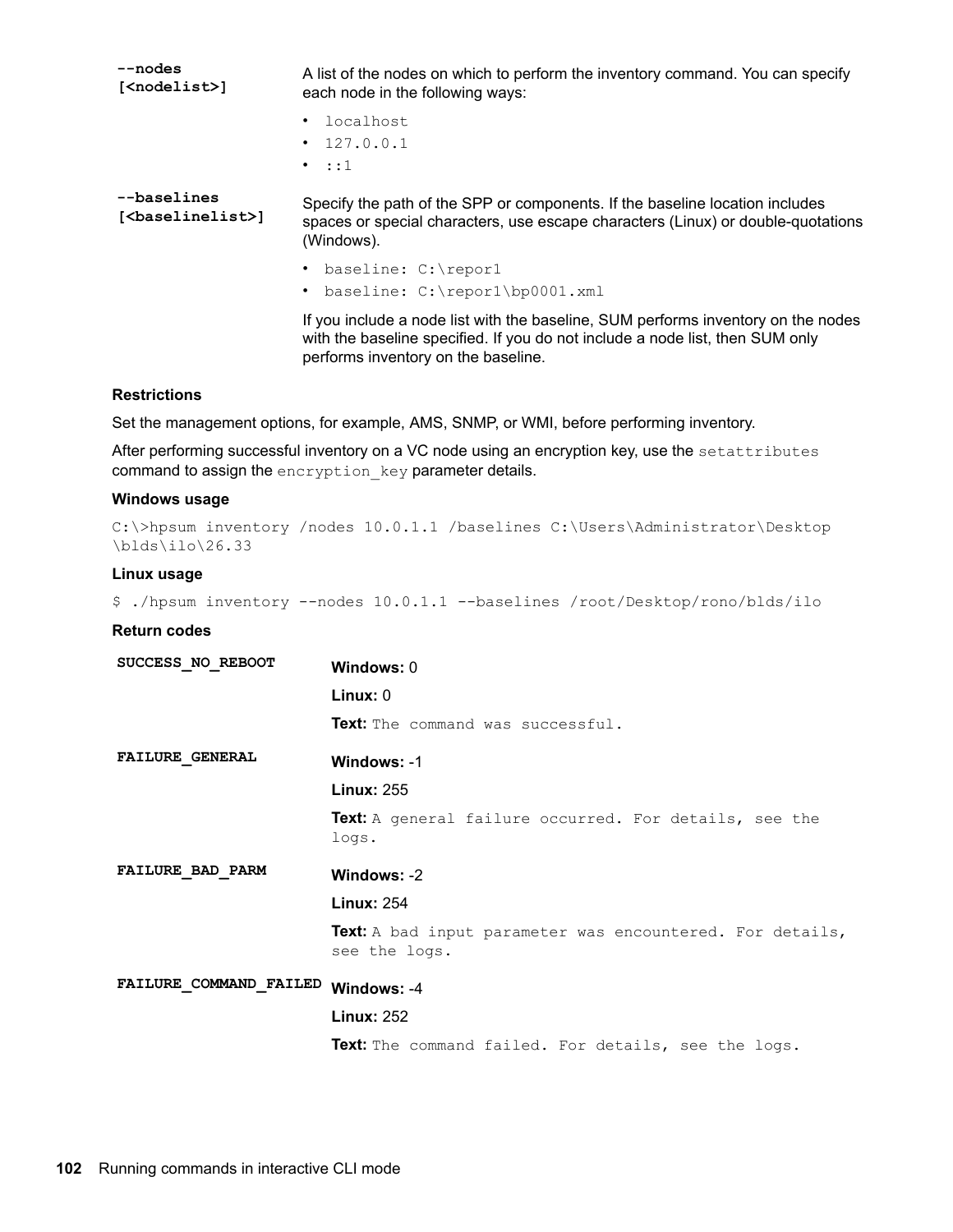# **login**

Enables you to set the credentials used for the current session.

# **Syntax**

Authenticating with credentials for the first time:

```
hpsum login [--username <username> --password <password>] [--port <port>] [--
ssl_port <sslport>] [--ftp_port <ftpport>] [--open_firewall]
```
Authenticating with current credentials:

hpsum login

# **Parameters**

| --username              | Optional parameter for adding username.                                                                         |  |
|-------------------------|-----------------------------------------------------------------------------------------------------------------|--|
| --password              | Optional parameter for adding user password.                                                                    |  |
| --port                  | Optional parameter to define a port that SUM uses.<br>The allowed values are:<br>80, 1024-65535                 |  |
| --ssl port              | Optional parameter to define an SSL port that SUM uses.<br>The allowed values are:<br>443, 1024-65535           |  |
| --ftp_port              | Optional parameter to define the FTP port that SUM uses.<br>The allowed values are:<br>disabled, 21, 1024-65535 |  |
| Windows usage           |                                                                                                                 |  |
|                         | C:\> hpsum login /username rono /password pwd123 /ssl port 9091                                                 |  |
| Linux usage             |                                                                                                                 |  |
| Return codes            | \$ ./hpsum login --username rono --password pwd123 --ssl port 9091                                              |  |
| SUCCESS NO REBOOT       | Windows: 0<br>Linux: 0<br><b>Text:</b> The command was successful.                                              |  |
| <b>FAILURE GENERAL</b>  | Windows: -1<br><b>Linux: 255</b><br>Text: A general failure occurred. For details, see the<br>logs.             |  |
| <b>FAILURE BAD PARM</b> | Windows: -2<br><b>Linux: 254</b>                                                                                |  |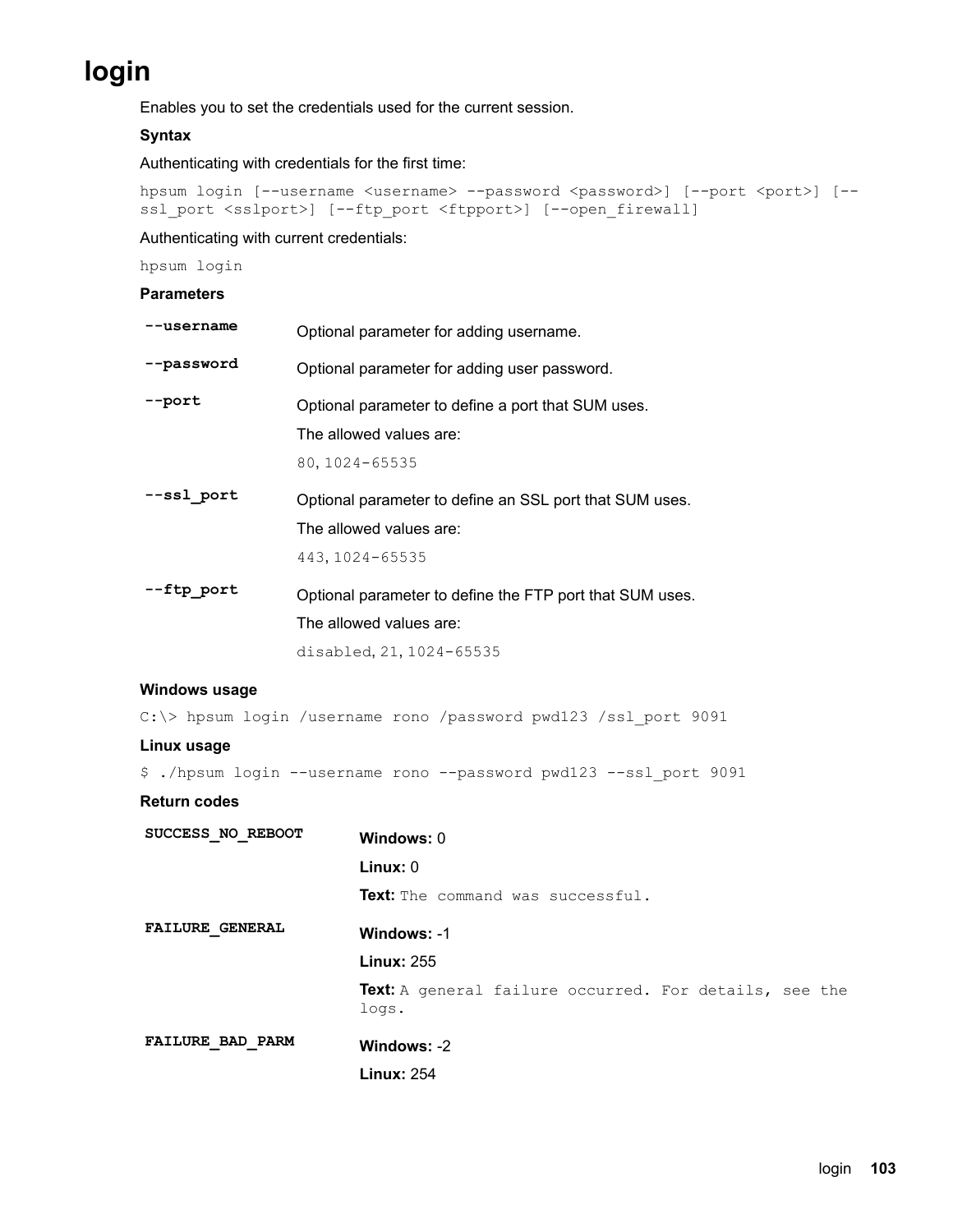Text: A bad input parameter was encountered. For details, see the logs.

<span id="page-103-0"></span>FAILURE\_COMMAND\_FAILED Windows: -4

```
Linux: 252
```
Text: The command failed. For details, see the logs.

# **setattributes**

Enables you to change the attributes of an SUM node or session. The setattributes command might return an invalid parameter notice if the permissions are not correct, or if either the parameter is not part of the requested set or if the value is not allowed.

To view a list of attributes you can change, use the command  $getattribute$ stattributes. The available attributes change based on the nodes and baselines added in each session. For example:

```
hpsum / getattributes / session (Windows)
```
hpsum / getattributes / nodes (Windows)

#### **Syntax**

hpsum setattributes --nodes [<nodelist>] attribute1=value1 attribute2=value2

hpsum setattributes -- session attributel=valuel

Assign session attributes in the interactive CLI:

hpsum setattributes --session <attribute> =<value> (Linux)

hpsum setattributes / session <attribute> =<value> (Windows)

#### **Parameters**

| --open firewall                                      | Optional parameter that allows SUM to open the HTTP and HTTPS ports<br>used by SUM for external access. Also used to open the ports for remote<br>node functionality and for remote browser access. |
|------------------------------------------------------|-----------------------------------------------------------------------------------------------------------------------------------------------------------------------------------------------------|
| --nodes [ <nodelist>]<br/>attribute=value</nodelist> | Specify the nodes and attributes that you want to apply to nodes.                                                                                                                                   |
| $-$ -session<br>attribute=value                      | Specify the session attribute you want to apply. Session attributes are<br>global.                                                                                                                  |
| <b>Session parameter options</b>                     |                                                                                                                                                                                                     |
| auto_save_session                                    | [true false]                                                                                                                                                                                        |
| auto_save_session_time                               | $\langle$ integer $\rangle$ —The time in minutes. The default is 15 minutes.                                                                                                                        |
| engine mode                                          | [debug release]                                                                                                                                                                                     |
| software                                             | $[true false]$ —This defines the option for all nodes added in<br>this session.                                                                                                                     |
| firmware                                             | $[true false]$ —This defines the option for all nodes added in<br>this session.                                                                                                                     |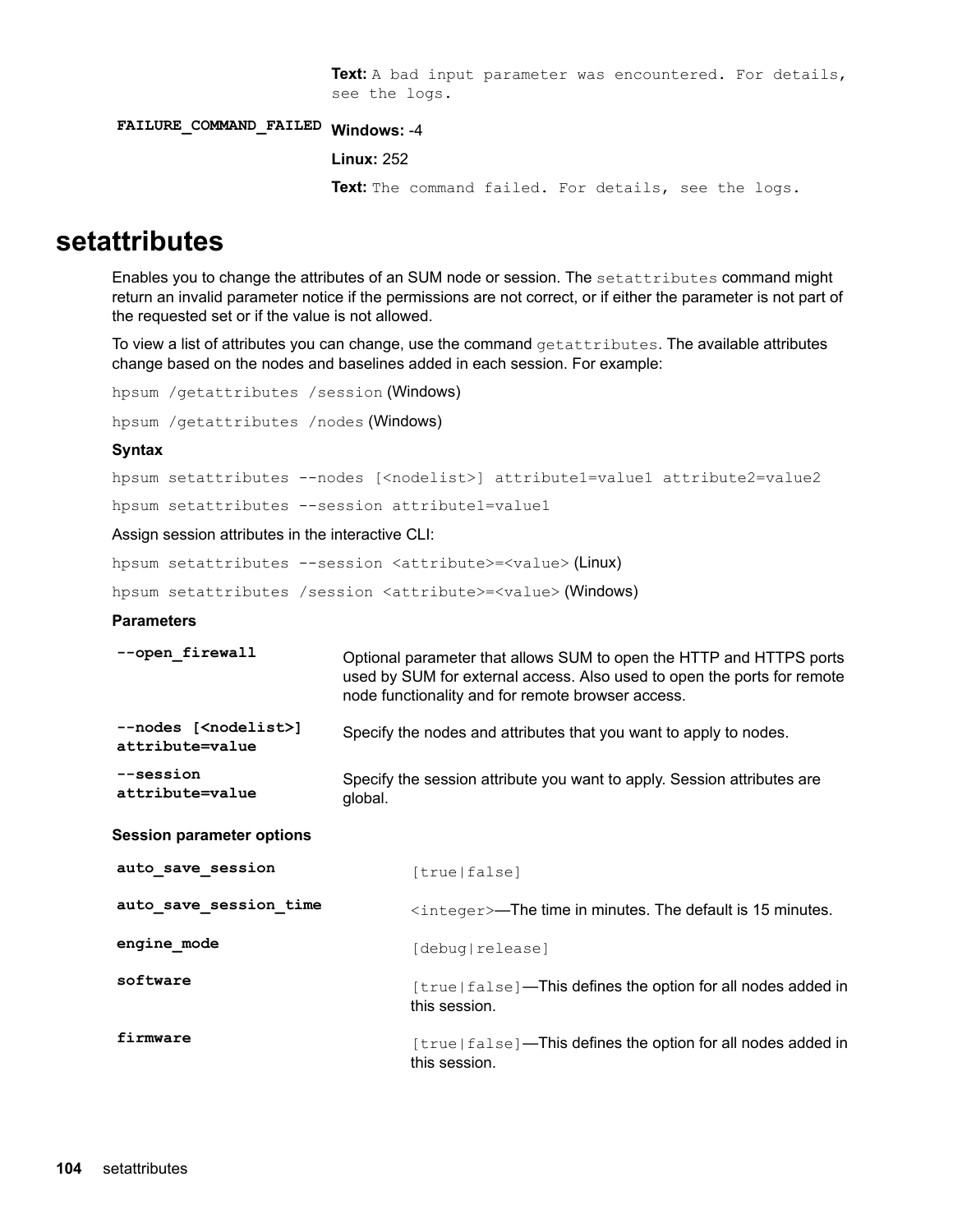| rewrite                                 | [true false]-This defines the option for all nodes added in<br>this session.                              |
|-----------------------------------------|-----------------------------------------------------------------------------------------------------------|
|                                         | SUM does not rewrite components when FIPS mode is enabled.                                                |
| downgrade                               | [true false]-This defines the option for all nodes added in<br>this session.                              |
|                                         | SUM does not downgrade components when FIPS mode is<br>enabled.                                           |
| language                                | [en ja cn]                                                                                                |
| verbosity                               | [normal verbose veryverbose]                                                                              |
|                                         | normal<br>٠                                                                                               |
|                                         | -The default amount of information provided by SUM about a<br>deployment.                                 |
|                                         | • verbose                                                                                                 |
|                                         | -Provides more details about a deployment, if information is<br>available.                                |
|                                         | veryverbose                                                                                               |
|                                         | -Provides more details about a deployment, if information is<br>available.                                |
| verbose                                 | [true false]                                                                                              |
|                                         | hpsum setattributes /nodes verbose=true                                                                   |
|                                         | Determines the amount of details SUM provides during<br>deployment.                                       |
| report dir                              | [directory path] - Directory path where you want SUM to<br>save reports. For example: C: \hpsum reports\. |
| use_proxy_script-No longer              | [true false]                                                                                              |
| supported                               | The proxy settings are primarily used for downloading an HTTP<br>or FTP baseline.                         |
| proxy url - No longer supported         | <string> - Proxy server URL.</string>                                                                     |
| proxy ftp port-No longer<br>supported   | <string> - Proxy server FTP port.</string>                                                                |
| proxy script - No longer supported      | <string> - Full path for the proxy script.</string>                                                       |
| proxy_username - No longer<br>supported | <string> - Username for the proxy server.</string>                                                        |
| proxy_password - No longer<br>supported | <string> - User password for the proxy server.</string>                                                   |
| open firewall - No longer               | [yes no]                                                                                                  |
| supported                               | Opens the required firewall ports to communicate with remote<br>nodes.                                    |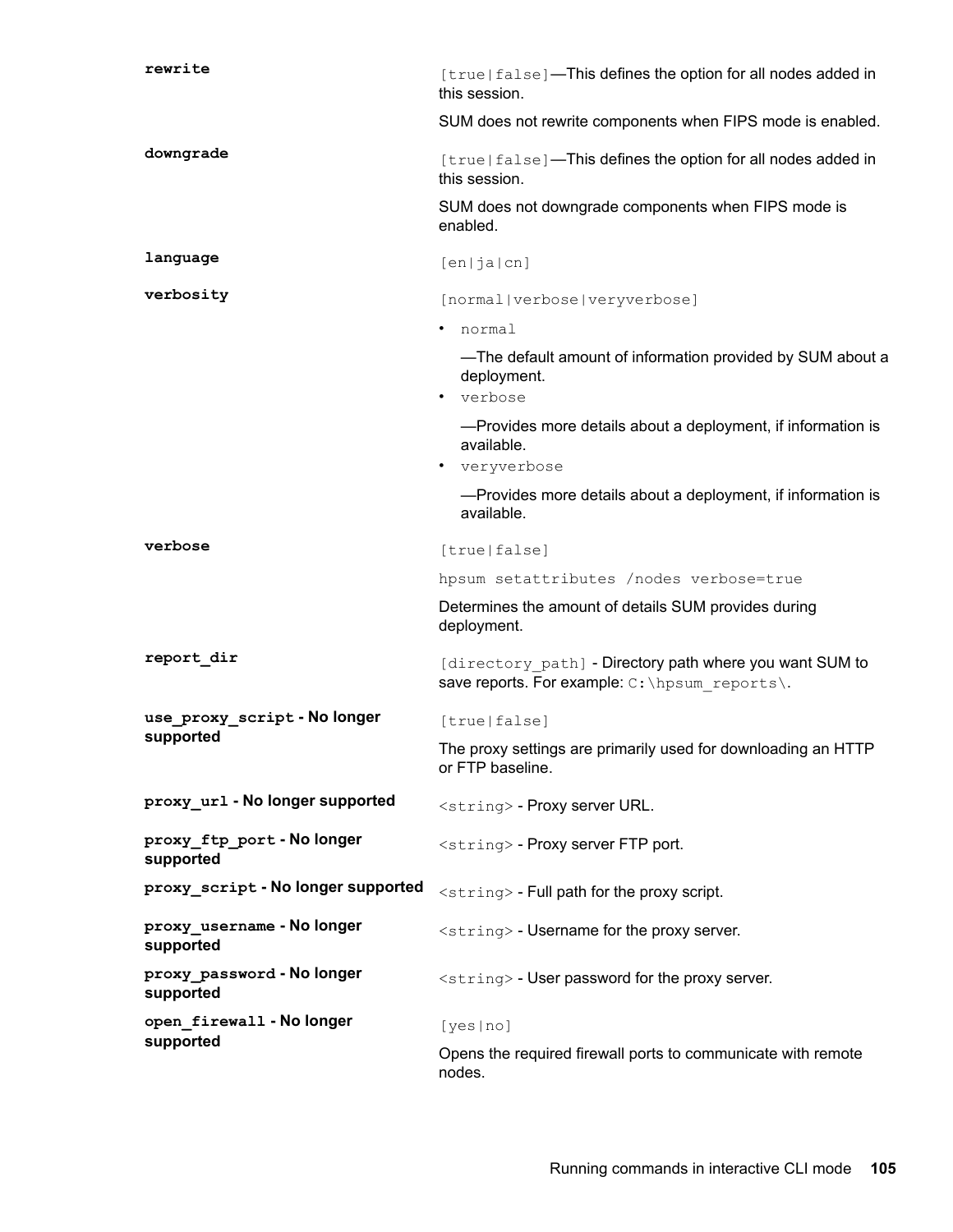hp-passport-token=[token id] -**No longer supported** 

Use a valid HP Passport Credentials API Token Authentication key to access baseline bundles available on hp.com.

| <b>Node parameter options</b> |  |
|-------------------------------|--|
|-------------------------------|--|

| Use vCenter    | For VMware nodes.                                                                                                                                                                                                                        |
|----------------|------------------------------------------------------------------------------------------------------------------------------------------------------------------------------------------------------------------------------------------|
|                | [true false]                                                                                                                                                                                                                             |
|                | If you set this attribute as true, enter the following settings:                                                                                                                                                                         |
|                | • vcenter host                                                                                                                                                                                                                           |
|                | -IP address for the VMware vCenter node.<br>• vcenter username                                                                                                                                                                           |
|                | -Username for the VMware vCenter node.<br>vcenter password                                                                                                                                                                               |
|                | -Password for the user connecting to the VMware vCenter node.                                                                                                                                                                            |
|                | These parameters can also be set as session attributes.                                                                                                                                                                                  |
| encryption key | Option:                                                                                                                                                                                                                                  |
|                | String of a minimum of eight characters.                                                                                                                                                                                                 |
|                | Required parameter for VC nodes with FIPS mode enabled. SUM uses the<br>encryption key to encrypt the configuration saved to disk during the update<br>process. This value is independent and does not need to match the VC<br>password. |
|                | Assign this parameter after successful completion of VC inventory.                                                                                                                                                                       |
| ethactorder    | Possible value:                                                                                                                                                                                                                          |
|                | ODDEVEN/PARALLEL/SERIAL/MANUAL, the default value is ODDEVEN.                                                                                                                                                                            |
|                | Use this command to determine VC-Enet module activation order.                                                                                                                                                                           |
| fcactorder     | Possible value:                                                                                                                                                                                                                          |
|                | ODDEVEN/PARALLEL/SERIAL/MANUAL, the default value is ODDEVEN.                                                                                                                                                                            |
|                | Use this command to determine VC-FC activation order.                                                                                                                                                                                    |
| ethactdelay    | Valid entries:                                                                                                                                                                                                                           |
|                | 0–60 minutes. The default is 0 minutes.                                                                                                                                                                                                  |
|                | Use this command to determine the time, in minutes, between activating or<br>rebooting VC-Enet modules.                                                                                                                                  |
| fcactdelay     | Valid entries:                                                                                                                                                                                                                           |
|                | 0-60 minutes. The default is 0 minutes.                                                                                                                                                                                                  |
|                | Use this command to determine the time, in minutes, between activating or<br>rebooting VC-FC modules.                                                                                                                                    |
| use sshkey     | Linux nodes only                                                                                                                                                                                                                         |
|                | Potential options:                                                                                                                                                                                                                       |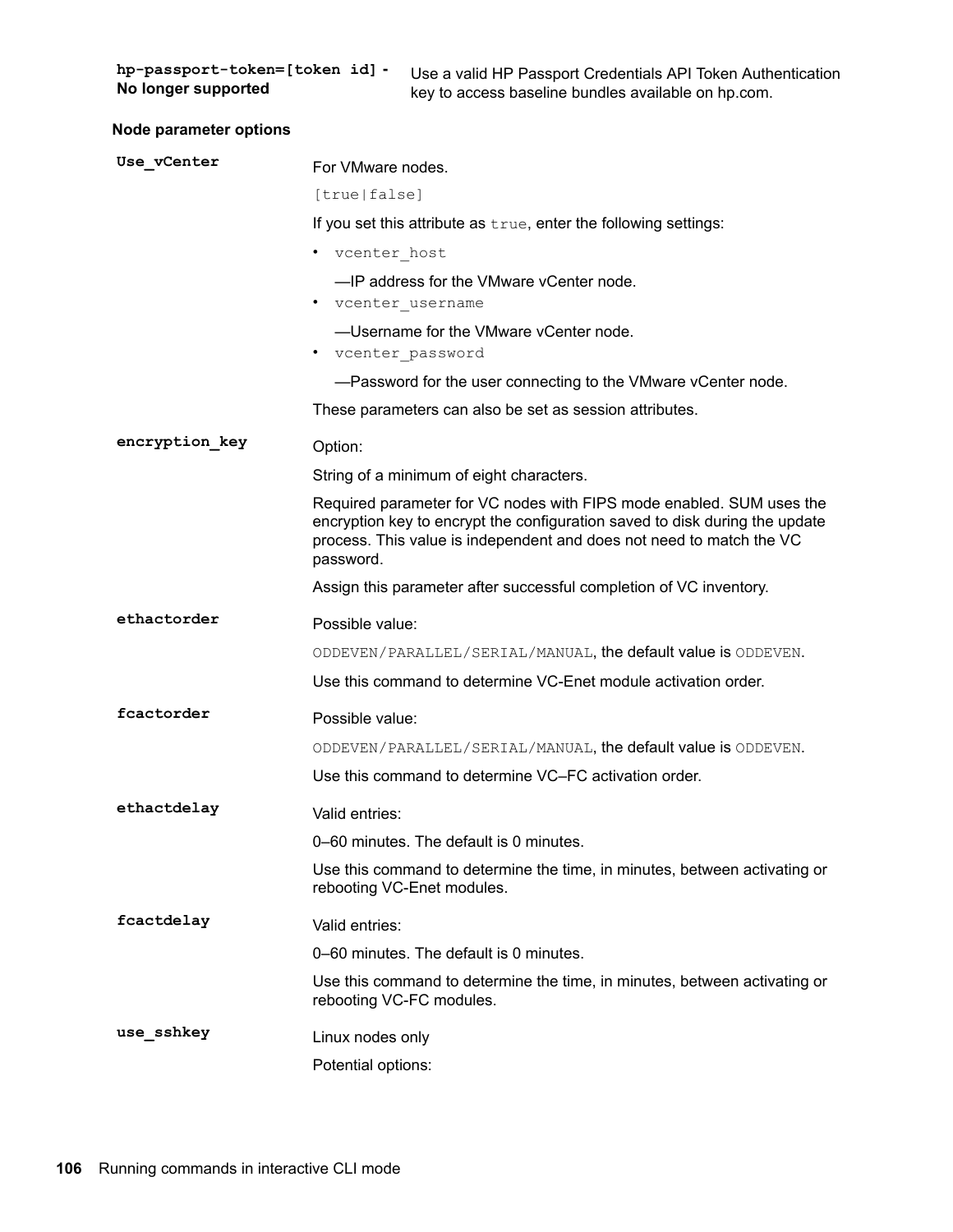|                      | true                                                                                                            |
|----------------------|-----------------------------------------------------------------------------------------------------------------|
|                      | false                                                                                                           |
|                      | Other attributes:                                                                                               |
|                      | privatekeyfile<br>٠                                                                                             |
|                      | -Enter the address for the private key. The private key must be in PEM<br>format.                               |
|                      | passphrase<br>٠                                                                                                 |
|                      | - (Optional) Enter the passphrase for the private key.                                                          |
|                      | These parameters can also be set as session attributes.                                                         |
| no_mgmt              | Potential options:                                                                                              |
|                      | true<br>٠                                                                                                       |
|                      | false                                                                                                           |
|                      | No AMS, SNMP, or WBEM Providers are selected for deployment.                                                    |
| use_snmp             | (Linux only)                                                                                                    |
|                      | Potential options:                                                                                              |
|                      | true                                                                                                            |
|                      | false                                                                                                           |
|                      | SUM deploys SNMP components.                                                                                    |
| use wmi              | (Windows only)                                                                                                  |
|                      | Potential options:                                                                                              |
|                      | true                                                                                                            |
|                      | false                                                                                                           |
|                      | SUM deploys WBEM Provider components.                                                                           |
| use_ams              | (Gen8 and later)                                                                                                |
|                      | Potential options:                                                                                              |
|                      | true                                                                                                            |
|                      | false                                                                                                           |
|                      | SUM deploys AMS components to both Windows and Linux systems.                                                   |
| ignore_tpm           | Potential options:                                                                                              |
|                      | [true false]                                                                                                    |
|                      | This parameter tells SUM to ignore the TPM warning message when a TPM or<br>TM module is installed on a server. |
|                      | This parameter is supported on server and iLO nodes.                                                            |
| on failed dependency | [omithost omitcomponent force]                                                                                  |
|                      | omithost<br>٠                                                                                                   |
|                      | -SUM skips the host if it discovers a dependency failure. (Default)                                             |
|                      |                                                                                                                 |

• omitcomponent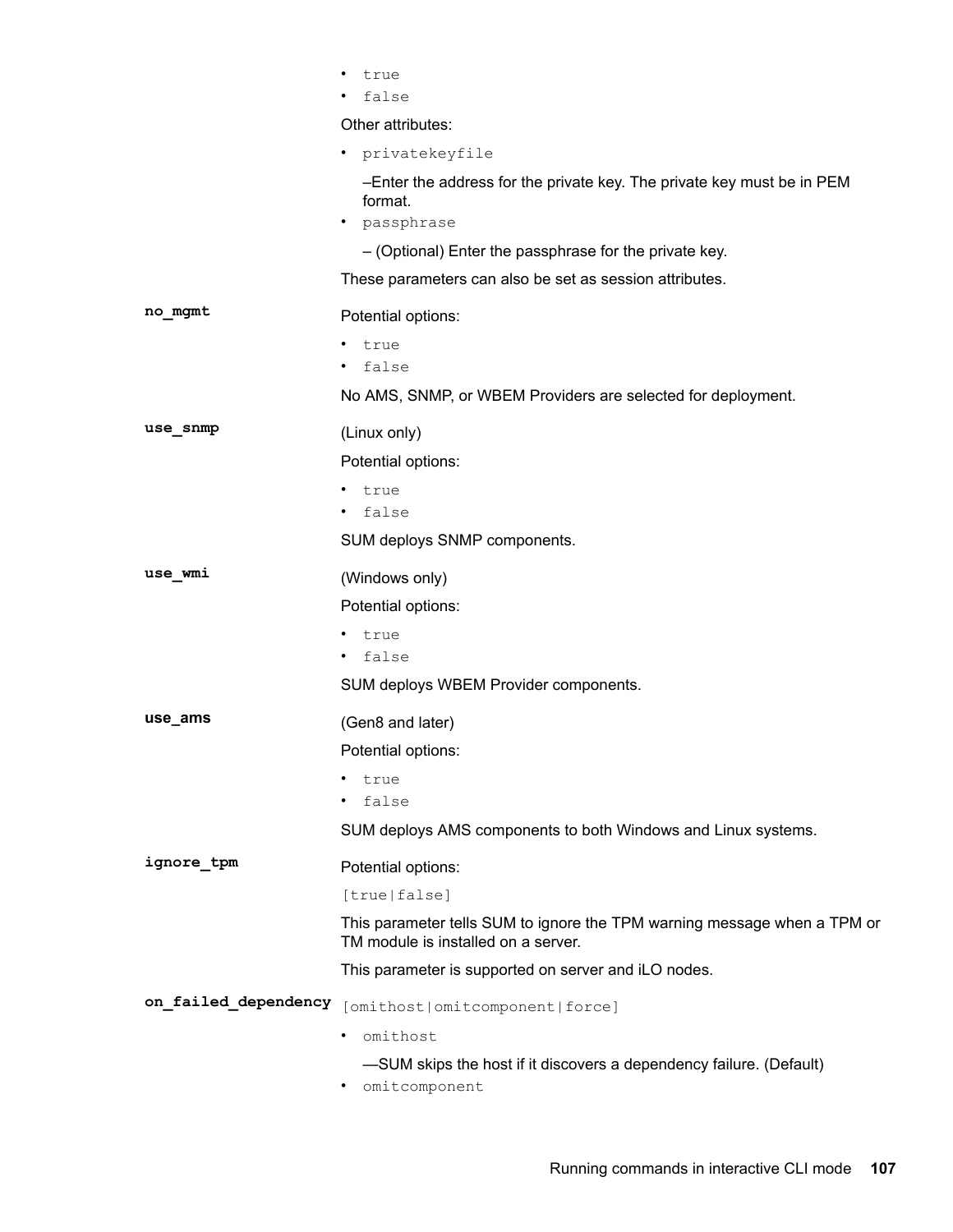-SUM skips components with failed dependencies. Other components on the node are deployed.

• force

-SUM forces the components with a failed dependency to deploy.

ignore\_warnings Potential options: [true|false]

This parameter tells SUM to ignore warnings if it encounters any.

#### **Superdome 2/X parameter options**

- update\_type [ALL/COMPLEX/PARTITIONS]—This value tells SUM what to Superdome 2/X nodes to .update
- device\_list  $_{\text{[devicelist]}}$ —This value tells SUM which Superdome 2/X nodes you want to update.
- reboot\_list  $\lceil$  rebootlist]—This value tells SUM which Superdome 2/X nodes to reboot after deployment.

#### **Moonshot parameter options**

You can set the following Moonshot-specific attributes for switch B, if those credentials differ from switch A. These parameters can also be set as session attributes.

| switch username  | [username]-User name for the Moonshot A switch.                  |
|------------------|------------------------------------------------------------------|
| switch password  | [password]—Password for the Moonshot A switch.                   |
| switch enable    | [enable password]—Enablement password for the Moonshot A switch. |
| switchb username | [username]—User name for the Moonshot B switch.                  |
| switchb password | [password]—Password for the Moonshot B switch.                   |
| switchb enable   | [enable password]—Enablement password for the Moonshot B switch. |

#### **Downgrade and rewrite parameter options**

The following describes GUI downgrade and rewrite combinations and the corresponding interactive CLI :parameters

| Software only                | hpsum setattributes /nodes localhost rewrite=false<br>downgrade=false firmware=false software=true |
|------------------------------|----------------------------------------------------------------------------------------------------|
| <b>Firmware only</b>         | hpsum setattributes /nodes localhost rewrite=false<br>downgrade=false firmware=true software=false |
| <b>Firmware and software</b> | hpsum setattributes /nodes localhost rewrite=false<br>downgrade=false firmware=true software=true  |
| Downgrade software           | hpsum setattributes /nodes localhost rewrite=false<br>downgrade=true firmware=false software=true  |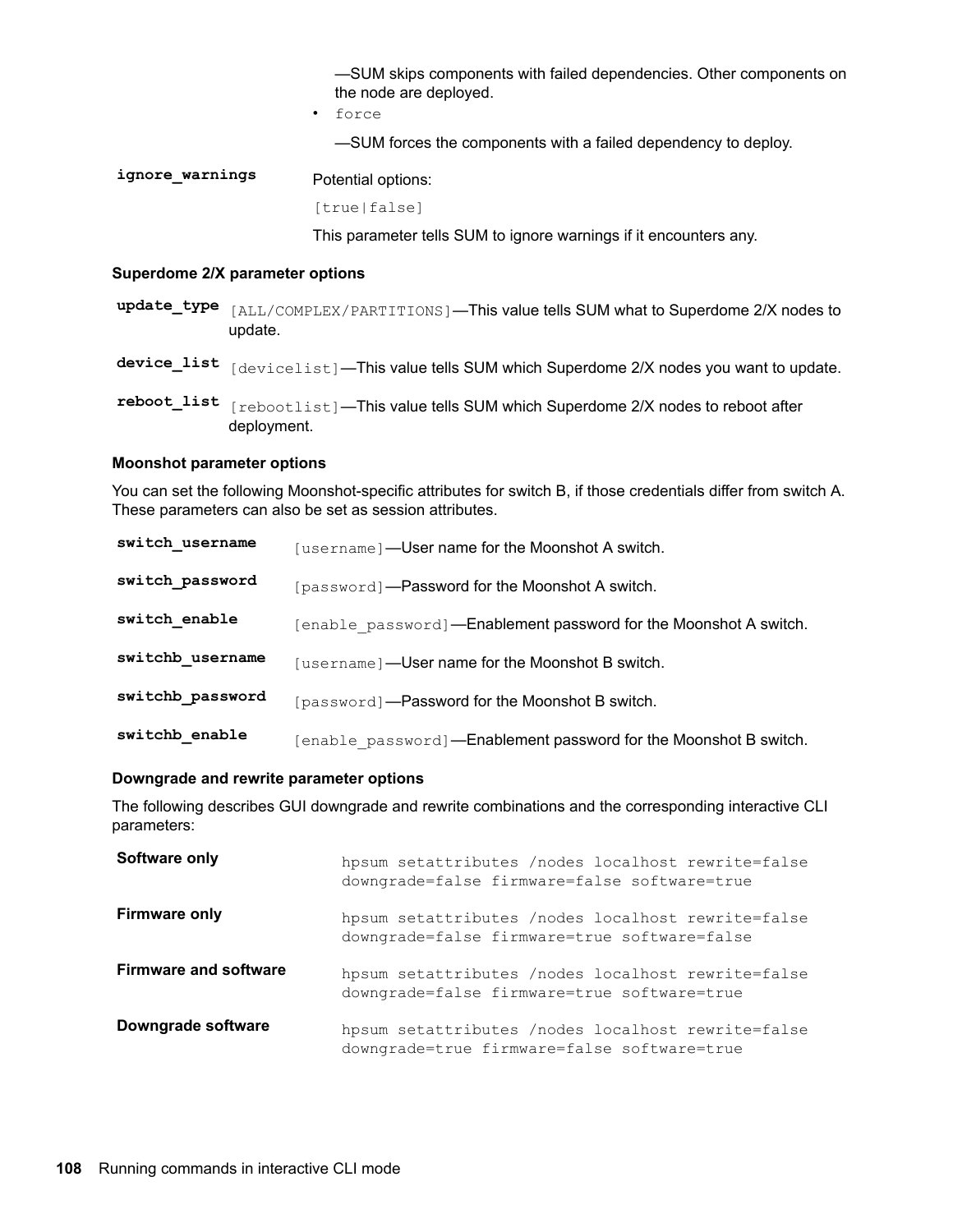| Downgrade firmware                       | hpsum setattributes /nodes localhost rewrite=false<br>downgrade=true firmware=true software=false  |
|------------------------------------------|----------------------------------------------------------------------------------------------------|
| Downgrade both                           | hpsum setattributes /nodes localhost rewrite=false<br>downgrade=true firmware=true software=true   |
| <b>Rewrite software</b>                  | hpsum setattributes /nodes localhost rewrite=true<br>downgrade=false firmware=false software=true  |
| <b>Rewrite firmware</b>                  | hpsum setattributes / nodes localhost rewrite=true<br>downgrade=false firmware=true software=false |
| <b>Rewrite both</b>                      | hpsum setattributes /nodes localhost rewrite=true<br>downgrade=false firmware=true software=true   |
| <b>Rewrite and downgrade</b><br>software | hpsum setattributes /nodes localhost rewrite=true<br>downgrade=true firmware=false software=true   |
| <b>Rewrite and downgrade</b><br>firmware | hpsum setattributes / nodes localhost rewrite=true<br>downgrade=true firmware=true software=false  |
| Rewrite and downgrade both               | hpsum setattributes /nodes localhost rewrite=true<br>downgrade=true firmware=true software=true    |

#### **Windows** usage

C: $\ge$  hpsum setattributes /nodes 10.0.1.5 firmware=true software=true rewrite=true downgrade=true

C: \> hpsum setattributes /nodes 10.0.1.5 update type=all

 $C:\rangle$  hpsum setattributes / session open firewall=yes

C: $\$  hpsum setattributes /nodes 10.0.0.4 use vcenter=true vcenter host=10.0.0.1 vcenter username=test vcenter password=password

#### **Linux** usage

\$ ./hpsum setattributes --nodes 10.0.1.5 firmware=true software=true rewrite=true downgrade=true

 $$./hpsum setattributes --nodes 10.0.1.5 update type=all$ 

\$ ./hpsum setattributes -session open firewall=yes

\$ ./hpsum setattributes --nodes 10.0.0.5 use vcenter=true vcenter host=10.0.0.1 vcenter username=test vcenter password=password

#### **Return** code

| SUCCESS NO REBOOT      | Windows: 0                                                             |
|------------------------|------------------------------------------------------------------------|
|                        | Linux: 0                                                               |
|                        | <b>Text:</b> The command was successful.                               |
| <b>FAILURE GENERAL</b> | Windows: -1                                                            |
|                        | <b>Linux: 255</b>                                                      |
|                        | <b>Text:</b> A general failure occurred. For details, see the<br>logs. |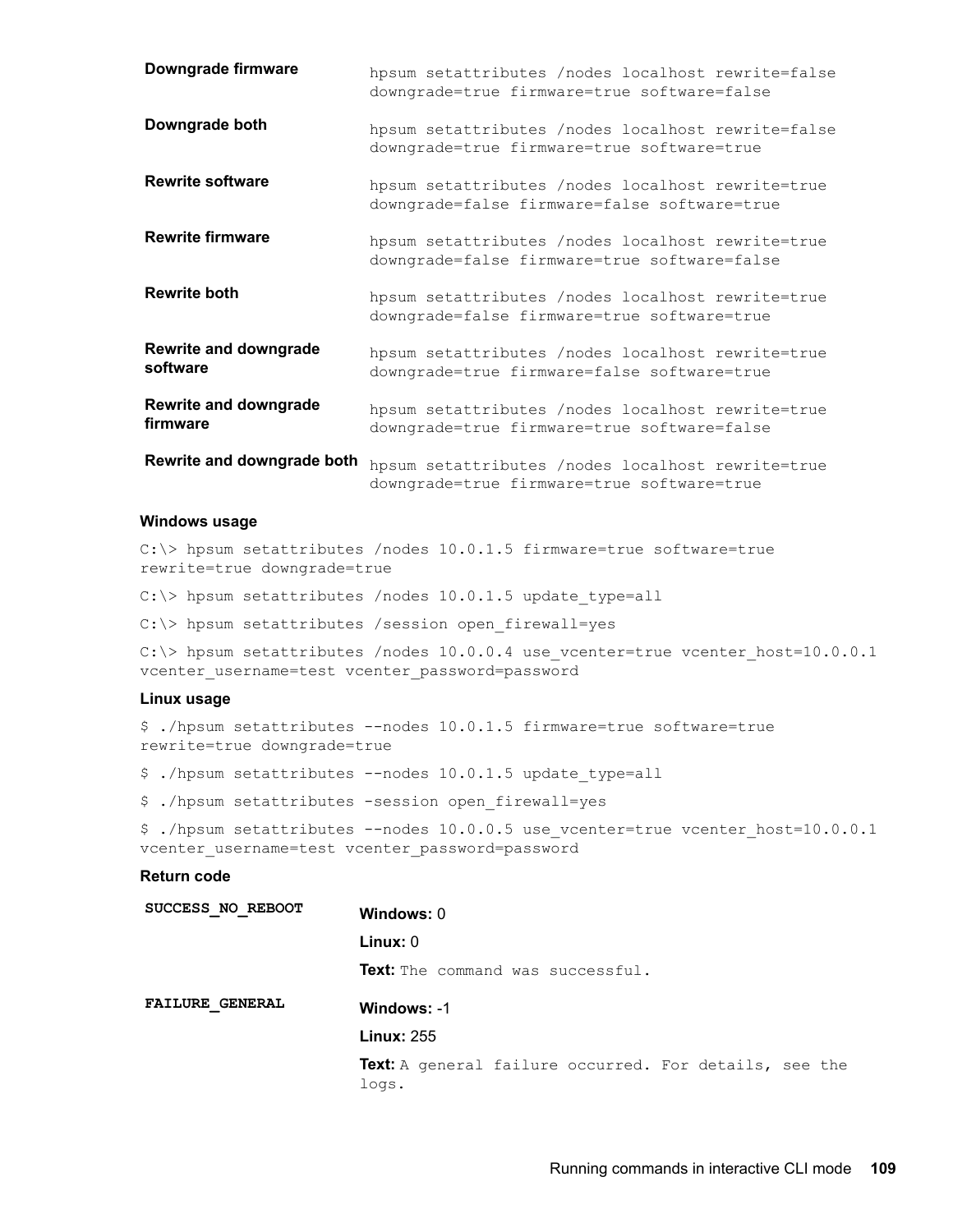-2 **:Windows PARM\_BAD\_FAILURE Linux: 254** Text: A bad input parameter was encountered. For details, see the logs. -4 **:Windows FAILED\_COMMAND\_FAILURE** 252 **:Linux** Text: The command failed. For details, see the logs.

### **shutdownengine**

Enables you to terminate the SUM engine. If other sessions are active, this fails unless you use the --force option.

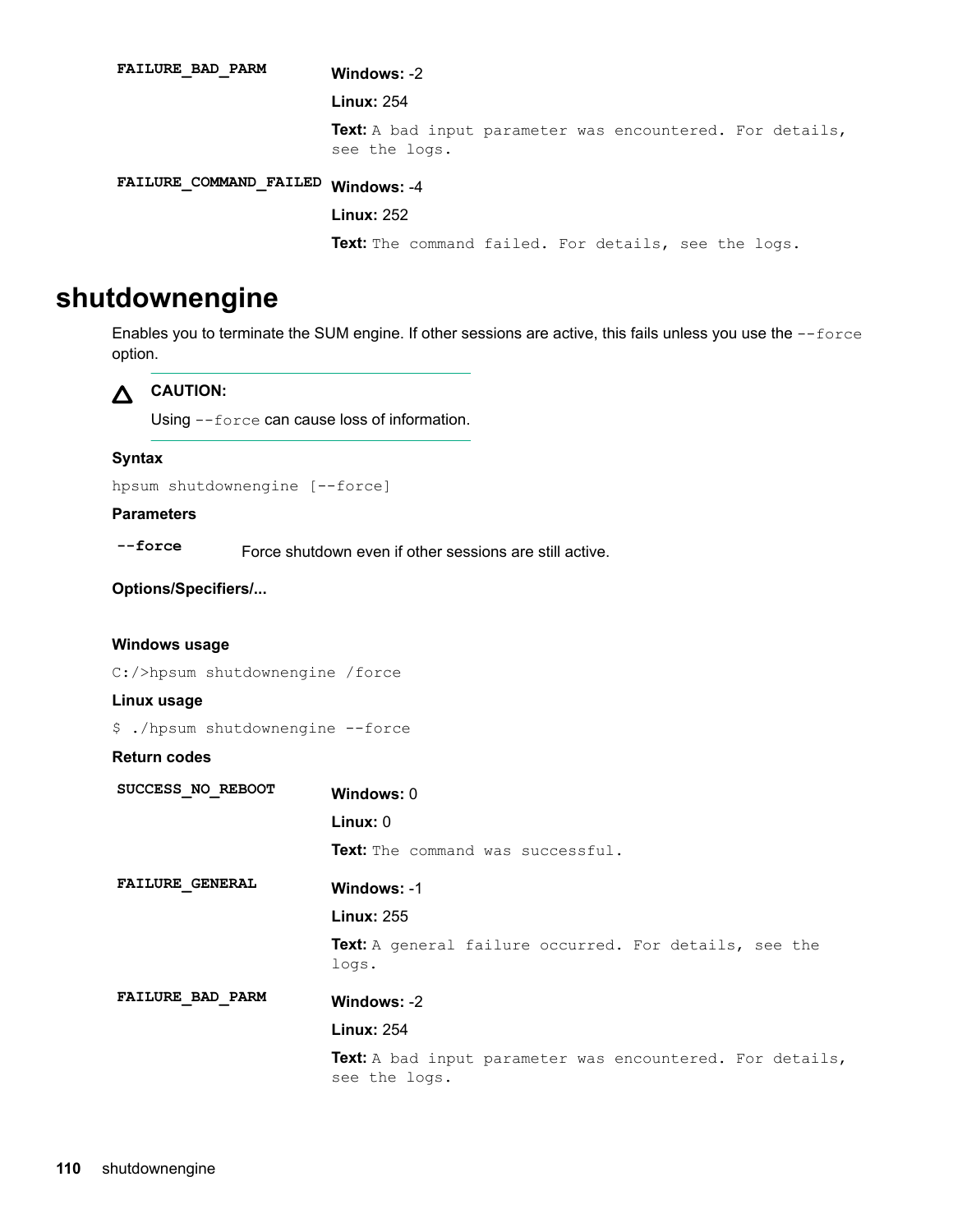## -4 **:Windows FAILED\_COMMAND\_FAILURE**

**Linux: 252** 

Text: The command failed. For details, see the logs.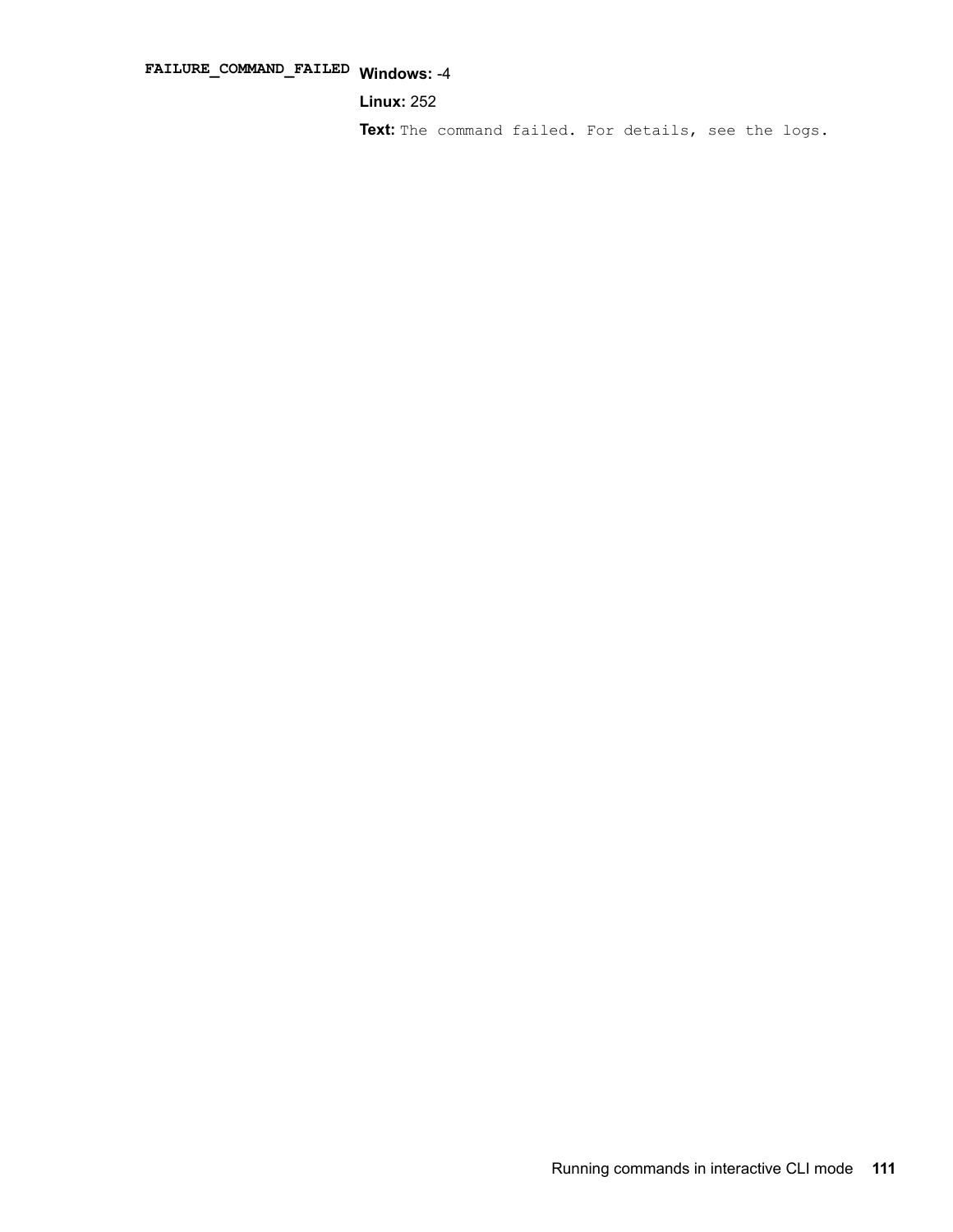# Deploying firmware RPMs

This section describes using SUM firmware commands to deploy ProLiant firmware in the RPM format to nodes running supported Linux operating systems.

## **About the SUM RPM tool**

SUM firmware commands tool is available at **http://www.hpe.com/support/SDR-SUM**. For information on the prerequisites for running SUM, see the SUM release notes. Versions are available for supported Red Hat Enterprise Linux and SuSE Linux Enterprise Server operating systems.

## **About SPP ISO and RPMs**

The SPP ISO contains password protected and nonpassword protected firmware in both RPM and SCEXE format. The SDR has two folders: an SPP folder that contains nonpassword protected firmware and an FWPP folder that contains password protected firmware. All firmware on the SDR is in RPM format.

## **Accessing firmware RPMs**

#### **Procedure**

1. Use normal Linux tools (for example, YUM), to pull a collection of system firmware from a centralized repository, for example the Software Delivery Repository at **http://downloads.linux.hpe.com/SDR**.

### **Prerequisites**

#### **Procedure**

1. Perform these tasks on the target system, and run them with  $u$ id= $0$ 

(root) privileges.

- Using YUM distributions (RedHat) on page 112
- Using Zypper distributions (SuSE) on page 113

### **Using YUM distributions (RedHat)**

Install, deliver, and locally cache applicable firmware.

#### **Procedure**

- 1. Navigate to the repository location.
- **2.** Add the repository to YUM.

# cd /etc/ yum.repos.d/ # wget http://hp:firmrpms@10.0.0.1/~username/firmware/hpfirmare.repo

Automatically find required packages

- Install the SUM firmware commands utility.
- Use SUM to query the system and report which packages you need:

 $#$  yum install hpsum # yum install \$(hpsum requires) --skip-broken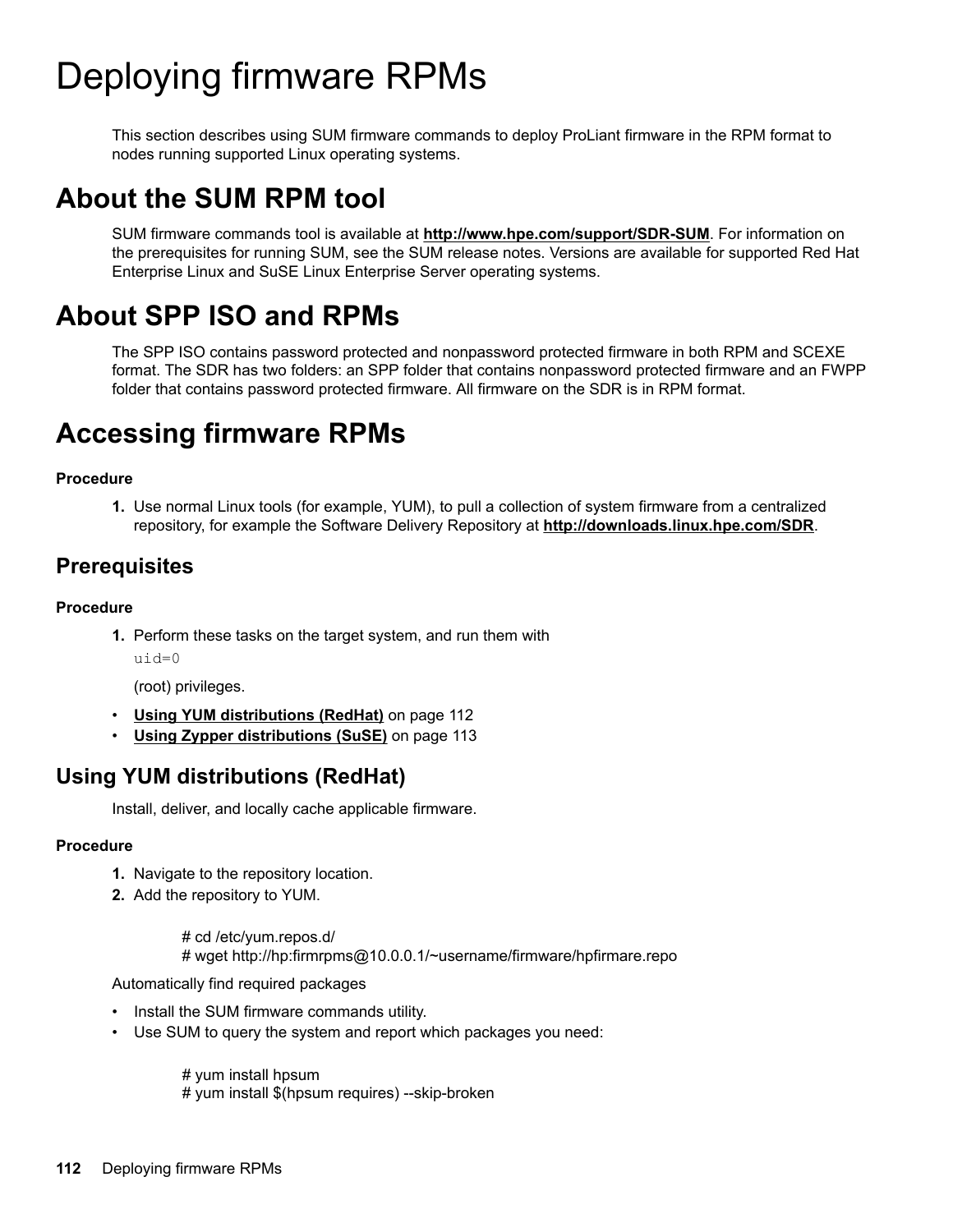### <span id="page-112-0"></span>**Using Zypper distributions (SuSE)**

Install, deliver, and locally cache applicable firmware.

#### **Procedure**

- 1. Navigate to the repository location.
- 2. Add the repository to Zypper:

# cd /etc/zypp/repos.d/ # zypper addrepo http://hp:firmrpms@10.0.0.1/~user/firmware/hpfirmare.repo

Automatically find required packages

- Install the SUM firmware commands utility.
- Use SUM to query the system and report which packages you need:

# zypper install hpsum # zypper install \$(hpsum requires)

## **Deploying firmware components**

The primary function of SUM firmware commands is to flash or upgrade the firmware from the packaged contents to the device on the target host by using the command hpsum upgrade.

#### **Procedure**

- 1. Install the RPM using yum install or zypper install.
- 2. Launch the firmware flash engine using the command hpsum upgrade.
- **3.** Use the parameter  $-\gamma$  to script the command and automatically answer Yes when prompted to begin deployment.

### **Other RPM commands**

#### **info**

Gather information about the firmware packages available on the target system.

#### **Syntax**

hpsum info

#### **list**

Gather information about the firmware packages available compared to what is installed on the target host.

#### **Syntax**

hpsum list

#### **Example output**

hpsum list

Searching for firmware. Analyzing results.

Info | NAME | | VERSION | | INSTALLED | TYPE | -----------------------------------------------------------------------------------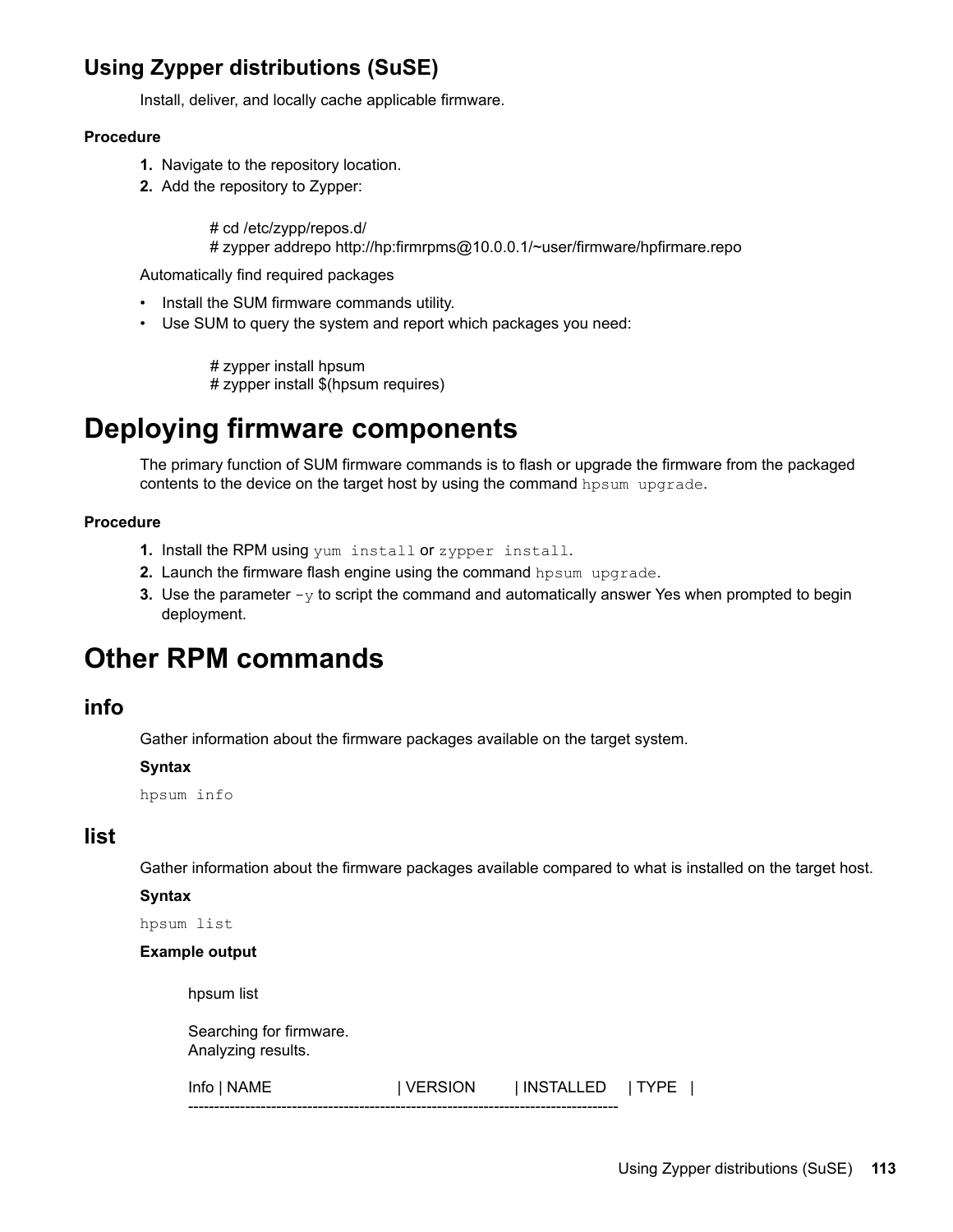| ifrU   hp-firmware-ilo4                       | icRU   hp-firmware-system-i15   2011.05.02   2009.07.10   system  <br> 1.10<br>$\vert 1.05 \vert$<br>  ilo       |
|-----------------------------------------------|------------------------------------------------------------------------------------------------------------------|
| <b>Parameters</b>                             |                                                                                                                  |
| $I$ — Installable                             | 1: Yes, can be installed.                                                                                        |
|                                               | $-$ : Cannot be installed.                                                                                       |
| $c -$ Criticality                             | c: Addresses a critical issue.                                                                                   |
|                                               | f: Addresses an issue.                                                                                           |
|                                               | e: Enhanced functionality.                                                                                       |
|                                               | $-$ : No information.                                                                                            |
| $r -$ Reboot                                  | $r$ : The package requires a reboot to apply the update, but the firmware is up-<br>to-date, no action required. |
|                                               | R: The next time the update command is run a reboot will be required.                                            |
|                                               | -: No reboot required.                                                                                           |
| version cmp - Different                       | $-$ : The versions are the same.                                                                                 |
| between applied version<br>and version in the | $d$ . The version in the package is older than the currently applied version.                                    |
| package.                                      | U: The version in the package is newer than the currently applied version.                                       |

#### **Options**

Use a filter string for most commands to work with a specific firmware package or subset.

#### **Example filter output**

hpsum list '%{NAME} =~  $/115$ /'

Searching for firmware. Analyzing results.

| Info   NAME                   | I VERSION | INSTALLED   TYPE                     |  |
|-------------------------------|-----------|--------------------------------------|--|
| icRU   hp-firmware-system-i15 |           | $ 2011.05.02 $ $ 2009.07.10 $ system |  |

----------------------------------------------------------------------------------------------------

#### **query**

Extract package information in a format that you define.

#### **Syntax**

hpsum query

Searching for firmware. Analyzing results.

hp-firmware-system-i15 hp-firmware-system-i15

%{RELEASEDATE\_SECOND} 45 %{RELEASEDATE\_MONTH} 7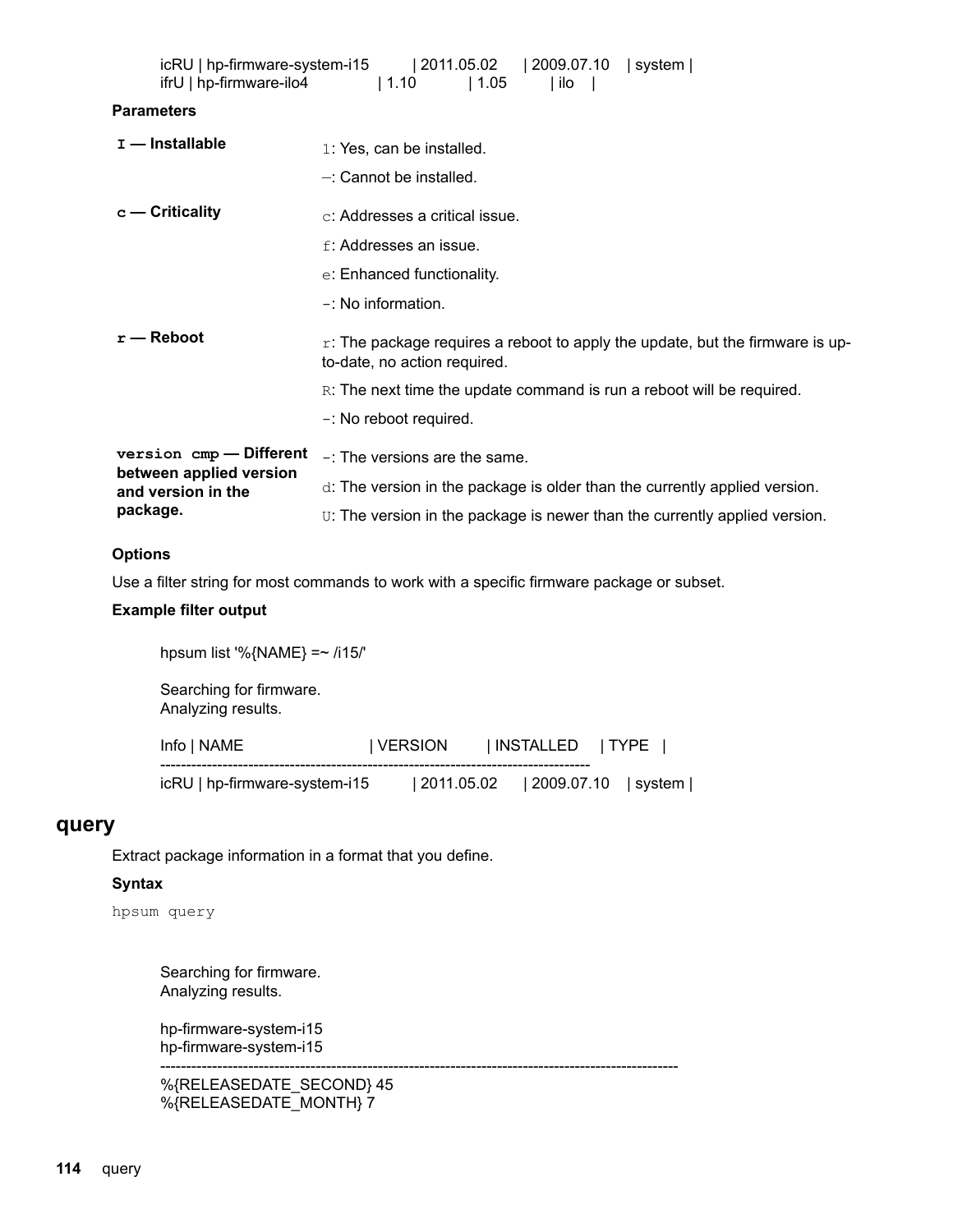%{FIRMWARE STRING} smartcomponent-linux-firmware-system %{RPMNAME} hp-firmware-system-i15 %{REBOOT REQUIRED} yes %{VERSIONID} 35fa6b82aedf49cb80e1b994e7e31416 %{RELEASENUM} 1 %{MODEL} bl460c  $%$ {XSL} %{LANGUAGE} English (US) %{FILENAME} CP015223.scexe %{PLATFORM} red hat enterprise linux x86 64 %{RELEASEDATE DAY} 7 %{UNINSTALL\_SILENT} %{UNINSTALL\_COMMAND} 9326 {PRODUCTID{% %{UNINSTALL\_COMMAND\_PARAMS} %{RELEASEDATE HOUR} 15 %{INSTALL\_NEEDUSERACCT} no %{PLATFORM MAJOR} 5 %{FIRMWARE ID} I15 %{INSTALL\_COMMAND\_PARAMS} %{VERSION} 2011.05.02 %{FIRMWARE NAME} bl460c-l15 %{ALTNAME} ProLiant BL460c (I15) Servers %{RELEASE} 1 %{NAME} Online ROM Flash Component for Linux - ProLiant BL460c (I15) %{TYPE\_OF\_CHANGE} 2 Servers %{MANUFACTURER\_NAME} Hewlett-Packard Development Company, L.P. %{DESCRIPTION} Used in conjunction with HP Smart Update Manager (HPSUM), this Smart Component allows the user to update firmware on remote servers from a central location. This remote deployment capability eliminates the user being physically present at the server in order to perform a firmware update. %{INSTALL COMMAND} yes %{INSTALL\_COMMAND\_REBOOT\_REQUIRED} yes %{UNINSTALL COMMAND REBOOT REQUIRED} %{DEBNAME} hp-firmware-system-i15 %{RELEASEDATE MINUTE} 28 %{TYPE OF CHANGE TXT} critical %{RELEASEDATE YEAR} 2011 %{REVISION}

### **RPM** downloads are blocked

#### **Symptom**

RPM downloads are blocked.

#### **Cause**

A dependency error prevents SUM from downloading RPMs.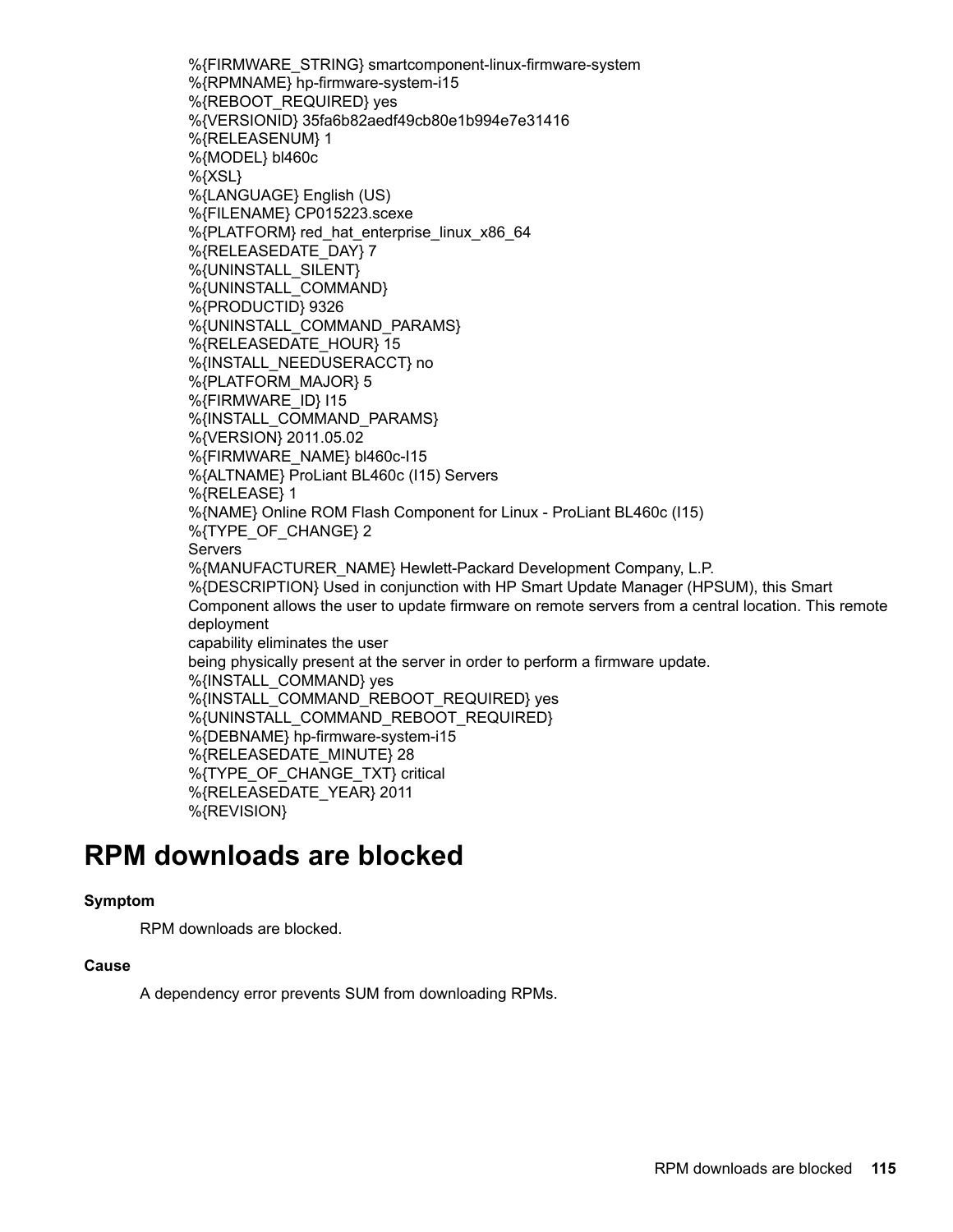#### **Action**

#### **Procedure**

**1.** Use the command to continue downloads when SUM encounters an error: yum install \$ (hpsum requires) --skip-broken

### hpsum upgrade returns an error

#### **Symptom**

When running the command hpsum upgrade, an error is shown instead of installing the update.

#### **Action**

#### **Procedure**

1. Run the command <codeph>hpsum upgrade </codeph> a second time.

## **RPM** mode does not correctly handle Smart Array firmware

#### **Symptom**

SUM commands requires, upgrade, and list do not accurately work with Smart Array firmware.

#### **Action**

#### **Procedure**

1. Deploy Smart Array firmware with GUI or CLI mode.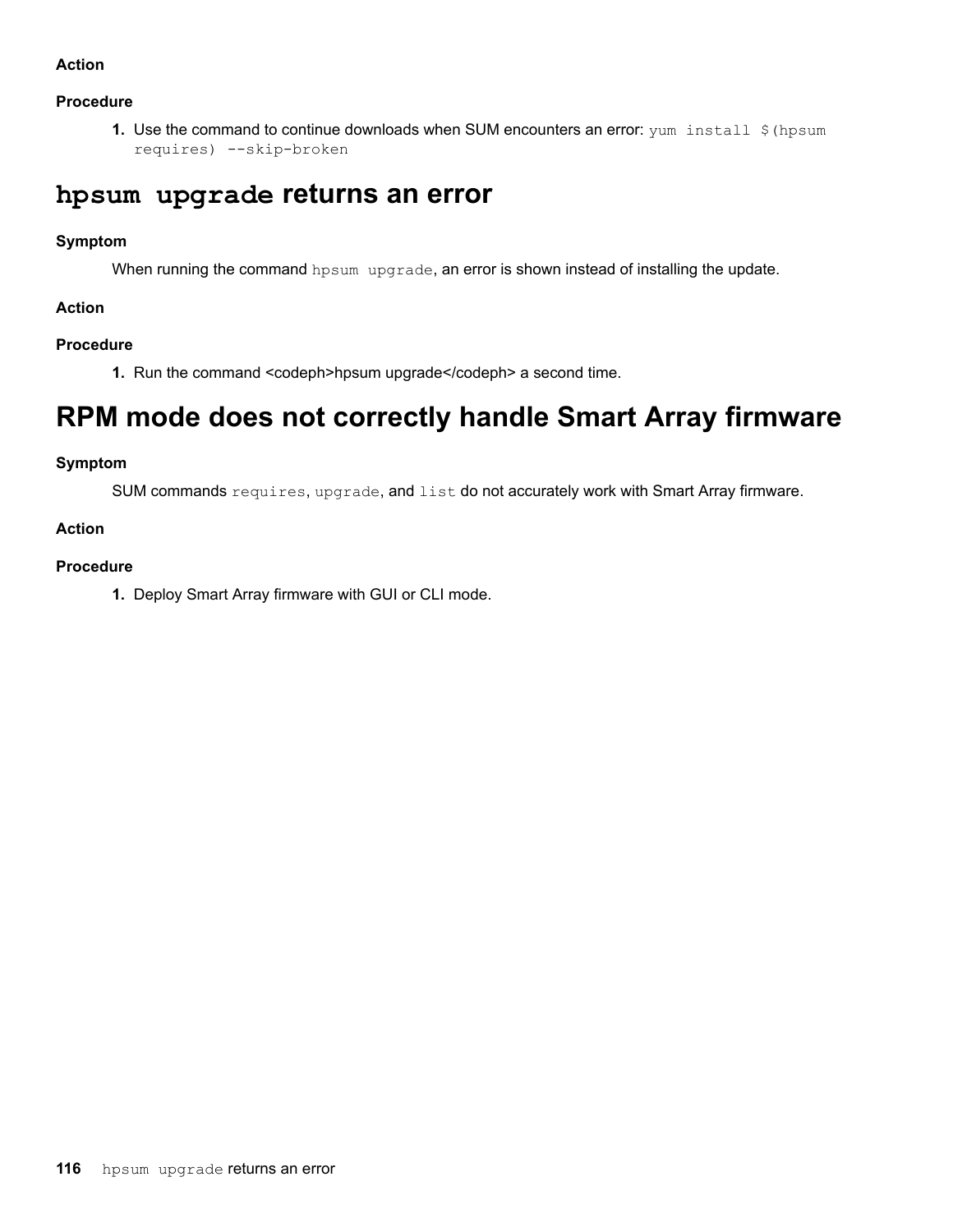# **Websites**

| <b>General websites</b>                                           |                                    |
|-------------------------------------------------------------------|------------------------------------|
| <b>Hewlett Packard Enterprise Information Library</b>             | www.hpe.com/info/EIL               |
| <b>Smart Update Manager</b>                                       | www.hpe.com/servers/sum            |
| <b>Smart Update Manager Downloads</b>                             | www.hpe.com/servers/sum-download   |
| <b>Smart Update Manager Information Library</b>                   | www.hpe.com/info/sum-docs          |
| <b>Smart Update Tools</b>                                         | www.hpe.com/servers/sut            |
| <b>Smart Update Tools Information Library</b>                     | www.hpe.com/info/sut-docs          |
| <b>Service Pack for ProLiant</b>                                  | www.hpe.com/servers/spp            |
| <b>Service Pack for ProLiant documentation</b>                    | www.hpe.com/info/spp/documentation |
| <b>Service Pack for ProLiant downloads</b>                        | www.hpe.com/servers/spp/download   |
| <b>Service Pack for ProLiant custom downloads</b>                 | www.hpe.com/servers/spp/custom     |
| <b>HPE SDR site</b>                                               | downloads.linux.hpe.com            |
| For additional websites, see <b>Support and other resources</b> . |                                    |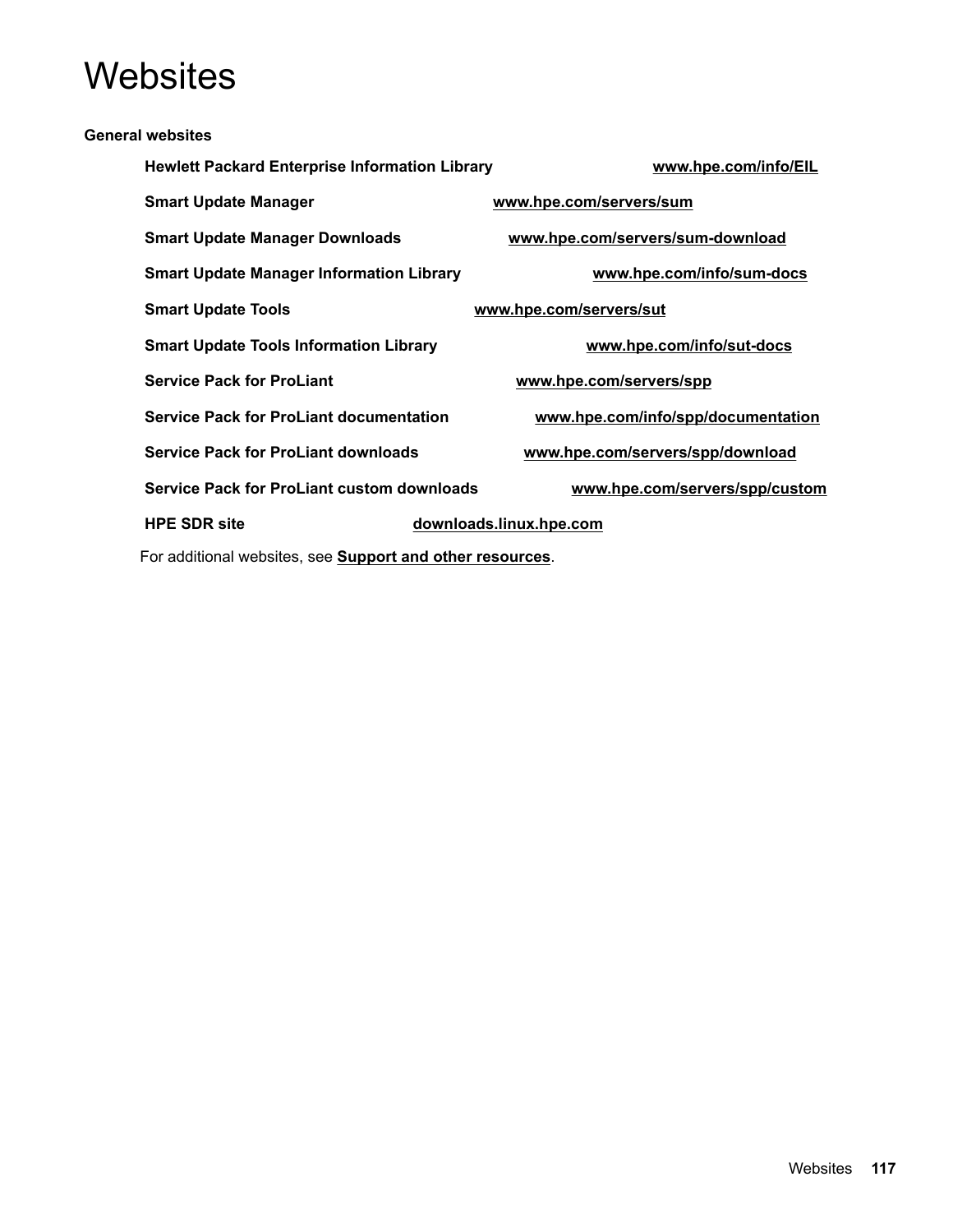# <span id="page-117-0"></span>Support and other resources

# **Accessing Hewlett Packard Enterprise Support**

• For live assistance, go to the Contact Hewlett Packard Enterprise Worldwide website:

#### http://www.hpe.com/assistance

To access documentation and support services, go to the Hewlett Packard Enterprise Support Center website:

#### http://www.hpe.com/support/hpesc

#### **Information** to collect

- Technical support registration number (if applicable)
- Product name, model or version, and serial number
- Operating system name and version
- Firmware version
- Error messages
- Product-specific reports and logs
- Add-on products or components
- Third-party products or components

### **updates Accessing**

- Some software products provide a mechanism for accessing software updates through the product interface. Review your product documentation to identify the recommended software update method.
- To download product updates:

| <b>Hewlett Packard Enterprise Support Center</b>                        | www.hpe.com/support/hpesc         |
|-------------------------------------------------------------------------|-----------------------------------|
| <b>Hewlett Packard Enterprise Support Center: Software</b><br>downloads | www.hpe.com/support/downloads     |
| <b>Software Depot</b>                                                   | www.hpe.com/support/softwaredepot |

To subscribe to eNewsletters and alerts:

#### www.hpe.com/support/e-updates

To view and update your entitlements, and to link your contracts and warranties with your profile, go to the Hewlett Packard Enterprise Support Center **More Information on Access to Support Materials** page:

#### www.hpe.com/support/AccessToSupportMaterials

#### **:IMPORTANT**  $\Omega$

Access to some updates might require product entitlement when accessed through the Hewlett Packard Enterprise Support Center. You must have an HP Passport set up with relevant entitlements.

### **Customer self repair**

Hewlett Packard Enterprise customer self repair (CSR) programs allow you to repair your product. If a CSR part needs to be replaced, it will be shipped directly to you so that you can install it at your convenience. Some parts do not qualify for CSR. Your Hewlett Packard Enterprise authorized service provider will determine whether a repair can be accomplished by CSR.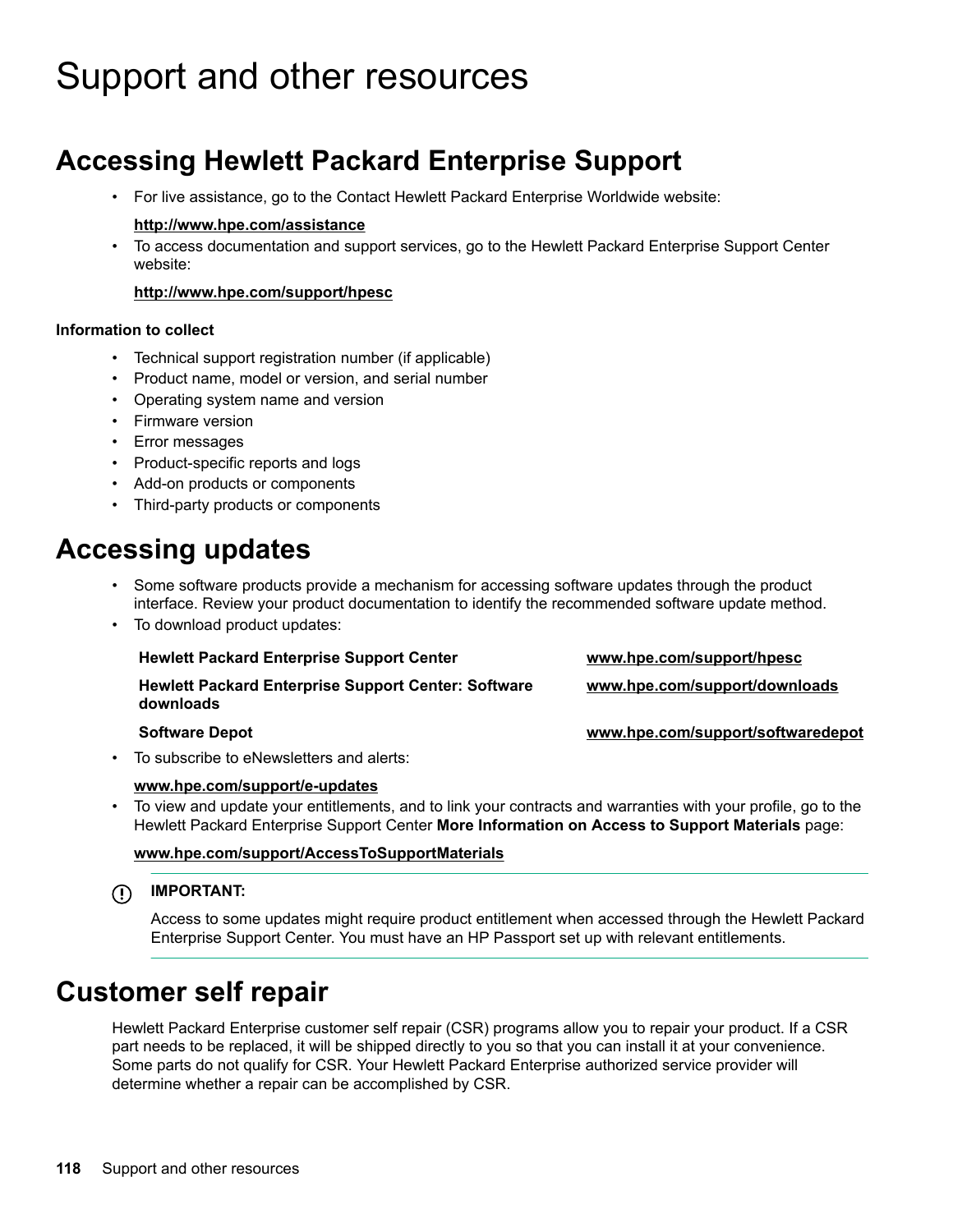For more information about CSR, contact your local service provider or go to the CSR website:

http://www.hpe.com/support/selfrepair

### **Remote support**

Remote support is available with supported devices as part of your warranty or contractual support agreement. It provides intelligent event diagnosis, and automatic, secure submission of hardware event notifications to Hewlett Packard Enterprise, which will initiate a fast and accurate resolution based on your product's service level. Hewlett Packard Enterprise strongly recommends that you register your device for remote support.

If your product includes additional remote support details, use search to locate that information.

#### **Remote support and Proactive Care information**

| <b>HPE Get Connected</b>                                                      | www.hpe.com/services/getconnected                               |
|-------------------------------------------------------------------------------|-----------------------------------------------------------------|
| <b>HPE Proactive Care services</b>                                            | www.hpe.com/services/proactivecare                              |
| <b>HPE Proactive Care service: Supported</b><br>products list                 | www.hpe.com/services/proactivecaresupportedproducts             |
| <b>HPE Proactive Care advanced service:</b><br><b>Supported products list</b> | www.hpe.com/services/<br>proactivecareadvancedsupportedproducts |
| <b>Proactive Care customer information</b>                                    |                                                                 |
| <b>Proactive Care central</b>                                                 | www.hpe.com/services/proactivecarecentral                       |

### **Proactive Care service activation www.hpe.com/services/proactivecarecentralgetstarted**

### **Warranty information**

To view the warranty for your product, see the Safety and Compliance Information for Server, Storage, Power, Networking, and Rack Products document, available at the Hewlett Packard Enterprise Support Center:

www.hpe.com/support/Safety-Compliance-EnterpriseProducts

#### **Additional warranty information**

| <b>HPE ProLiant and x86 Servers and Options</b> | www.hpe.com/support/ProLiantServers-Warranties   |
|-------------------------------------------------|--------------------------------------------------|
| <b>HPE Enterprise Servers</b>                   | www.hpe.com/support/EnterpriseServers-Warranties |
| <b>HPE Storage Products</b>                     | www.hpe.com/support/Storage-Warranties           |
| <b>HPE Networking Products</b>                  | www.hpe.com/support/Networking-Warranties        |

## **Regulatory information**

To view the regulatory information for your product, view the Safety and Compliance Information for Server, Storage, Power, Networking, and Rack Products, available at the Hewlett Packard Enterprise Support Center:

#### www.hpe.com/support/Safety-Compliance-EnterpriseProducts

#### **Additional regulatory information**

Hewlett Packard Enterprise is committed to providing our customers with information about the chemical substances in our products as needed to comply with legal requirements such as REACH (Regulation EC No 1907/2006 of the European Parliament and the Council). A chemical information report for this product can be found  $at$ :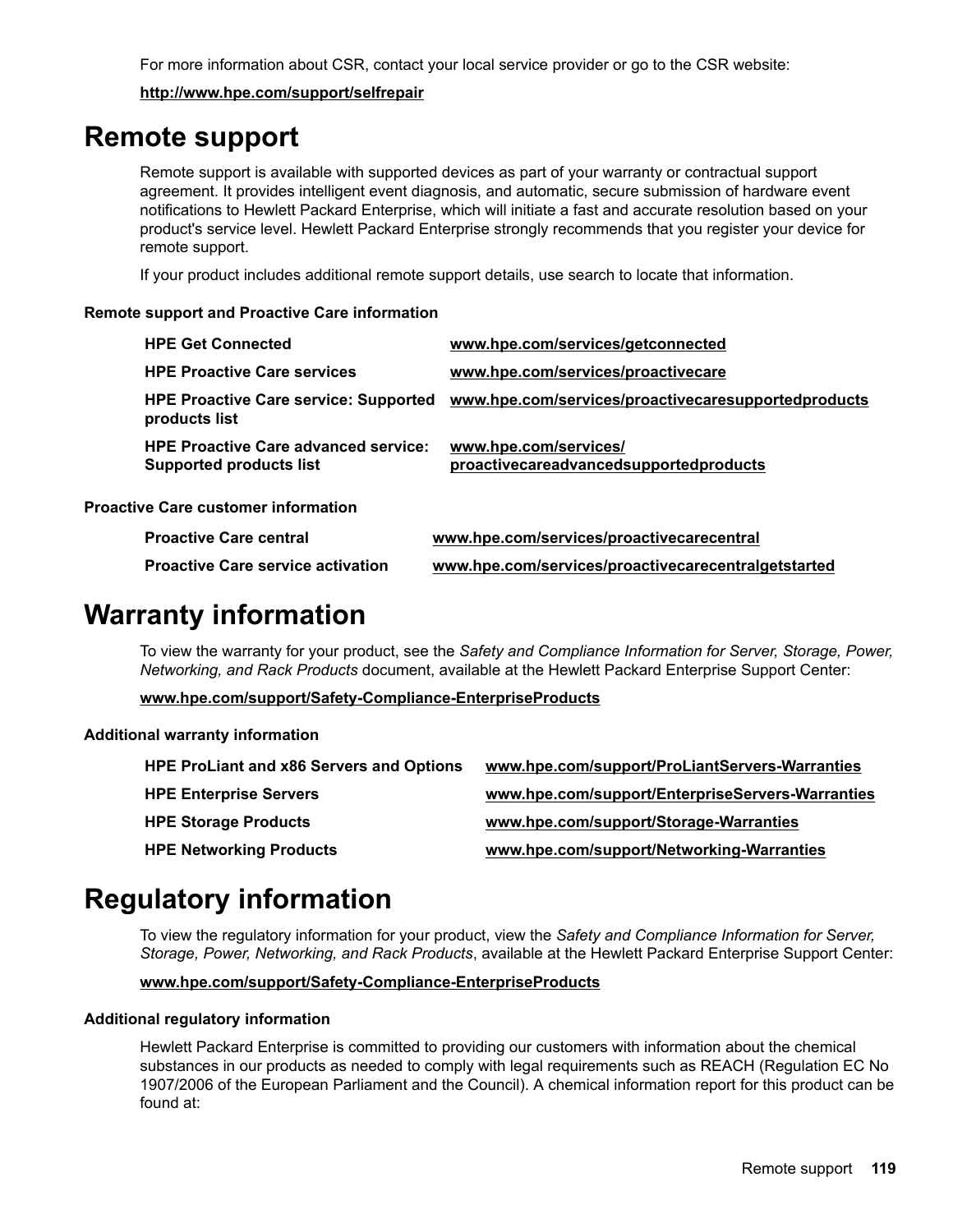#### www.hpe.com/info/reach

For Hewlett Packard Enterprise product environmental and safety information and compliance data, including RoHS and REACH, see:

#### www.hpe.com/info/ecodata

For Hewlett Packard Enterprise environmental information, including company programs, product recycling, and energy efficiency, see:

#### www.hpe.com/info/environment

### **Documentation feedback**

Hewlett Packard Enterprise is committed to providing documentation that meets your needs. To help us improve the documentation, send any errors, suggestions, or comments to Documentation Feedback (docsfeedback@hpe.com). When submitting your feedback, include the document title, part number, edition, and publication date located on the front cover of the document. For online help content, include the product hame, product version, help edition, and publication date located on the legal notices page.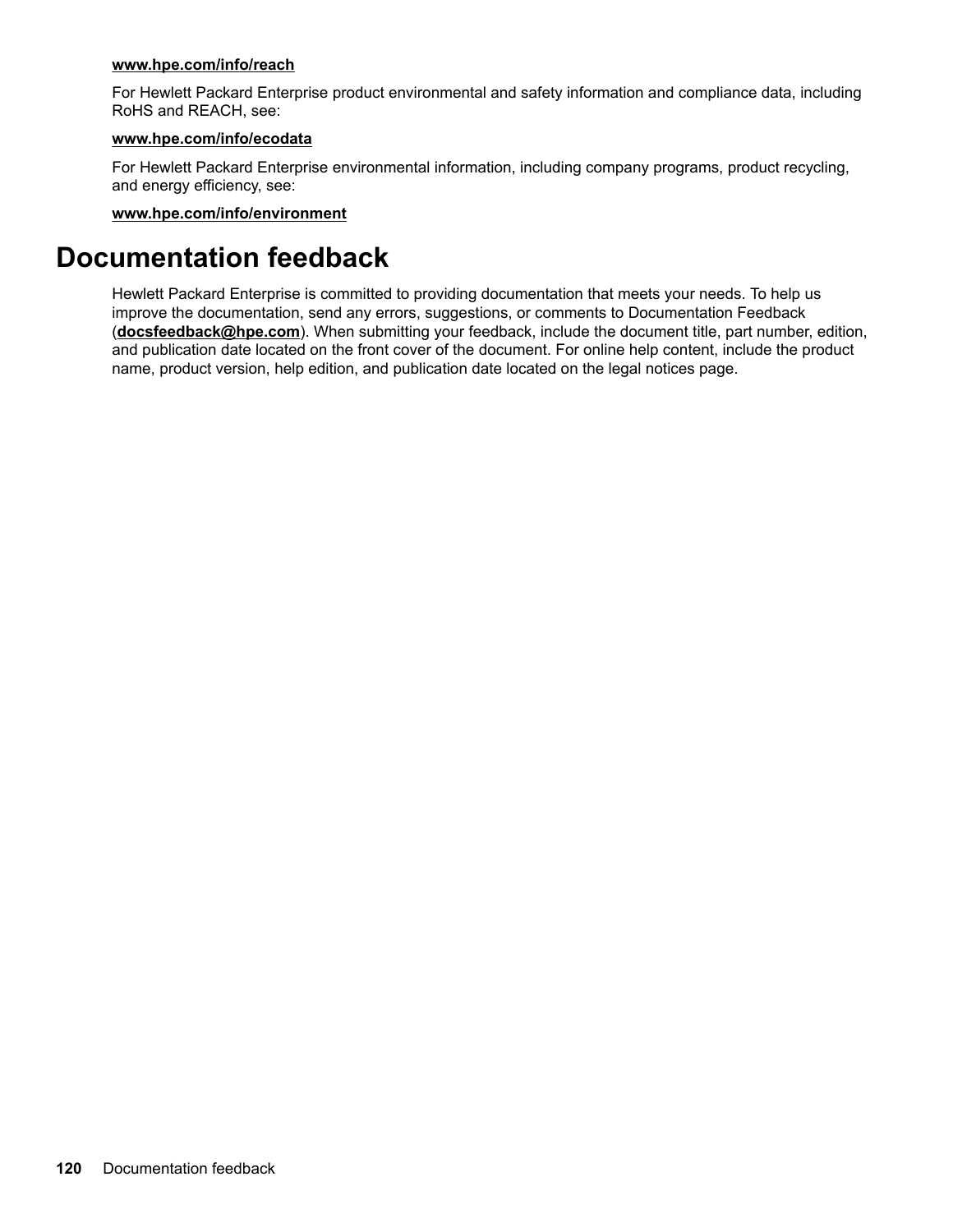# **Glossary**

| <b>AMS</b>      | <b>Agentless Management Service</b>                                                                                                                  |
|-----------------|------------------------------------------------------------------------------------------------------------------------------------------------------|
| <b>Baseline</b> | A set of updates for your hardware                                                                                                                   |
| <b>CLI</b>      | <b>Command Line Interface</b>                                                                                                                        |
| <b>CPLD</b>     | Complex programmable logic device                                                                                                                    |
|                 | Deploy The process where SUM begins the update process by installing the component update files to the<br>node.                                      |
| <b>DNS</b>      | Domain name system                                                                                                                                   |
| <b>FIPS</b>     | Federal Information Processing Standard                                                                                                              |
|                 | <b>Guided Update</b><br>An automated or wizard-style method to update the local node                                                                 |
| <b>iLO</b>      | Integrated Lights-Out                                                                                                                                |
| Inventory       | The process where SUM determines baseline and node contents                                                                                          |
| <b>ISP</b>      | <b>Integrity Support Pack</b>                                                                                                                        |
| Location        | Directory for baseline updates                                                                                                                       |
| <b>MSB</b>      | Maintenance Supplement Bundle                                                                                                                        |
| <b>Node</b>     | A piece of hardware you want to update, for example, a server, iLO, or NIC.                                                                          |
| <b>OA</b>       | <b>Onboard Administrator</b>                                                                                                                         |
| <b>Offline</b>  | Offline mode boots the server to a small Linux kernel to launch SUM and deploy updates. Offline<br>mode does not use the installed operating system. |
| Online          | Online mode uses the server's installed operating system to launch SUM and deploy updates.                                                           |
| <b>SDR</b>      | Software Delivery Repository                                                                                                                         |
| <b>SPP</b>      | Service Pack for ProLiant                                                                                                                            |
| <b>SSH</b>      | <b>Secure Shell</b>                                                                                                                                  |
| <b>SSL</b>      | Secure Sockets Layer                                                                                                                                 |